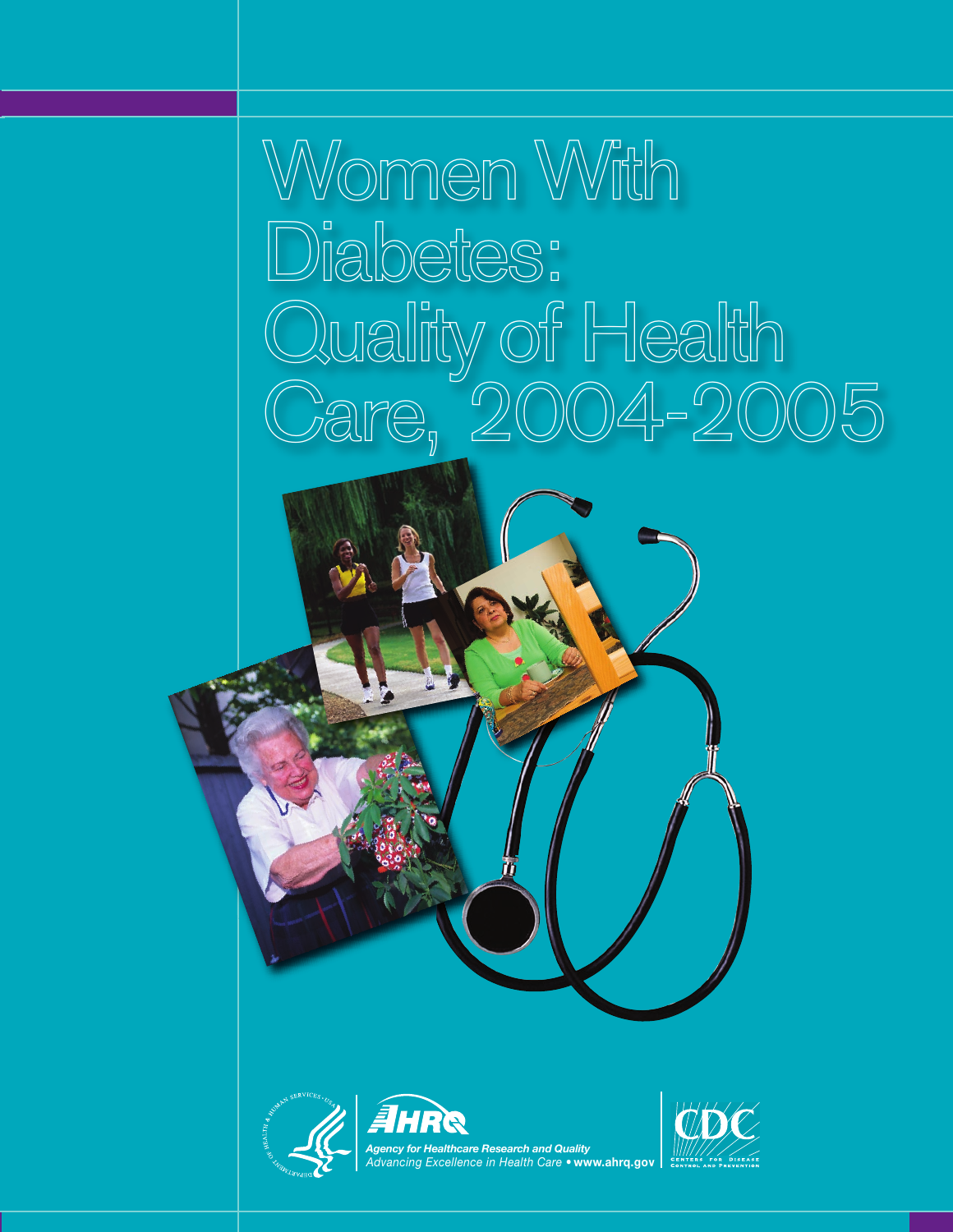WomenWith Diabetes: Quality of Health<br>Dare: 2004-20  $L$ are,  $2$ 

**U.S. Department of Health and Human Services**

Agency for Healthcare Research and Quality 540 Gaither Road Rockville, MD 20850

AHRQ Publication No. 08-0099 November 2008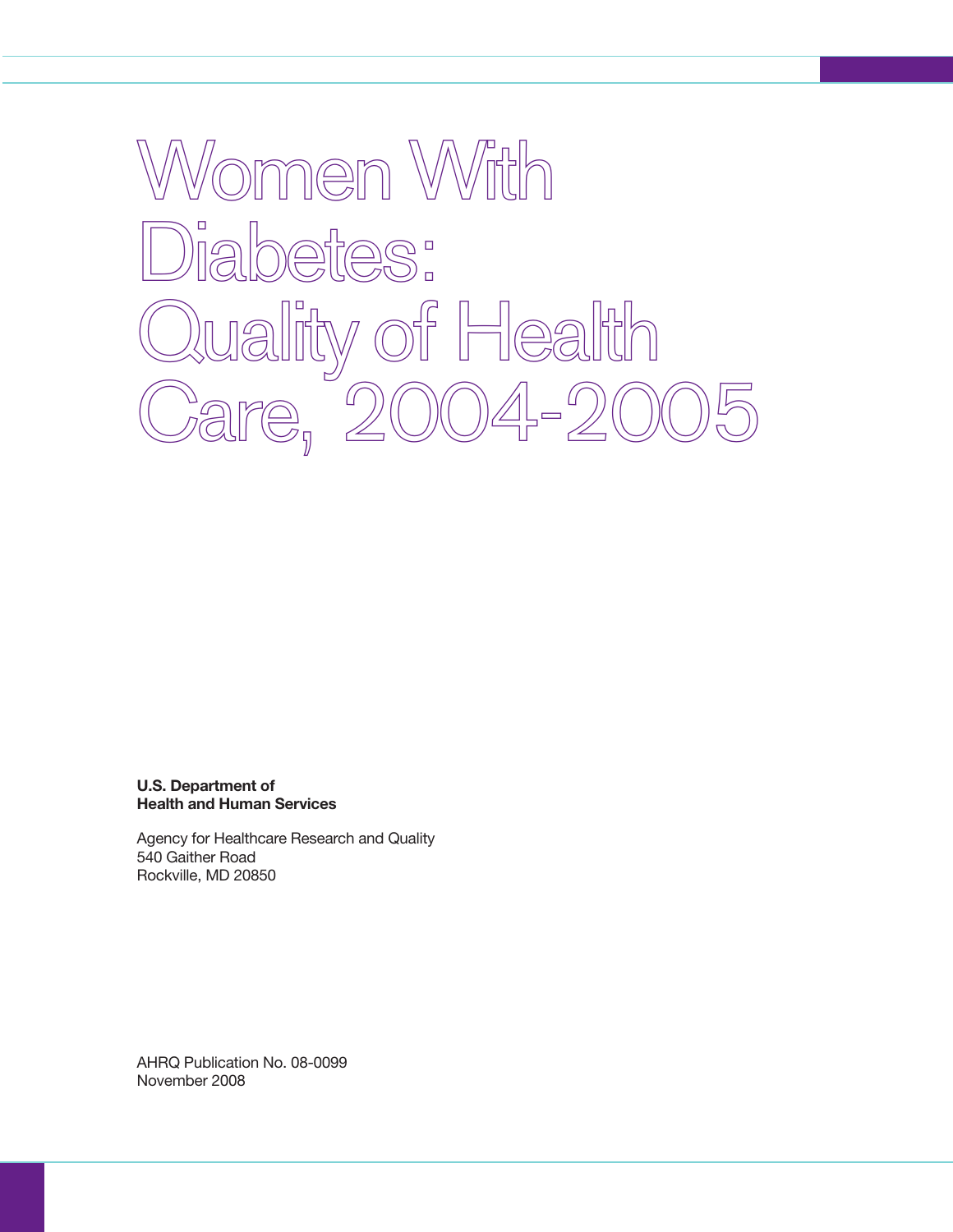# **Acknowledgments**

#### **Centers for Disease Control and Prevention (CDC)**

Julie L. Gerberding, M.D., M.P.H., Director Kathleen E. Toomey, M.D., M.P.H., Director of the Coordinating Center for Health Promotion

#### **Division of Diabetes Translation, National Center for Chronic Disease Prevention and Health Promotion (NCCDPHP)**

Ann Albright, Ph.D., R.D., Director of the Division of Diabetes Translation Gloria L.A. Beckles, M.D., M.Sc., Medical Epidemiologist Quanza S. Brooks-Griffin, M.P.A., Public Health Advisor Michelle D. Owens, Ph.D., Behavioral Scientist Lauren Williams, B.S., Health Communications Intern

#### **Agency for Healthcare Research and Quality (AHRQ)**

Carolyn Clancy, M.D., Director William Munier, M.D., Director, Center for Quality Improvement and Patient Safety Francis Chesley, M.D., Director, Office of Extramural Research, Education, and Priority Populations Katherine Crosson, M.P.H., Associate Director, Center for Quality Improvement and Patient Safety Edward Kelley, Ph.D., Former Director, National Healthcare Quality and Disparities Reports Jeff Brady, M.D., M.P.H., Former Acting Director, National Healthcare Quality and Disparities Reports

#### *Additional AHRQ Staff*

Doreen Bonnett, M.S.W. Donna Rae Castillo Rosaly Correa, M.D., Ph.D. Elizabeth Dayton, M.A. Darryl Gray, M.D., Sc.D. Karen Ho, M.H.S. Shakeh J. Kaftarian, Ph.D.

#### **Social & Scientific Systems, Inc. (SSS)**

Xiuhua Chen, M.S. Amy Galifianakis, M.P.H. Paul Gorrell, Ph.D. Andrew Mosso, M.S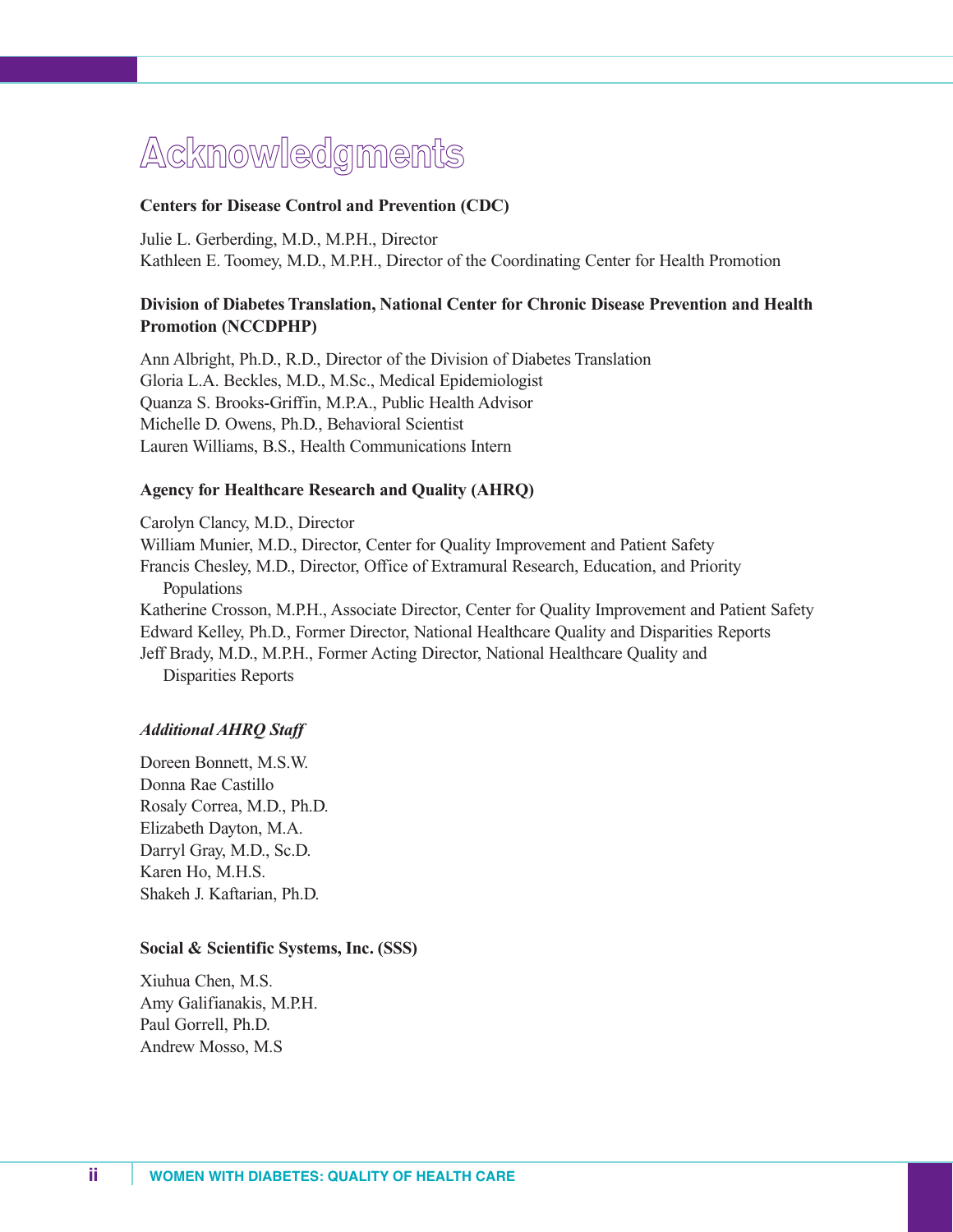# Table of Contents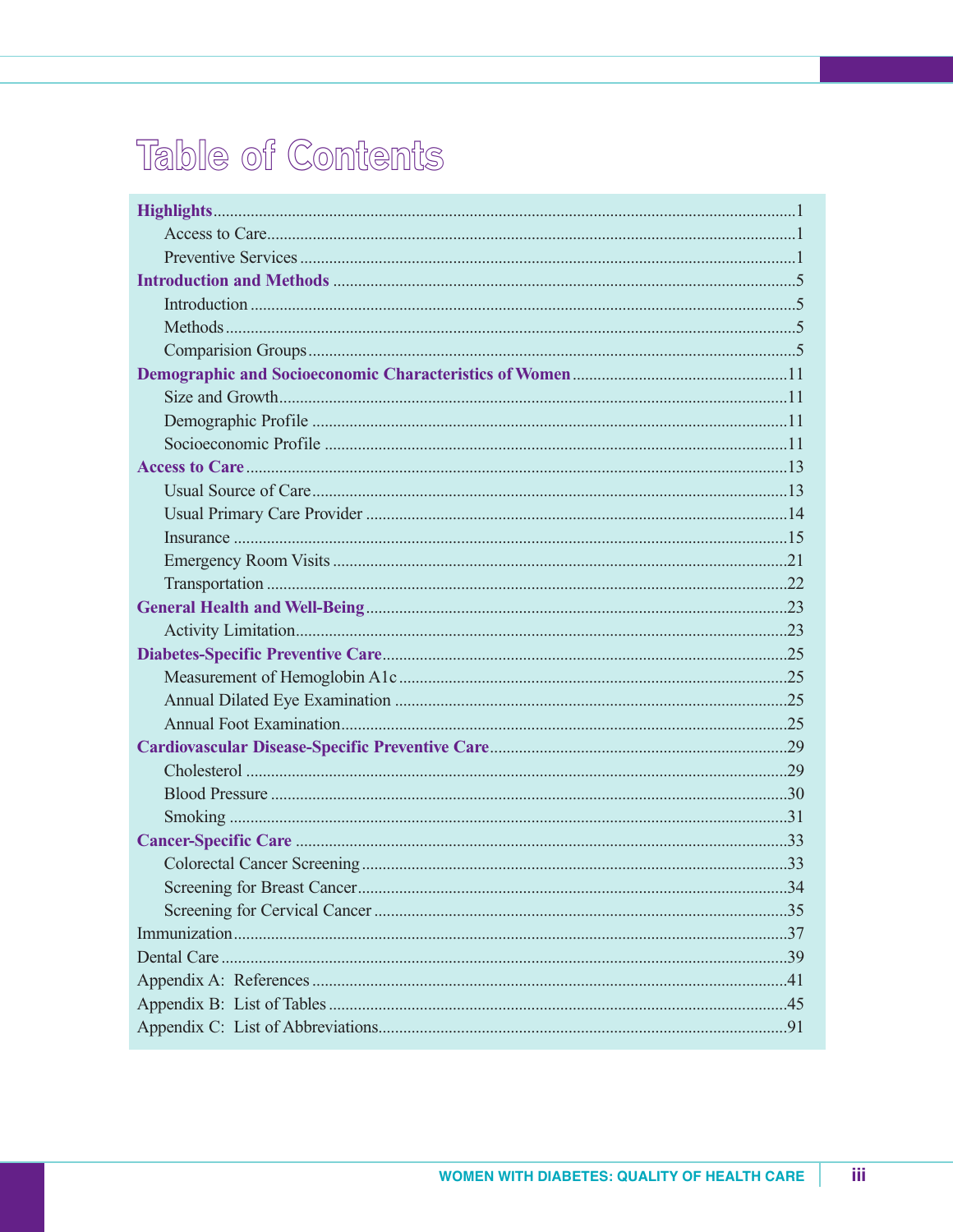**iv WOMEN WITH DIABETES: QUALITY OF HEALTH CARE**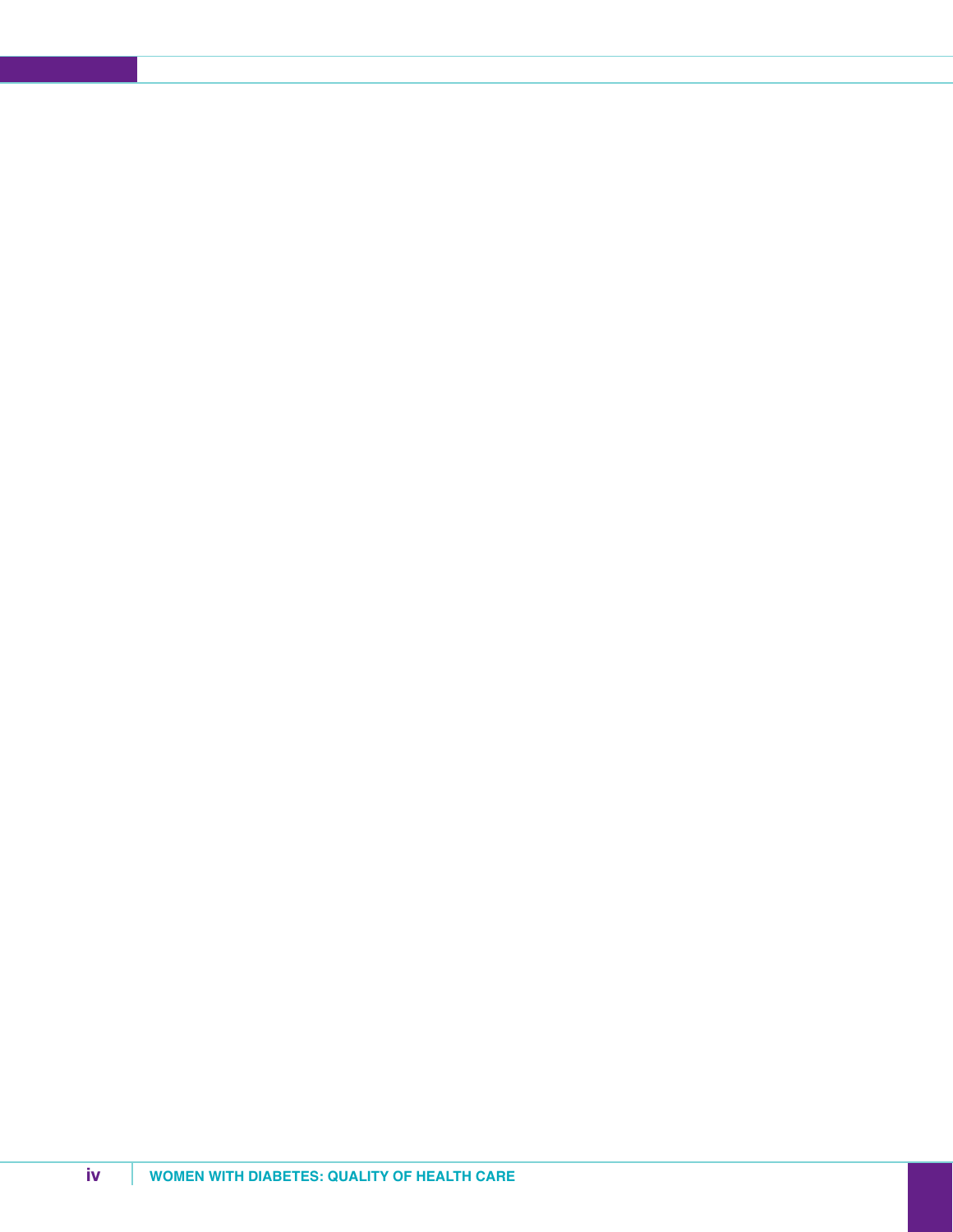# **Highlights**

The Centers for Disease Control and Prevention (CDC) and the Agency for Healthcare Research and Quality (AHRQ) are pleased to release this report, *Women With Diabetes: Quality of Health Care*, on behalf of the U.S. Department of Health and Human Services (DHHS). This report uses national data sets to show gaps in knowledge about quality of care among women with diagnosed diabetes. The report examines the quality of health care in the United States for women with and without diagnosed diabetes, using the most scientifically based measures and national data sources available. It presents 15 measures of health care quality showing the use of services in several areas: access to care, general well-being, evidence-based diabetes-specific preventive care, cardiovascular disease-specific preventive care, cancer-specific care, immunizations, and dental care.

This Highlights section offers a concise overview of findings from this report. The findings indicate that among women with and without diagnosed diabetes, disparities exist in access to and quality of care.

# **Access to Care**

- Women with diagnosed diabetes were significantly more likely than women without diabetes to report having a usual source of care.
- Women under age 65 with diabetes were significantly more likely than those without diabetes to have only public insurance.
- Women with diagnosed diabetes were significantly more likely than women without diabetes to have reported an emergency room visit in the past year.

### **Preventive Services**

- Women with diagnosed diabetes were significantly less likely than women without diabetes to have had blood pressure less than 130/80 mm Hg.
- Women with diagnosed diabetes were significantly less likely than women without diabetes to have had a dental visit in the past year.
- Women with diagnosed diabetes were significantly more likely than women without diabetes to have received an influenza vaccination in the past 12 months, and significantly more likely to have ever received a pneumococcal vaccination. However, among women younger than age 65, only about 40% have been immunized against influenza and fewer than 40% have ever received a pneumococcal vaccination.

Measures of access to care and quality of care among women with diagnosed diabetes were selected from the annual National Healthcare Disparities Report (NHDR) published by AHRQ. The measures analyzed in this report are not necessarily a comprehensive and balanced set, due to data availability and other constraining factors for the diabetes population. All the measures used are evidence-based recommendations to prevent morbidity and mortality among adult women with and without diagnosed diabetes. The table below summarizes the findings, comparing how the American health care system provides care to women with diagnosed diabetes with how it provides care to women without diabetes and men with diagnosed diabetes.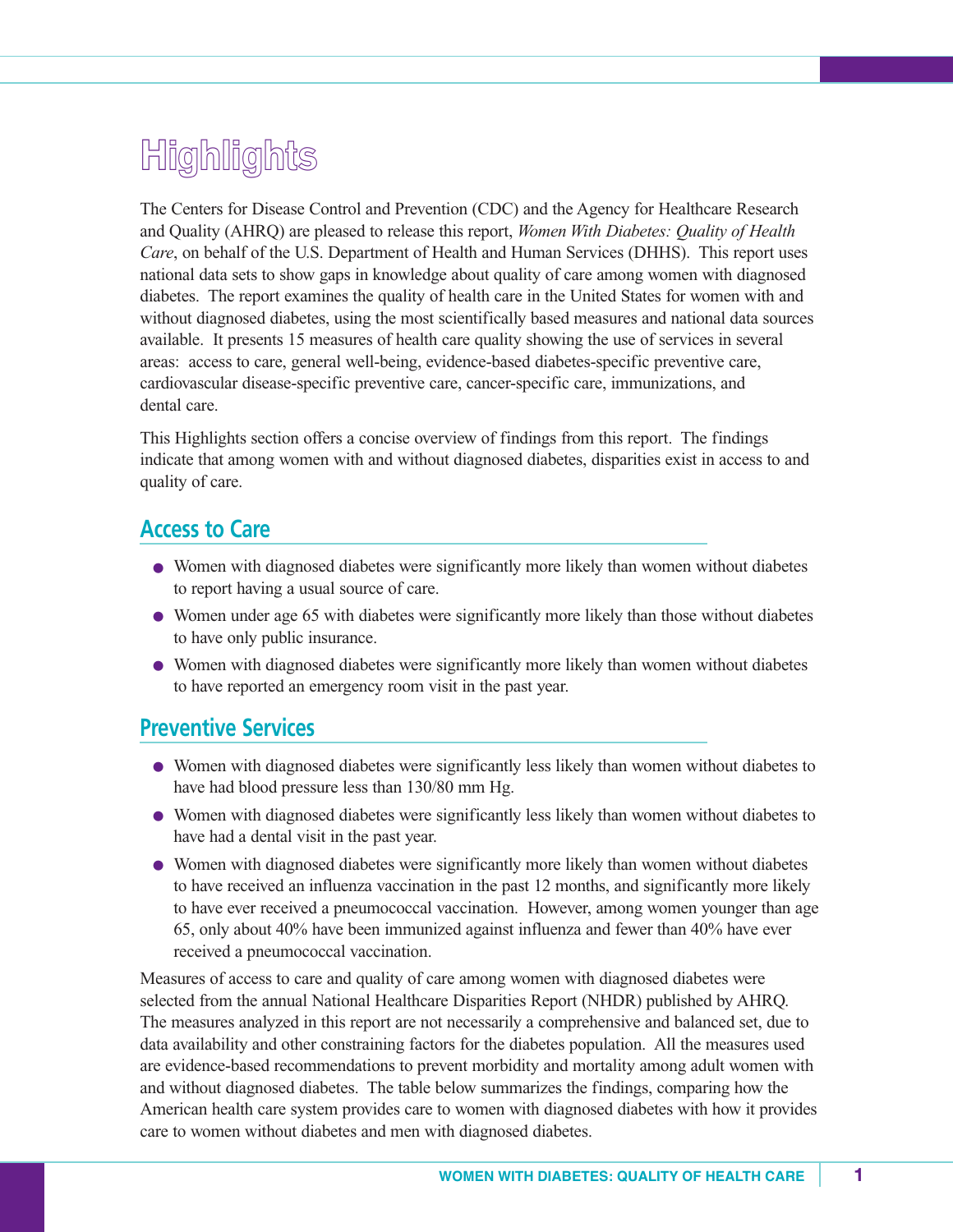For many of the measures presented in this report, adults with diabetes and women with diagnosed diabetes fared worse than their comparison groups. Even for measures with similar or better care, there is often room to improve the overall quality of and access to care. Nonetheless, these measures highlight where the American health care system excels and where the greatest opportunities for improvement are. This information identifies areas with greater need for programmatic efforts, policies, research, and services to address specific issues for women with diagnosed diabetes across the lifespan.

|               | <b>Women With Diagnosed Diabetes</b><br><b>Compared With Women Without Diabetes</b> | <b>Women With Diagnosed Diabetes</b><br><b>Compared With Men With Diagnosed</b><br><b>Diabetes</b> |
|---------------|-------------------------------------------------------------------------------------|----------------------------------------------------------------------------------------------------|
| <b>Better</b> | 9 measures                                                                          | 1 measure                                                                                          |
|               | <b>Access to Care</b>                                                               | <b>Diabetes-Specific Preventive Care</b>                                                           |
|               | • Women with a usual source of care                                                 | • Adults whose hemoglobin A1c level                                                                |
|               | • Women with a usual primary care provider                                          | was $>9.0\%$                                                                                       |
|               | • Women with any type of insurance                                                  |                                                                                                    |
|               | • Women without insurance all year                                                  |                                                                                                    |
|               | • Women without insurance for any period                                            |                                                                                                    |
|               | <b>Cardiovascular Disease-Specific</b>                                              |                                                                                                    |
|               | <b>Preventive Care</b>                                                              |                                                                                                    |
|               | • Women who had a cholesterol check in the                                          |                                                                                                    |
|               | past 2 years                                                                        |                                                                                                    |
|               | • Women who received advice to quit smoking                                         |                                                                                                    |
|               | <b>Immunization</b>                                                                 |                                                                                                    |
|               | • Women who received an influenza vaccination in                                    |                                                                                                    |
|               | the past 12 months                                                                  |                                                                                                    |
|               | • Women who ever received a pneumococcal vaccination                                |                                                                                                    |
| Same          | 3 measures                                                                          | 15 measures                                                                                        |
|               | <b>Cancer-Specific Care</b>                                                         | <b>Access to Care</b><br>• Adults with a usual source of care                                      |
|               | • Women who reported they had received a colorectal<br>cancer screening             | • Adults with a usual primary care provider                                                        |
|               | • Women who reported they had a mammogram                                           | • Adults with any type of insurance                                                                |
|               | • Women who reported they had a Pap smear                                           | • Adults without insurance all year                                                                |
|               |                                                                                     | • Adults without insurance for any period                                                          |
|               |                                                                                     | • Adults who reported an emergency room visit                                                      |
|               |                                                                                     | • Adults who usually use public transportation                                                     |
|               |                                                                                     | to get to provider                                                                                 |
|               |                                                                                     | <b>Diabetes-Specific Preventive Care</b>                                                           |
|               |                                                                                     | • Adults whose hemoglobin A1c level was <7.0%                                                      |
|               |                                                                                     | • Adults who received all three recommended<br>services for diabetes                               |
|               |                                                                                     |                                                                                                    |

#### **Table 1. Summary of Disparities by Diagnosed Diabetes Status and Gender**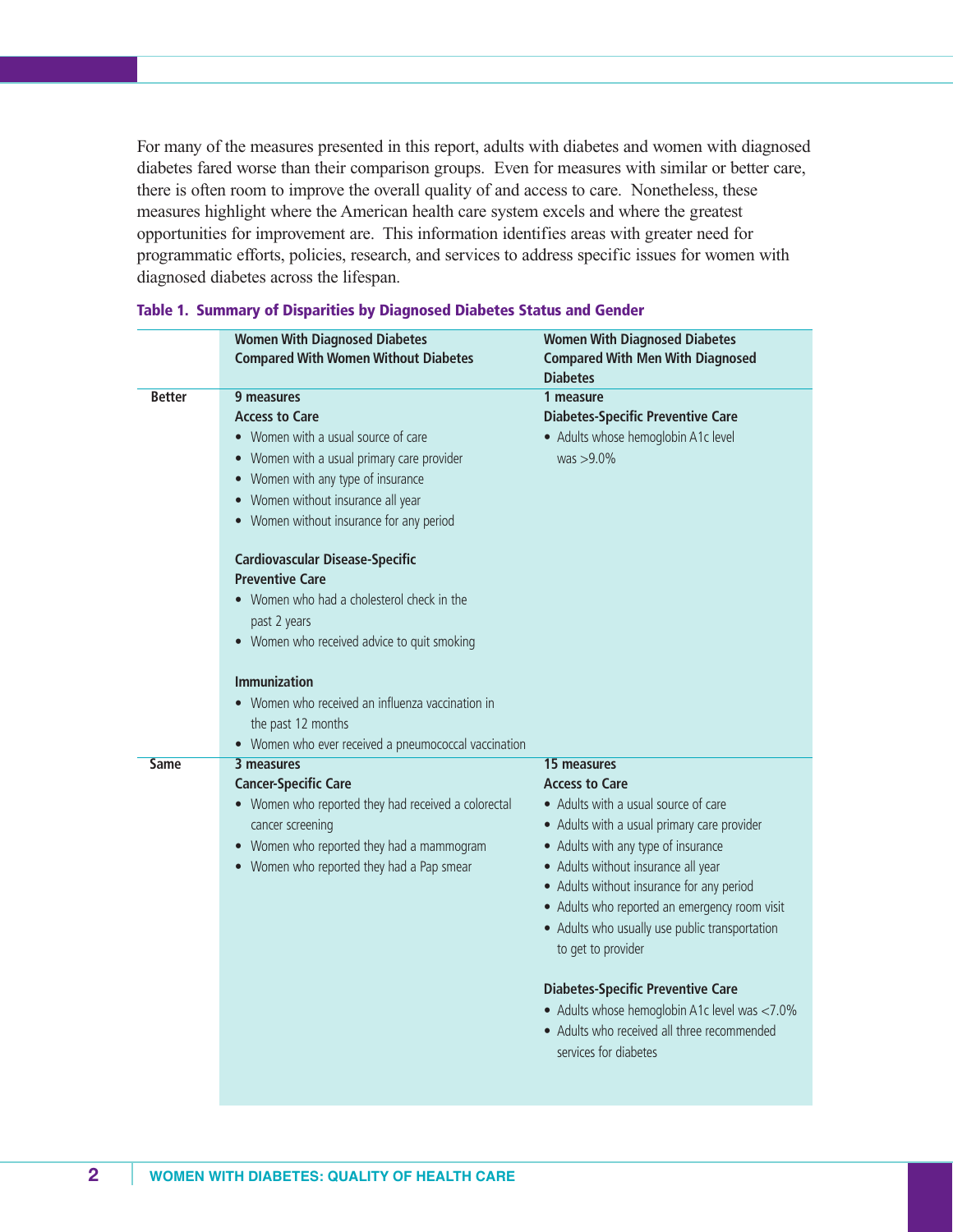|              | <b>Women With Diagnosed Diabetes</b><br><b>Compared With Women Without Diabetes</b> | <b>Women With Diagnosed Diabetes</b><br><b>Compared With Men With Diagnosed</b><br><b>Diabetes</b> |
|--------------|-------------------------------------------------------------------------------------|----------------------------------------------------------------------------------------------------|
| Same         |                                                                                     | 15 measures                                                                                        |
|              |                                                                                     | <b>Cardiovascular Disease-Specific</b>                                                             |
|              |                                                                                     | <b>Preventive Care</b>                                                                             |
|              |                                                                                     | • Adults who had a cholesterol check                                                               |
|              |                                                                                     | • Adults with blood pressure less than                                                             |
|              |                                                                                     | 130/80 mm Hq                                                                                       |
|              |                                                                                     | • Adults who received advice to quit smoking                                                       |
|              |                                                                                     | Immunization                                                                                       |
|              |                                                                                     | • Adults who received an influenza vaccination                                                     |
|              |                                                                                     | in the past 12 months                                                                              |
|              |                                                                                     | • Adults who ever received a pneumococcal<br>vaccination                                           |
|              |                                                                                     | <b>Dental Care</b>                                                                                 |
|              |                                                                                     | • Adults who reported a dental visit                                                               |
| <b>Worse</b> | 8 measures                                                                          | 5 measures                                                                                         |
|              | <b>Access to Care</b>                                                               | <b>Access to Care</b>                                                                              |
|              | • Women with private insurance                                                      | • Adults with private insurance                                                                    |
|              | • Women with public insurance (no private insurance)                                | • Adults with public insurance (no private insurance)                                              |
|              | • Women with any period of public insurance                                         | • Adults with any period of public insurance                                                       |
|              | • Women who reported an emergency room visit                                        |                                                                                                    |
|              | • Women who usually use public transportation                                       | <b>General Health and Well-Being</b>                                                               |
|              | to get to provider                                                                  | • Adults with activity limitation                                                                  |
|              | <b>General Health and Well-Being</b>                                                | <b>Cancer-Specific Care</b>                                                                        |
|              | • Women with activity limitation                                                    | • Adults who reported they had ever received<br>a colorectal cancer screening                      |
|              | <b>Cardiovascular Disease-Specific Preventive Care</b>                              |                                                                                                    |
|              | • Women with blood pressure less than<br>130/80 mm Hg                               |                                                                                                    |
|              | <b>Dental Care</b>                                                                  |                                                                                                    |
|              | Women who reported a dental visit                                                   |                                                                                                    |

#### **Table 1. Summary of Disparities by Diagnosed diabetes status and Gender (continued)**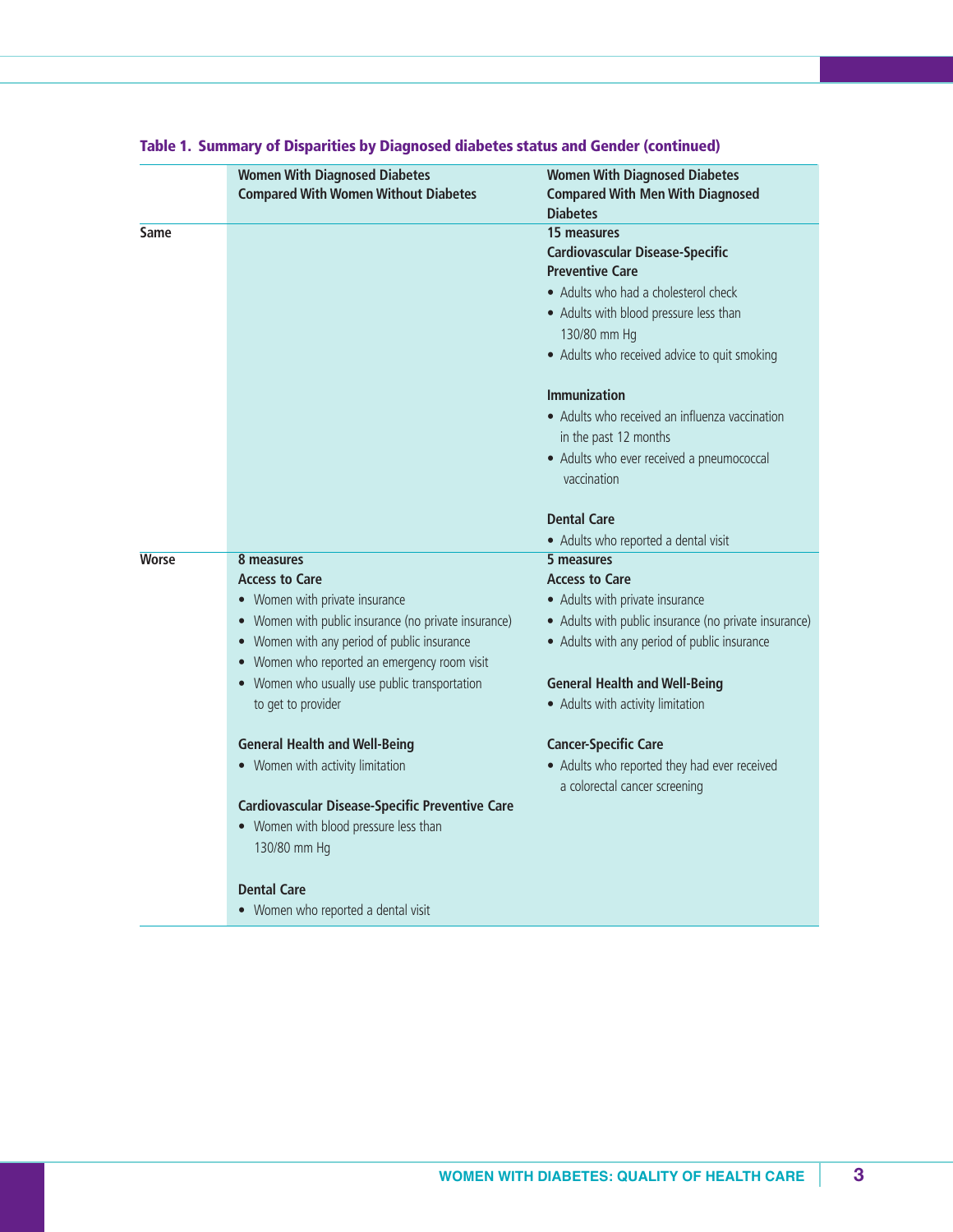**WOMEN WITH DIABETES: QUALITY OF HEALTH CARE**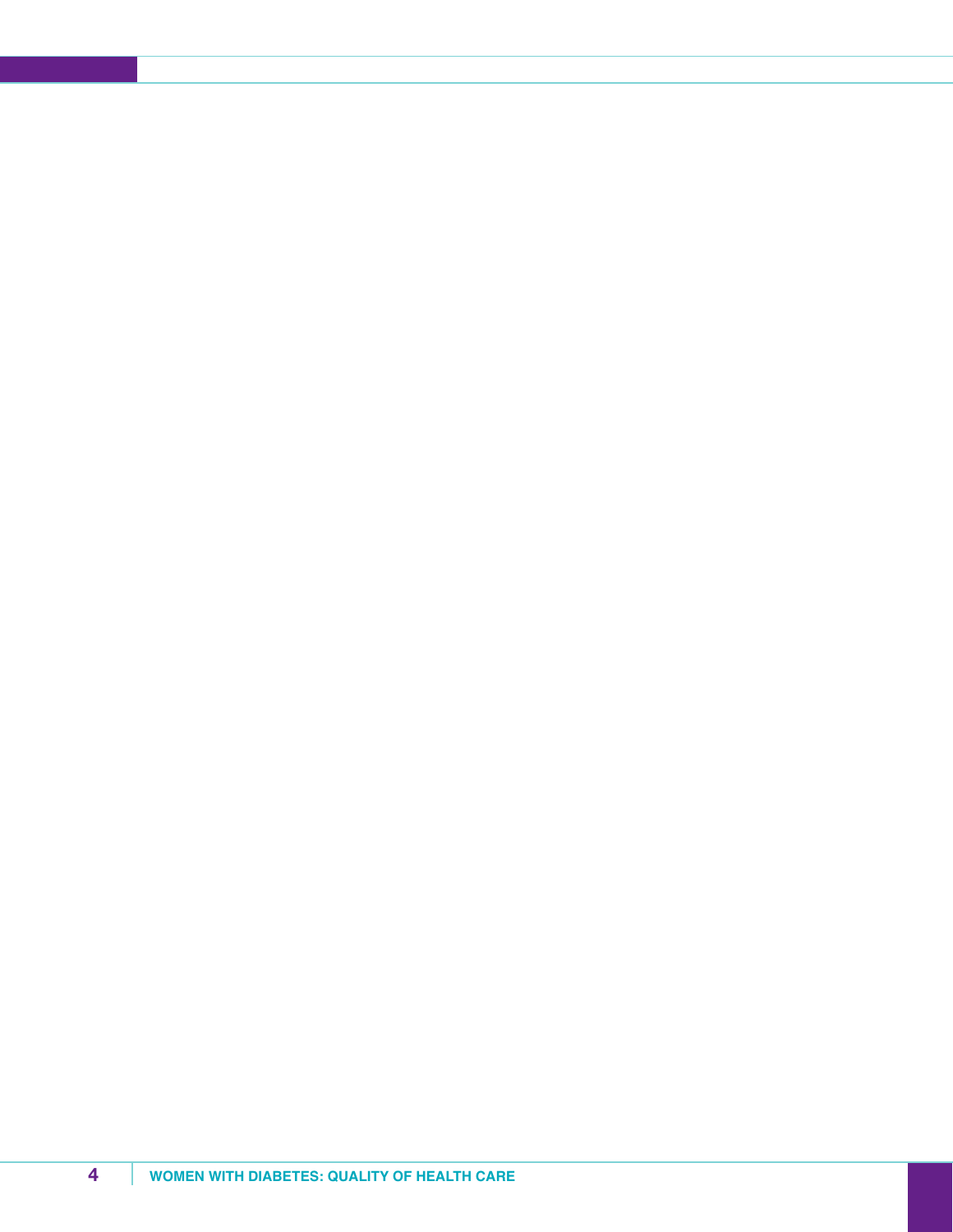# **Introduction and Methods**

# **Introduction**

An estimated 24 million people in the United States, or 8% of adults 20 years or older, have diabetes; of these, almost half are women.<sup>1</sup> Projections indicate that women will account for the majority of cases between 2010 and 2050.<sup>2</sup> According to the Public Health Service Task Force on Women's Health Issues, diabetes is a women's health issue because of the unique health concerns that can arise from diabetes in pregnancy. In addition, women with diabetes face an increased risk of cardiovascular disease.2-5 Yet, many reports do not stratify by sex, so it is difficult to determine the quality of care that women with, or are at risk of, diabetes receive.

Chronic illnesses and complications from diseases such as diabetes can affect overall quality of life. These conditions may place people at risk of disability, comorbid conditions such as depression and cardiovascular disease, and premature death.6-9 Diabetes treatment strategies to reduce morbidity and mortality include specific interventions such as strict blood glucose control, eye and foot examinations, and cholesterol and blood pressure control. Recent national data suggest that implementation of these recommendations for diabetes care for the total diabetic population has improved since 1995. However, the quality of care remains suboptimal.<sup>10</sup> The projected increase in the number of women with diagnosed diabetes suggests the need for analyses of data that examine the level of use of recommended preventive care services for these women.

The Centers for Disease Control and Prevention (CDC) collaborated with the Agency for Healthcare Research and Quality (AHRQ) to develop this report, which assesses and describes the quality of care that women with diagnosed diabetes receive in the United States. The information in this report can be used to identify gaps in public health programs, policies, research, and services related to women with diagnosed diabetes across the lifespan. Programs specifically designed to ameliorate barriers to optimal care are needed to reduce the sex disparities in quality of health care currently delivered to women with diagnosed diabetes.

# **Methods**

This report analyzes a wide array of measures selected by experts at CDC and AHRQ as highly relevant to an examination of diabetes and women. The report includes measures of access to health care, general health and well-being, diabetes-specific preventive care, cardiovascular disease-specific preventive care, cancer-specific preventive care, immunization, and other complications. The measures analyzed in this report are not necessarily a comprehensive or balanced set, due to data availability and other constraining factors. Nonetheless, they highlight where the American health care system excels, and where the greatest gaps are.

### **Comparison Groups**

Throughout the report, the comparison groups are:

- Women with diagnosed diabetes compared with women without diabetes.
- Women with diagnosed diabetes compared with men with diagnosed diabetes.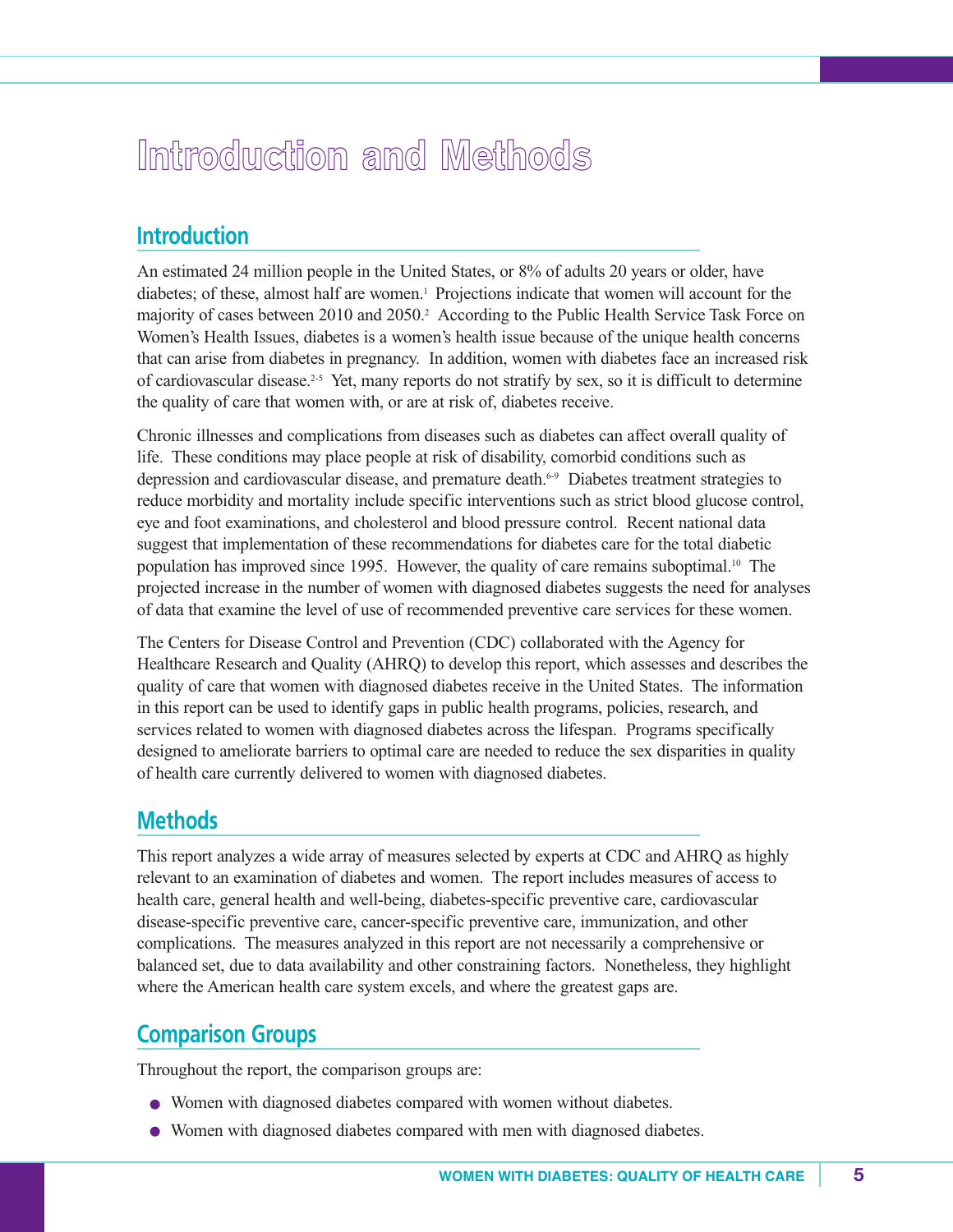Women are defined as females age 18 years and older. Only differences with a two-tailed p value of 0.05 or less are discussed in the findings beneath each chart. However, small sample sizes may prevent differences that are clinically important, if real, from meeting this criterion. Rarely, some relatively minor differences may attain statistical significance due to very large sample sizes. Estimates are suppressed if the relative standard error is greater than 30%.

### **Data Sources**

Data are from three nationally representative sources:

- Medical Expenditure Panel Survey (MEPS)
- National Health and Nutrition Examination Survey (NHANES)
- National Health Interview Survey (NHIS)

Each source is described in detail below. Each measure presented in the report has its data source and data year reported beneath the figure. Data for the appendix tables are not age adjusted. However, statistical comparisons reported here are based on age-adjusted data, with the 2000 U.S. census population as the standard population. Data from MEPS and NHANES are age adjusted using the age groups 18-44 years, 45-64 years, and 65 years and over. Data from the NHIS are also age adjusted, but with age groups as follows:

- Mammography: ages 40-64, 65-74, and 75 and over
- Pap tests: ages 18-44, 45-64, and 65 and over
- Colorectal cancer screenings: ages 50-64, 65-74, and 75 and over
- Immunizations: ages  $18-44$ ,  $45-64$ , and  $65$  and over

For diabetes and sex comparisons, estimates were age adjusted to the 2000 U.S. census population.

#### **Medical Expenditure Panel Survey**

#### **Sponsor**

U.S. Department of Health and Human Services: Agency for Healthcare Research and Quality (AHRQ); and Centers for Disease Control and Prevention (CDC).

#### **Population Targeted**

MEPS is a nationally representative survey of the U.S. civilian noninstitutionalized population of all ages. MEPS uses a sample of NHIS respondents.

#### **Survey Sample Design**

The MEPS sampling frame is drawn from respondents to the NHIS, conducted by the National Center for Health Statistics (NCHS). MEPS augments information in the NHIS by selecting a sample of NHIS respondents and collecting additional data on their health care expenditures. MEPS also links these data with additional information from the respondents' medical providers, employers, and insurance providers.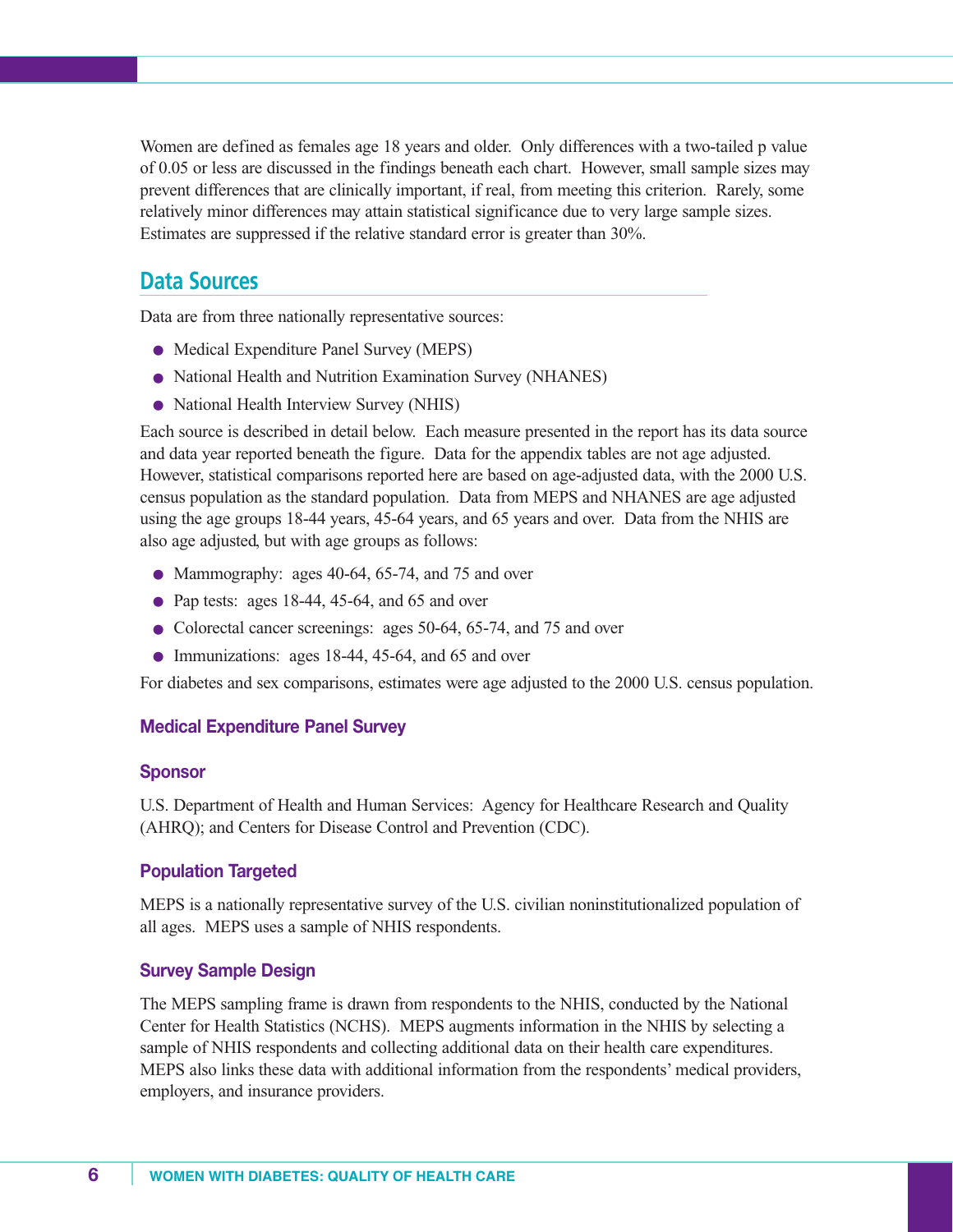#### **Mode of Administration**

MEPS has been conducted annually from 1996 to the present. The survey has three components: Household Component, Medical Provider Component, and Insurance Component. The Household Component (HC), the core survey, is an interviewer-administered computer-assisted personal interview. The MEPS-HC collects detailed data on demographic characteristics, health conditions, health status, use of medical care services, charges and payments, access to care, satisfaction with care, health insurance coverage, income, and employment. The data for this report were obtained using the following specific sections of the 2004 MEPS-HC:

- 1. Demographic characteristics. Demographic characteristics include age, gender, race, ethnicity, education, industry and occupation, employment status, household composition, and family income. Racial and ethnic variables and categories were changed in 2002 to comply with Office of Management and Budget (OMB) standards.
- 2. Self-Administered Questionnaire. This self-administered paper questionnaire collects a variety of health and health care quality measures of adults. The health care quality measures were taken from the health plan version of an AHRQ-sponsored family of survey instruments designed to measure quality of care from the consumer's perspective.
- 3. Diabetes Care Survey. This self-administered paper questionnaire is completed by persons identified as ever having been told that they had diabetes. Data are collected on diabetes care.
- 4. Access to Care. The Access to Care section gathers information on five main topic areas: family members' origins and preferred languages; family members' usual source of health care; characteristics of usual source of health care providers; satisfaction with and access to the usual source of health care; and access to medical treatment, dental treatment, and prescription medicines.
- 5. Preventive Care. For each person, a series of questions were asked primarily about the receipt of preventive care or screening examinations.

#### **Notes**

AHRQ fields a new MEPS panel annually. In this design, two calendar years of information are collected from each household in a series of five rounds of data collection over a 2.5-year period. These data are then linked with additional information collected from the respondents' medical providers, employers, and insurance providers. This series of data collection activities is repeated each year on a new sample of households, resulting in overlapping panels of survey data.

#### **Contact Information**

Agency home page: http://www.ahrq.gov. Data system home page: http://www.meps.ahrq.gov.

#### **National Health and Nutrition Examination Survey (NHANES)**

#### **Sponsor**

U.S. Department of Health and Human Services: Agency for Healthcare Research and Quality (AHRQ); and Centers for Disease Control and Prevention (CDC).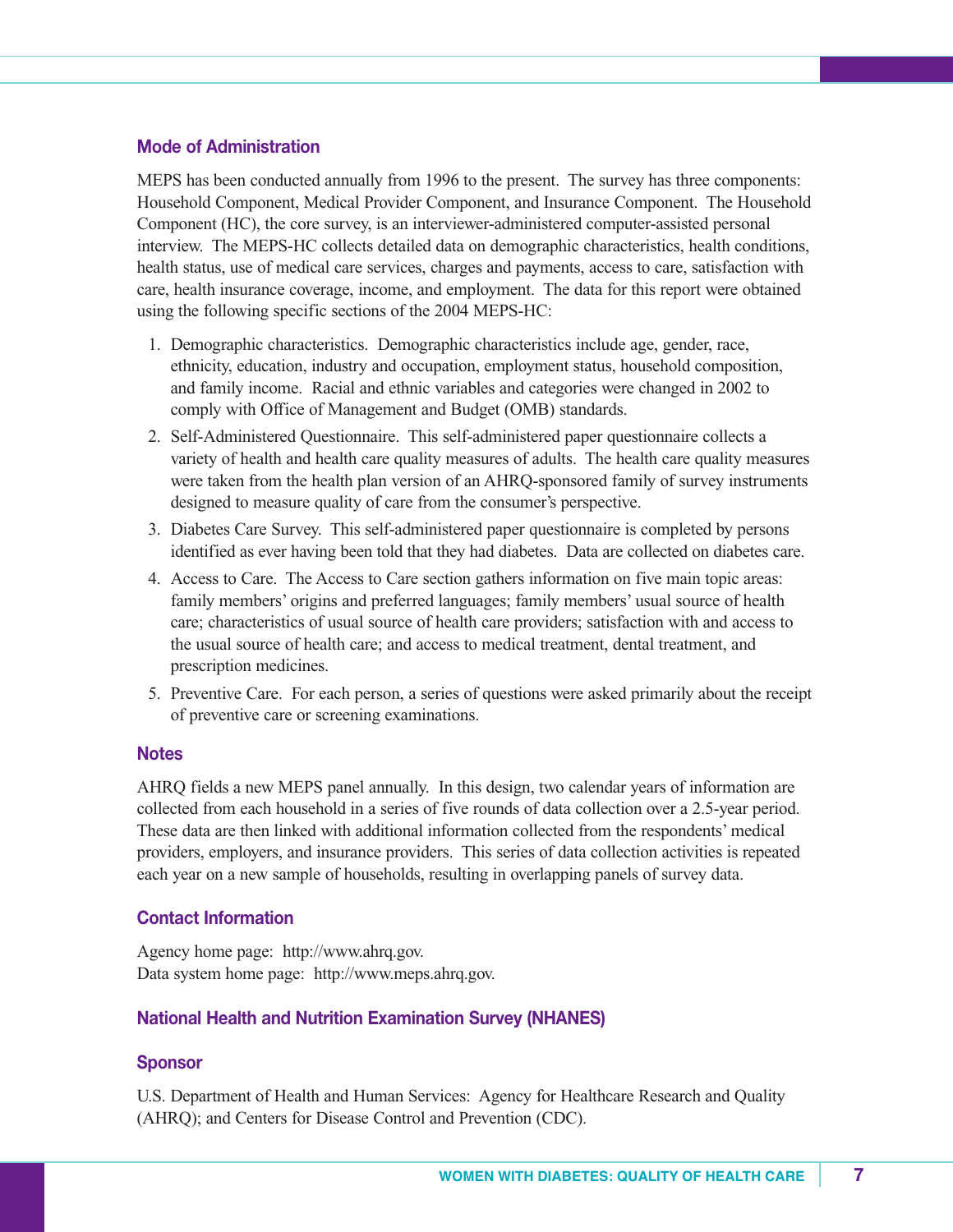#### **Population Targeted**

The civilian noninstitutionalized population of all ages residing in the United States.

#### **Survey Sample Design**

NHANES uses a stratified multistage probability sample, nationally representative of the U.S. civilian noninstitutionalized population of all ages. The NHANES 1999–2004 survey was designed to use an annual sample that was nationally representative. Approximately 5,000 people are examined at 15 locations each year, with oversampling of African Americans, Mexican Americans, adolescents, older people, and low-income non-Hispanic Whites.

#### **Mode of Administration**

In-person interviews are conducted in the household and in a private setting in the mobile examination center. Standardized physical examinations and medical tests are conducted in mobile examination centers.

#### **Primary Survey Content**

Primary topics include chronic disease prevalence and conditions (including undiagnosed conditions), risk factors, diet and nutritional status, immunization status, infectious disease prevalence, health insurance, and measures of environmental exposures. Other topics include hearing, vision, mental health, anemia, diabetes, cardiovascular disease, osteoporosis, obesity, oral health, mental health, and physical fitness. Demographic data include age, gender, race and ethnicity, education, place of birth, income, occupation, and industry of occupation.

#### **Years Collected**

From 1960 to 1994, NHANES was administered seven times. Beginning in 1999, the survey has been conducted continuously. The current NHANES is released in 2-year data sets. For this report, the NHANES 1999-2000, NHANES 2001-2002, and NHANES 2003-2004 data sets were combined.

#### **Contact Information**

Agency home page: http://www.cdc.gov/nchs. Data system home page: http://www.cdc.gov/nchs/nhanes.htm.

#### **National Health Interview Survey (NHIS)**

#### **Sponsor**

U.S. Department of Health and Human Services: Agency for Healthcare Research and Quality (AHRQ); and Centers for Disease Control and Prevention (CDC).

#### **Population Targeted**

Civilian noninstitutionalized population of all ages residing in the United States.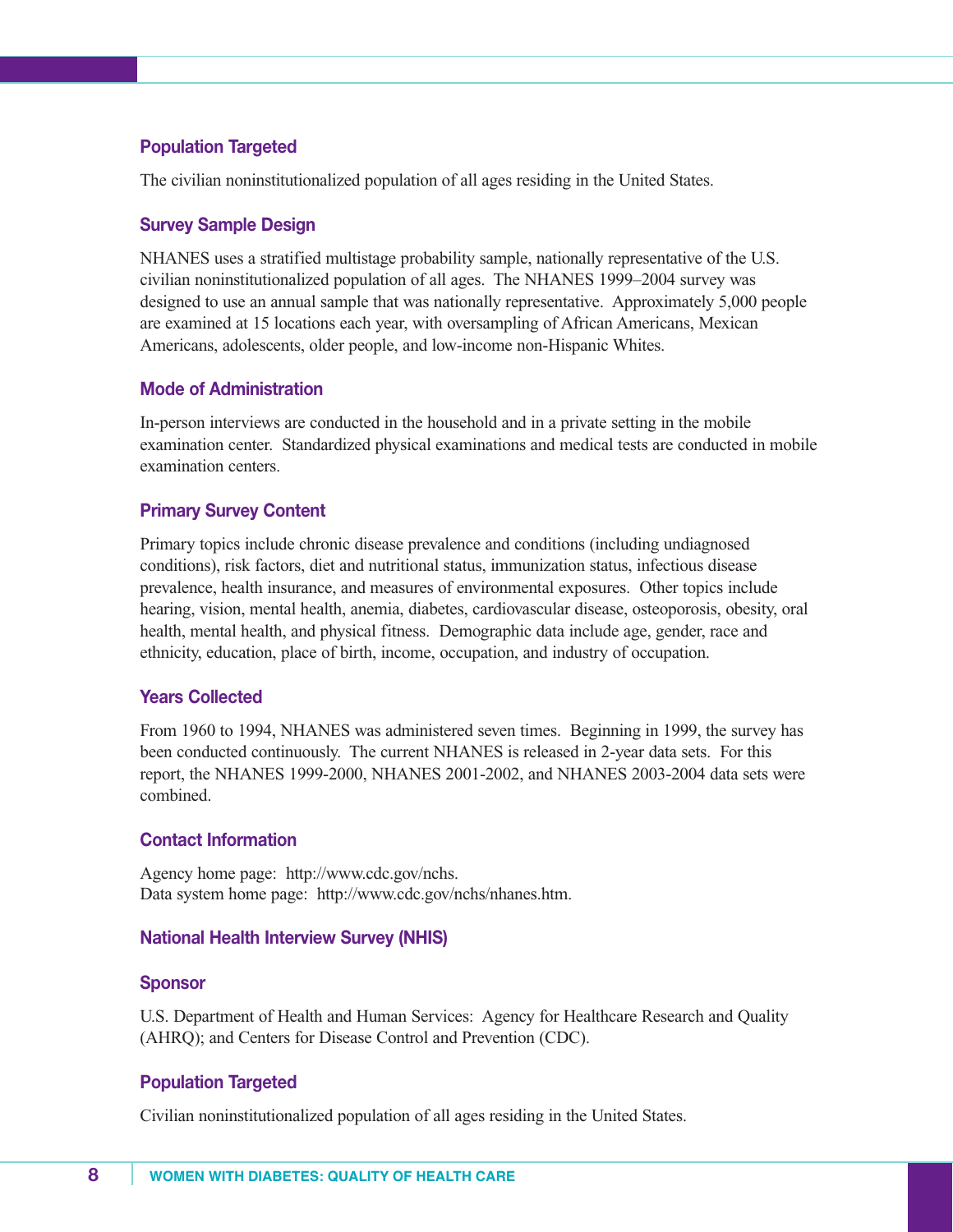#### **Survey Sample Design**

The NHIS uses a stratified multistage probability design that permits a continuous sampling of 358 primary sampling units (PSUs), with oversampling of African Americans and Hispanics. A typical NHIS sample for the data collection years 1995–2005 consists of approximately 7,000 second-stage units (segments) within a PSU. The expected sample of 43,000 occupied respondent households yields a probability sample of about 111,000 persons. The survey is designed to make the weekly sample representative of the target population and additive over time. In 2004, the survey instrument and data production process were reengineered.

#### **Mode of Administration**

The NHIS has been conducted annually since 1957; the current questionnaire design has been used since 1997. Personal interviews are conducted in households, using computer-assisted personal interviewing, administered by professional interviewers and conducted in English and Spanish. The Computer-Assisted Personal Interview (CAPI) Spanish version was initiated in mid-1998). A new instrument, which utilizes Blaise® computer-assisted interviewing software, was implemented for the 2004 survey year. This report uses data from the 2005 NHIS.

#### **Primary Survey Content**

Information is obtained on demographic characteristics, illnesses, injuries, impairments, chronic conditions, utilization of health resources, health insurance, and other health topics. The core household interview asks about everyone in the household. Additional questions are asked of one sample adult and one sample child (under age 18) per family in the household.

The sample adult questionnaire includes chronic health conditions and limitations in activity, health behaviors, health care access, health care provider contacts, immunizations, and AIDS knowledge and attitudes. The sample child questionnaire includes questions about chronic health conditions, limitation of activities, health status, behavior problems, health care access and utilization, and immunizations. Child data are proxy reported by a parent or other knowledgeable adult respondent. Adult sample person data are all self-reported.

Special modules are fielded periodically and cover areas such as cancer, prevention, disability, and use of complementary and alternative medicine. Demographic data include age, gender, race and ethnicity, education, income, marital status, place of birth, industry, and occupation.

#### **Contact Information**

Agency home page: http://www.cdc.gov/nchs. Data system home page: http://www.cdc.gov/nchs/nhis.htm.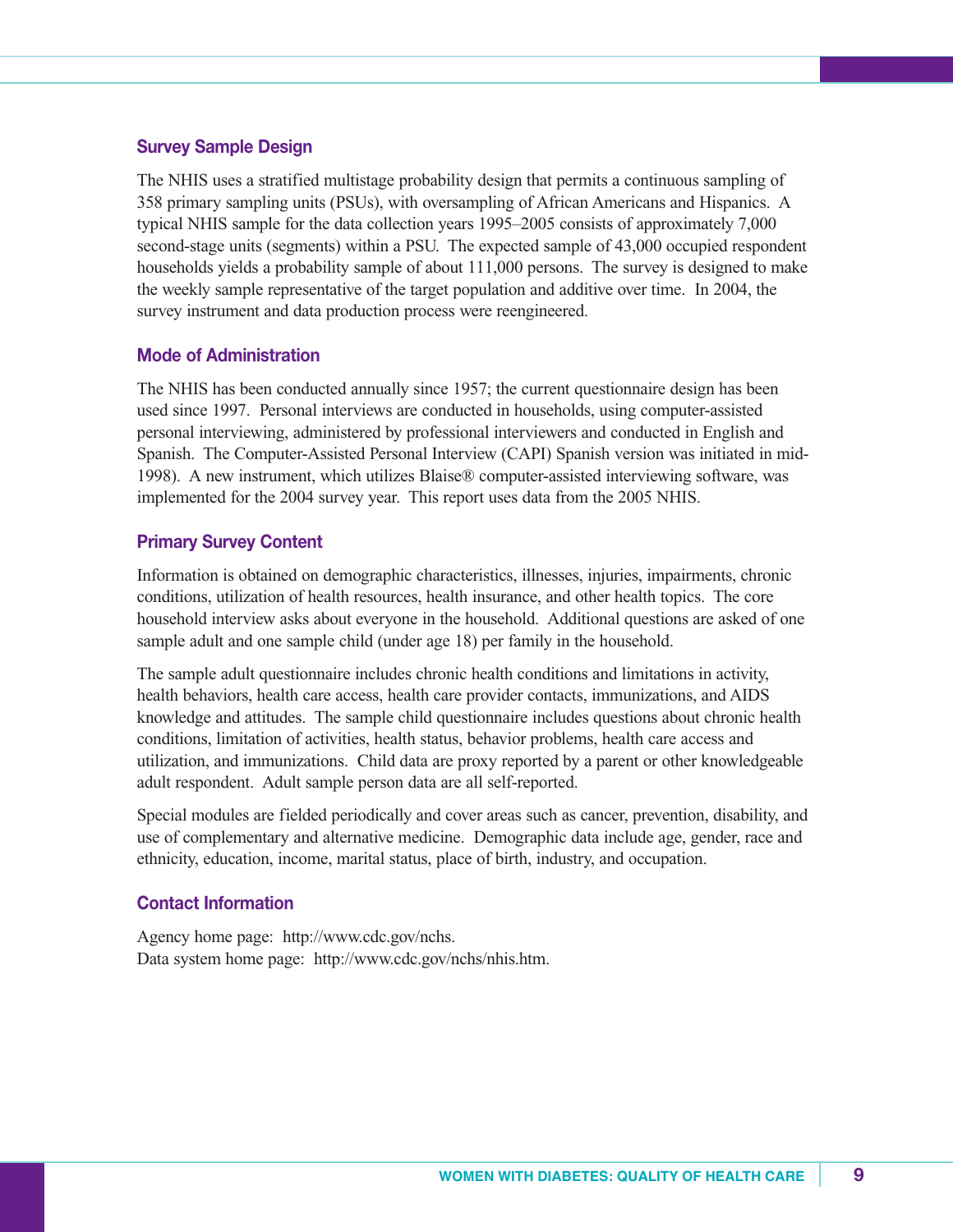**WOMEN WITH DIABETES: QUALITY OF HEALTH CARE**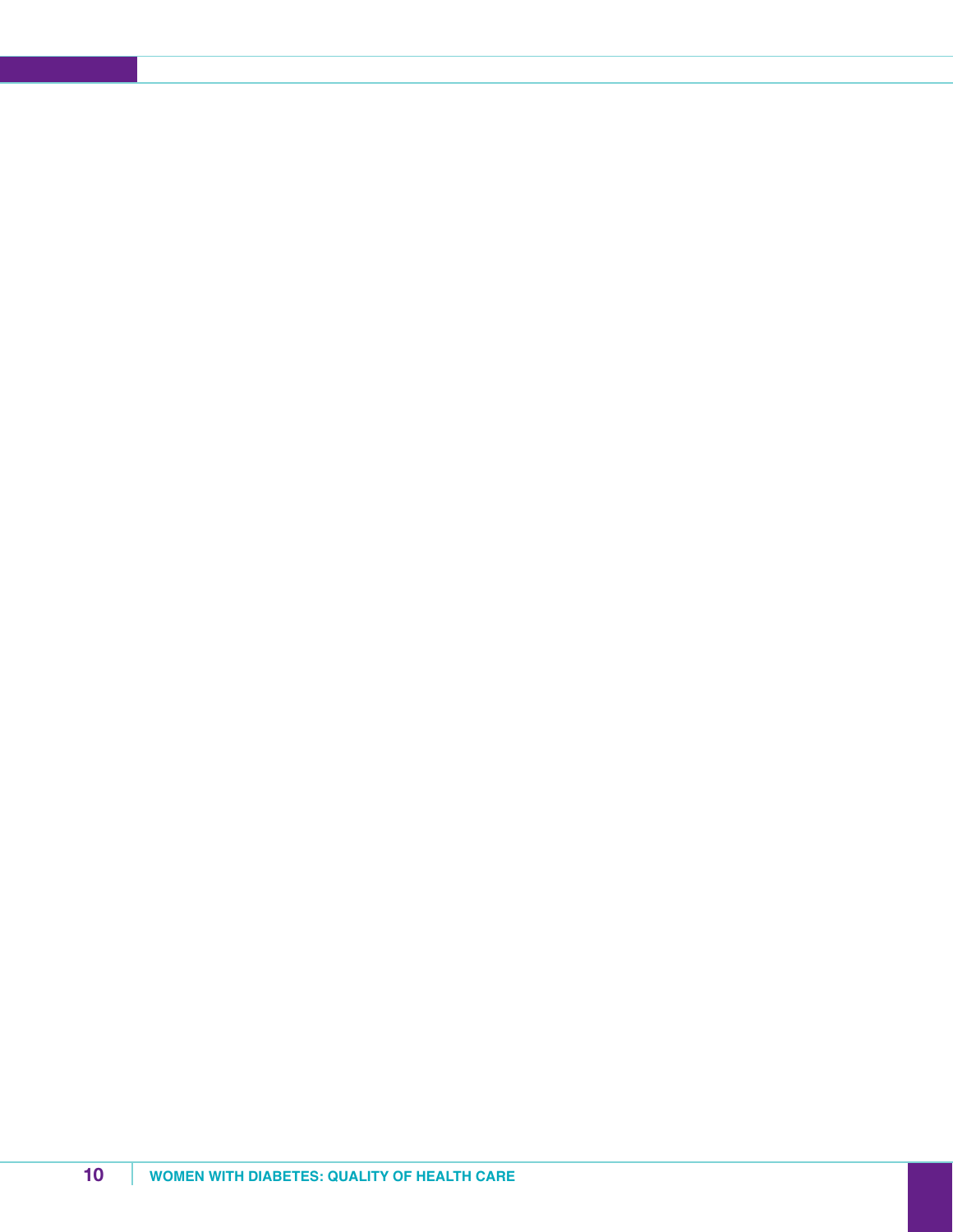# **Demographic and Socioeconomic Characteristics of Women**

# **Size and Growth**

In 2004, women accounted for 51.4% of the estimated 220.4 million U.S. residents age 18 and over.<sup>11</sup> By 2050, the female population is projected to grow by 70 million.<sup>12</sup> This growth will primarily be due to low birth rates, declining death rates, and net international migration, with middle-aged and older women contributing the greatest share of the increase.<sup>13</sup> The percentage of women among immigrants has been increasing steadily.<sup>14</sup> In 2004, women comprised 54.5% of legal immigrants and 42% of unauthorized migrants to the United States.<sup>15</sup> Growth of the female population will enlarge the number of women at risk of diabetes. Already, the number of women diagnosed with diabetes is projected to reach more than 14 million by 2050, nearly 60% of whom will be age 65 and over.<sup>2</sup>

### **Demographic Profile**

Age and race/ethnicity are strongly associated with access to care and quality of care.<sup>16-18</sup> Older women are more likely than older men to have reduced access to care and to receive suboptimal levels of recommended health care services.<sup>19</sup> Minority women are more likely than White women to have similar circumstances. In 2004, 49.2% of women were in the reproductive years (18-44),  $32.0\%$  were in the middle years (45-64), and 18.7% were age 65 and over.<sup>11</sup> As the population ages, women increasingly outnumber men such that, by age 75, there are 60% more women than men and twice as many women as men are age 85 and over.

The female population is also racially and ethnically heterogeneous.<sup>12</sup> Of the estimated 146.9 million (98.5%) women reporting a single race in 2004,<sup>20</sup> almost 70% were non-Hispanic Whites, 12.8% were non-Hispanic Blacks, 13.4% were Hispanics of any race, 4.2% were Asians, 0.8% were American Indians or Alaska Natives, and 0.1% were Native Hawaiians or Other Pacific Islanders. The minority population is expected to double by 2050.<sup>13</sup> Diabetes is nearly twice as common among minority women,21,22 and both the number of minority women and the prevalence of diabetes in these groups are projected to increase most rapidly.2,13 Recent studies indicate that a substantial number of women with diabetes receive worse diabetes care than men with diabetes and that the sex disparity is greater in ethnic minority groups.23,24

# **Socioeconomic Profile**

Socioeconomic position (SEP), as measured by education or income, is strongly related to health, access to health care, and quality of care. As SEP decreases, people become increasingly vulnerable to conditions such as diabetes.25,26 They also are less likely to have adequate access to health care and more likely to receive low levels of recommended evidence-based health care services.<sup>17</sup>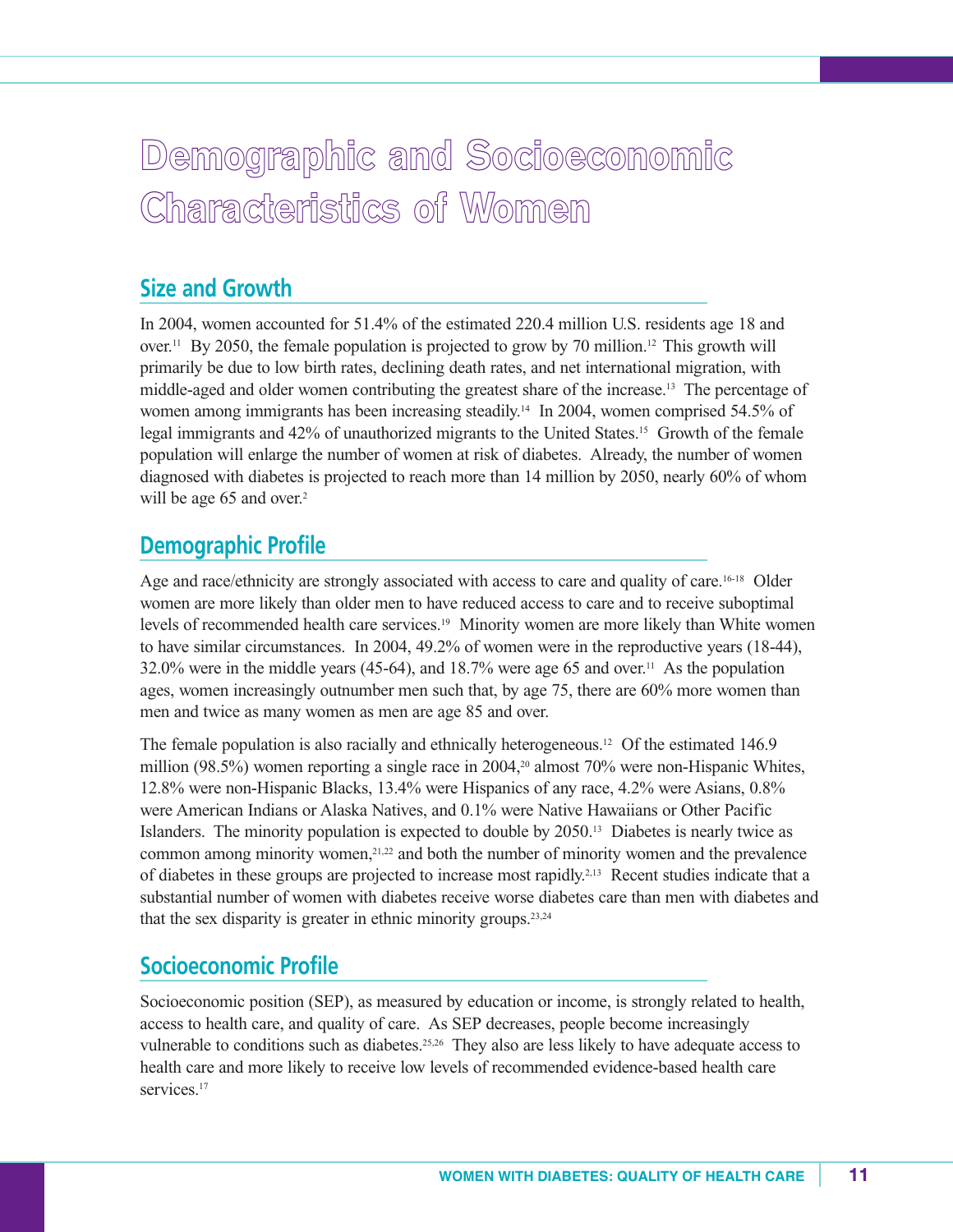Despite increasing percentages of women who attain high levels of education and participate in the labor force, a substantial proportion of women live in socioeconomically disadvantaged circumstances.<sup>27</sup> Among women age 18 and over in 2004, approximately 15% had not completed high school and only about one-quarter had completed college or higher; estimates for older women were 28% and 14%, respectively. Regardless of level of education, women are less likely than men to be employed. Even when they work full time, their median earnings are threequarters of men's earnings.<sup>27</sup> Consequently, poverty is a major concern for women across the lifespan.<sup>28</sup>

In 2004, more than 14 million (13%) women lived in poverty (at or below 100% of the Federal poverty level), accounting for 3 out of every 5 poor adults age 18 and over. Most poor women (59%) were in the reproductive years and nearly 20% were age 65 and over. The poverty statistics for minority women of all ages are especially grave: overall, 1 in 4 Black women and 1 in 5 Hispanic women lived at or below the Federal poverty level and there was little variation with age.<sup>28</sup> Women were also more likely to live in poverty if they were foreign born, were age 65 and over and lived alone, had not completed high school, worked part time, or lived in single femaleheaded households or central cities.14,28-30 Women with diabetes are more likely than women without diabetes to have low levels of formal education and to live in low-income households, independent of marital status, size of household, or employment status. Furthermore, the SEP gap in prevalence of diabetes has been widening over the past 25 years.

In summary, the demographic and socioeconomic profiles of women have important implications for the health care of women with, or at risk of, diabetes. First, until the middle of the 21st century, it is anticipated that women will be the majority of adults with diabetes. Second, barriers to optimal diabetes care (older age, minority ethnicity, low levels of education, economic insecurity) are common among women.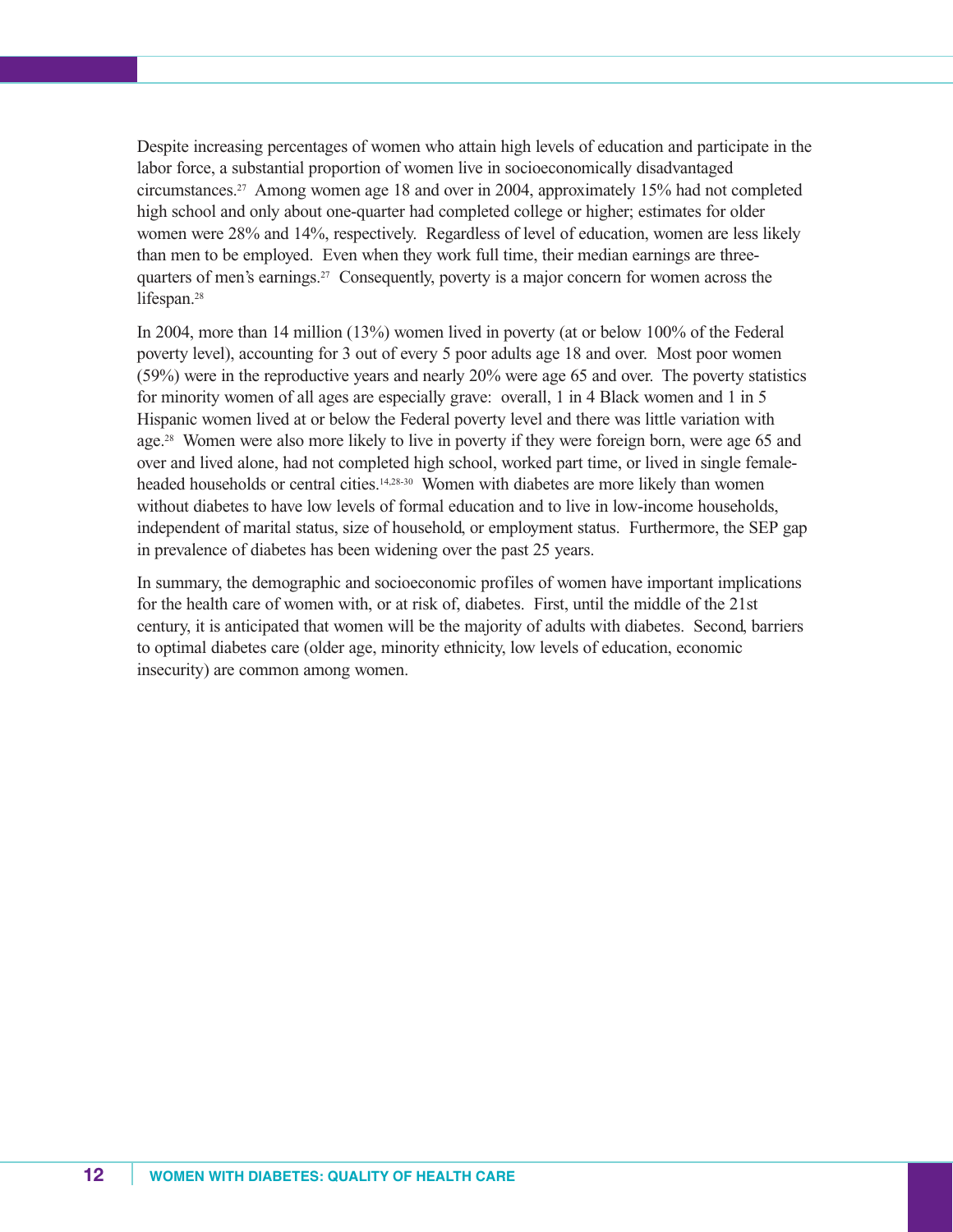# **Access to Care**

Women with diabetes need a consistent source of health care, either a person or a place, to receive ongoing patient-centered-care, which can delay or prevent the complications of diabetes. Several factors can impede a woman's ability to obtain access to care. Race and ethnicity, SEP, age, and other factors contribute to the lack of ongoing care for women.<sup>4</sup>

# **Usual Source of Care**



**Women reporting a usual source of care, by diagnosed diabetes status (left) and gender (right), 2004**

\*Estimate for men ages 18-44 did not meet sample size criteria. **Source:** Medical Expenditure Panel Survey, 2004. **Appendix table number:** Tables 1a and 1b.

- Women with diagnosed diabetes were significantly more likely than women without diabetes to report a usual source of care.
- No significant difference in having a usual source of care was found between women and men with diagnosed diabetes, either for the total population or for any age groups.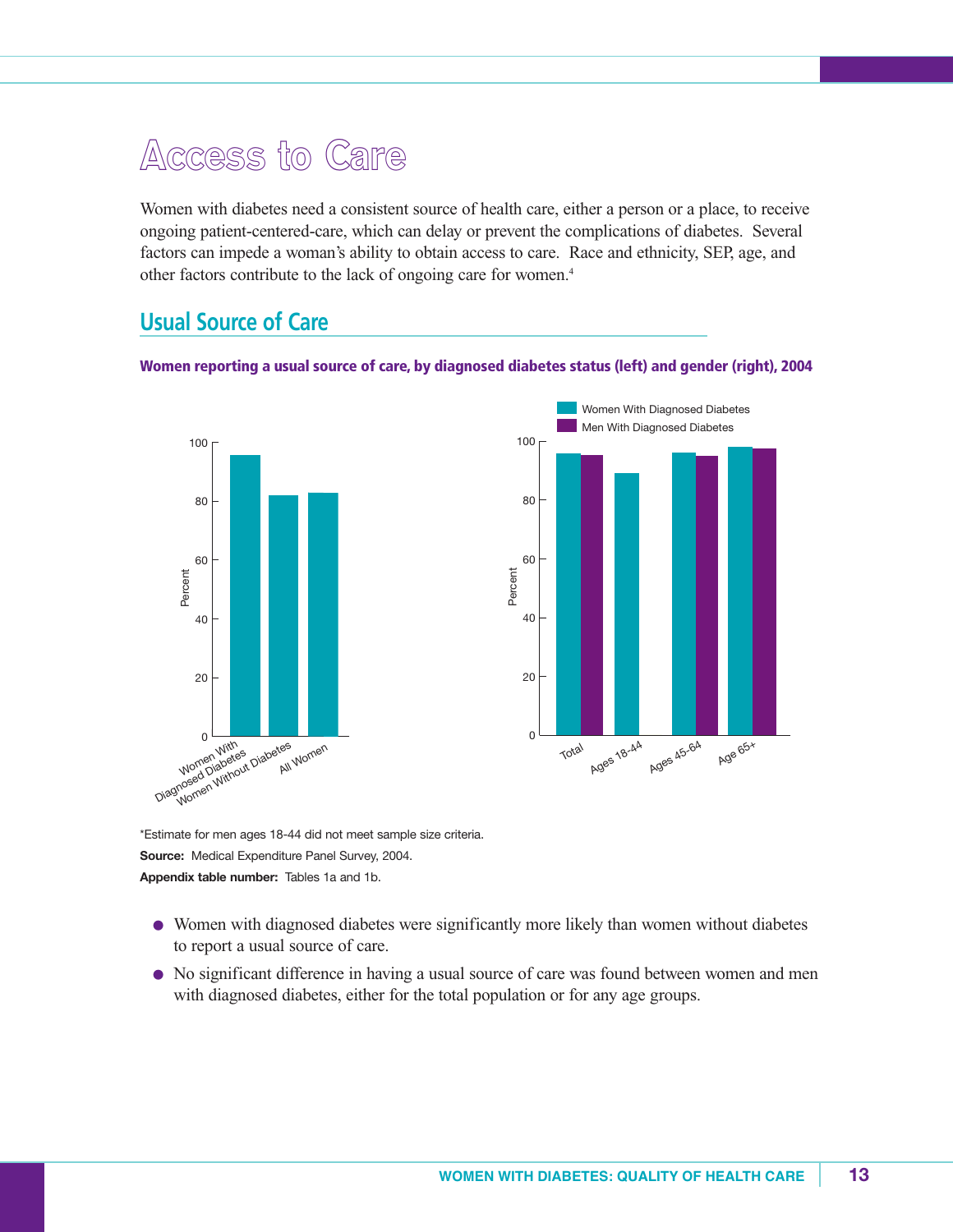# **Usual Primary Care Provider**



**Women reporting a usual primary care provider, by diagnosed diabetes status (left) and gender (right), 2004**

\*Estimate for men ages 18-44 did not meet sample size criteria. **Source:** Medical Expenditure Panel Survey, 2004. **Appendix table number:** Tables 2a and 2b.

- Women with diagnosed diabetes were significantly more likely than women without diabetes to report that they had a usual primary care provider.
- No significant difference in having a usual primary care provider was found between women and men with diagnosed diabetes, either overall or within any age group.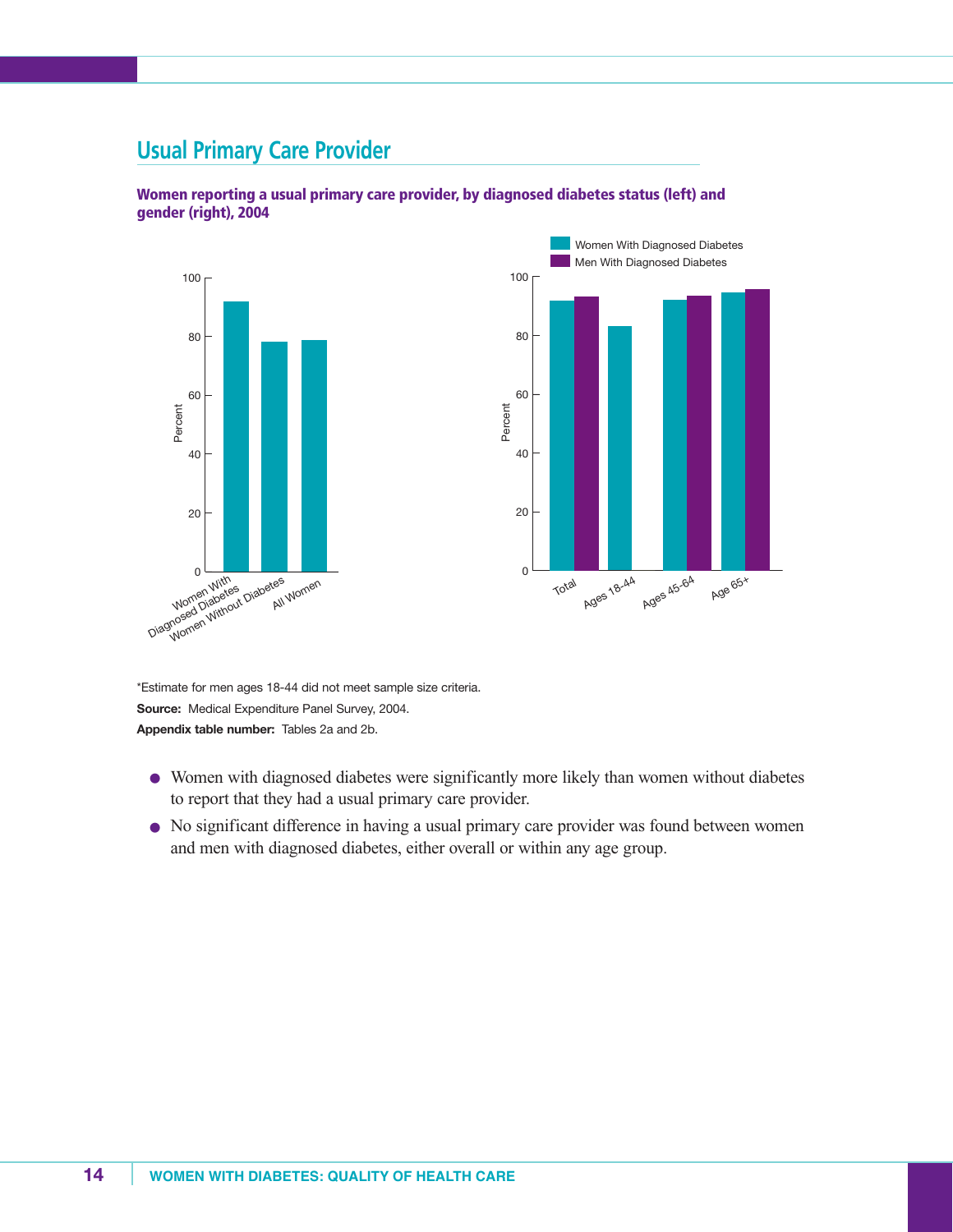#### **Insurance**

Health insurance coverage is an essential component of access to care. Both men and women have many of the same concerns obtaining and utilizing health insurance, but some of these features are unique to women. Affordability and employment qualifications, such as full-time employment, are barriers that women face more often than men in obtaining health insurance.<sup>31</sup> These features influence the type, adequacy, and continuity of insurance coverage.





\*Estimate for men ages 18-44 did not meet sample size criteria.

**Source:** Medical Expenditure Panel Survey, 2004. **Appendix table number:** Tables 3a and 3b.

- No significant difference in having any type of insurance was found between women with and without diagnosed diabetes.
- No significant difference in having any type of insurance was found between women and men with diagnosed diabetes, either overall or within any age group.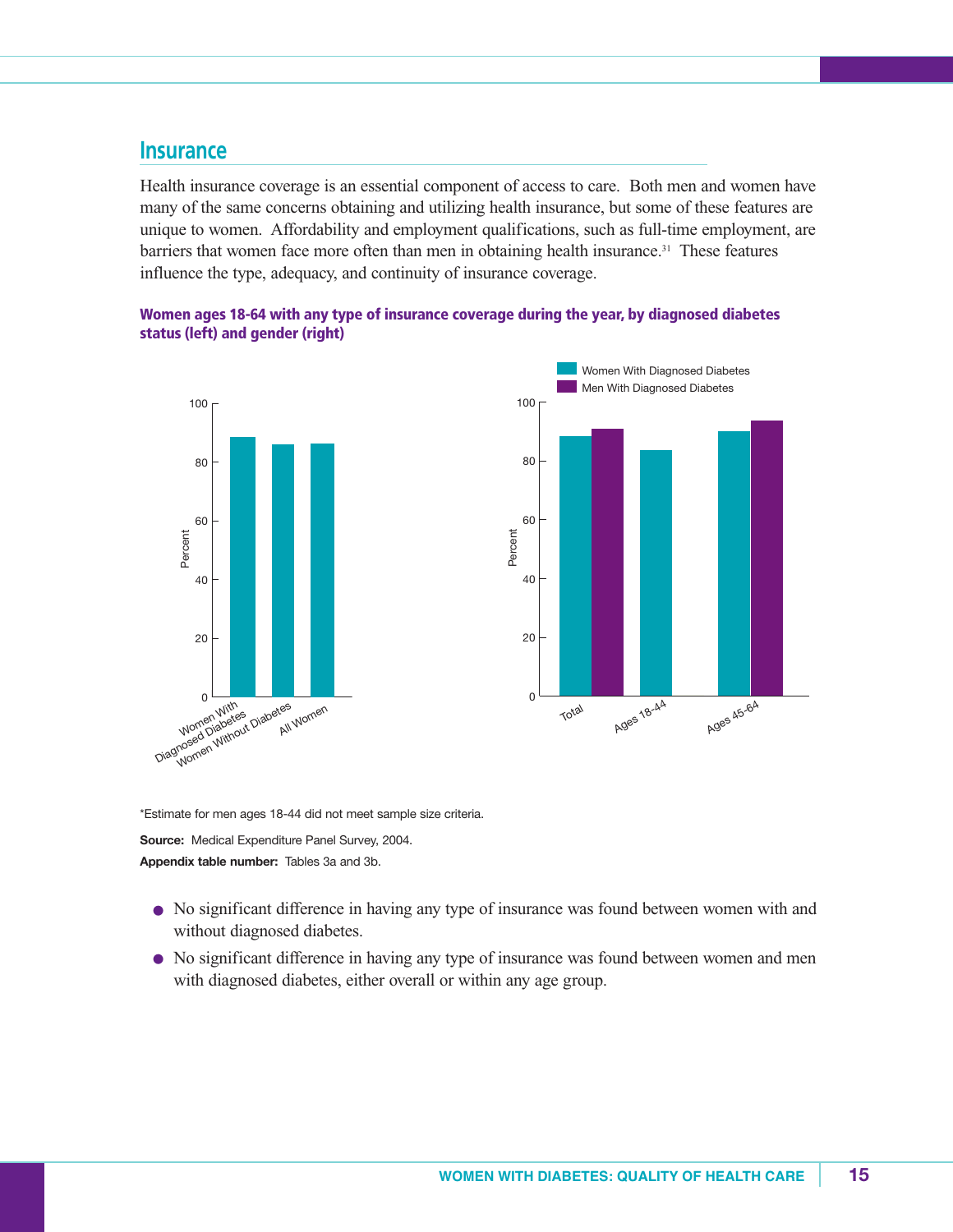

#### **Women ages 18-64 with private insurance during the year, by diagnosed diabetes status (left) and gender (right), 2004**

\*Estimate for men ages 18-44 did not meet sample size criteria.

**Source:** Medical Expenditure Panel Survey, 2004. **Appendix table number:** Tables 4a and 4b.

- Women under age 65 with diagnosed diabetes were significantly less likely than women without diabetes to have private insurance.
- For the total population and for those ages 45-64, women with diagnosed diabetes were significantly less likely than men with diagnosed diabetes to have private insurance.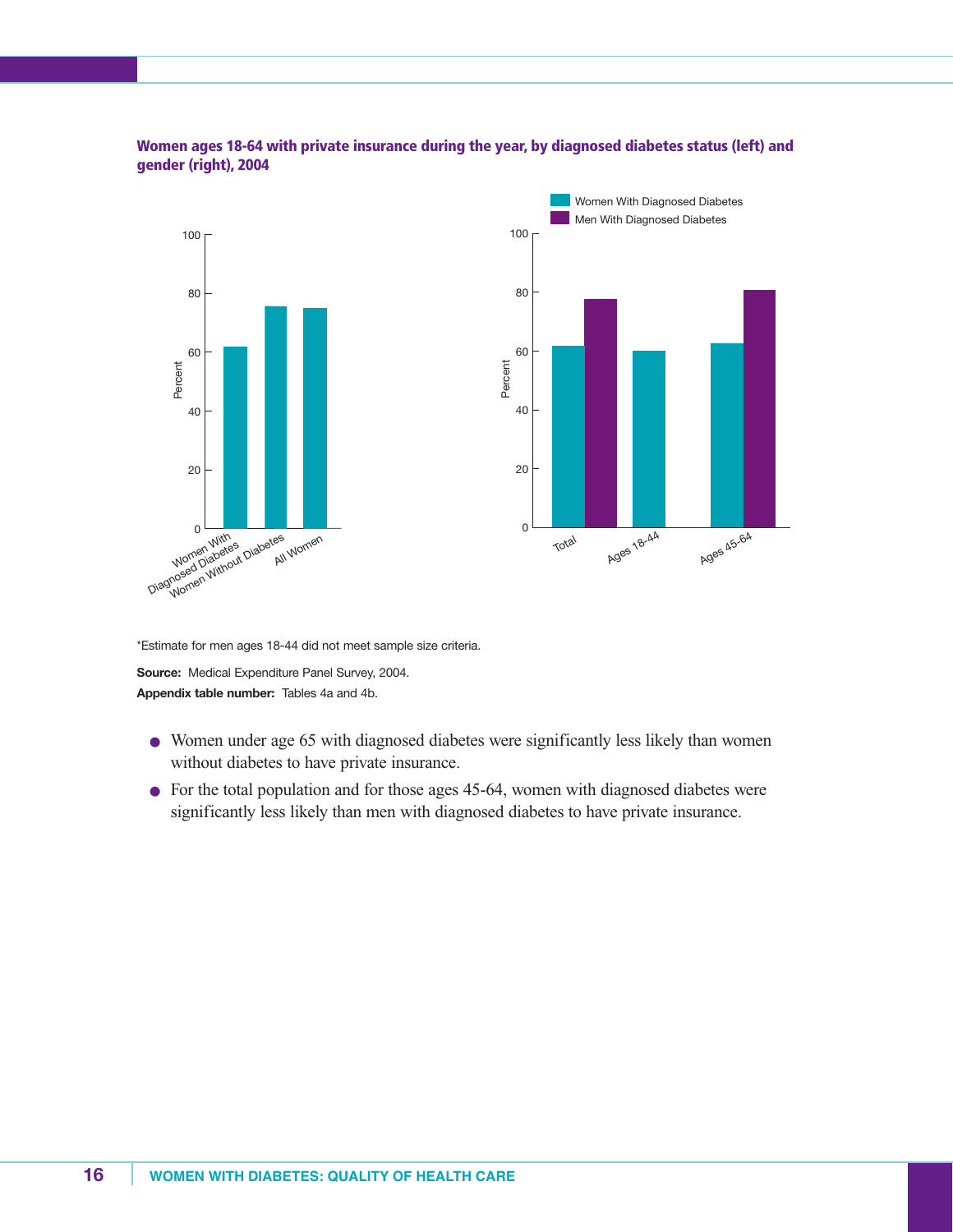#### **Women ages 18-64 with public insurance (no private insurance) during the year, by diagnosed diabetes status (left) and gender (right), 2004**



\*Estimate for men ages 18-44 did not meet sample size criteria. **Source:** Medical Expenditure Panel Survey, 2004. **Appendix table number:** Tables 5a and 5b.

- Women under age 65 with diagnosed diabetes were significantly more likely than women without diabetes to have only public insurance.
- For the total population and for people ages 45-64, women with diagnosed diabetes were significantly more likely than men with diagnosed diabetes to have only public insurance.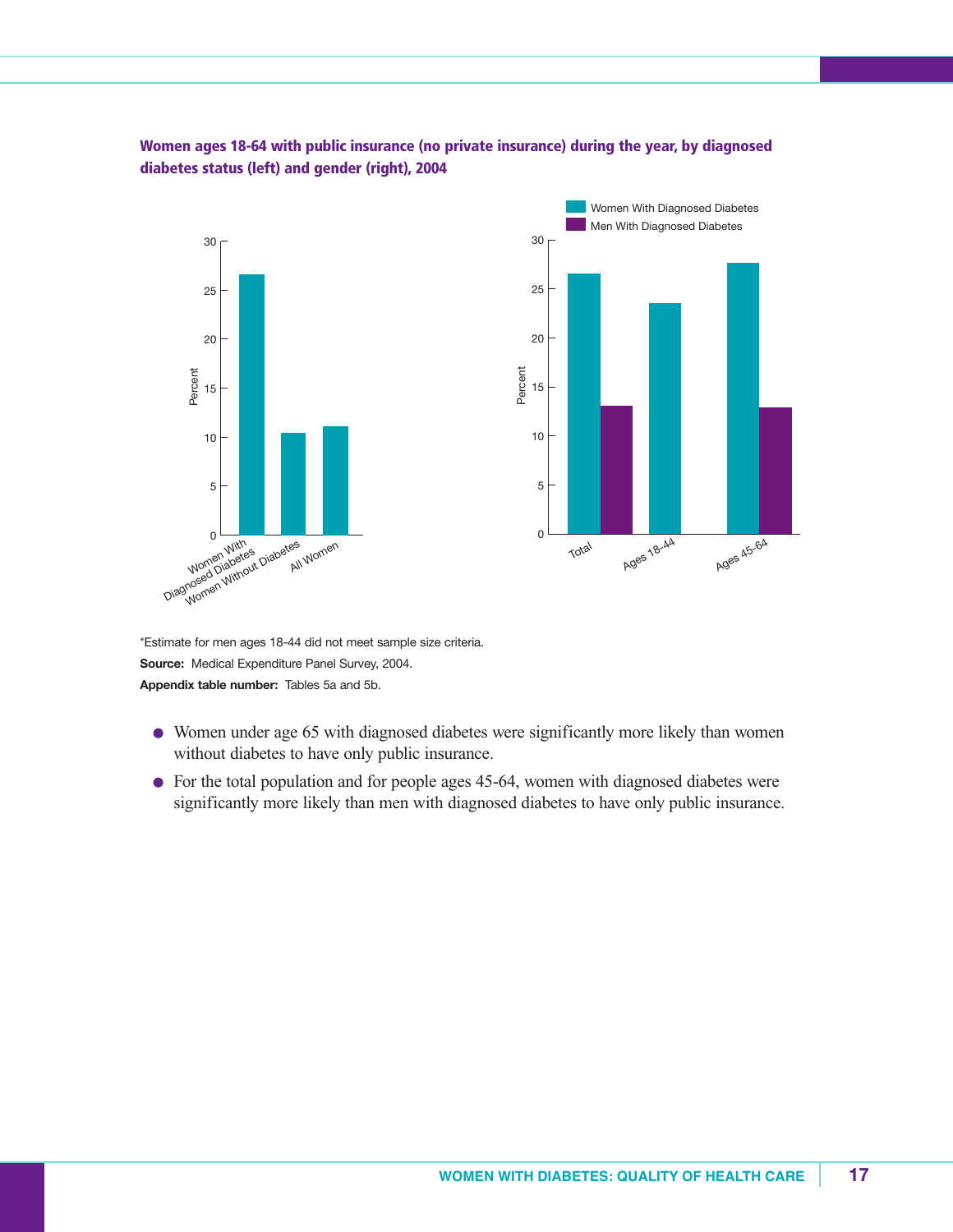

#### **Women ages 18-64 with any period of public insurance during the year, by diagnosed diabetes status (left) and gender (right), 2004**

\*Estimate for men ages 18-44 did not meet sample size criteria. **Source:** Medical Expenditure Panel Survey, 2004. **Appendix table number:** Tables 6a and 6b.

- Women with diagnosed diabetes were significantly more likely than women without diabetes to have any period of public insurance.
- For the total population and for people ages 45-64, women with diagnosed diabetes were significantly more likely than men with diagnosed diabetes to have any period of public insurance.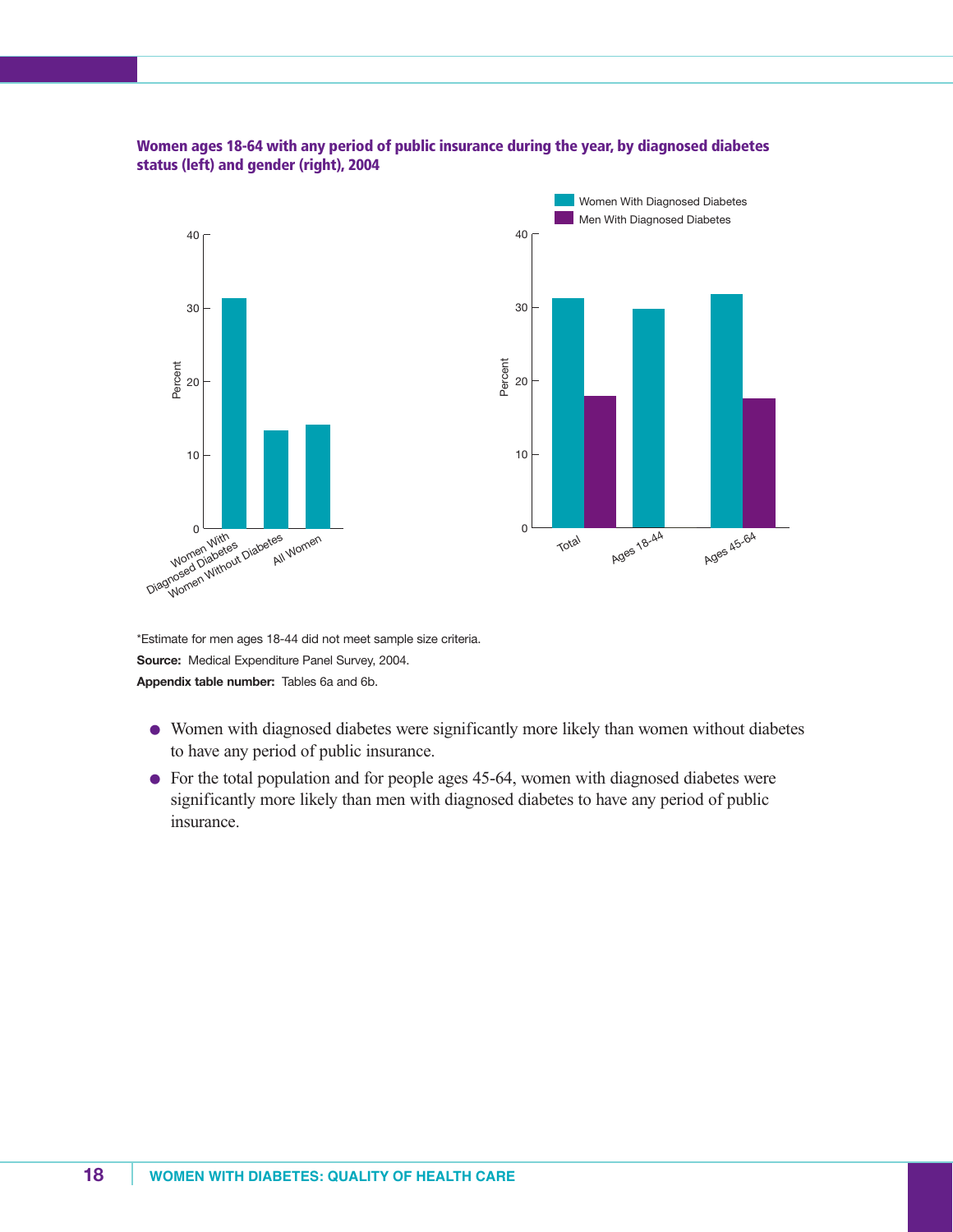

#### **Women ages 18-64 who were uninsured all year, by diagnosed diabetes status (left) and gender (right), 2004**

\*Estimate for men ages 18-44 did not meet sample size criteria. **Source:** Medical Expenditure Panel Survey, 2004. **Appendix table number:** Tables 7a and 7b.

- No significant difference was found between women with and without diagnosed diabetes who were uninsured all year.
- Overall and for people ages 45-64, no significant difference was found between women and men with diagnosed diabetes who were uninsured all year.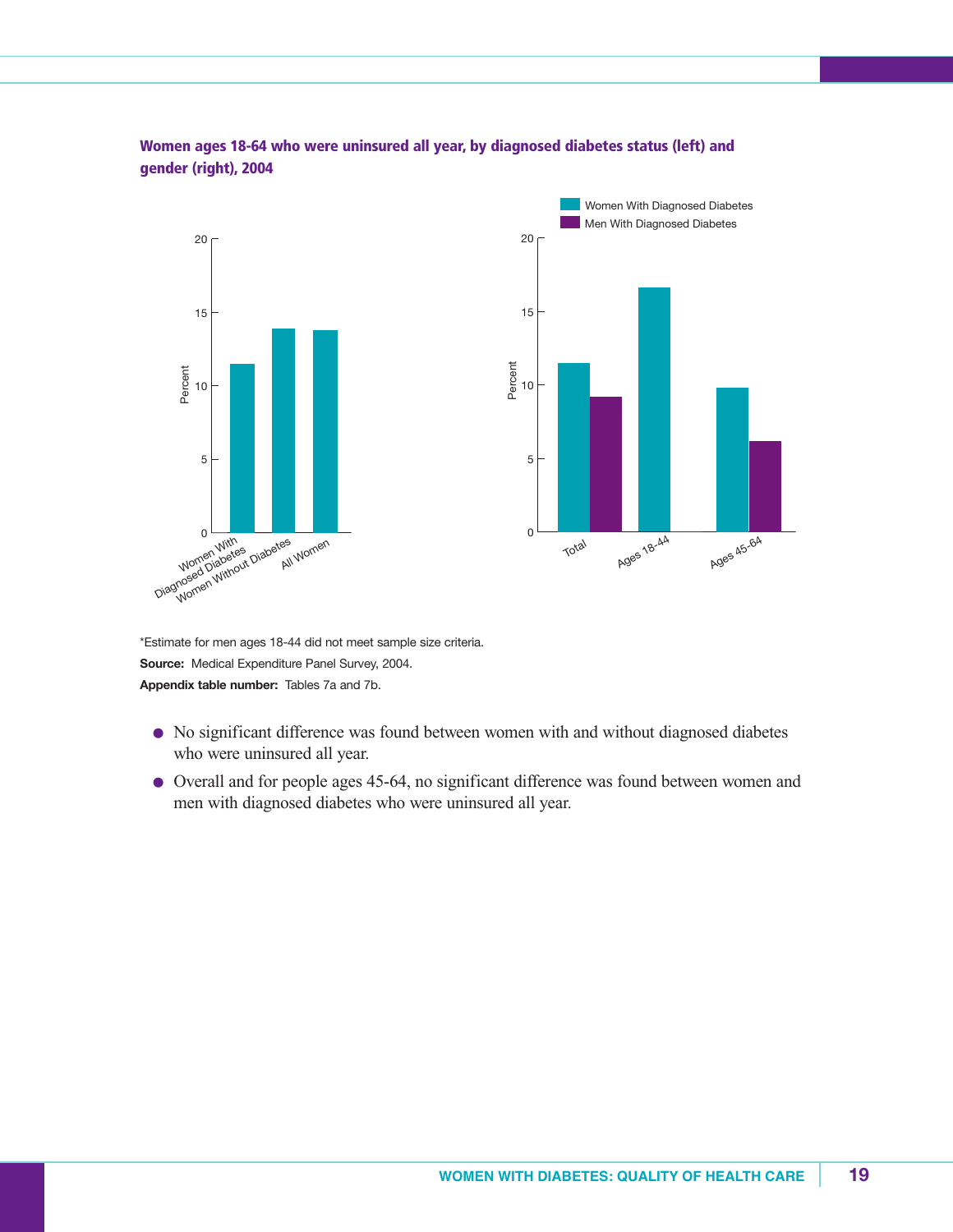

#### **Women ages 18-64 without insurance for any period during the year, by diagnosed diabetes status (left) and gender (right), 2004**

\*Estimate for men ages 18-44 did not meet sample size criteria. **Source:** Medical Expenditure Panel Survey, 2004. **Appendix table number:** Tables 8a and 8b.

- No significant difference was found between women with diagnosed diabetes and women without diabetes who had any period without insurance during the year.
- Overall and for people ages 45-64, no significant difference was found between women and men with diagnosed diabetes who had a period without insurance.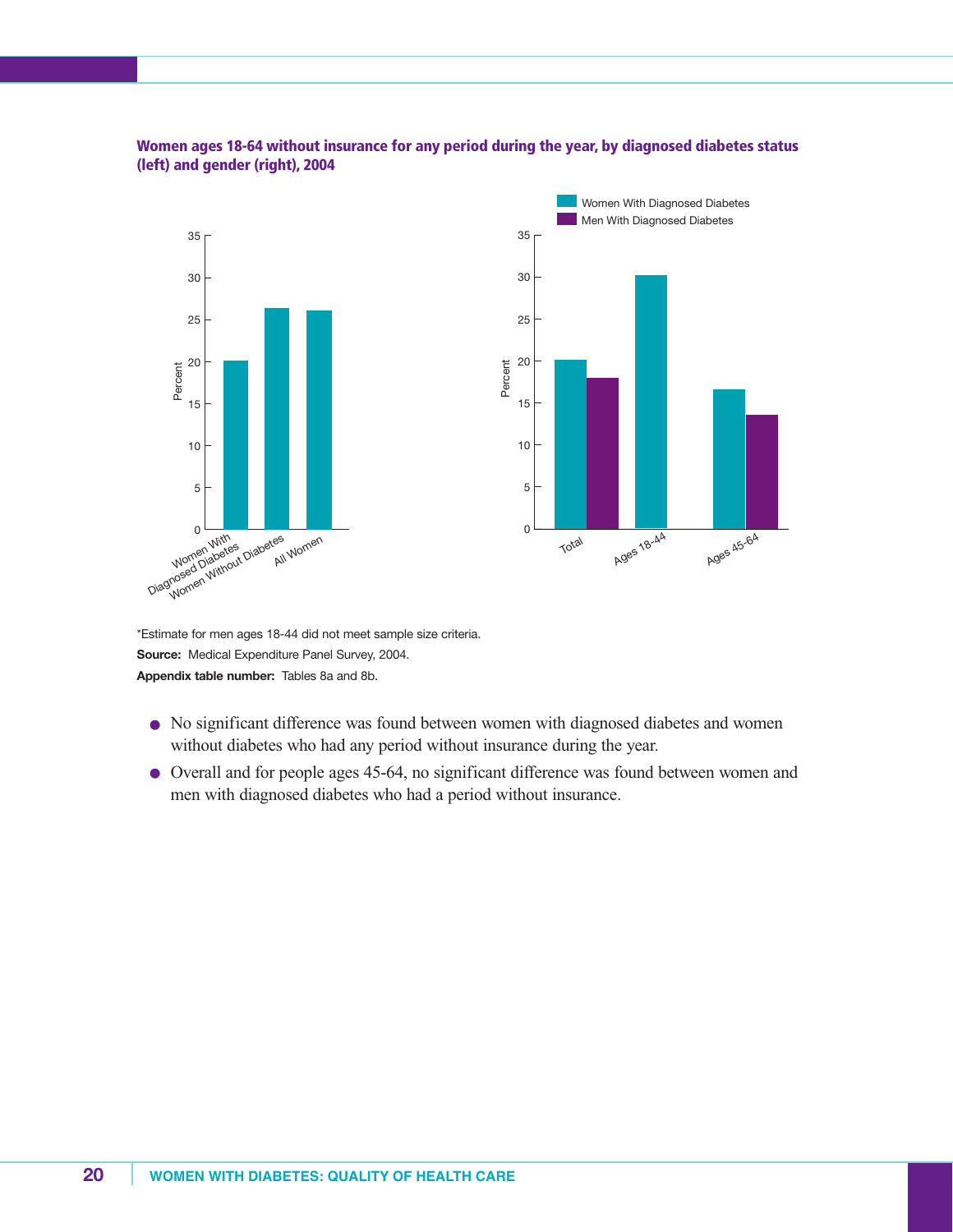### **Emergency Room Visits**

In 2007, diabetes cost the United States approximately \$174 billion in direct (medical) and indirect (lost productivity) expenditures.<sup>32</sup> Of the \$116 billion in direct medical expenditures during this same year, \$3.3 million was attributable to emergency room encounters.<sup>32</sup> Emergency room visits are an indication of the lack of continuity of care for some patients with diabetes. These are people who do not receive the recommended preventive care that is likely to delay or prevent the onset of complications from diabetes. There is no evidence on the extent to which women use emergency rooms or the cost associated with the use of emergency care among women.

#### **Women who reported an emergency room visit in the past year, by diagnosed diabetes status (left) and gender (right), 2004**



\*Estimate for men ages 18-44 did not meet sample size criteria. **Source:** Medical Expenditure Panel Survey, 2004. **Appendix table number:** Tables 9a and 9b.

- Women with diagnosed diabetes were significantly more likely than women without diabetes to have reported an emergency room visit in the past year.
- Women ages 45-64 with diagnosed diabetes were significantly more likely than men ages 45-64 with diagnosed diabetes to report an emergency room visit in the past year. No significant difference was found between women and men age 65 and over with diagnosed diabetes.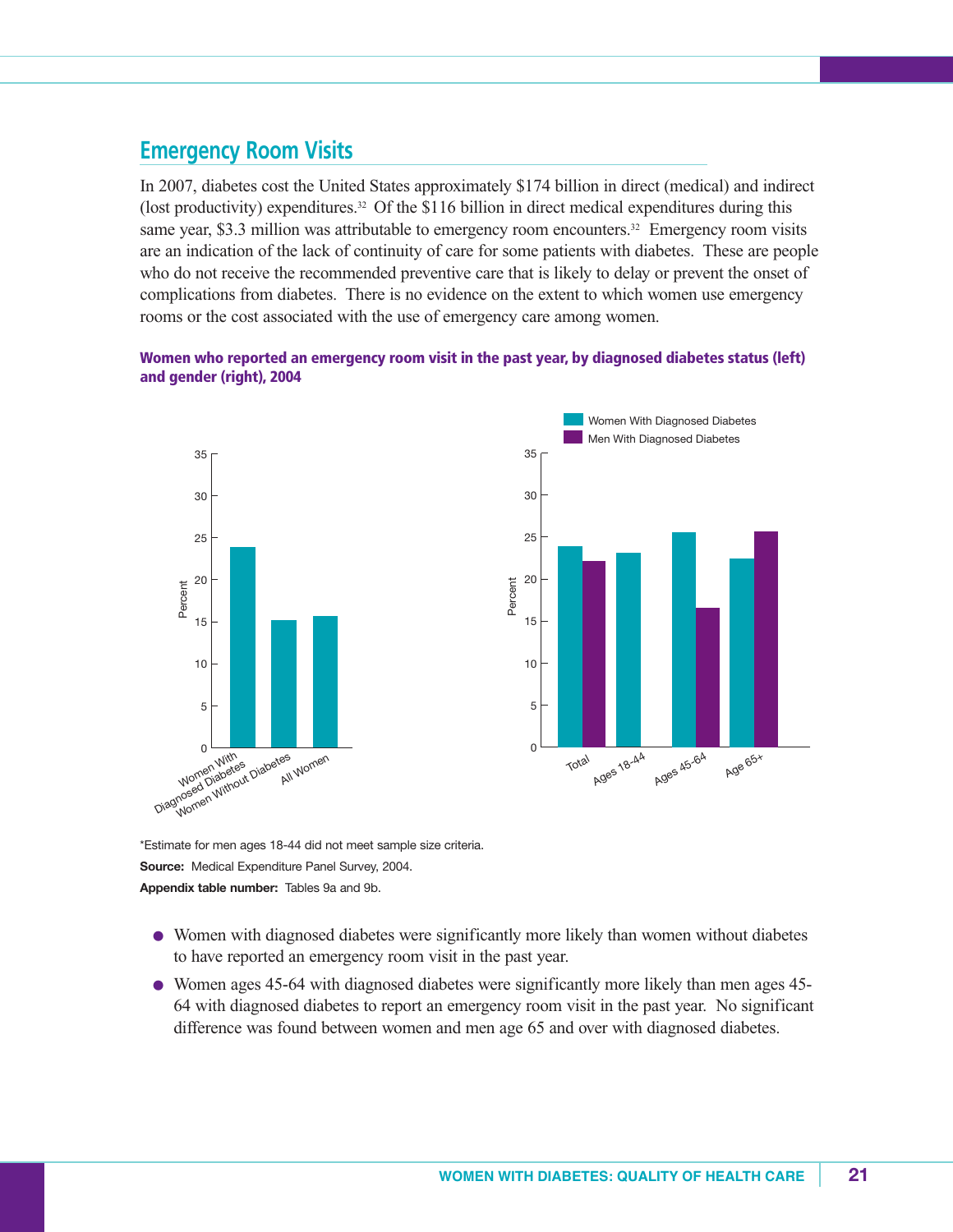### **Transportation**

In general, the data on transportation are sparse. However, studies have found that transportation issues can influence whether an individual uses the health care system. Studies conducted in a rural community found that travel burden (arranging transportation, time required to travel, arranging child care, cost of transportation) was an obstacle for people with a chronic condition who were treated at an urban hospital.<sup>33-35</sup> The extent to which transportation acts as a barrier to health care among women with and without diagnosed diabetes is unknown.

#### **Women who usually use public transportation to get to a health care provider, by diagnosed diabetes status (left) and gender (right), 2004**



\*Estimates were not possible for adults with diabetes ages 18-44, for women with diagnosed diabetes ages 18-44, or for men with diagnosed diabetes ages 18-44 or age 65 and over.

**Source:** Medical Expenditure Panel Survey, 2004.

**Appendix table number:** Tables 10a and 10b.

- Women with diagnosed diabetes were not significantly more likely than women without diabetes to usually use public transportation to get to a provider.
- For people ages 45-64, no significant difference was found between women and men with diagnosed diabetes who usually used public transportation to get to a provider.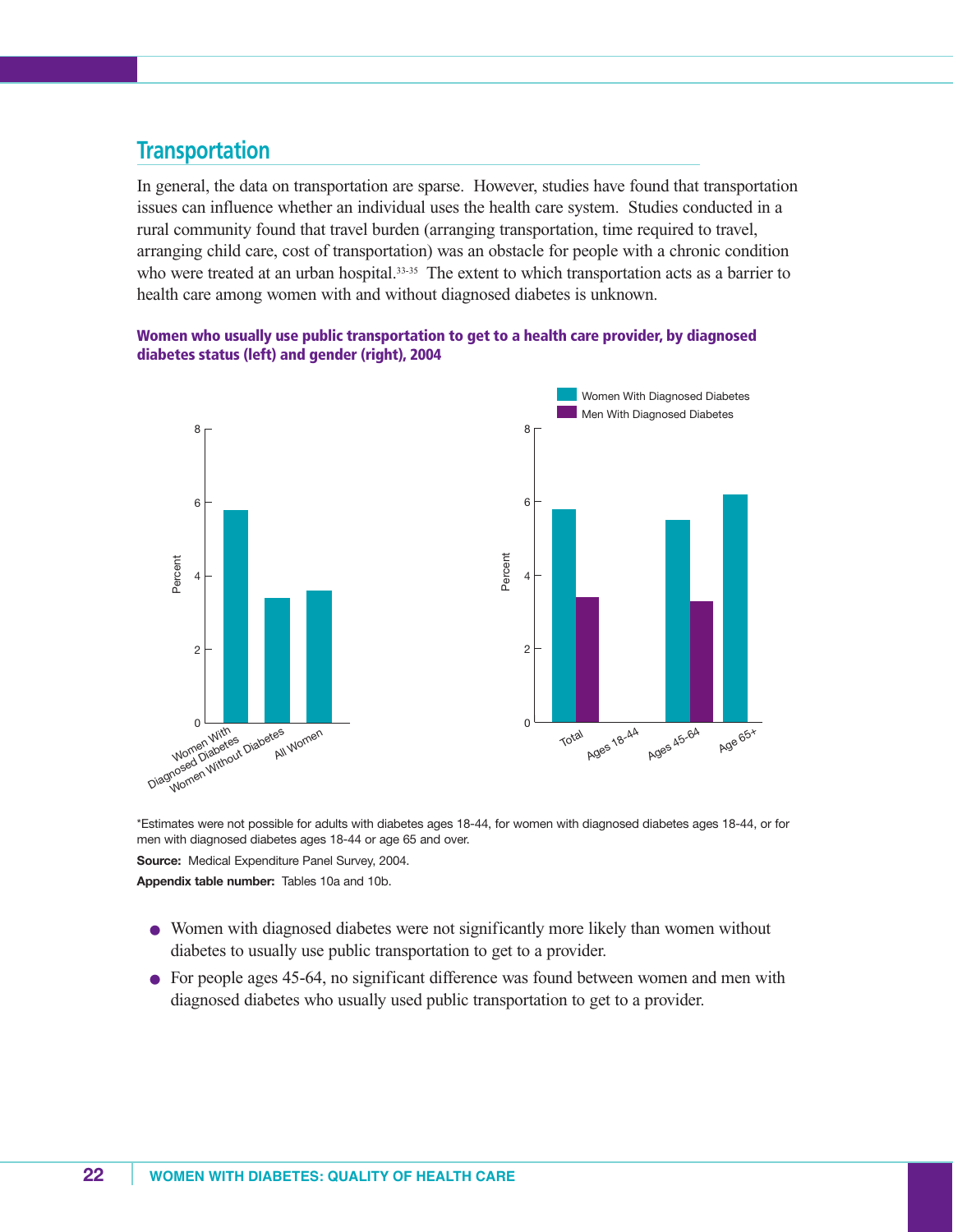# **General Health and Well-Being**

Women with diabetes are more than twice as likely as women without diabetes to have physical limitations.<sup>36</sup> The prevalence of physical limitations is especially marked among older women with diabetes (age 60 and over). Among this group, it was reported that diabetes is a contributor to slower walking speed, decreased balance, substandard lower extremity function, and an increased risk of falling.37,38

# **Activity Limitation**





\*Estimate for men ages 18-44 did not meet sample size criteria. **Source:** Medical Expenditure Panel Survey, 2004. **Appendix table number:** Tables 11a and 11b.

- Women with diagnosed diabetes were significantly more likely than women without diabetes to report having an activity limitation.
- For the total population and for ages 45-64 and 65 and over, women with diagnosed diabetes were significantly more likely than men with diagnosed diabetes to report having an activity limitation.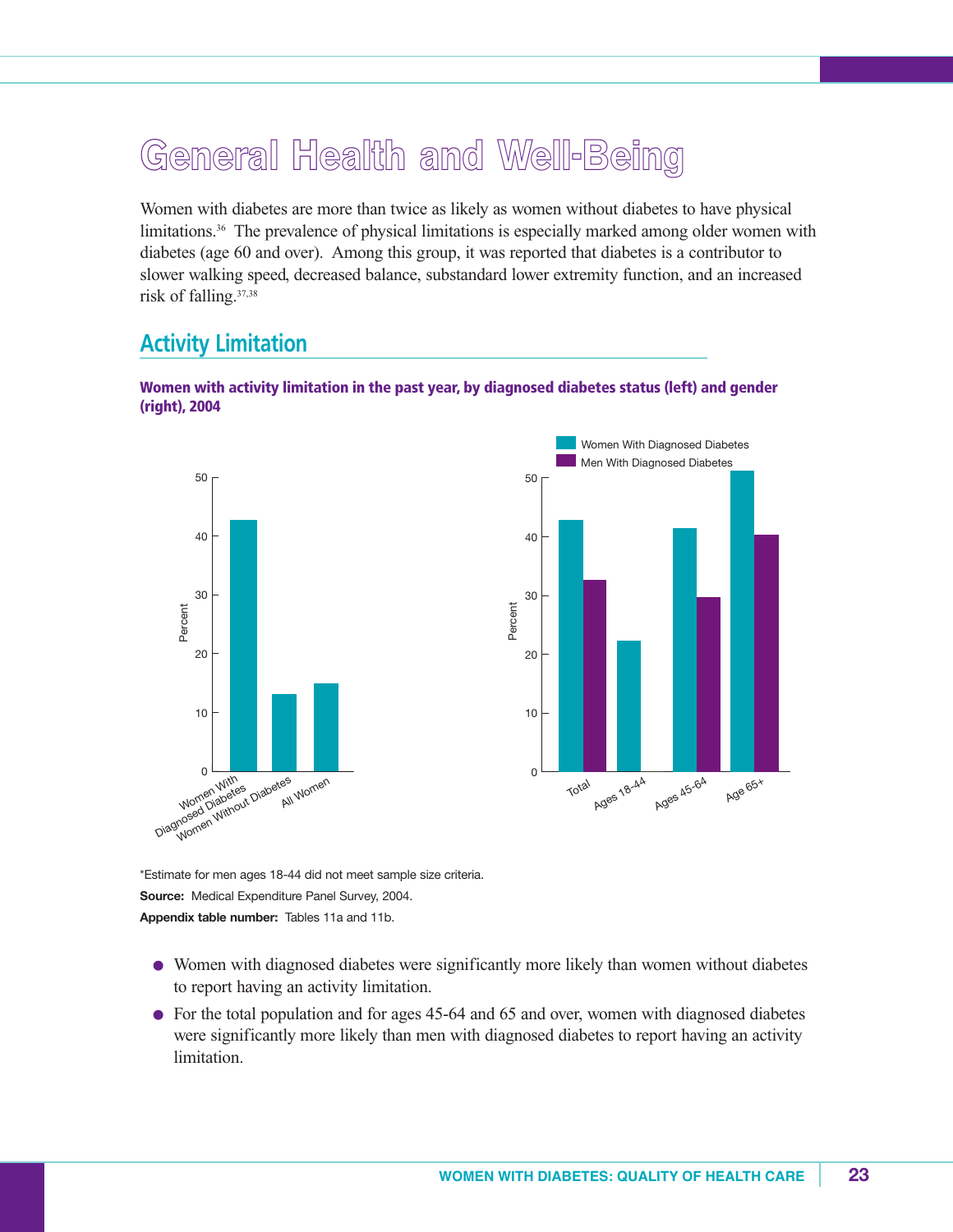**WOMEN WITH DIABETES: QUALITY OF HEALTH CARE**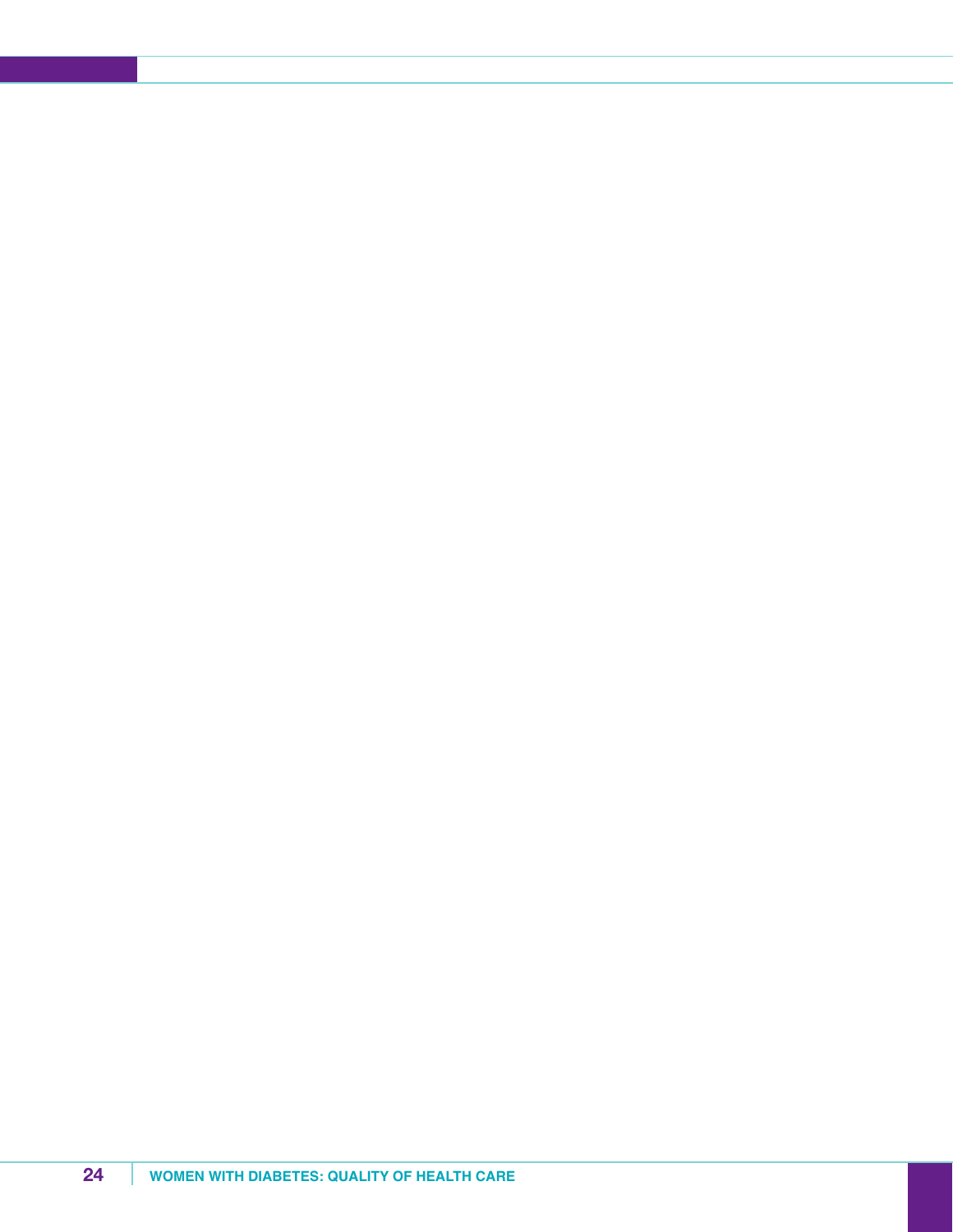# **Diabetes-Specific Preventive Care**

# **Measurement of Hemoglobin A1c**

Hemoglobin A1c measures the average level of blood glucose over a 3-month period. The test is performed to determine whether an individual's blood glucose is controlled. Good glycemic control is associated with the delay or prevention of diabetes complications, such as diabetic eye disease, diabetic kidney disease, and diabetic neurologic disease.<sup>39-41</sup>

# **Annual Dilated Eye Examination**

Diabetic retinopathy is the leading cause of new cases of blindness among U.S. adults ages 20-74.<sup>1</sup> Previous research has shown that proper screening, referral, and treatment for diabetic retinopathy would prevent blindness in almost half of those who become blind.<sup>42</sup> The ADA recommends that adults with diabetes receive an annual dilated eye examination.<sup>39</sup>

### **Annual Foot Examination**

Approximately 50% of all nontraumatic lower extremity amputations occur in people with diabetes.<sup>43</sup> Being an older adult (age 75 and over), male, and African American increases the risk for diabetes-related lower extremity amputation.<sup>43</sup> Appropriate foot care is needed to reduce risk of morbidity and disability among people with diabetes. The American Diabetes Association (ADA) recommends that people with diabetes receive a foot exam annually.39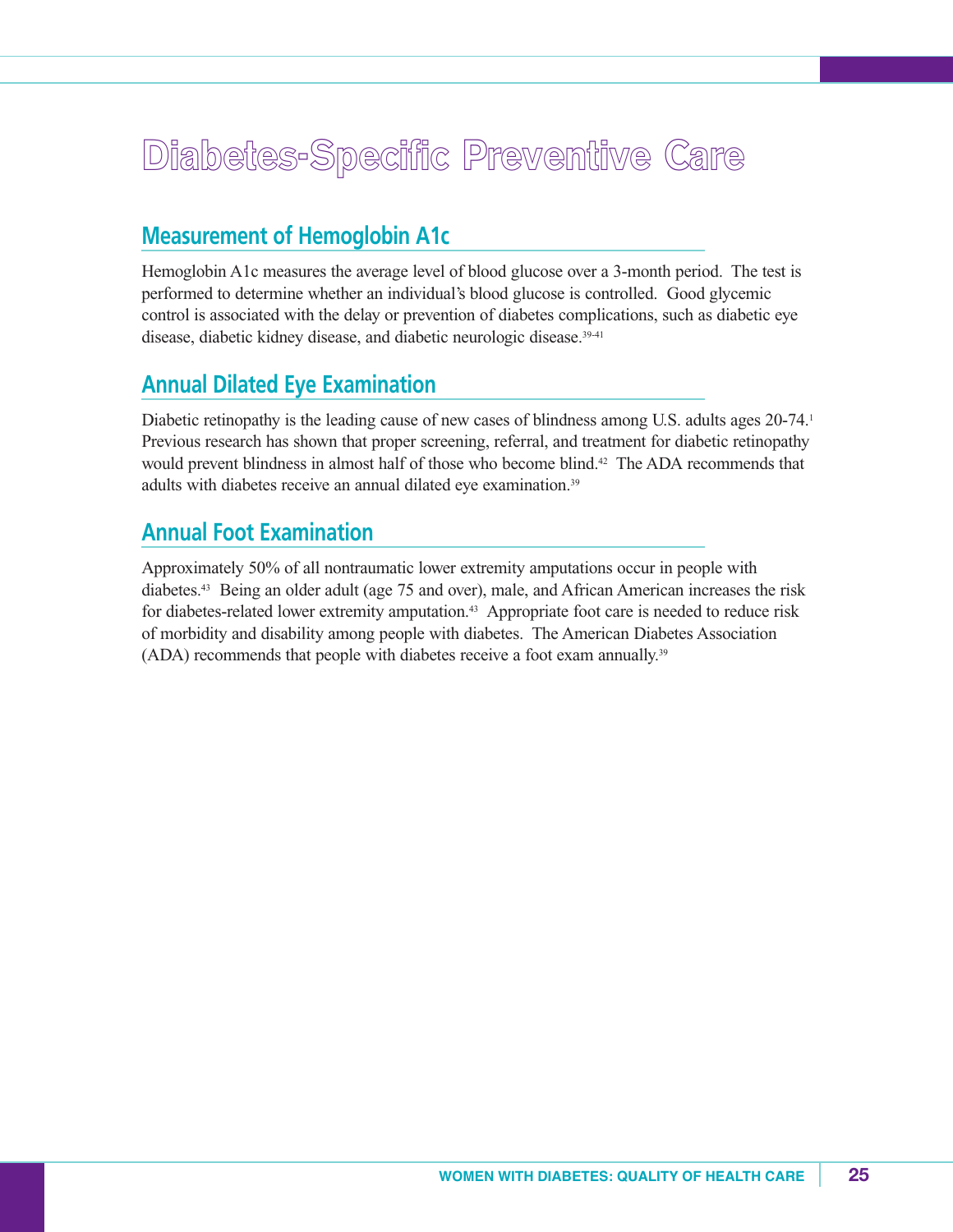#### **Adults whose hemoglobin A1c level was less than 7.0% (left) or greater than 9.0% (right), 1999-2004**



\*An estimate was not possible for women ages 18-44. **Source:** National Health and Nutrition Examination Survey, 1999-2004. **Appendix table number:** Tables 12 and 13.

- Overall and in each age group, no significant difference was found between women and men with diagnosed diabetes who had hemoglobin A1c levels less than 7.0%.
- Overall, women with diagnosed diabetes were significantly less likely than men with diagnosed diabetes to have hemoglobin A1c levels greater than 9.0%.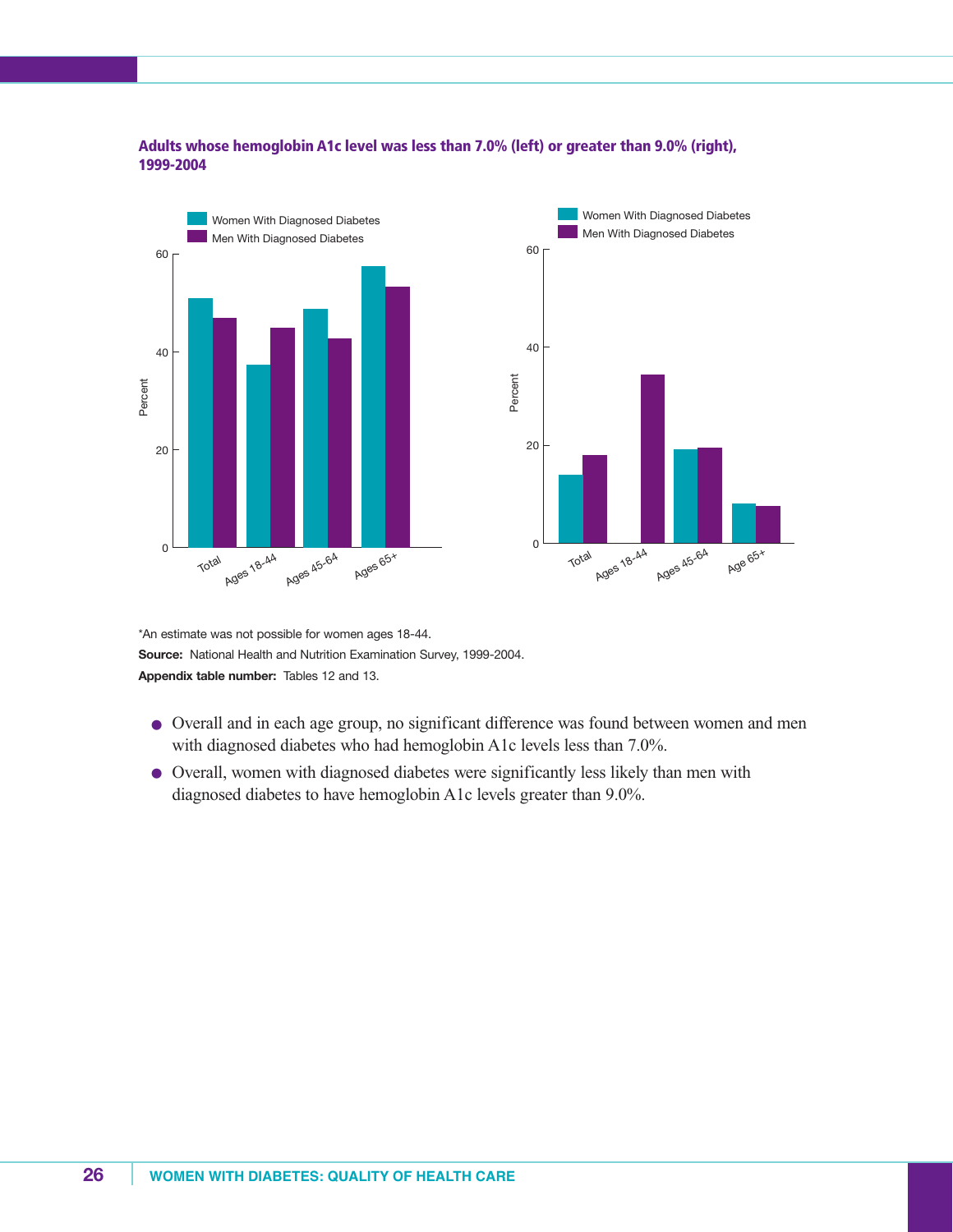#### **Adults age 18 and over with diagnosed diabetes who had a hemoglobin A1c measurement (top left), dilated eye examination (top right), and foot examination (bottom left) in the past year, by gender, United States, 1999-2004**









\*Estimates for men ages 18-44 did not meet sample size criteria.

**Key:** HbA1c = hemoglobin A1c.

**Source:** Medical Expenditure Panel Survey, 2004.

**Appendix table number:** Tables 14-17.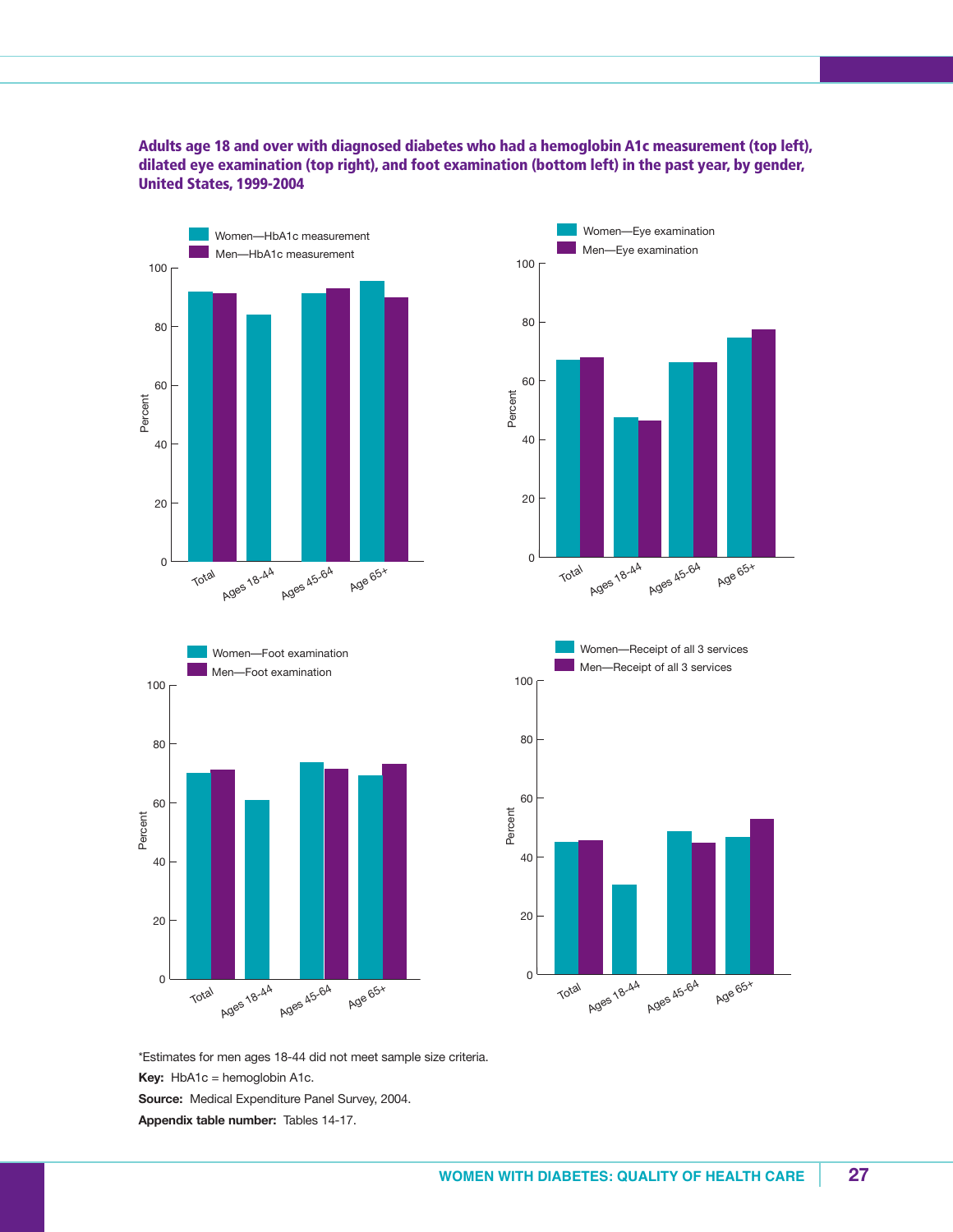- Overall and in each age group, similar percentages of women and men with diagnosed diabetes received a hemoglobin A1c measurement, an eye examination, a foot examination, or all three services in the past year.
- Less than one-third of the youngest women with diagnosed diabetes, ages 18-44, received all three services.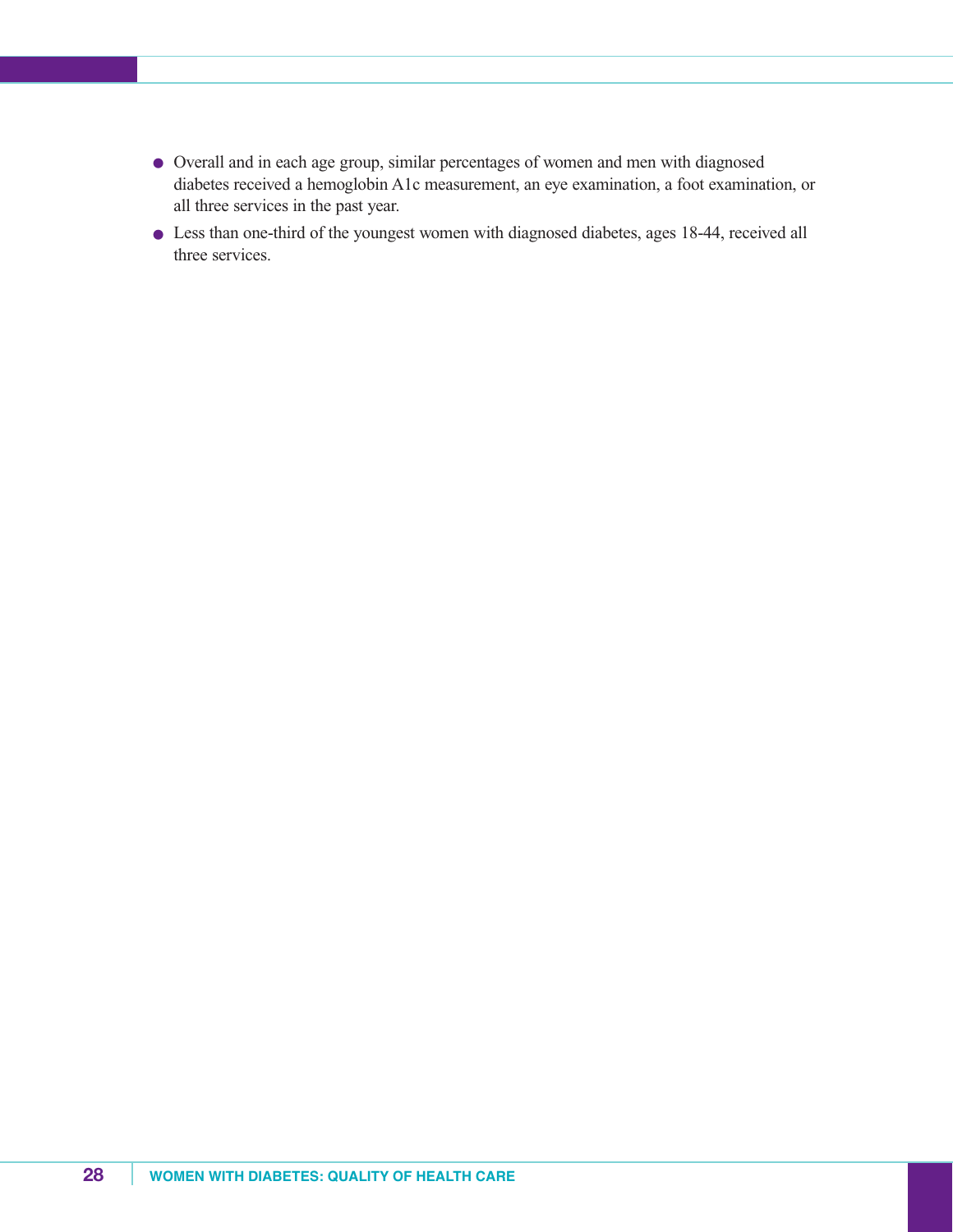# **Cardiovascular Disease-Specific Preventive Care**

# **Cholesterol**

Managing cholesterol levels (reducing low-density lipoprotein [LDL]) and raising high-density lipoprotein [HDL] cholesterol) has been shown to reduce cardiovascular disease and death among people with type 2 diabetes.<sup>39</sup> The ADA recommends that cholesterol levels be checked in adults with diabetes at least annually: optimal LDL cholesterol, less than 100 mg/dL; optimal HDL cholesterol, greater than 40 mg/dL; and optimal triglyceride level, less than 150 mg/dL.<sup>39</sup>

#### **Women who reported having their cholesterol (lipid profile) checked in the past 2 years, by diagnosed diabetes status (left) and gender(right), 2004**



\*Estimate for men ages 18-44 did not meet sample size criteria. **Source:** Medical Expenditure Panel Survey, 2004. **Appendix table number:** Tables 18a and 18b.

- Women with diagnosed diabetes were significantly more likely than women without diabetes to have had a cholesterol check in the past 2 years.
- No significant difference was found between men and women with diagnosed diabetes who reported that they had a cholesterol check in the past 2 years.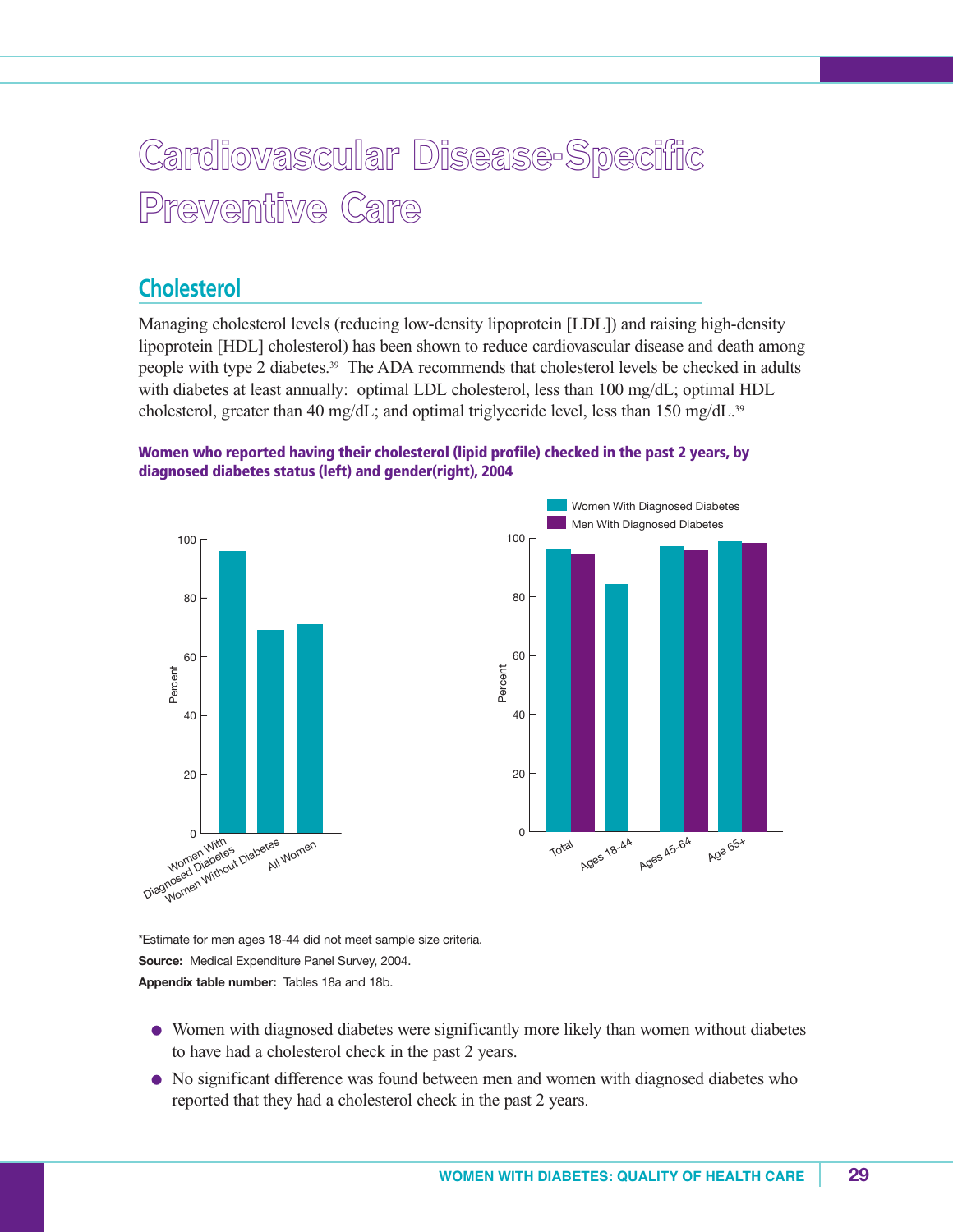### **Blood Pressure**

High blood pressure is very common in people with diabetes. Hypertension places individuals at increased risk for cardiovascular disease, diabetic eye disease, and kidney disease.<sup>39</sup> The ADA recommends that blood pressure be checked at every routine diabetes visit.<sup>39</sup> In 2004, the recommended treatment goal was 130 mm Hg/80 mm Hg.<sup>39</sup>

#### **Women with systolic blood pressure less than 130 mm Hg and diastolic blood pressure less than 80 mm Hg, by diagnosed diabetes status (left) and gender (right) , 1999-2004**



**Source:** National Health and Nutrition Examination Survey, 1999-2004. **Appendix table number:** Tables 19a and 19b.

- Women with diagnosed diabetes were significantly less likely than women without diabetes to have blood pressure less than 130/80 mm Hg.
- No significant difference was found between women and men with diagnosed diabetes who had blood pressure less than 130/80 mm Hg, either overall or in any age group.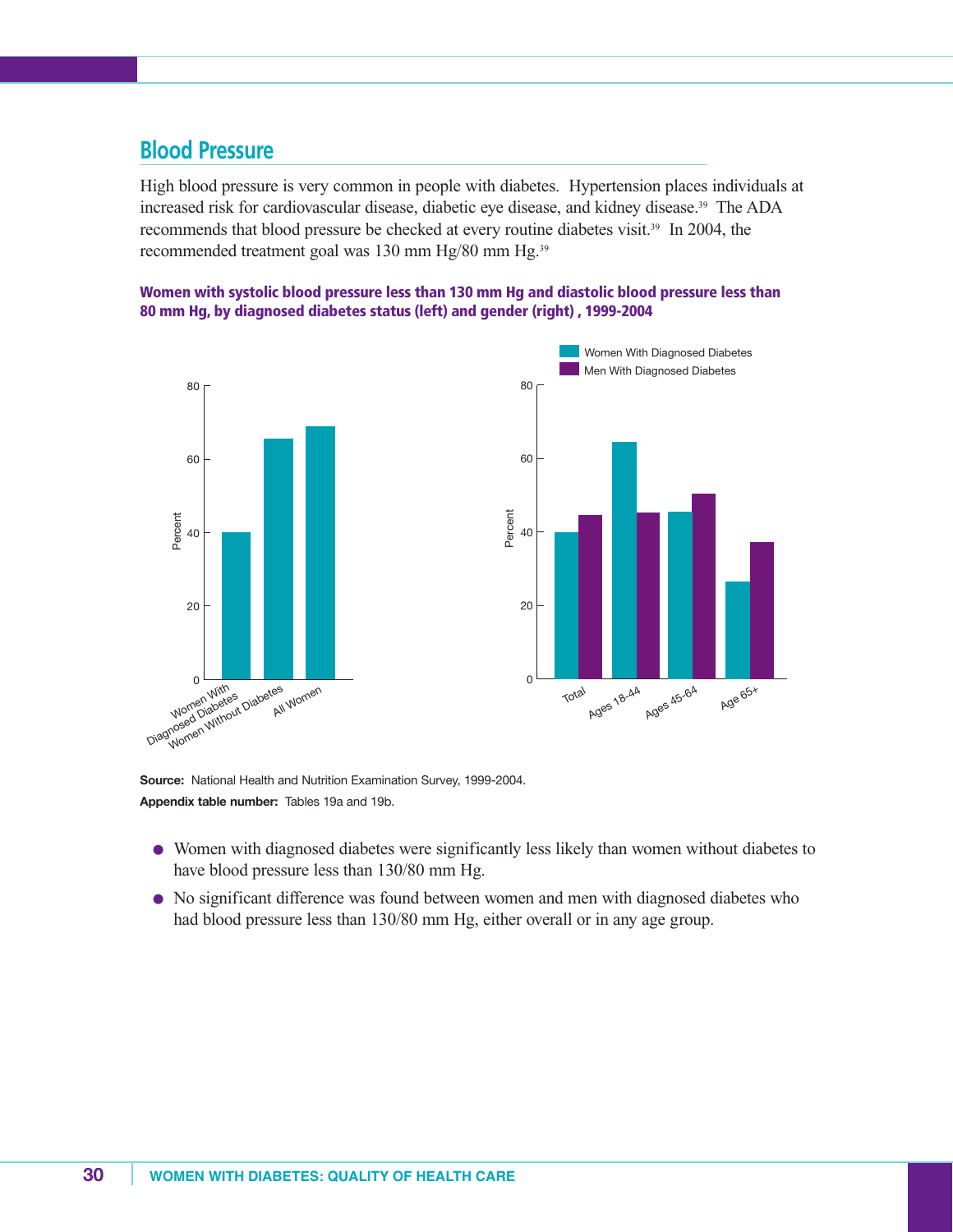# **Smoking**

Thirteen percent of women with diagnosed diabetes smoke cigarettes, compared with 18.5% of women in the general population.<sup>44,45</sup> People with diabetes who smoke show an increased risk of complications and death compared with those who do not smoke.<sup>39,45</sup> Complications, such as diabetic nerve damage and kidney disease, are also common among people with diabetes who smoke.<sup>39</sup> The ADA recommends that people with diabetes who smoke receive smoking cessation counseling.

#### **Women who smoked and received advice to quit smoking in the last 12 months, by diagnosed diabetes status, 2004**



**Source:** Medical Expenditure Panel Survey, 2004.

**Appendix table number:** Table 20.

**Note:** Estimates were not statistically reliable for adults with diabetes ages 18-44 or age 65 and over, for women with diagnosed diabetes ages 18-44 or age 65 and over, or for men with diagnosed diabetes ages 18-44 or age 65 and over.

• Among women who smoked, women with diagnosed diabetes were significantly more likely than those without diabetes to report that they had received advice to quit smoking.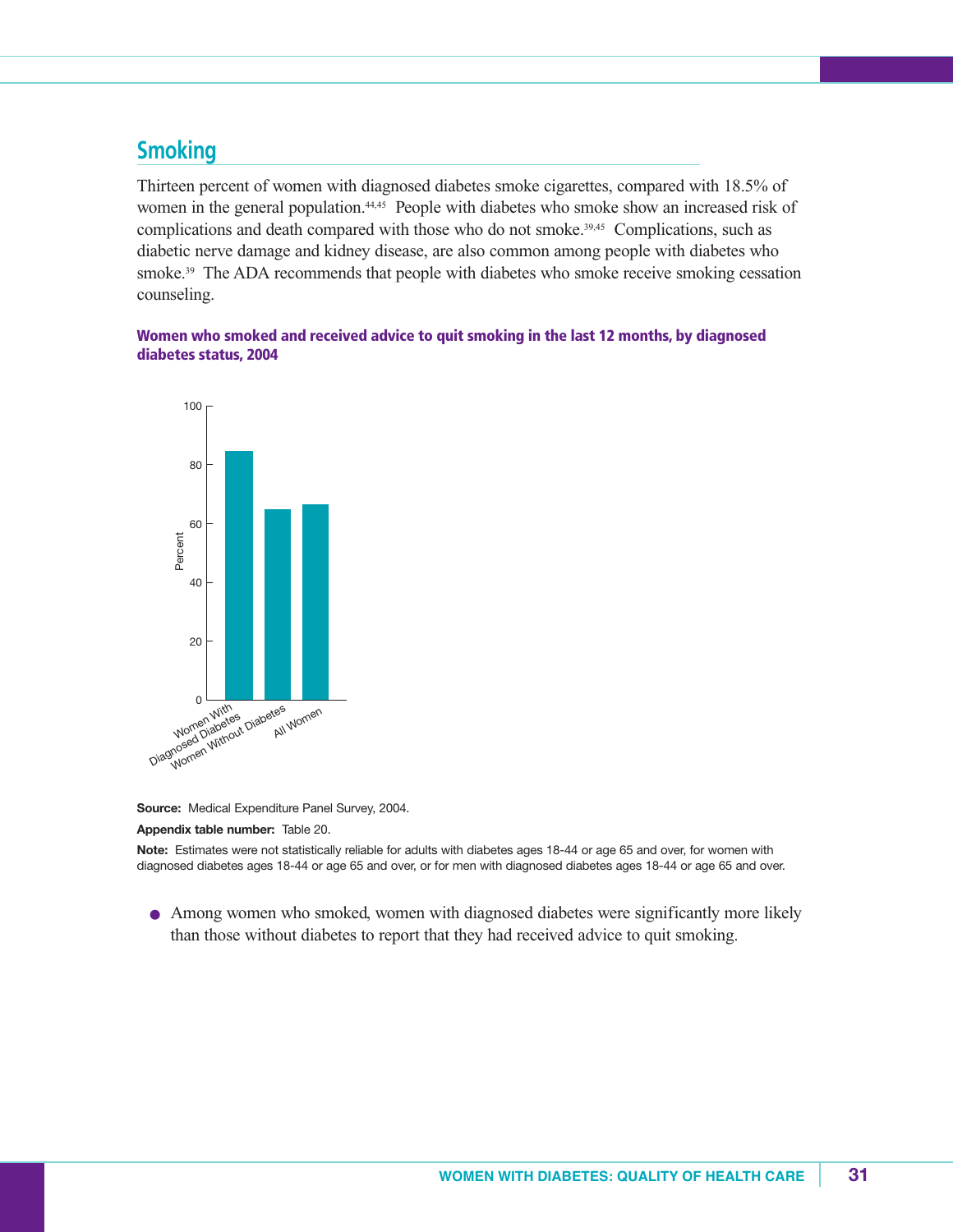**WOMEN WITH DIABETES: QUALITY OF HEALTH CARE**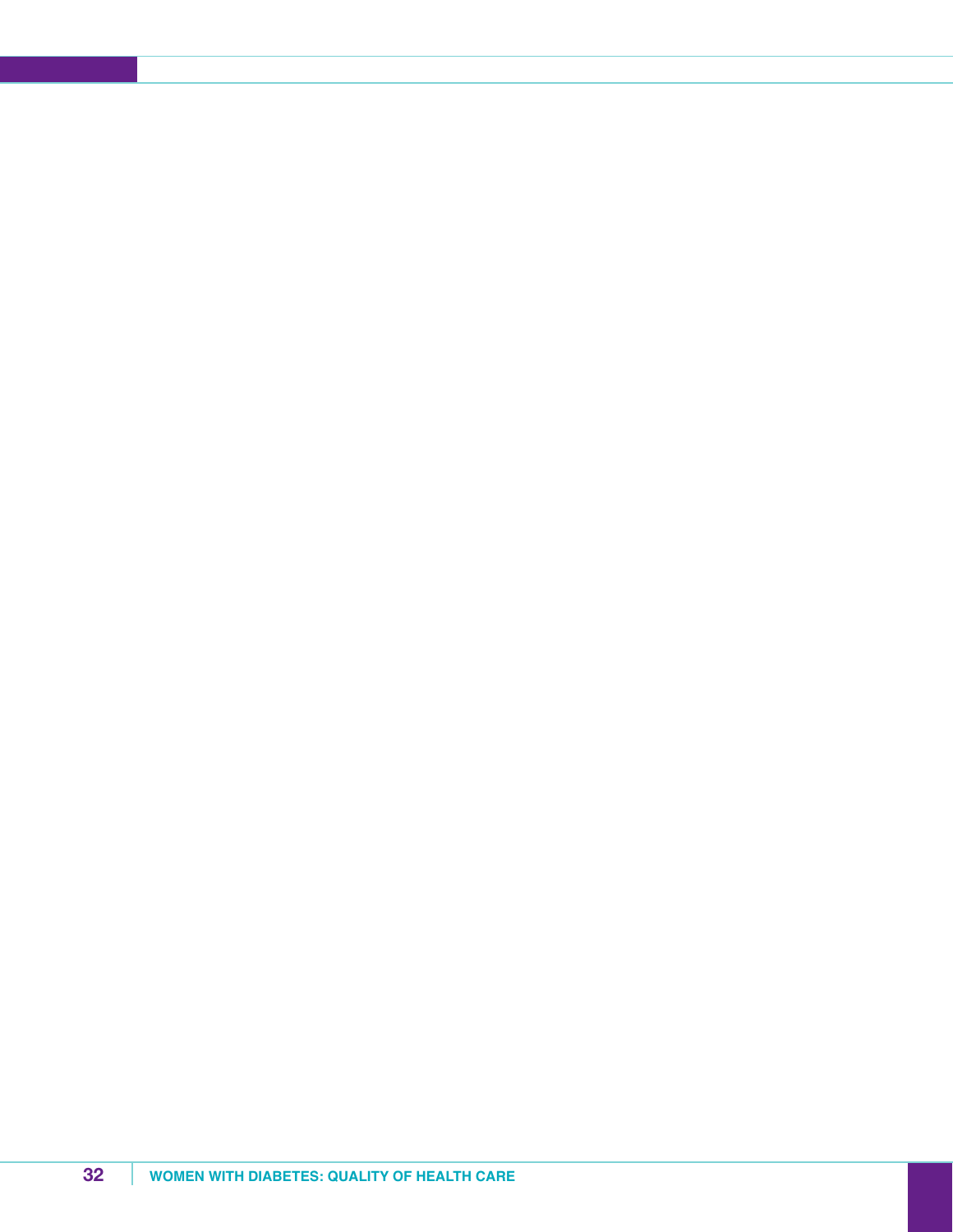## **Cancer-Specific Care**

### **Colorectal Cancer Screening**

Colorectal cancer is the third most commonly diagnosed cancer in the United States.46,47 Diabetes increases the risk of colorectal cancer among adults.<sup>48</sup> Women with type 2 diabetes have higher rates of colorectal polyps than women without diabetes and increased rates of progression of polyps to cancer.<sup>49</sup> It is recommended that adults age 50 and over be screened for colorectal cancer regularly.<sup>47</sup> Older women (age 65 and over) are less likely than older men to be screened for colorectal cancer.<sup>18</sup>

#### **Women age 50 and over who reported they had ever received a colonoscopy, sigmoidoscopy, or proctoscopy, by diagnosed diabetes status (left) and gender (right), 2005**



**Source:** National Health Interview Survey, 2005. **Appendix table number:** Tables 21a and 21b.

- Overall, less than half of women age 50 and over reported that they had ever been screened for colorectal cancer.
- No significant difference was found between women with and without diagnosed diabetes who reported ever having been screened for colorectal cancer.
- Women with diagnosed diabetes were significantly less likely than men with diagnosed diabetes to report that they had ever been screened for colorectal cancer by any method, either overall or at age 75 and over.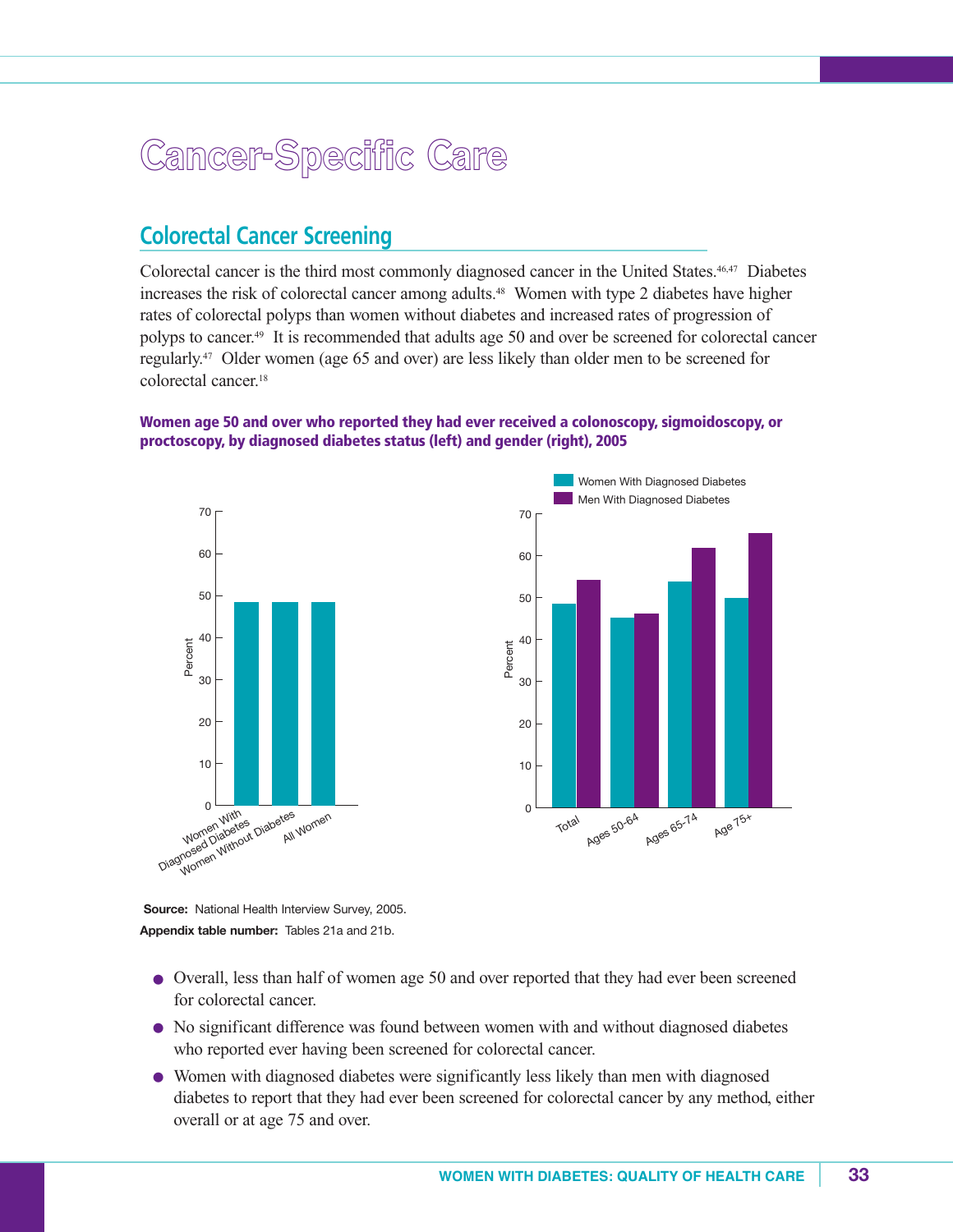### **Screening for Breast Cancer**

Breast cancer is the most common type of cancer and the second leading cause of death in women in the United States.<sup>50</sup> Women with diabetes have a higher risk of developing breast cancer than women without diabetes.<sup>51</sup> The U.S. Preventive Services Task Force recommends mammograms every one to two years for women age 40 and over; however, previous studies have reported low rates of mammography use.<sup>52</sup> Women with diabetes are less likely to have had a mammogram than women without diabetes.<sup>53</sup> In addition, older women with diabetes are less likely than their counterparts without diabetes to have recommended preventive services other than for diabetes care, including mammography, bone density testing, and colorectal cancer screening.<sup>54</sup>

#### **Women age 40 and over who reported they had a mammogram within the past 2 years, by diagnosed diabetes status, 2005**



**Source:** National Health Interview Survey, 2005. **Appendix table number:** Table 22.

- Overall and in each age group, no significant difference was found between women with and without diagnosed diabetes who reported having a mammogram within the past 2 years.
- Except for women ages 65-74, the percentages of women who reported having a mammogram within the past 2 years did not meet the Healthy People 2010 goal of 70%, most notably among women age 75 and over.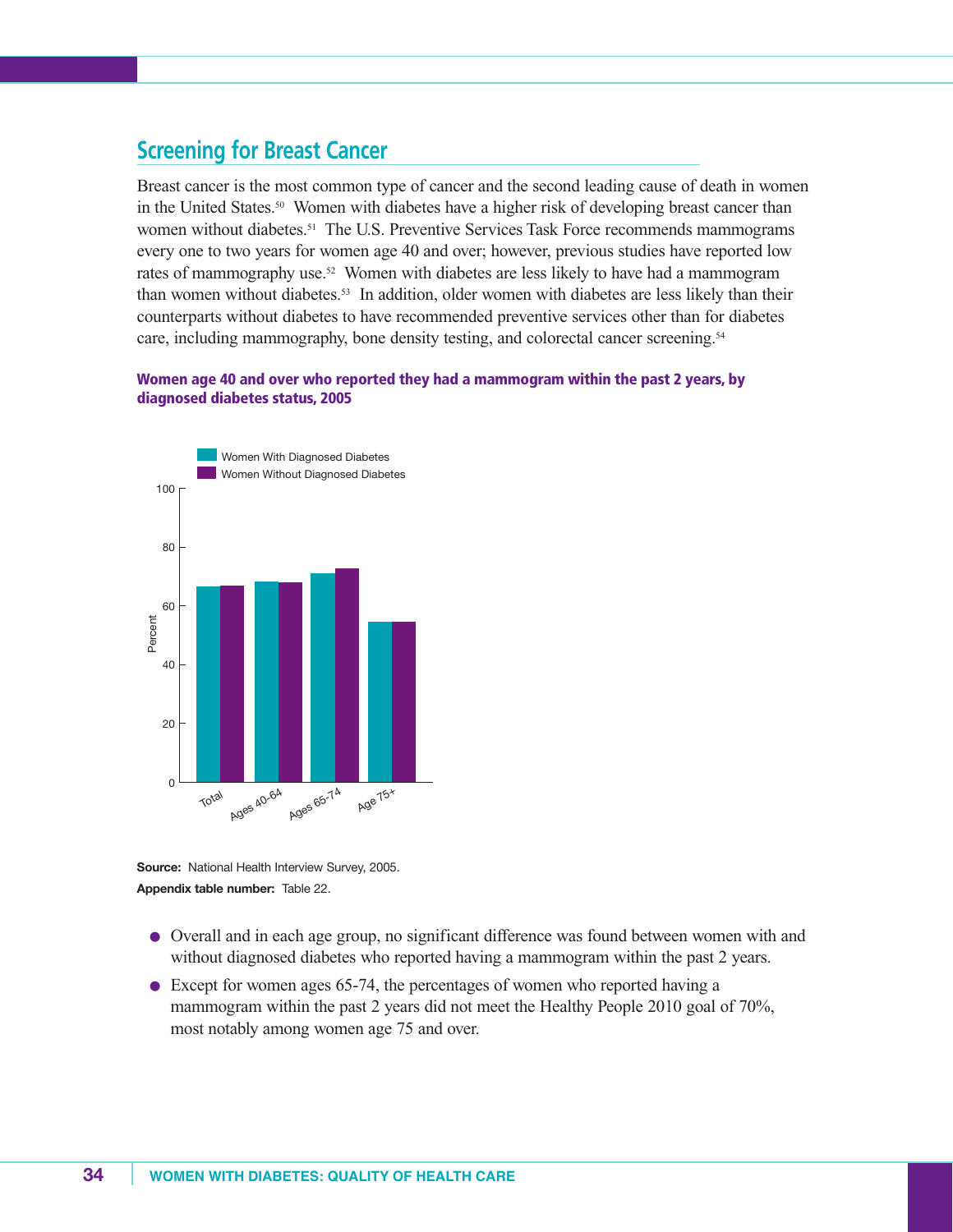### **Screening for Cervical Cancer**

Between 1970 and 1999, both the incidence of invasive cervical cancer and mortality decreased by 40%.<sup>55</sup> This improvement has been attributed to screening using the Pap test. Mortality from cervical cancer is rare among women of any age who have regular screening. The U.S. Preventive Services Task Force recommends that all women who are sexually active and have a cervix have a Pap test.<sup>55</sup>

#### **Women who reported they had a Pap test within the past 3 years, by diagnosed diabetes status, 2005**



**Source:** National Health Interview Survey, 2005.

**Appendix table number:** Table 23.

- Overall and in each age group, no significant difference was found between women with and without diagnosed diabetes who reported that they had a Pap test within the past 3 years.
- Women age 65 and older with and without diagnosed diabetes were significantly less likely than their younger counterparts to report that they had received a Pap test.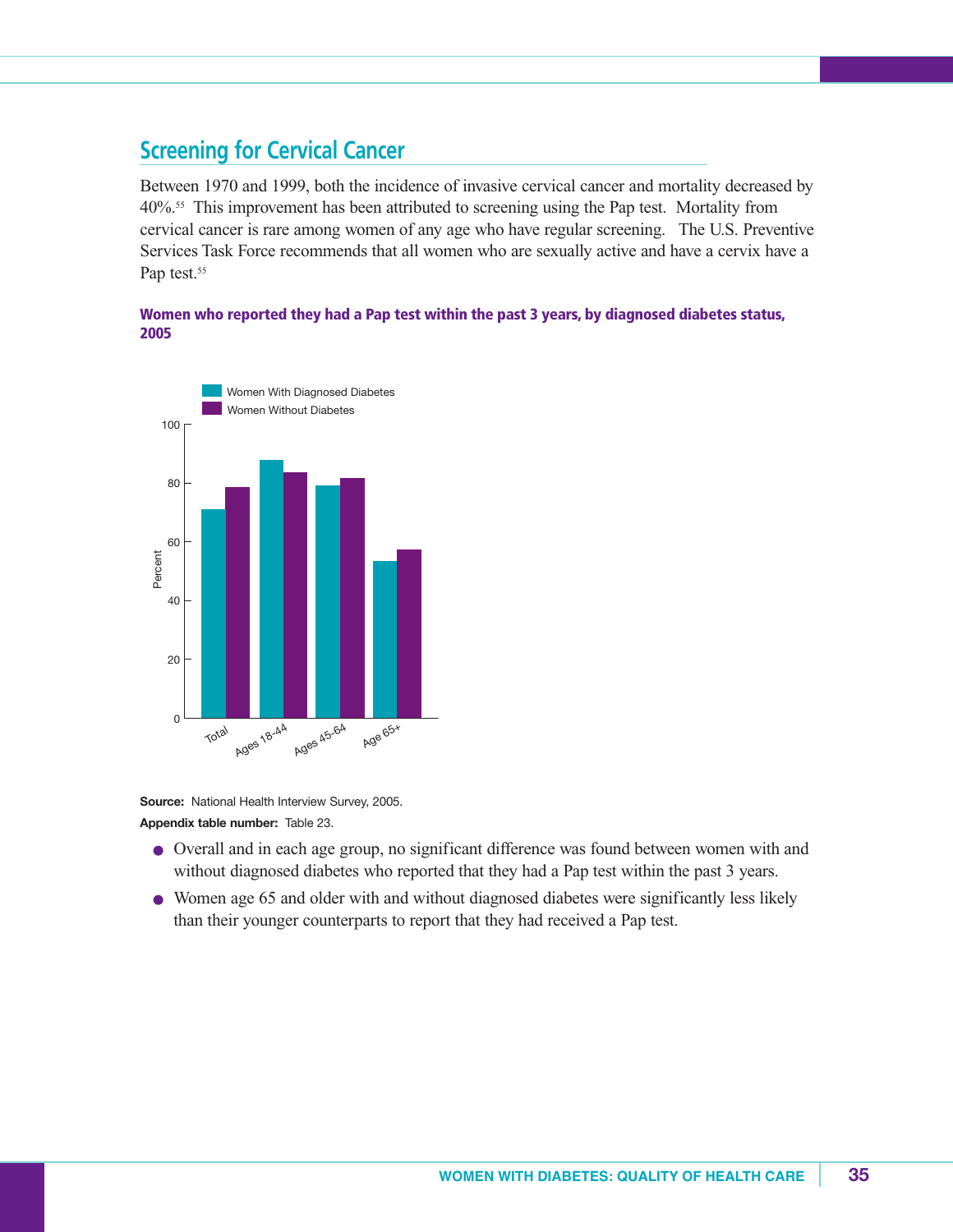**WOMEN WITH DIABETES: QUALITY OF HEALTH CARE**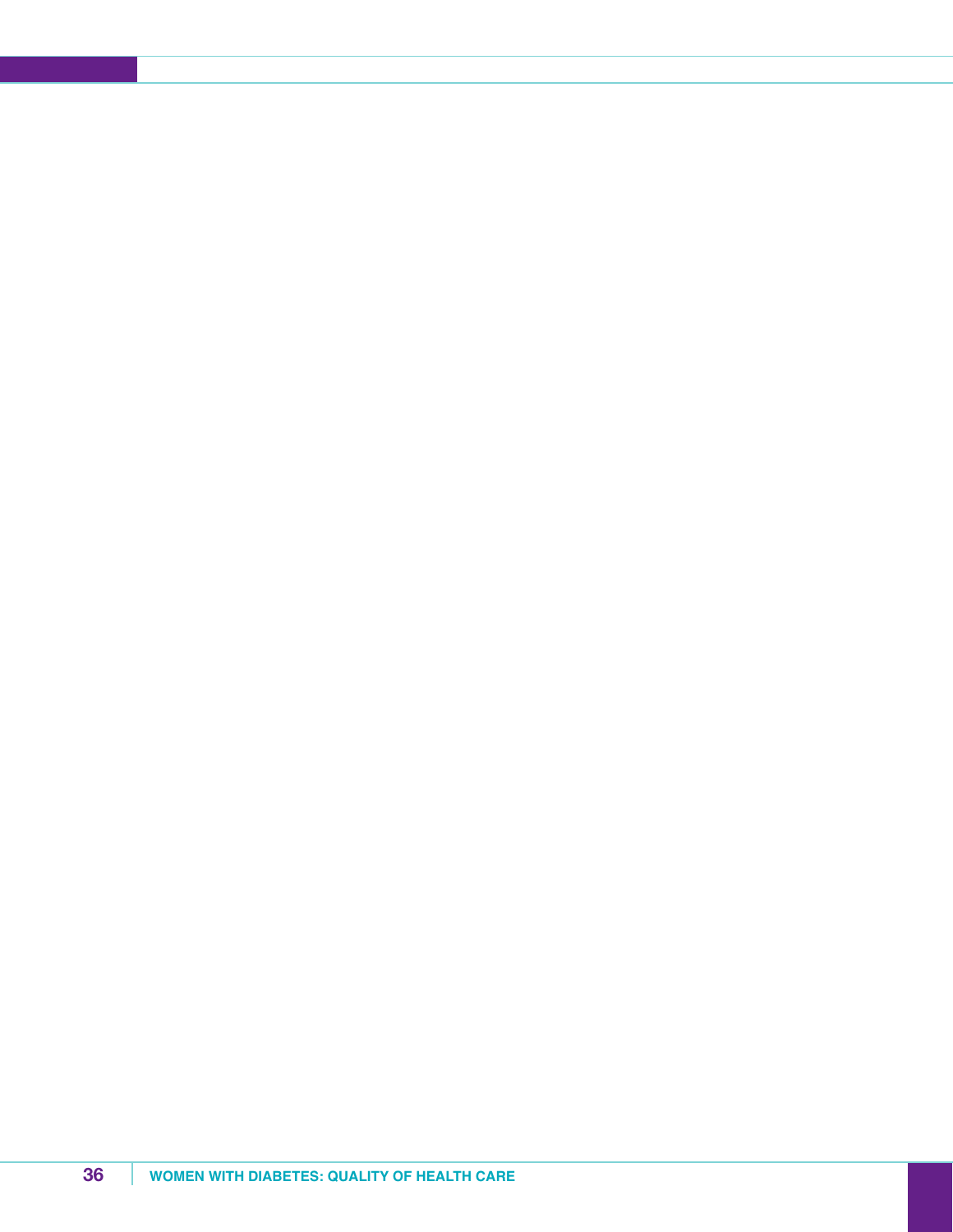### **Immunization**

The Advisory Committee on Immunization Practices (ACIP) recommends that almost all people with diabetes be immunized against influenza annually.56 For pneumococcal vaccination, ACIP recommends that people be immunized once with a repeat vaccination for people age 65 and over. People with diabetes are more susceptible to these conditions and their complications than those without diabetes.56 National surveillance data show that there is no significant sex difference for coverage of the influenza and pneumoccocal vaccination and that the prevalence of influenza and pneumococcal vaccination is low among people with diabetes who are younger than age 65.57,58





**Source:** National Health Interview Survey, 2005. **Appendix table number:** Tables 24a and 24b.

- Women with diagnosed diabetes were significantly more likely than women without diabetes to have received an influenza vaccination. However, only about half (49.7%) of women with diagnosed diabetes reported receiving a vaccination.
- At ages 45-64 years, women with diagnosed diabetes were significantly more likely than men with diagnosed diabetes to have received an influenza vaccination. No significant difference was found between women and men with diagnosed diabetes overall, or in the youngest and oldest age groups.
- Overall, fewer than 2 out of 5 women and men with diagnosed diabetes younger than age 65 reported receiving an influenza vaccination in the past year.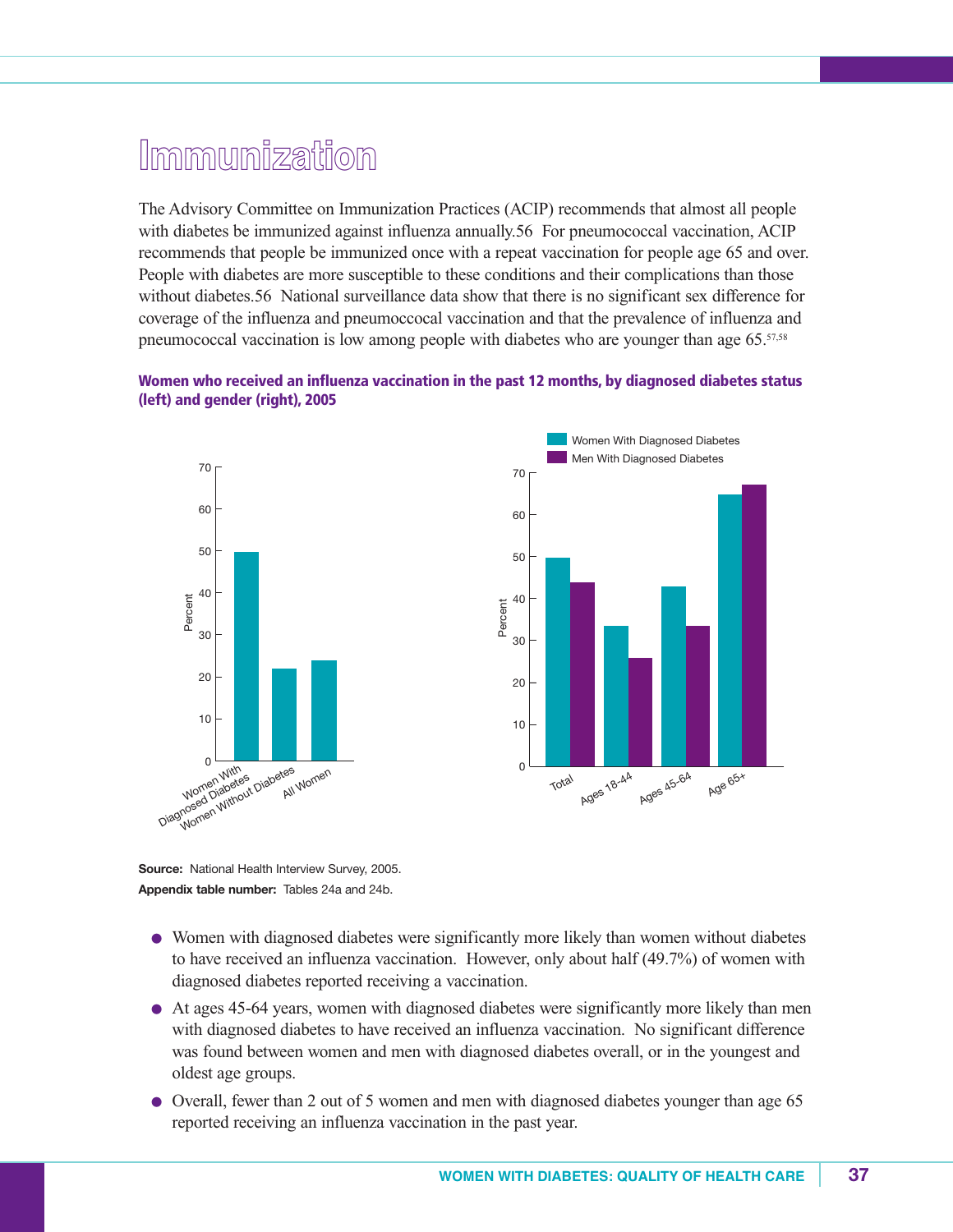

#### **Women who received a pneumococcal vaccination in the past 12 months, by diagnosed diabetes status (left) and gender (right), 2005**

**Source:** National Health Interview Survey, 2005. **Appendix table number:** Tables 25a and 25b.

- Women with diagnosed diabetes were significantly more likely than women without diabetes to have received a pneumococcal vaccination.
- Among adults ages 45-64, women with diagnosed diabetes were significantly more likely than men with diagnosed diabetes to report having received a pneumococcal vaccination. No significant differences were found between women and men with diagnosed diabetes in the age groups 18-44 or 65 and over.
- Overall, fewer than 2 out of 5 women and men with diagnosed diabetes younger than age 65 reported receiving a pneumococcal vaccination.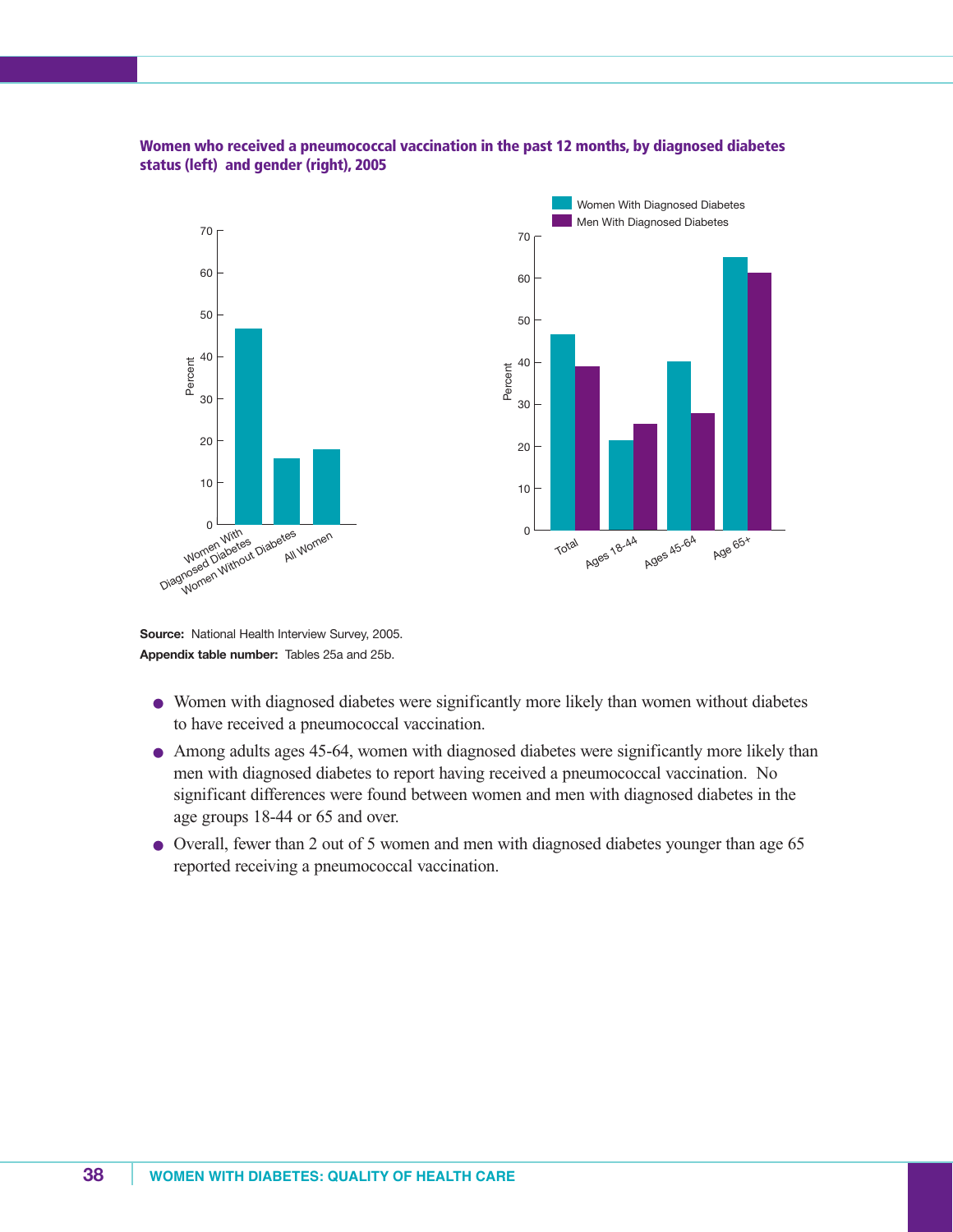## **Dental Care**

Diabetes is an important risk factor for dental complications, such as periodontal disease and tooth loss.<sup>59</sup> Women and men with diagnosed diabetes are less likely than those without diabetes to have seen a dentist within the preceding 12 months.<sup>60</sup> The American Academy of Periodontology recommends regular dental visits at least once annually for prevention, early detection, and treatment.<sup>61</sup>





\*Estimate for men ages 18-44 did not meet sample size criteria. **Source:** Medical Expenditure Panel Survey, 2004. **Appendix table number:** Tables 26a and 26b.

- Women with diagnosed diabetes were significantly less likely than women without diabetes to have had a dental visit in the past year.
- No significant difference was found between women and men with diagnosed diabetes who reported having had a dental visit in the past year, either overall or for adults ages 18-44 or those age 65 and over. However, among adults ages 45-64, those with diabetes were significantly less likely than those without diabetes to report a dental visit in the past year (data not shown).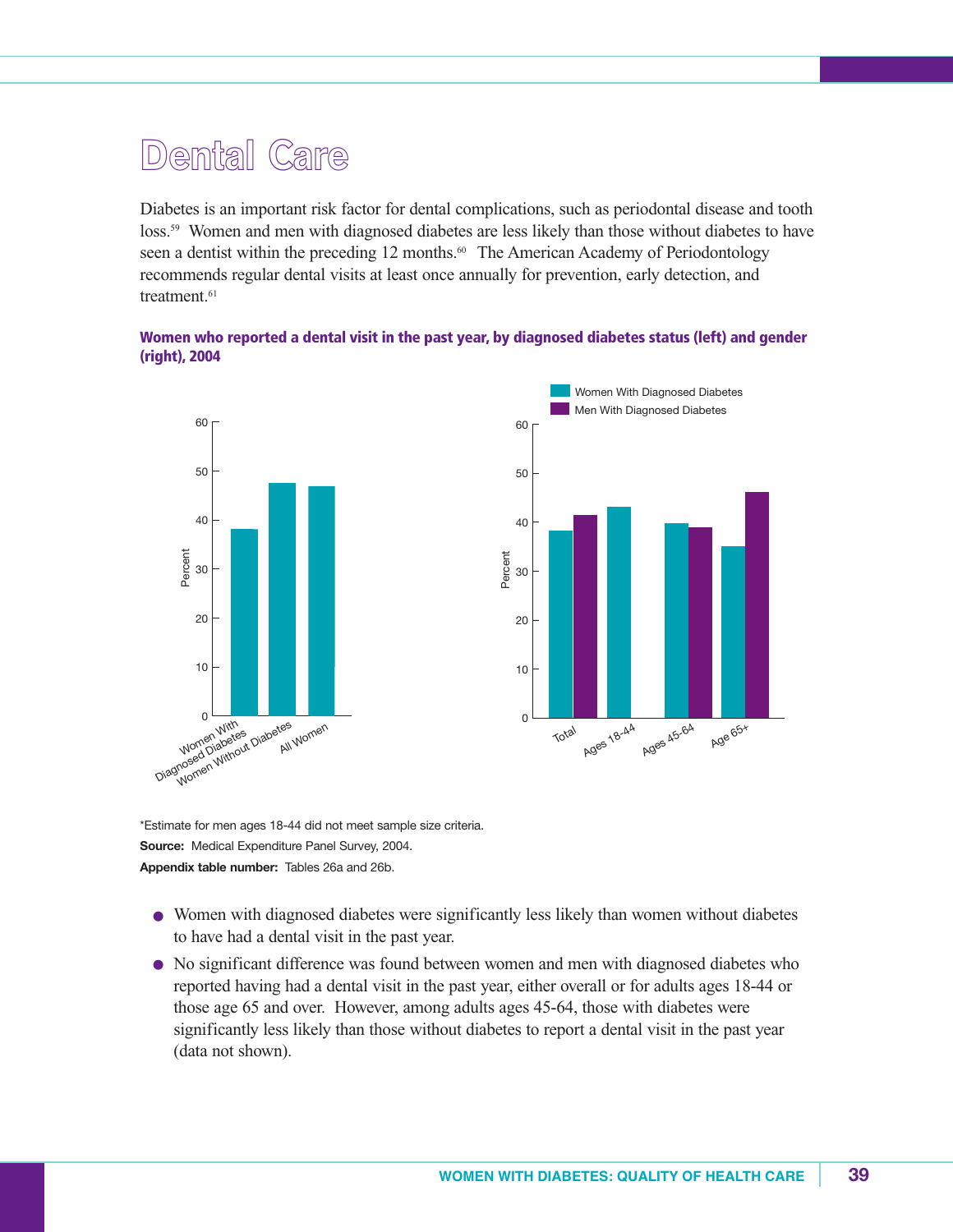**WOMEN WITH DIABETES: QUALITY OF HEALTH CARE**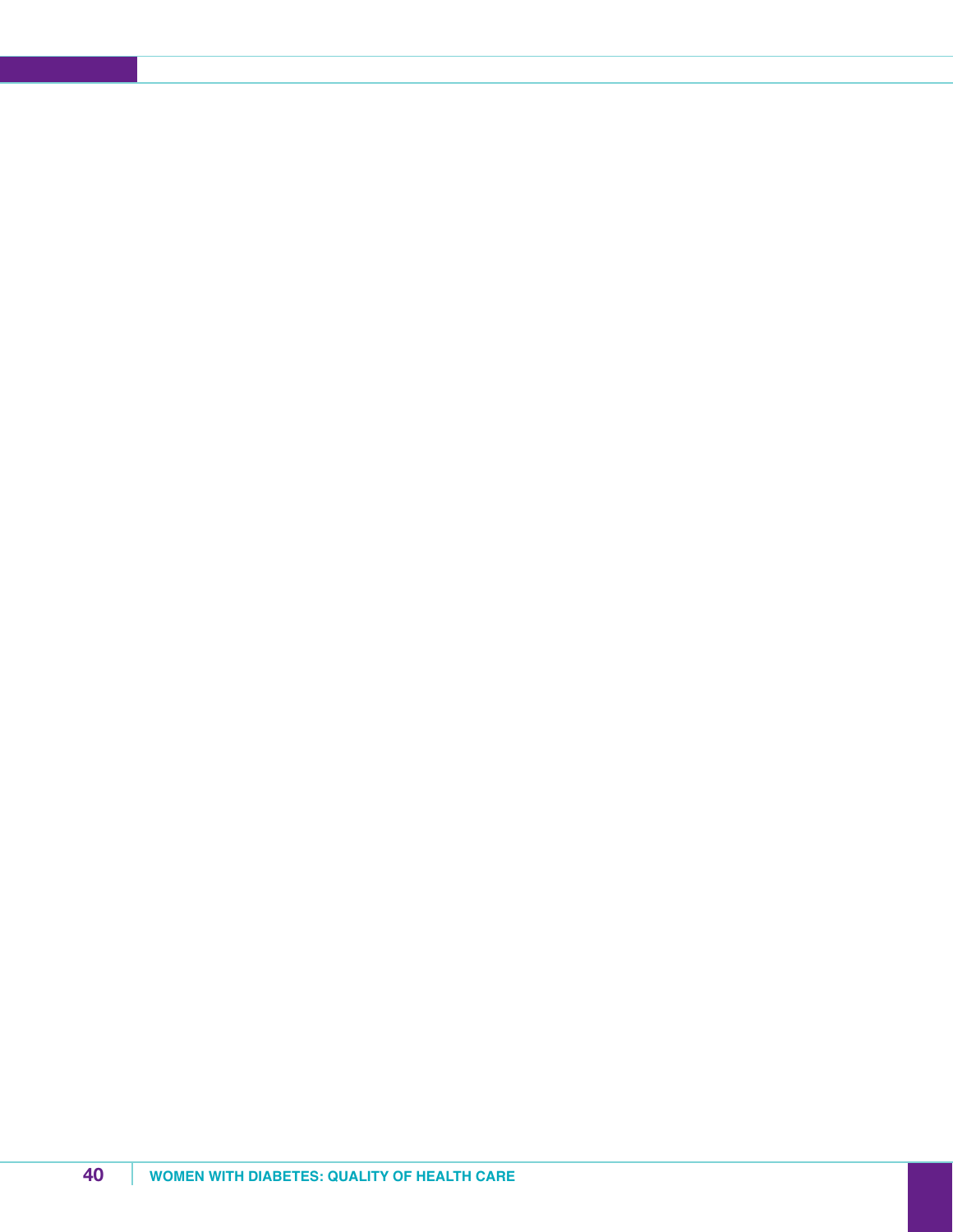## **Appendix A: References**

- 1. Centers for Disease Control and Prevention. National diabetes fact sheet: general information and national estimates on diabetes in the United States, 2007. Atlanta, GA: U.S. Department of Health and Human Services; 2007.
- 2. Boyle JP, Honeycutt AA, Narayan KM, et al. Projections of diabetes burden through 2050: impact of changing demography and disease prevalence in the U.S. Diab Care 2001;24:1936-40.
- 3. U.S. Public Health Task Force. Women's health: Report of the Public Health Service Task Force on Women's Health Issues. Vol 1. Washington, DC: U.S. Department of Health and Human Services; 1985.
- 4. Beckles GLA, Thompson-Reid PE, eds. Diabetes and women's health across the life stages: a public health perspective. Atlanta: U.S. Department of Health and Human Services, Centers for Disease Control and Prevention, National Center for Chronic Disease Prevention and Health Promotion, Division of Diabetes Translation; 2001.
- 5. The Steering Committee of the National Public Health Initiative on Diabetes and Women's Health. The evolution of a national public health initiative on diabetes and women's health: A model process. J Wom Health 2003;12:839-45.
- 6. Egede LE. Diabetes, major depression, and functional disability among U.S. adults. Diab Care 2004;27:421-8.
- 7. Anderson RJ, Clouse RE, Freeland KE, et al. The prevalence of comorbid depression in adults with diabetes. Diab Care 2001;24;1069-78.
- 8. Gregg EW, Mangione CM, Cauley JA, et al. for the Study of Osteoporotic Fractures Research Group. Diabetes and incidence of functional disability in older women. Diab Care 2002;25:61-67.
- 9. Rubin RR, Peyrot M. Quality of life and diabetes. Diab Metab Res Rev 1999;15:205-18.
- 10. Saaddine JB, Cadwell B, Gregg EW, et al. Improvements in diabetes processes of care and intermediate outcomes: United States, 1988-2002. Ann Intern Med 2006;144:465-74.
- 11. U.S. Census Bureau. Population estimates. http://www.census.gov/popest/national/asrh/NC-EST2005.sa.html. Accessed November 2007.
- 12. U.S. Census Bureau. U.S. interim projections by age, sex, race, and Hispanic origin. Internet release. March 18, 2004. Available at http://www.census.gov/ipc/www/usinterimproj/. Accessed November 2007.
- 13. Shrestha LB. CRS Report for Congress. The changing demographic profile of the United States. Congressional Research Service. Washington, DC: Library of Congress. Updated May 5, 2006. http://www.fas.org/sgp/crs/misc/RL32701.pdf. Accessed November 2007.
- 14. Pearce SC. Immigrant women in the United States: a demographic portrait. Immigration Policy Center. Special Report. Washington, DC: American Immigration Law Foundation; 2006. Available at: http://www.ailf.org. Accessed November 2007.
- 15. Fry R. Gender and migration. Washington, DC: Pew Hispanic Center. Available at: http://www.pewhispanic.org. Accessed November 2007.
- 16. Jencks SF, Cuerdon T, Burwen DR, et al. Quality of medical care delivered to Medicare beneficiaries. a profile of state and national levels. JAMA 2000;284:1670-6.
- 17. Fiscella K, Franks P, Gold M, et al. Inequality in health addressing socioeconomic, racial, and ethnic disparities in health care. JAMA 2000;283:2579-84.
- 18. Kosiak B, Sangl J, Correa-de-Araujo R. Quality of health care for older women: what do we know? Wom Health Iss 2006;16:89-99.
- 19. Bird C, Fremont AM, Bierman AS, et al. Does quality of care for cardiovascular disease and diabetes differ by gender for enrollees in managed care plans? Wom Health Iss 2007;17:131-8.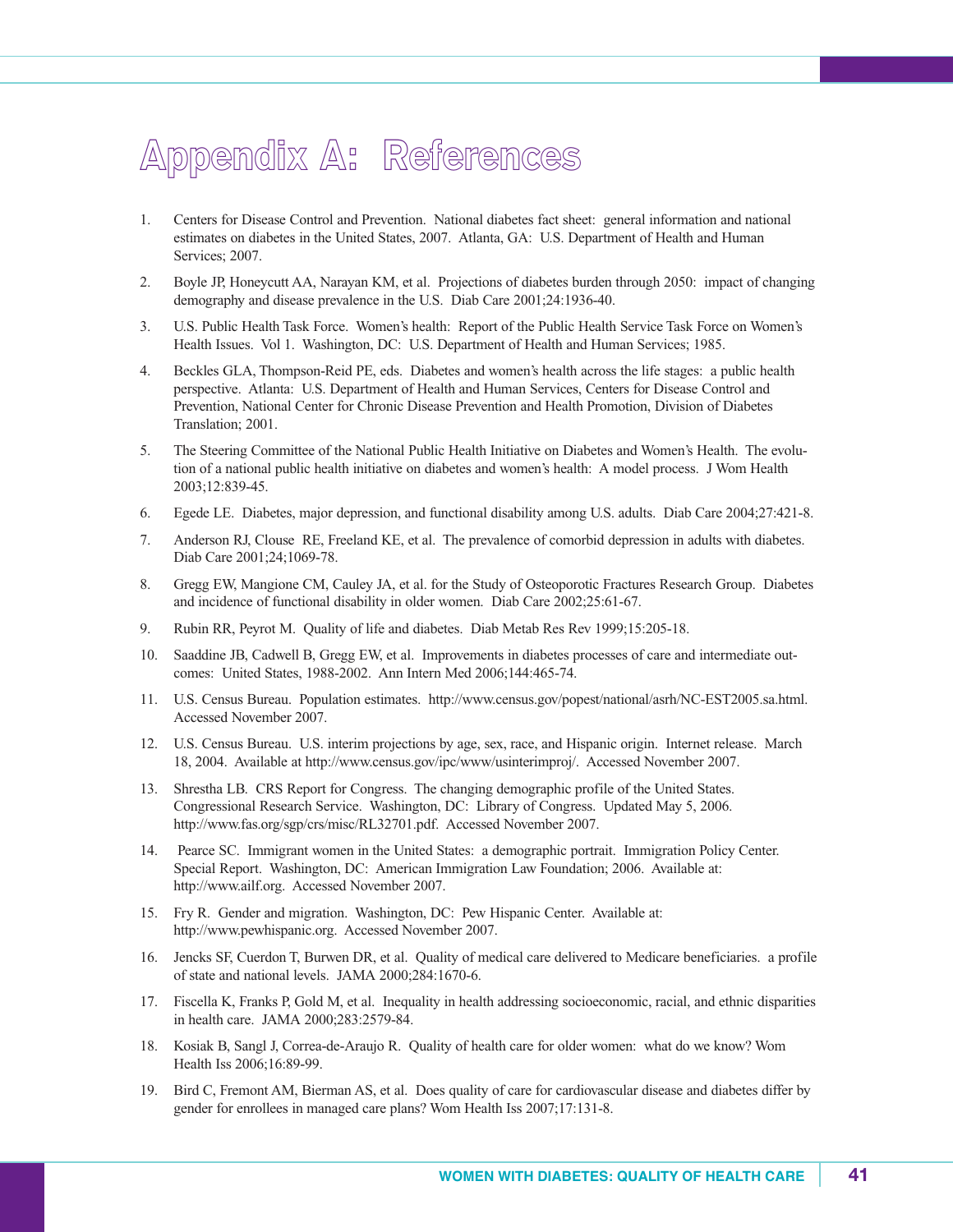- 20. Office of Management and Budget. Revisions to the standards for the classification of Federal data on race and ethnicity. Federal Register October 30, 1997. Available at: http://www.whitehouse.gov/omb/fedreg/1997standards.html.
- 21. Cowie CC, Rust KF, Byrd-Holt DD, et al. Prevalence of diabetes and impaired fasting glucose in adults in the U.S. population. Diab Care 2006;29:1263-8.
- 22. Office of Research on Women's Health, Office of the Director. Women of color health data book. Bethesda, MD: National Institutes of Health; 2006.
- 23. Correa-de-Araujo R, McDermott K, Moy E. Gender differences across racial and ethnic groups in the quality of care for diabetes. Wom Health Iss 2006;16:56-65.
- 24. Chou AF, Brown AF, Jensen RE, et al. Gender and racial disparities in the management of diabetes mellitus among Medicare patients. Wom Health Iss 2007;150-61.
- 25. Kanjilal S, Gregg EW, Cheng YJ, et al. Socioeconomic status and trends in disparities in 4 major risk factors for cardiovascular disease among US adults, 1971-2002. Arch Intern Med 2006;166:2348-55.
- 26. Lidfelt J, Li TY, Hu FB, et al. A prospective study of childhood and adult socioeconomic status and incidence of type 2 diabetes in women. Am J Epidemiol 2007;165:882-9.
- 27. U.S. Census Bureau. American Community Survey: Tables S1501, S2301, S2002. Available at: http://factfinder.census.gov/servlet/STTable\_ACS\_2004. Accessed November 19, 2007.
- 28. U.S. Census Bureau. Age and sex of all people, family members and unrelated individuals iterated by incometo-poverty ratio and race, 2004 below 100% of poverty. http://pubdb3.censu.gov/macro/032005/pov/new01\_100\_01.htm. Accessed November 19, 2007.
- 29. Beckles GLA, Thompson-Reid PE. Socioeconomic status of women with diagnosed diabetes United States, 2000. MMWR 2002;51:147-8,159.
- 30. Correa-de-Araujo R, Stevens B, Moy E., et al. Gender differences across racial and ethnic groups in the quality of care for acute myocardial infarction and heart failure associated with comorbidities, Wom Health Iss 2006;16(2):44-55.
- 31. Patchias E, Waxman J. Women and health coverage: The affordability gap. The Commonwealth Fund: Issue Brief April 2007;25.
- 32. American Diabetes Association. Economic costs of diabetes in the U.S. in 2007. Diab Care 2008;31:1-20.
- 33. Arcury TA, Preisser JS, Gesler WM, et al. Access to transportation and health care utilization in a rural region. J Rural Health 2005;21:31-38.
- 34. Borders TF, Rohrer JE, Hilsenrath PE, et al. Why rural residents migrate for family physician care. J Rural Health 2000;16:337-48.
- 35. Strauss K, MacLean C, Austin T, et al. Driving distance as a barrier to glycemic control in diabetes. J Gen Intern Med 2006;21:378-80.
- 36. Ryerson B, Tierney EF, Thompson TJ, et al. Excess physical limitations among adults with diabetes in the U.S. population, 1997-1999. Diab Care 2003;26(1):206-10.
- 37. Gregg EW, Beckles GL, Williamson DF, et al. Diabetes and physical disability among older U.S. adults. Diab Care 200023(9):1272-7.
- 38. Mobility limitation among persons aged ≥40 years with and without diagnosed diabetes and lower extremity disease—United States, 1999-2002. MMWR 2005;54:1183-86.
- 39. American Diabetes Association. Standards of medical care in diabetes. Diab Care 2004;27 Suppl 1:S15-35.
- 40. The DCCT/EDIC Research Group. Retinopathy and nephropathy in patients with type 1 diabetes four years after a trial of intensive therapy. N Engl J Med 2000;342:381-9.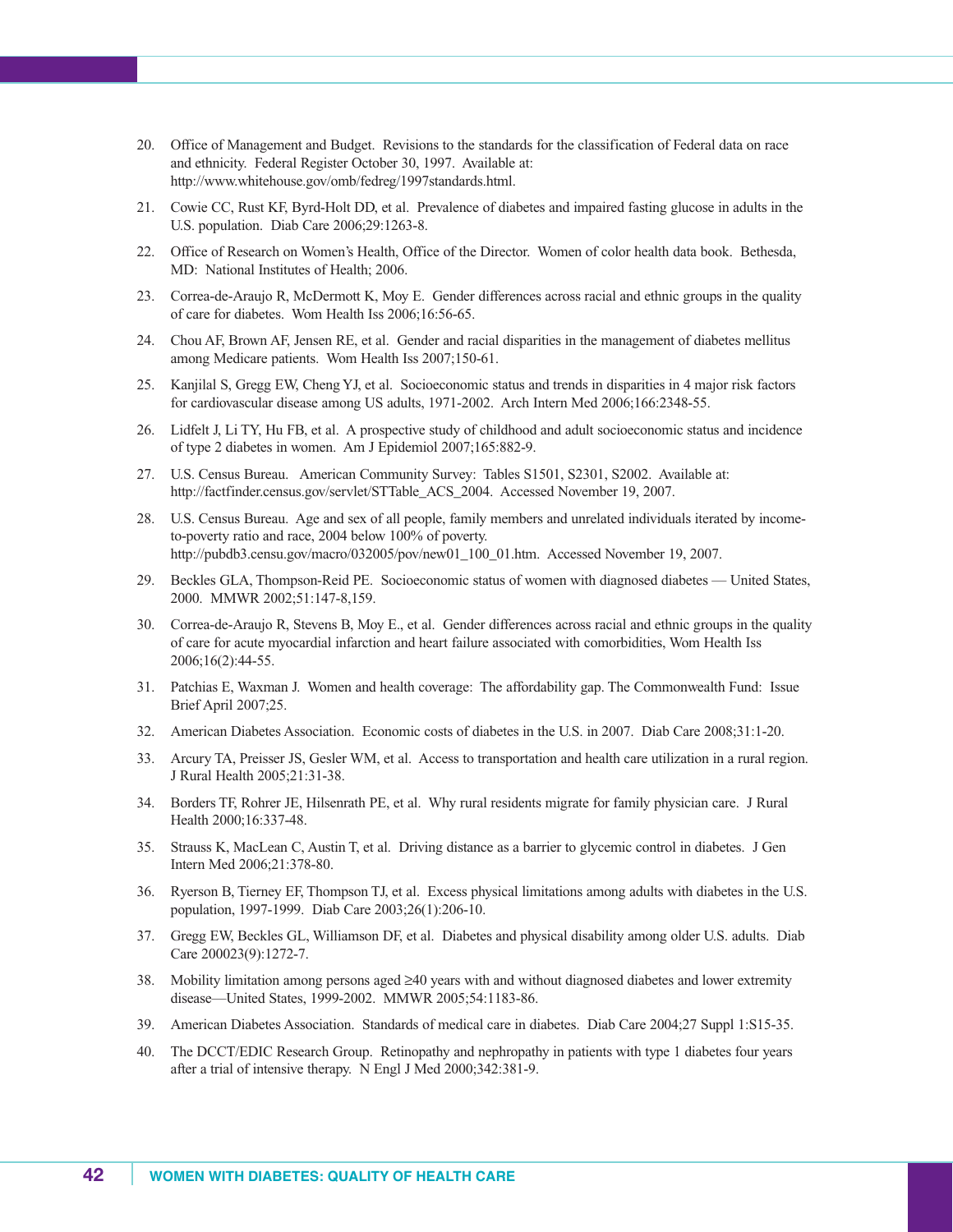- 41. The UK Prospective Study Group. Intensive blood-glucose control with sulphonylureas or insulin compared with conventional treatment and risk of complications in patients with type 2 diabetes (UKPDS 33). Lancet 1998;352:837-53.
- 42. Lee PP, Meredith LS, Whitcup SM, et al. A comparison of self-reported utilization of ophthalmic care for diabetes in managed care versus fee-for-service. Retina 1998;18:356-9.
- 43. White JC, Bell RA, Langefeld CD, et al. Preventive foot-care practices among adults with diabetes in North Carolina, 1997-2001. J Am Podiatr Med Assoc 2004;94:483-91.
- 44. Imperatore G, Cadwell BL, Geiss L, et al. Thirty year trends in cardiovascular risk factor levels among U.S. adults with diabetes. National Health and Nutrition Examination Surveys, 1971-2000. Am J Epidemiol 2004;160:531-39.
- 45. Cigarette smoking among adults—United States, 2004. MMWR 2005;54:1121-4.
- 46. National Cancer Institute. A snapshot of colorectal cancer, U.S. 2006. Available at: http://planning.cancer.gov/disease/snapshots.shtml. Accessed September 21, 2007.
- 47. Centers for Disease Control and Prevention. Colorectal (colon) cancer: statistics and screening rates. Available at: www.cdc.gov/cancer/colorectal/statistics and www.cdc.gov/cancer/colorectal/statistics/screening\_rates.htm. Accessed September 20, 2007.
- 48. Larsson SC, Orsini N, Wolk A. Diabetes mellitus and risk of colorectal cancer: A meta-analysis. J Natl Cancer Inst 2005;97:1679-87.
- 49. Elwing JE, Gao F, Davidson NO, et al. Type 2 diabetes mellitus: the impact on colorectal adenoma risk in women. Am J Gastroenterol 2006 Aug;101(8):1866-71.
- 50. National Cancer Institute. A snapshot of breast cancer, 2006. Available at: http://planning.cancer.gov/disease/snapshots.shtml. Accessed September 21, 2007.
- 51. Larsson SC, Mantzoros SC, Wolk A. Diabetes mellitus and risk of breast cancer: A meta-analysis. Intl J Cancer 2007;121:856-62.
- 52. U.S. Preventive Service Task Force. Screening for breast cancer, recommendations, and rationale. Ann Intern Med 2002;137:344-6.
- 53. Lipscombe LL, Hux JE, Booth GL. Reduced screening mammography among women with diagnosed diabetes. Ann Intern Med 2005;165:2090-5.
- 54. McBean AM, Yu X. The underuse of screening services among elderly women with diagnosed diabetes. Diab Care 2007;30:1466-72.
- 55. National Cancer Institute. Cervical Cancer (PDQ®): Screening. Available at: http://www.cancer.gov/cancertopics/pdq/screening/cervical.
- 56. Recommendations and reports: prevention and control of influenza. MMWR 2007;56:1-54.
- 57. Influenza vaccination in the last year per 100 adults aged ≥ 18 years with diabetes, by age, United States, 1993- 2005. http://www.cdc.gov/diabetes/statistics/preventive. Accessed December 19, 2007.
- 58. Rate of ever receiving a pneumococcal vaccination per 100 adults aged ≥ 18 years with diabetes, by age, United States, 1993-2005. http://www.cdc.gov/diabetes/statistics/preventive. Accessed December 19, 2007.
- 59. Southerland JH, Taylor GW, Offenbacher S. Diabetes and periodontal infection: making the connection. Clin Diab 2005;23:171-8.
- 60. Tomar SL, Lester A. Dental and other health care visits among U.S. adults with diabetes. Diab Care 2000;23(10):1505-10.
- 61. Committee on Research, Science, and Therapy, American Academy of Periodontology. Diabetes and periodontal disease.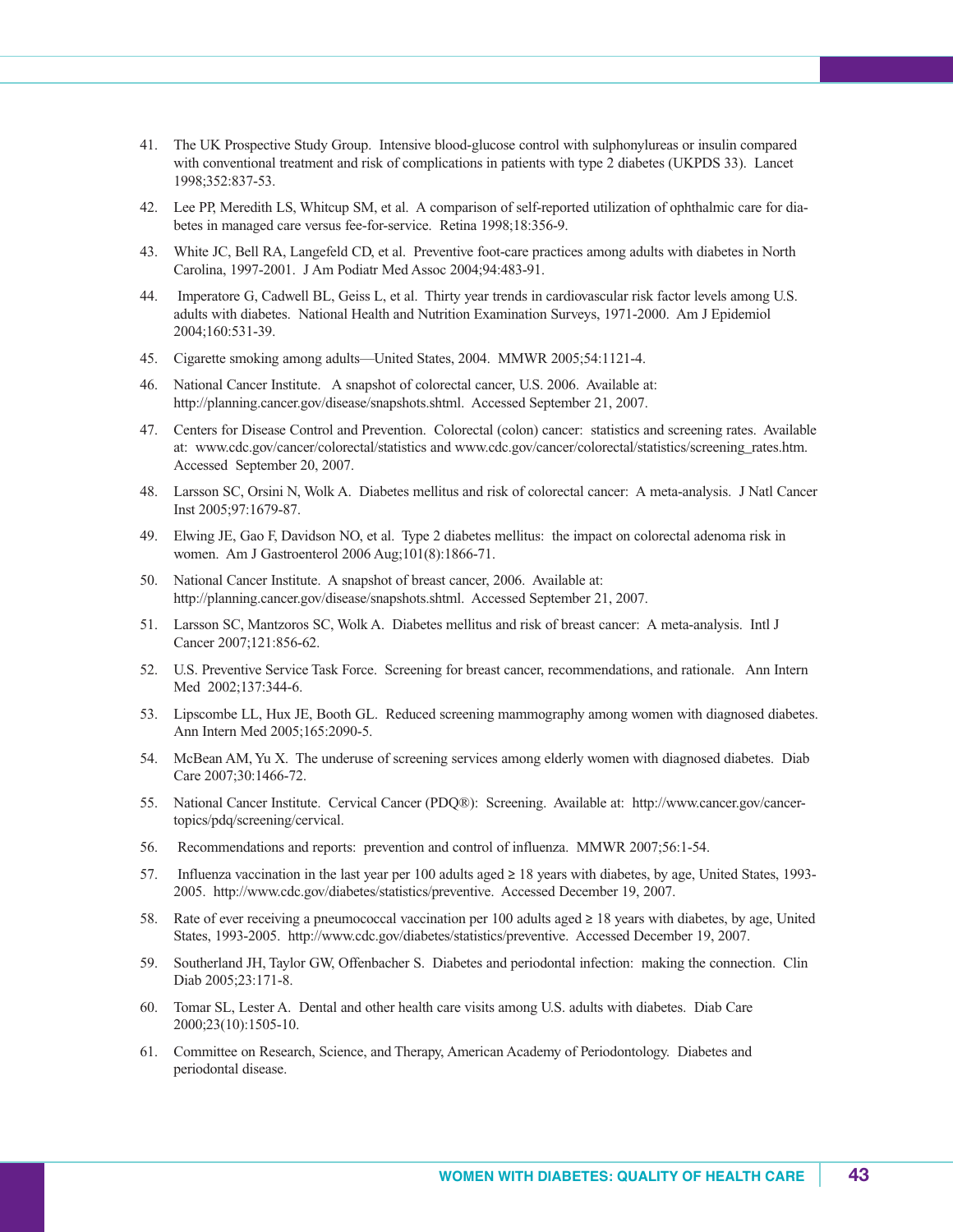**WOMEN WITH DIABETES: QUALITY OF HEALTH CARE**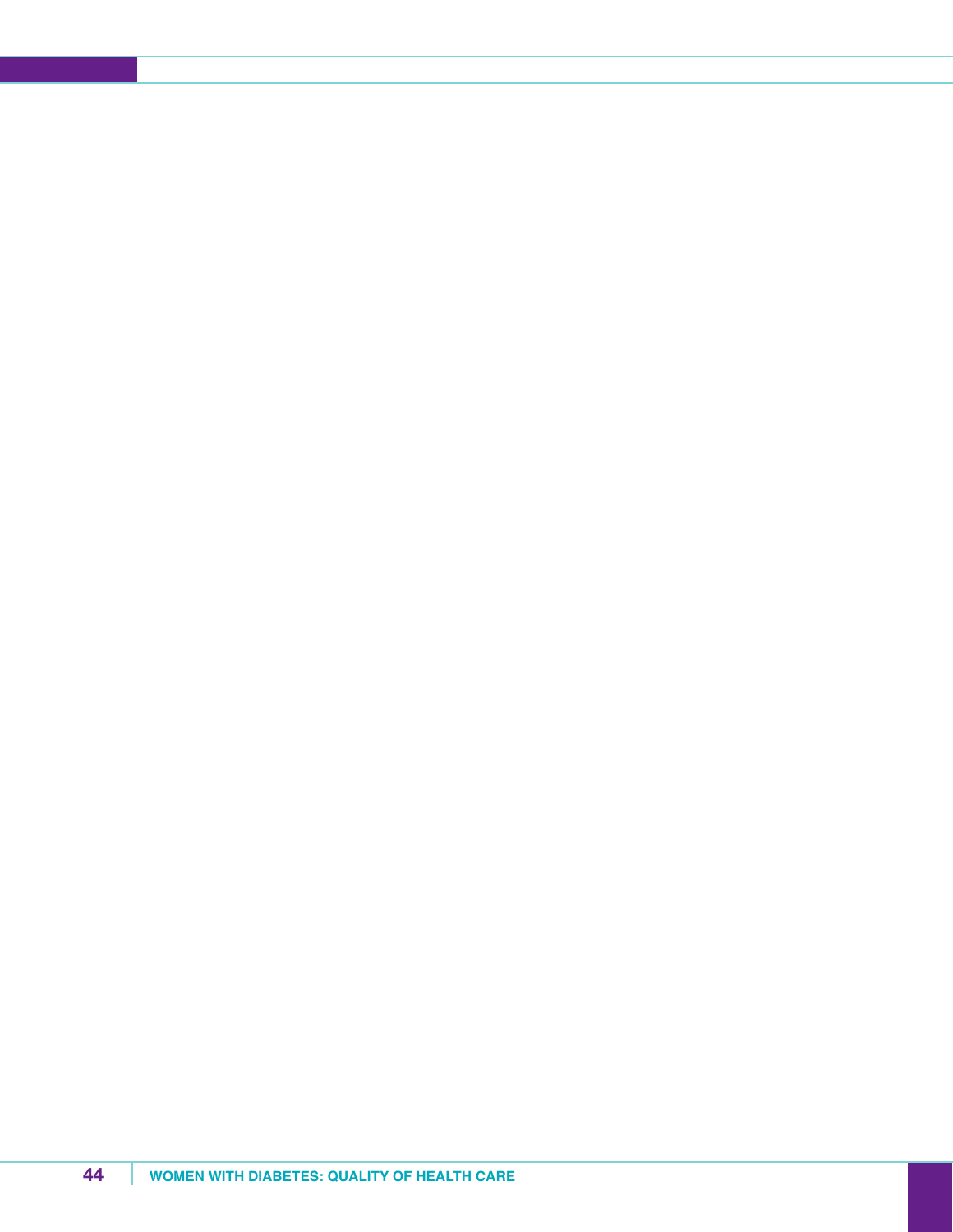# **Appendix B: List of Tables**

| <b>Table</b><br>number | <b>Title</b>                                                                                                                          |
|------------------------|---------------------------------------------------------------------------------------------------------------------------------------|
| Table 1a               | Adults age 18 and over who have a specific source of ongoing care, by diagnosed diabetes status, United States, 2004                  |
| Table 1b               | Adults age 18 and over with diabetes who have a specific source of ongoing care, by gender, United States, 2004                       |
| Table 2a               | Adults age 18 and over who have a usual primary care provider, by diagnosed diabetes status, United States, 2004                      |
| Table 2b               | Adults age 18 and over with diabetes who have a usual primary care provider, by gender, United States, 2004                           |
| Table 3a               | Adults ages 18-64 with any type of insurance during the year, by diagnosed diabetes status, United States, 2004                       |
| Table 3b               | Adults ages 18-64 with diabetes with any type of insurance during the year, by gender, United States, 2004                            |
| Table 4a               | Adults ages 18-64 with private insurance during the year, by diagnosed diabetes status, United States, 2004                           |
| Table 4b               | Adults ages 18-64 with diabetes with private insurance during the year, by gender, United States, 2004                                |
| Table 5a               | Adults ages 18-64 with public insurance (no private insurance) during the year, by diagnosed diabetes status,                         |
|                        | United States, 2004                                                                                                                   |
| Table 5b               | Adults ages 18-64 with diabetes with public insurance (no private insurance) during the year, by gender,<br>United States, 2004       |
| Table 6a               | Adults ages 18-64 with any period of public insurance during the year, by diagnosed diabetes status,                                  |
|                        | United States, 2004                                                                                                                   |
| Table 6b               | Adults ages 18-64 with diabetes with any period of public insurance during the year, by gender, United States, 2004                   |
| Table 7a               | Adults ages 18-64 uninsured all year, by diagnosed diabetes status, United States, 2004                                               |
| Table 7b               | Adults ages 18-64 with diabetes uninsured all year, by gender, United States, 2004                                                    |
| Table 8a               | Adults ages 18-64 with any period of uninsurance during the year, by diagnosed diabetes status, United States, 2004                   |
| Table 8b               | Adults ages 18-64 with diabetes with any period of uninsurance during the year, by gender, United States, 2004                        |
| Table 9a               | Adults age 18 and over who reported an emergency room visit in the past year, by diagnosed diabetes status,<br>United States, 2004    |
| Table 9b               | Adults age 18 and over with diabetes who reported an emergency room visit in the past year, by gender,                                |
|                        | United States, 2004                                                                                                                   |
| Table 10a              | Adults age 18 and over who usually use public transportation to get to provider, by diagnosed diabetes status,<br>United States, 2004 |
| Table 10b              | Adults age 18 and over with diabetes who usually use public transportation to get to provider, by gender,                             |
|                        | United States, 2004                                                                                                                   |
| Table 11a              | Adults age 18 and over with activity limitation in the past year, by diagnosed diabetes status, United States, 2004                   |
| Table 11b              | Adults age 18 and over with diabetes with activity limitation in the past year, by gender, United States, 2004                        |
| Table 12               | Adults age 18 and over with diabetes whose hemoglobin A1c level was less than 7.0%, by gender,                                        |
|                        | United States, 1999-2004                                                                                                              |
| Table 13               | Adults age 18 and over with diabetes whose hemoglobin A1c level was higher than 9.0%, by gender,<br>United States, 1999-2004          |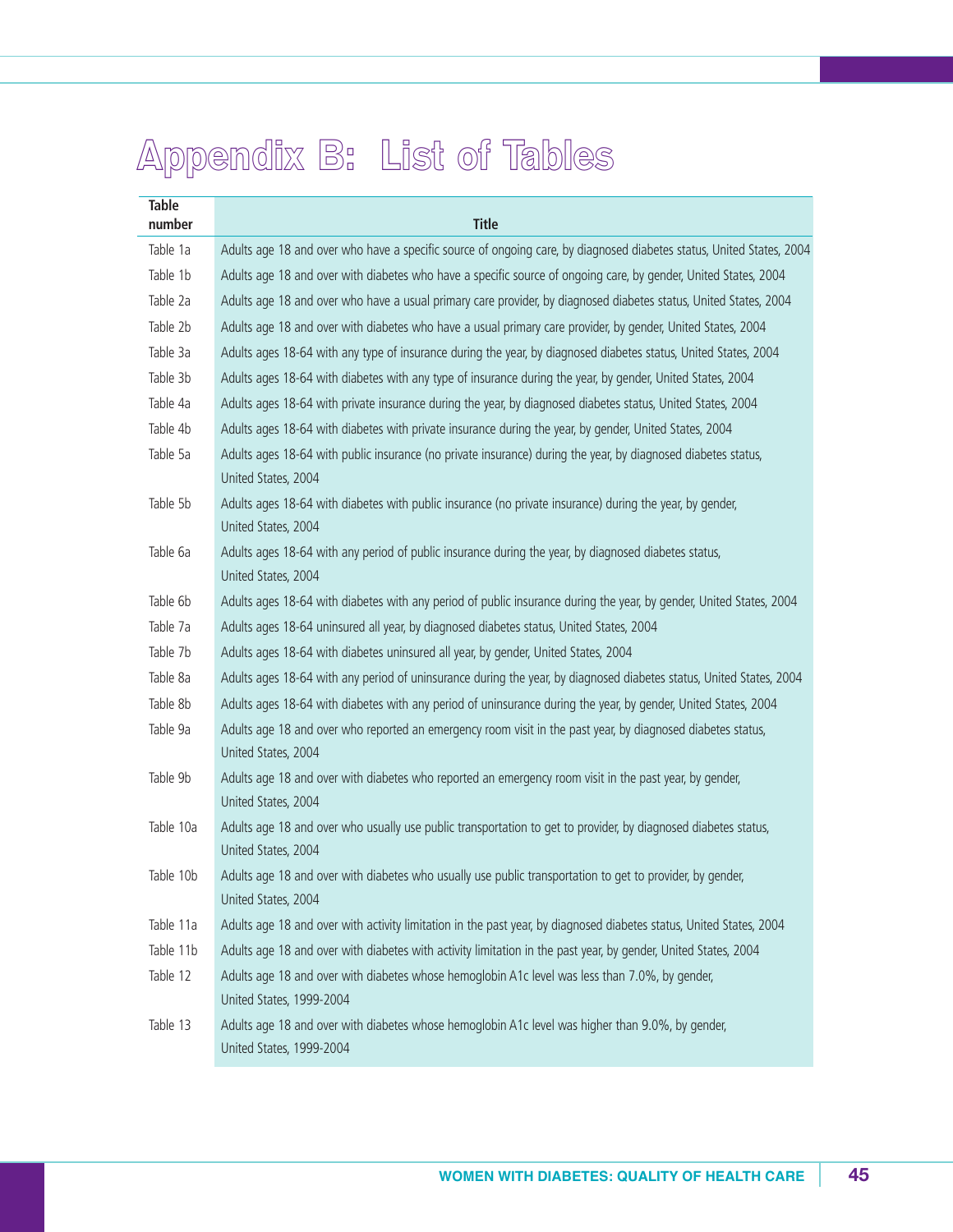| <b>Table</b> |                                                                                                                        |
|--------------|------------------------------------------------------------------------------------------------------------------------|
| number       | <b>Title</b>                                                                                                           |
| Table 14     | Adults age 18 and over with diabetes who had a hemoglobin A1c measurement in the past year, by gender,                 |
|              | United States, 2004                                                                                                    |
| Table 15     | Adults age 18 and over with diabetes who had a dilated eye examination in the past year, by gender,                    |
|              | United States, 2004                                                                                                    |
| Table 16     | Adults age 18 and over with diabetes who had a foot examination in the past year, by gender, United States, 2004       |
| Table 17     | Adults age 18 and over with diabetes who had a hemoglobin A1c measurement, a dilated eye examination, and a            |
|              | foot examination in the past year, by gender, United States, 2004                                                      |
| Table 18a    | Adults age 18 and over who had a lipid profile in the past 2 years, by diagnosed diabetes status, United States, 2004  |
| Table 18b    | Adults age 18 and over with diabetes who had a lipid profile in the past 2 years, by gender, United States, 2004       |
| Table 19a    | Adults age 18 and over with systolic blood pressure less than 130 mm Hg and diastolic blood pressure less than         |
|              | 80 mm Hg, by diagnosed diabetes status, United States, 1999-2004                                                       |
| Table 19b    | Adults age 18 and over with diabetes with systolic blood pressure less than 130 mm Hg and diastolic blood pressure     |
|              | less than 80 mm Hg, by gender, United States, 1999-2004                                                                |
| Table 20     | Adults age 18 and over who smoked and received advice to quit smoking in the last 12 months, by diagnosed              |
|              | diabetes status, United States, 2004                                                                                   |
| Table 21a    | Adults age 50 and over who reported they had ever received a colonoscopy, sigmoidoscopy, or proctoscopy, by            |
|              | diagnosed diabetes status, United States, 2005                                                                         |
| Table 21b    | Adults age 50 and over with diabetes who reported they had ever received a colonoscopy, sigmoidoscopy, or              |
|              | proctoscopy, by gender, United States, 2005                                                                            |
| Table 22     | Women age 40 and over who reported they had a mammogram within the past 2 years, United States, 2005                   |
| Table 23     | Women age 18 and over with or without diabetes who reported they had a Pap test within the past 3 years, by            |
|              | diagnosed diabetes status, United States, 2005                                                                         |
| Table 24a    | Adults age 18 and over who received an influenza vaccination in the past 12 months, by diagnosed diabetes status,      |
|              | United States, 2005                                                                                                    |
| Table 24b    | Adults age 18 and over with diabetes who received an influenza vaccination in the past 12 months, by gender,           |
|              | United States, 2005                                                                                                    |
| Table 25a    | Adults age 18 and over who had ever received a pneumococcal vaccination, by diagnosed diabetes status,                 |
|              | United States, 2005                                                                                                    |
| Table 25b    | Adults age 18 and over with diabetes who had ever received a pneumococcal vaccination, by gender,                      |
|              | United States, 2005                                                                                                    |
| Table 26a    | Adults age 18 and over who reported a dental visit in the past year, by diagnosed diabetes status, United States, 2004 |
| Table 26b    | Adults age 18 and over with diabetes who reported a dental visit in the past year, by gender, United States, 2004      |

 $\overline{a}$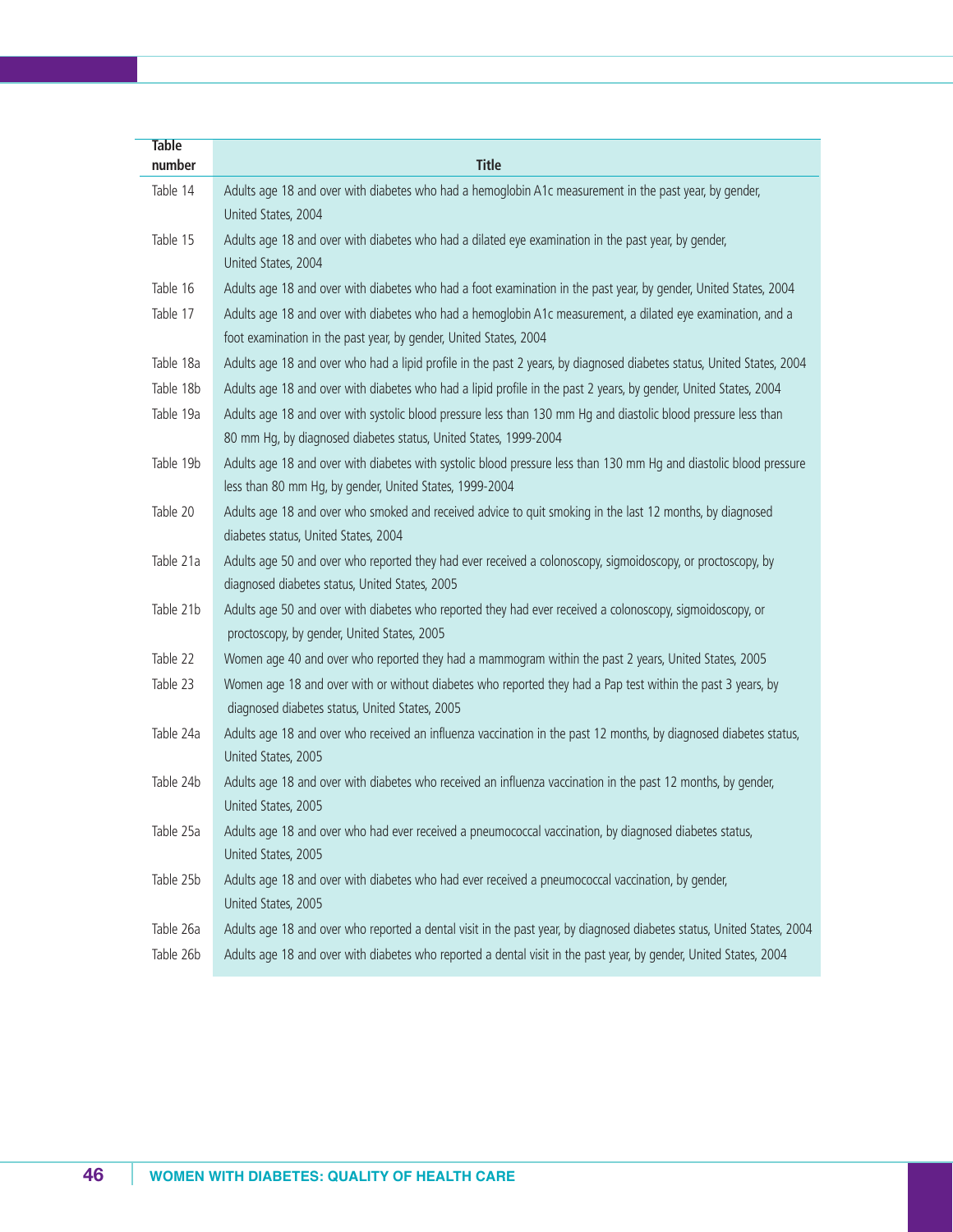|                              |                         | <b>Total</b><br>Weighted size Percent |                |      |           |               | <b>With diabetes</b>         |      |           | <b>Without diabetes</b> |                          |      |     |  |
|------------------------------|-------------------------|---------------------------------------|----------------|------|-----------|---------------|------------------------------|------|-----------|-------------------------|--------------------------|------|-----|--|
|                              |                         | <b>Sample</b>                         |                |      | <b>SE</b> | <b>Sample</b> | <b>Weighted size Percent</b> |      | <b>SE</b> | <b>Sample</b>           | Weighted size Percent SE |      |     |  |
|                              | Population group        | size                                  | (in thousands) |      |           | size          | (in thousands)               |      |           | size                    | (in thousands)           |      |     |  |
| <b>Total</b>                 |                         | 22,317                                | 214,543        | 77.1 | 0.5       | 1,619         | 13,807                       | 95.6 | 0.5       | 20,698                  | 200,735                  | 75.9 | 0.5 |  |
| Age                          | 18-44                   | 11,717                                | 109,822        | 67.7 | 0.7       | 251           | 2,003                        | 89.4 | 2.2       | 11,466                  | 107,819                  | 67.3 | 0.7 |  |
|                              | 45-64                   | 7,075                                 | 69,877         | 83.6 | 0.6       | 728           | 6,147                        | 95.5 | 0.8       | 6,347                   | 63,730                   | 82.5 | 0.7 |  |
|                              | 65 and over             | 3,525                                 | 34,844         | 93.9 | 0.5       | 640           | 5,658                        | 97.9 | 0.6       | 2,885                   | 29,187                   | 93.1 | 0.5 |  |
| Gender                       | Male                    | 10,104                                | 103,302        | 70.9 | 0.6       | 679           | 6,572                        | 95.3 | 0.9       | 9,425                   | 96,729                   | 69.3 | 0.7 |  |
|                              | Female                  | 12,213                                | 111,241        | 82.9 | 0.5       | 940           | 7,235                        | 95.8 | 0.7       | 11,273                  | 104,006                  | 82.0 | 0.5 |  |
| Race                         | White only              | 17,544                                | 175,371        | 78.0 | 0.5       | 1,202         | 10,772                       | 96.0 | 0.6       | 16,342                  | 164,599                  | 76.8 | 0.6 |  |
|                              | Black only              | 3,196                                 | 24,411         | 71.5 | 1.0       | 315           | 2,058                        | 94.9 | 1.3       | 2,881                   | 22,353                   | 69.3 | 1.1 |  |
|                              | Otherc, all races       | 1,577                                 | 14,761         | 76.2 | 1.5       | 102           | 977                          | 92.7 | 3.0       | 1,475                   | 13,784                   | 75.1 | 1.5 |  |
| Ethnicity                    | Non-Hispanic, all races | 16,977                                | 187,427        | 79.8 | 0.5       | 1,252         | 12,087                       | 96.0 | 0.6       | 15,725                  | 175,341                  | 78.7 | 0.5 |  |
|                              | Non-Hispanic,<br>White  | 12,414                                | 149,607        | 81.4 | 0.5       | 852           | 9,135                        | 96.6 | 0.7       | 11,562                  | 140,472                  | 80.4 | 0.6 |  |
|                              | Non-Hispanic,           | 3,099                                 | 23,708         | 71.7 | 1.0       | 308           | 2,023                        | 95.0 | 1.3       | 2,791                   | 21,685                   | 69.5 | 1.1 |  |
|                              | <b>Black</b>            |                                       |                |      |           |               |                              |      |           |                         |                          |      |     |  |
|                              | Hispanic, all races     | 5,340                                 | 27,116         | 58.9 | 1.3       | 367           | 1,721                        | 92.7 | 1.5       | 4,973                   | 25,395                   | 56.6 | 1.3 |  |
| Health                       | Any private             | 12,007                                | 133,932        | 79.9 | 0.5       | 555           | 5,671                        | 96.2 | 0.9       | 11,452                  | 128,261                  | 79.1 | 0.6 |  |
| insurance,                   |                         |                                       |                |      |           |               |                              |      |           |                         |                          |      |     |  |
| age 18-64                    |                         |                                       |                |      |           |               |                              |      |           |                         |                          |      |     |  |
|                              | Public only             | 2,622                                 | 16,168         | 79.2 | 1.2       | 287           | 1,637                        | 92.5 | 2.0       | 2,335                   | 14,531                   | 77.7 | 1.3 |  |
|                              | Uninsured               | 4,163                                 | 29,598         | 44.0 | 1.3       | 137           | 841                          | 82.1 | 3.8       | 4,026                   | 28,757                   | 42.9 | 1.3 |  |
| age 65                       | Medicare only           | 1,019                                 | 10,022         | 91.1 | 1.2       | 160           | 1,550                        | 98.8 | 0.7       | 859                     | 8,472                    | 89.7 | 1.4 |  |
| and over                     |                         |                                       |                |      |           |               |                              |      |           |                         |                          |      |     |  |
|                              | Medicare and            | 1,840                                 | 20,528         | 95.6 | 0.6       | 301           | 3,069                        | 98.4 | 0.8       | 1,539                   | 17,460                   | 95.1 | 0.7 |  |
|                              | private                 |                                       |                |      |           |               |                              |      |           |                         |                          |      |     |  |
|                              | Medicare and            | 634                                   | 4,045          | 94.3 | 1.1       | 169           | 965                          | 96.7 | 1.6       | 465                     | 3,080                    | 93.6 | 1.3 |  |
|                              | other public            |                                       |                |      |           |               |                              |      |           |                         |                          |      |     |  |
| Family                       | Negative/poor           | 3,901                                 | 23,169         | 68.3 | 1.2       | 367           | 1,951                        | 91.8 | 1.8       | 3,534                   | 21,218                   | 66.1 | 1.3 |  |
| $\mathsf{income}^\mathsf{b}$ |                         |                                       |                |      |           |               |                              |      |           |                         |                          |      |     |  |
|                              | Near poor/low           | 4,932                                 | 37,352         | 72.4 | 0.9       | 420           | 3,321                        | 94.3 | 1.3       | 4,512                   | 34,030                   | 70.3 | 1.0 |  |
|                              | Middle                  | 6,511                                 | 67,979         | 75.9 | 0.8       | 440           | 3,991                        | 96.4 | 0.9       | 6,071                   | 63,989                   | 74.6 | 0.8 |  |
|                              | High                    | 6,973                                 | 86,043         | 82.6 | 0.6       | 392           | 4,545                        | 97.5 | 0.8       | 6,581                   | 81,498                   | 81.7 | 0.6 |  |
| Education <sup>c</sup>       | Less than high          | 6,106                                 | 40,354         | 71.3 | 0.8       | 619           | 4,066                        | 94.7 | 0.9       | 5,487                   | 36,289                   | 68.6 | 0.9 |  |
|                              | school                  |                                       |                |      |           |               |                              |      |           |                         |                          |      |     |  |
|                              | High school             | 7,039                                 | 68,978         | 76.5 | 0.6       | 512           | 4,881                        | 96.0 | 0.9       | 6,527                   | 64,097                   | 75.1 | 0.7 |  |
|                              | graduate                |                                       |                |      |           |               |                              |      |           |                         |                          |      |     |  |
|                              | At least some           | 8,992                                 | 104,007        | 79.9 | 0.6       | 472           | 4,760                        | 95.9 | 0.9       | 8,520                   | 99,247                   | 79.2 | 0.7 |  |
|                              | college                 |                                       |                |      |           |               |                              |      |           |                         |                          |      |     |  |
| <b>Residence</b>             | Metropolitan-           | 12,013                                | 116,368        | 74.5 | 0.7       | 750           | 6,569                        | 94.7 | 0.8       | 11,263                  | 109,799                  | 73.3 | 0.7 |  |
| location                     | large                   |                                       |                |      |           |               |                              |      |           |                         |                          |      |     |  |
|                              | Metropolitan-           | 6,152                                 | 60,913         | 79.9 | 0.9       | 506           | 4,295                        | 96.0 | 0.9       | 5,646                   | 56,617                   | 78.7 | 0.9 |  |
|                              | small                   |                                       |                |      |           |               |                              |      |           |                         |                          |      |     |  |
|                              | Micropolitan            | 2,603                                 | 23,807         | 80.3 | 1.5       | 228           | 1,868                        | 98.2 | 0.9       | 2,375                   | 21,939                   | 78.8 | 1.6 |  |
|                              | Noncore                 | 1,549                                 | 13,456         | 81.9 | 1.7       | 135           | 1,076                        | 94.9 | 2.1       | 1,414                   | 12,380                   | 80.8 | 1.9 |  |
| <b>Preferred</b>             | Other                   | 4,269                                 | 23,410         | 59.1 | 1.5       | 253           | 1,311                        | 90.7 | 2.2       | 4,016                   | 22,099                   | 57.2 | 1.5 |  |
| language                     |                         |                                       |                |      |           |               |                              |      |           |                         |                          |      |     |  |
|                              | English                 | 18,045                                | 191,094        | 79.4 | 0.5       | 1,366         | 12,496                       | 96.1 | 0.5       | 16,679                  | 178,598                  | 78.2 | 0.5 |  |

#### **Table 1a. Adults age 18 and over who have a specific source of ongoing care,ª by diagnosed diabetes status, United States, 2004**

<sup>a</sup> Adults with DSDIA53=1 are defined as with diabetes, DSDIA53=-1 as without diabetes.

<sup>b</sup> Negative/poor refers to household incomes below Federal poverty line (FPL); near poor/low, > FPL to just below 200% of FPL; middle, 200% to just below 400% of FPL; and high, 400% of FPL and over.

<sup>c</sup> Less than high school refers to fewer than 12 years of education; high school graduate, 12 years of education; and at least some college, more than 12 years of education.

\* Data do not meet the criteria for statistical reliability, data quality, or confidentiality.

**Key:** SE: standard error.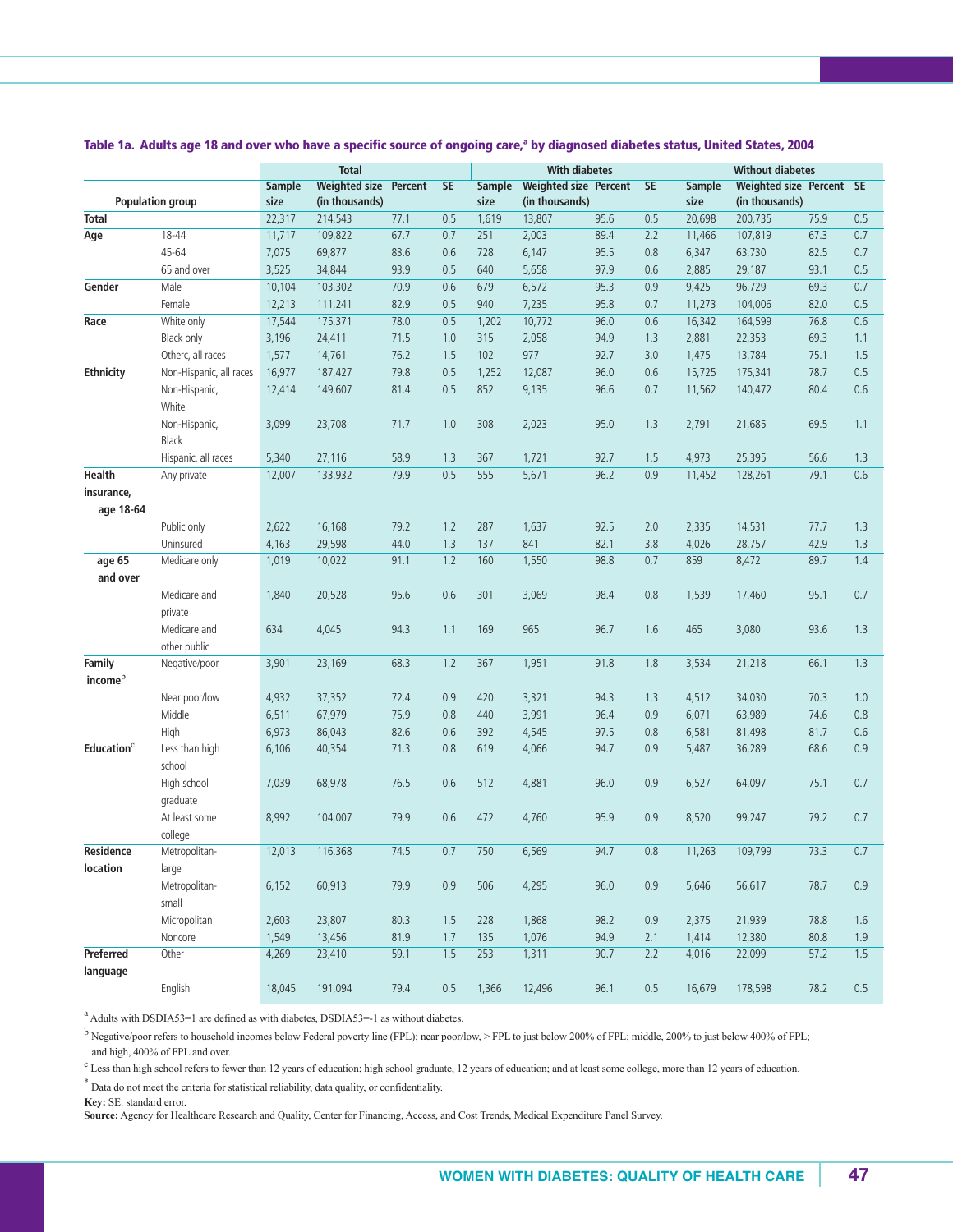|                            |                           | <b>Total</b>   |                                        |         |           | <b>Women</b>   |                                            |          |         | <b>Men</b>            |                                        |                |           |  |
|----------------------------|---------------------------|----------------|----------------------------------------|---------|-----------|----------------|--------------------------------------------|----------|---------|-----------------------|----------------------------------------|----------------|-----------|--|
| <b>Population group</b>    |                           | Sample<br>size | <b>Weighted size</b><br>(in thousands) | Percent | <b>SE</b> | Sample<br>size | Weighted size Percent SE<br>(in thousands) |          |         | <b>Sample</b><br>size | <b>Weighted size</b><br>(in thousands) | <b>Percent</b> | <b>SE</b> |  |
| <b>Total</b>               |                           | 1,619          | 13,807                                 | 95.6    | 0.5       | 940            | 7,235                                      | 95.8     | 0.7     | 679                   | 6,572                                  | 95.3           | 0.9       |  |
| Age                        | $18 - 44$                 | 251            | 2,003                                  | 89.4    | 2.2       | 156            | 1,106                                      | 88.9     | 2.8     | $\star$               | $\overline{\ast}$                      | $\star$        | $\star$   |  |
|                            | 45-64                     | 728            | 6,147                                  | 95.5    | 0.8       | 403            | 3,057                                      | 96.0     | 1.3     | 325                   | 3,090                                  | 95.0           | 1.3       |  |
|                            | 65 and over               | 640            | 5.658                                  | 97.9    | 0.6       | 381            | 3,072                                      | 98.1     | 0.7     | 259                   | 2,585                                  | 97.6           | 1.0       |  |
| Race                       | White only                | 1,202          | 10,772                                 | 96.0    | 0.6       | 667            | 5,441                                      | 96.2     | 0.9     | 535                   | 5,331                                  | 95.7           | 0.9       |  |
|                            | Black only                | 315            | 2,058                                  | 94.9    | 1.3       | 216            | 1,290                                      | 94.4     | 1.7     | $\star$               | $\star$                                | $\star$        | $\star$   |  |
|                            | Other                     | 102            | 977                                    | 92.7    | 3.0       | $\star$        | $^\star$                                   | $\star$  | $\star$ | $\star$               | $\star$                                | $\star$        | $\star$   |  |
| Ethnicity                  | Non-Hispanic, all races   | 1,252          | 12,087                                 | 96.0    | 0.6       | 715            | 6,246                                      | 96.1     | 0.8     | 537                   | 5,841                                  | 95.9           | 0.9       |  |
|                            | Non-Hispanic, White       | 852            | 9,135                                  | 96.6    | 0.7       | 454            | 4,512                                      | 96.7     | 1.0     | 398                   | 4,623                                  | 96.5           | 1.0       |  |
|                            | Non-Hispanic, Black       | 308            | 2,023                                  | 95.0    | 1.3       | 210            | 1,259                                      | 94.2     | 1.8     | $\star$               | $\star$                                | $\star$        | $\star$   |  |
|                            | Hispanic, all races       | 367            | 1,721                                  | 92.7    | 1.5       | 225            | 990                                        | 94.2     | 2.1     | 142                   | 731                                    | 90.7           | 2.5       |  |
| <b>Health insurance.</b>   |                           |                |                                        |         |           |                |                                            |          |         |                       |                                        |                |           |  |
| age 18-64                  | Any private               | 555            | 5.671                                  | 96.2    | 0.9       | 273            | 2,576                                      | 96.0     | 1.4     | 282                   | 3.095                                  | 96.4           | 1.1       |  |
|                            | Public only               | 287            | 1,637                                  | 92.5    | 2.0       | 203            | 1,109                                      | 93.2     | 2.2     | $\star$               | $\star$                                | $\star$        | $\star$   |  |
|                            | Uninsured                 | 137            | 841                                    | 82.1    | 3.8       | $\star$        | $^\star$                                   | $^\star$ | $\star$ | $\star$               | $\star$                                | $\star$        | $\star$   |  |
| age 65 and over            | Medicare only             | 160            | 1.550                                  | 98.8    | 0.7       | $\star$        | $\star$                                    | $^\star$ | $\star$ | $\star$               | $\star$                                | $\star$        | $\star$   |  |
|                            | Medicare and private      | 301            | 3,069                                  | 98.4    | 0.8       | 161            | 1,525                                      | 98.9     | 0.8     | 140                   | 1.544                                  | 97.9           | 1.3       |  |
|                            | Medicare and other public | 169            | 965                                    | 96.7    | 1.6       | 124            | 641                                        | 97.1     | 1.8     | $\star$               | $\star$                                | $\star$        | $\star$   |  |
| Family income <sup>b</sup> | Negative/poor             | 367            | 1,951                                  | 91.8    | 1.8       | 255            | 1,234                                      | 92.5     | 2.1     | 112                   | 717                                    | 90.7           | 3.2       |  |
|                            | Near poor/low             | 420            | 3,321                                  | 94.3    | 1.3       | 261            | 2,012                                      | 95.4     | 1.5     | 159                   | 1,310                                  | 92.6           | 2.2       |  |
|                            | Middle                    | 440            | 3.991                                  | 96.4    | 0.9       | 246            | 2,097                                      | 97.5     | 1.0     | 194                   | 1.894                                  | 95.2           | 1.7       |  |
|                            | High                      | 392            | 4,545                                  | 97.5    | 0.8       | 178            | 1,893                                      | 96.6     | 1.7     | 214                   | 2,652                                  | 98.1           | 0.9       |  |
| Education <sup>c</sup>     | Less than high school     | 619            | 4,066                                  | 94.7    | 0.9       | 376            | 2,239                                      | 95.9     | 1.1     | 243                   | 1,826                                  | 93.3           | 1.7       |  |
|                            | High school graduate      | 512            | 4,881                                  | 96.0    | 0.9       | 310            | 2,752                                      | 96.0     | 1.2     | 202                   | 2,129                                  | 96.1           | 1.4       |  |
|                            | At least some college     | 472            | 4,760                                  | 95.9    | 0.9       | 245            | 2,177                                      | 95.4     | 1.4     | 227                   | 2,582                                  | 96.3           | 1.3       |  |
| <b>Residence location</b>  | Metropolitan-large        | 750            | 6,569                                  | 94.7    | 0.8       | 443            | 3,512                                      | 94.6     | 1.2     | 307                   | 3,057                                  | 94.7           | 1.4       |  |
|                            | Metropolitan-small        | 506            | 4,295                                  | 96.0    | 0.9       | 315            | 2,417                                      | 97.0     | 1.0     | 191                   | 1,878                                  | 94.8           | 1.7       |  |
|                            | Micropolitan              | 228            | 1,868                                  | 98.2    | 0.9       | 121            | 858                                        | 98.2     | 1.1     | 107                   | 1,010                                  | 98.2           | 1.4       |  |
|                            | Noncore                   | 135            | 1,076                                  | 94.9    | 2.1       | $\star$        | $\star$                                    | $\star$  | $\star$ | $\star$               | $^\star$                               | $^\star$       | $\star$   |  |
| Preferred language Other   |                           | 253            | 1,311                                  | 90.7    | 2.2       | 151            | 760                                        | 92.4     | 2.8     | 102                   | 551                                    | 88.3           | 3.5       |  |
|                            | English                   | 1,366          | 12,496                                 | 96.1    | 0.5       | 789            | 6,475                                      | 96.2     | 0.8     | 577                   | 6,021                                  | 96.0           | 0.9       |  |

#### **Table 1b. Adults age 18 and over with diabetes who have a specific source of ongoing care,ª by gender, United States, 2004**

<sup>a</sup> Adults with DSDIA53=1 are defined as with diabetes.

<sup>b</sup> Negative/poor refers to household incomes below the Federal poverty line; near poor/low, over the poverty line to just below 200 percent of the poverty line; middle,

200 percent to just below 400 percent of the poverty line; and high, 400 percent of the poverty line and over.

<sup>c</sup> Less than high school refers to fewer than 12 years of education; high school graduate, 12 years of education; and at least some college, more than 12 years of education.

\* Data do not meet the criteria for statistical reliability, data quality, or confidentiality.

**Key:** SE: standard error.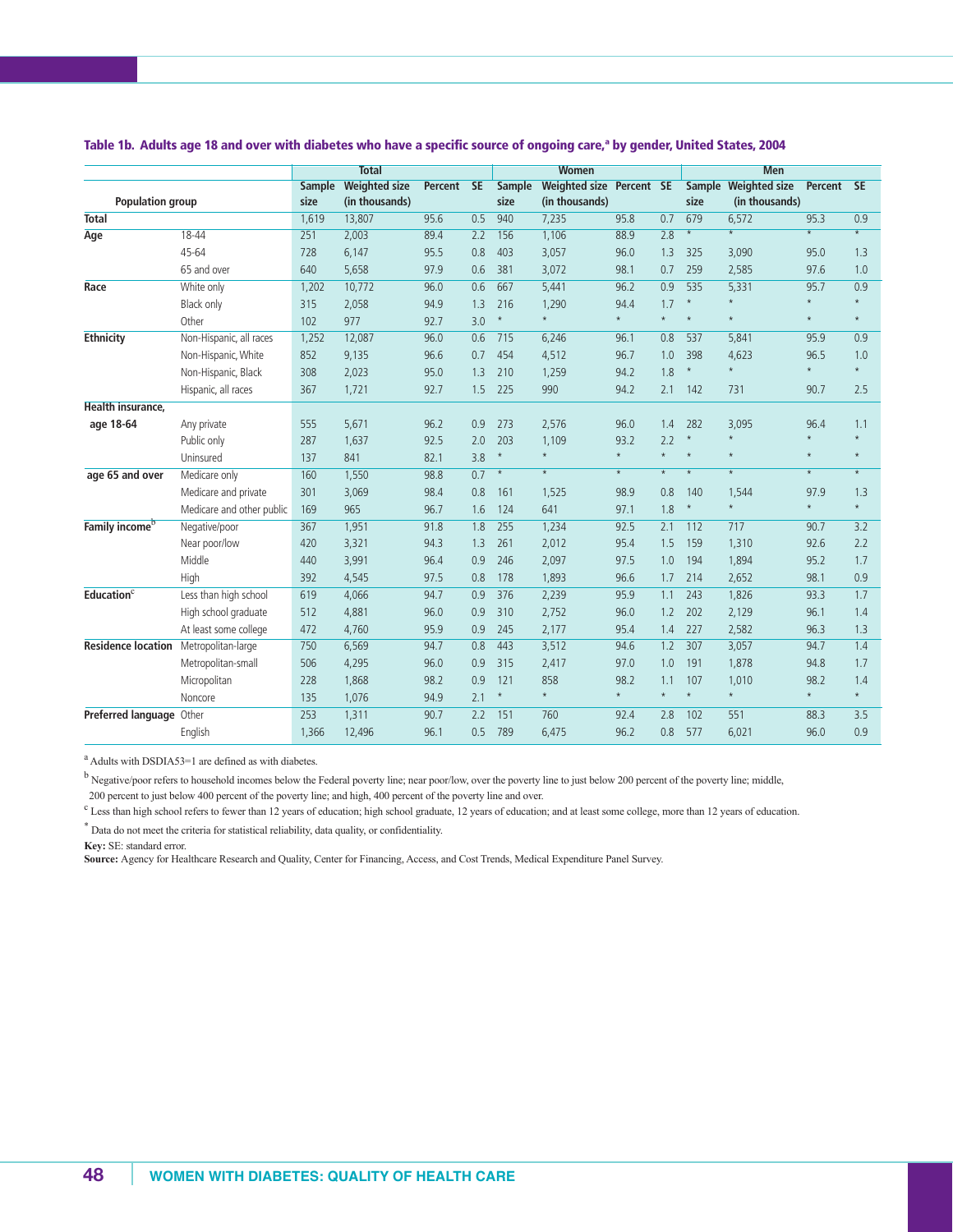|                            |                               | <b>Total</b>   |                                            |      |     |                       | <b>With diabetes</b>                       |      | <b>Without diabetes</b> |                       |                                                   |      |     |
|----------------------------|-------------------------------|----------------|--------------------------------------------|------|-----|-----------------------|--------------------------------------------|------|-------------------------|-----------------------|---------------------------------------------------|------|-----|
| Population group           |                               | Sample<br>size | Weighted size Percent SE<br>(in thousands) |      |     | <b>Sample</b><br>size | Weighted size Percent SE<br>(in thousands) |      |                         | <b>Sample</b><br>size | <b>Weighted size Percent SE</b><br>(in thousands) |      |     |
| <b>Total</b>               |                               | 22,273         | 214,062                                    | 73.5 | 0.5 | 1,616                 | 13,780                                     | 92.5 | 0.7                     | 20,657                | 200,282                                           | 72.2 | 0.6 |
| Age                        | 18-44                         | 11,701         | 109,654                                    | 63.8 | 0.7 | 250                   | 1,994                                      | 84.6 | 2.7                     | 11,451                | 107,660                                           | 63.4 | 0.7 |
|                            | 45-64                         | 7,052          | 69,627                                     | 80.2 | 0.7 | 727                   | 6,135                                      | 92.8 | 1.1                     | 6,325                 | 63,492                                            | 79.0 | 0.7 |
|                            | 65 and over                   | 3,520          | 34,781                                     | 90.7 | 0.7 | 639                   | 5,651                                      | 95.0 | 1.0                     | 2,881                 | 29,130                                            | 89.9 | 0.8 |
| Gender                     | Male                          | 10,081         | 103,025                                    | 67.6 | 0.7 | 678                   | 6,561                                      | 93.3 | 0.9                     | 9,403                 | 96,465                                            | 65.9 | 0.7 |
|                            | Female                        | 12,192         | 111,037                                    | 78.9 | 0.5 | 938                   | 7,219                                      | 91.8 | 1.1                     | 11,254                | 103,817                                           | 78.1 | 0.6 |
| Race                       | White only                    | 17,508         | 174,948                                    | 74.4 | 0.6 | 1,199                 | 10,745                                     | 92.8 | 0.9                     | 16,309                | 164,203                                           | 73.2 | 0.6 |
|                            | Black only                    | 3,191          | 24,376                                     | 68.0 | 1.1 | 315                   | 2,058                                      | 91.7 | 1.9                     | 2,876                 | 22,318                                            | 65.8 | 1.2 |
|                            | Other                         | 1,574          | 14,738                                     | 71.6 | 1.6 | 102                   | 977                                        | 90.7 | 3.2                     | 1,472                 | 13,761                                            | 70.3 | 1.6 |
| Ethnicity                  | Non-Hispanic, all races       | 16,936         | 186,982                                    | 76.1 | 0.5 | 1,249                 | 12,059                                     | 93.0 | 0.8                     | 15,687                | 174,922                                           | 74.9 | 0.5 |
|                            | Non-Hispanic, White           | 12,381         | 149,219                                    | 77.7 | 0.6 | 849                   | 9,108                                      | 93.5 | 0.9                     | 11,532                | 140,111                                           | 76.7 | 0.6 |
|                            | Non-Hispanic, Black           | 3,094          | 23,673                                     | 68.2 | 1.1 | 308                   | 2,023                                      | 91.7 | 1.9                     | 2,786                 | 21,650                                            | 66.0 | 1.2 |
|                            | Hispanic, all races           | 5,337          | 27,080                                     | 55.9 | 1.3 | 367                   | 1,721                                      | 89.1 | 2.2                     | 4,970                 | 25,359                                            | 53.6 | 1.3 |
| <b>Health insurance.</b>   | Any private                   | 11,975         | 133,579                                    | 76.2 | 0.6 | 554                   | 5,662                                      | 93.7 | 1.2                     | 11,421                | 127,917                                           | 75.5 | 0.6 |
| age 18-64                  | Public only                   | 2,618          | 16,127                                     | 74.1 | 1.3 | 286                   | 1,626                                      | 87.6 | 2.7                     | 2,332                 | 14,501                                            | 72.6 | 1.4 |
|                            | Uninsured                     | 4,160          | 29,575                                     | 40.5 | 1.3 | 137                   | 841                                        | 76.7 | 4.6                     | 4,023                 | 28,734                                            | 39.5 | 1.3 |
| age 65 and over            | Medicare only                 | 1,016          | 9,977                                      | 89.0 | 1.3 | 159                   | 1,544                                      | 95.7 | 1.9                     | 857                   | 8,433                                             | 87.8 | 1.4 |
|                            | Medicare and private          | 1,839          | 20,515                                     | 92.2 | 0.9 | 301                   | 3,069                                      | 95.4 | 1.4                     | 1,538                 | 17,447                                            | 91.6 | 1.0 |
|                            | Medicare and other public 633 |                | 4,040                                      | 89.4 | 1.8 | 169                   | 965                                        | 94.6 | 2.2                     | 464                   | 3,075                                             | 87.8 | 2.2 |
| Family income <sup>b</sup> | Negative/poor                 | 3,895          | 23,116                                     | 63.9 | 1.2 | 366                   | 1,945                                      | 87.0 | 2.4                     | 3,529                 | 21,171                                            | 61.8 | 1.3 |
|                            | Near poor/low                 | 4,924          | 37,248                                     | 68.4 | 1.0 | 420                   | 3,321                                      | 89.7 | 1.8                     | 4,504                 | 33,927                                            | 66.3 | 1.1 |
|                            | Middle                        | 6,502          | 67,901                                     | 72.5 | 0.8 | 440                   | 3,991                                      | 95.4 | 1.0                     | 6,062                 | 63,911                                            | 71.0 | 0.9 |
|                            | High                          | 6,952          | 85,796                                     | 79.1 | 0.7 | 390                   | 4,524                                      | 94.4 | 1.4                     | 6,562                 | 81,273                                            | 78.3 | 0.7 |
| Education <sup>c</sup>     | Less than high school         | 6,100          | 40,296                                     | 67.3 | 0.9 | 618                   | 4,056                                      | 91.3 | 1.3                     | 5,482                 | 36,240                                            | 64.6 | 1.0 |
|                            | High school graduate          | 7,030          | 68,890                                     | 73.3 | 0.7 | 511                   | 4,875                                      | 94.0 | 1.2                     | 6,519                 | 64,016                                            | 71.7 | 0.7 |
|                            | At least some college         | 8,963          | 103,672                                    | 76.1 | 0.7 | 471                   | 4,748                                      | 92.0 | 1.7                     | 8,492                 | 98,924                                            | 75.4 | 0.7 |
| <b>Residence location</b>  | Metropolitan-large            | 11,991         | 116,124                                    | 70.8 | 0.7 | 749                   | 6,559                                      | 91.6 | 1.2                     | 11,242                | 109,565                                           | 69.5 | 0.8 |
|                            | Metropolitan-small            | 6,140          | 60,766                                     | 76.2 | 0.9 | 505                   | 4,284                                      | 93.2 | 1.4                     | 5,635                 | 56,482                                            | 74.9 | 0.9 |
|                            | Micropolitan                  | 2,596          | 23,743                                     | 77.0 | 1.5 | 227                   | 1,862                                      | 94.8 | 1.5                     | 2,369                 | 21,881                                            | 75.5 | 1.6 |
|                            | Noncore                       | 1,546          | 13,429                                     | 78.6 | 1.9 | 135                   | 1,076                                      | 91.4 | 2.7                     | 1,411                 | 12,354                                            | 77.4 | 2.1 |
| <b>Preferred language</b>  | Other                         | 4,264          | 23,370                                     | 56.2 | 1.5 | 253                   | 1,311                                      | 89.0 | 2.3                     | 4,011                 | 22,059                                            | 54.2 | 1.6 |
|                            | English                       | 18,006         | 190,654                                    | 75.6 | 0.5 | 1,363                 | 12,469                                     | 92.9 | 0.8                     | 16,643                | 178,185                                           | 74.4 | 0.6 |

#### **Table 2a. Adults age 18 and over who have a usual primary care provider,ª by diagnosed diabetes status, United States, 2004**

<sup>a</sup> Adults with DSDIA53=1 are defined as with diabetes, DSDIA53=-1 as without diabetes.

<sup>b</sup> Negative/poor refers to household incomes below Federal poverty line (FPL); near poor/low, > FPL to just below 200% of FPL; middle, 200% to just below 400% of FPL; and high, 400% of FPL and over.

<sup>c</sup> Less than high school refers to fewer than 12 years of education; high school graduate, 12 years of education; and at least some college, more than 12 years of education.

\* Data do not meet the criteria for statistical reliability, data quality, or confidentiality.

**Key:** SE: standard error.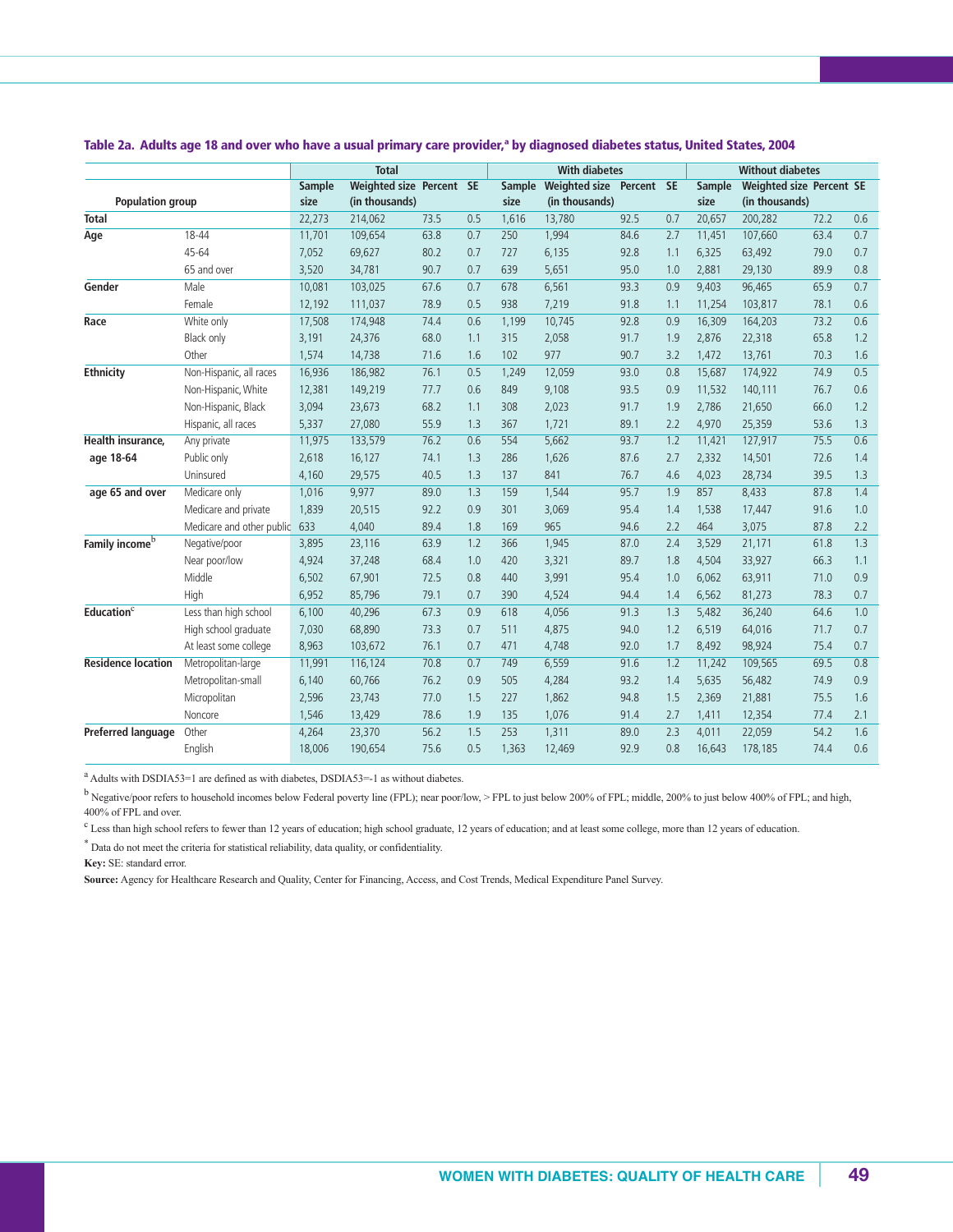|                            |                           | <b>Total</b>   |                                            |      | Women |                |                                            |                   | Men     |                |                                            |                   |         |
|----------------------------|---------------------------|----------------|--------------------------------------------|------|-------|----------------|--------------------------------------------|-------------------|---------|----------------|--------------------------------------------|-------------------|---------|
| Population group           |                           | Sample<br>size | Weighted size Percent SE<br>(in thousands) |      |       | Sample<br>size | Weighted size Percent SE<br>(in thousands) |                   |         | Sample<br>size | Weighted size Percent SE<br>(in thousands) |                   |         |
| <b>Total</b>               |                           | 1,616          | 13,780                                     | 92.5 | 0.7   | 938            | 7,219                                      | 91.8              | 1.1     | 678            | 6,561                                      | 93.3              | 0.9     |
| Age                        | 18-44                     | 250            | 1,994                                      | 84.6 | 2.7   | 155            | 1,096                                      | 83.1              | 3.8     | $\star$        | $\star$                                    | $^\star$          | $\star$ |
|                            | 45-64                     | 727            | 6,135                                      | 92.8 | 1.1   | 403            | 3,057                                      | 92.1              | 1.5     | 324            | 3,078                                      | 93.4              | 1.5     |
|                            | 65 and over               | 639            | 5,651                                      | 95.0 | 1.0   | 380            | 3,066                                      | 94.5              | 1.4     | 259            | 2,585                                      | 95.7              | 1.4     |
| Race                       | White only                | 1,199          | 10,745                                     | 92.8 | 0.9   | 665            | 5,426                                      | 92.0              | 1.2     | 534            | 5,319                                      | 93.6              | 1.0     |
|                            | Black only                | 315            | 2,058                                      | 91.7 | 1.9   | 216            | 1,290                                      | 90.4              | 2.6     | $\star$        | $\star$                                    | $\star$           | $\star$ |
|                            | Other                     | 102            | 977                                        | 90.7 | 3.2   | $\star$        | $\star$                                    | $\star$           | $\star$ | $\star$        | $\star$                                    | $\star$           | $\star$ |
| Ethnicity                  | Non-Hispanic, all races   | 1,249          | 12,059                                     | 93.0 | 0.8   | 713            | 6,230                                      | 92.0              | 1.1     | 536            | 5,829                                      | 94.1              | 1.0     |
|                            | Non-Hispanic, White       | 849            | 9,108                                      | 93.5 | 0.9   | 452            | 4,496                                      | 92.5              | 1.3     | 397            | 4,611                                      | 94.5              | 1.1     |
|                            | Non-Hispanic, Black       | 308            | 2,023                                      | 91.7 | 1.9   | 210            | 1,259                                      | 90.1              | 2.6     |                | $\star$                                    | $\star$           | $\star$ |
|                            | Hispanic, all races       | 367            | 1,721                                      | 89.1 | 2.2   | 225            | 990                                        | 90.3              | 3.0     | 142            | 731                                        | 87.6              | 2.8     |
| <b>Health insurance,</b>   | Any private               | 554            | 5,662                                      | 93.7 | 1.2   | 272            | 2,567                                      | 92.5              | 1.8     | 282            | 3,095                                      | 94.8              | 1.4     |
| age 18-64                  | Public only               | 286            | 1,626                                      | 87.6 | 2.7   | 203            | 1,109                                      | 88.4              | 3.2     | $\star$        | $\star$                                    | $\star$           | $\star$ |
|                            | Uninsured                 | 137            | 841                                        | 76.7 | 4.6   | $\star$        | $\star$                                    | $\star$           | $\star$ | $\star$        | $\star$                                    | $\star$           | $\star$ |
| age 65 and over            | Medicare only             | 159            | 1,544                                      | 95.7 | 1.9   | $\pmb{\ast}$   | $\star$                                    | $\overline{\ast}$ | $\star$ | $\star$        | $\overline{\star}$                         | $\overline{\ast}$ | $\star$ |
|                            | Medicare and private      | 301            | 3,069                                      | 95.4 | 1.4   | 161            | 1,525                                      | 95.1              | 1.8     | 140            | 1,544                                      | 95.8              | 2.0     |
|                            | Medicare and other public | 169            | 965                                        | 94.6 | 2.2   | 124            | 641                                        | 95.4              | 2.4     | $\star$        | $^\star$                                   | $\star$           | $\star$ |
| Family income <sup>b</sup> | Negative/poor             | 366            | 1,945                                      | 87.0 | 2.4   | 254            | 1,228                                      | 86.1              | 3.2     | 112            | 717                                        | 88.6              | 3.6     |
|                            | Near poor/low             | 420            | 3,321                                      | 89.7 | 1.8   | 261            | 2,012                                      | 90.8              | 2.2     | 159            | 1,310                                      | 88.1              | 2.9     |
|                            | Middle                    | 440            | 3,991                                      | 95.4 | 1.0   | 246            | 2,097                                      | 96.6              | 1.1     | 194            | 1,894                                      | 94.0              | 1.7     |
|                            | High                      | 390            | 4,524                                      | 94.4 | 1.4   | 177            | 1,883                                      | 91.1              | 2.5     | 213            | 2,641                                      | 96.8              | 1.3     |
| Education <sup>c</sup>     | Less than high school     | 618            | 4,056                                      | 91.3 | 1.3   | 375            | 2,230                                      | 92.0              | 1.8     | 243            | 1,826                                      | 90.3              | 1.9     |
|                            | High school graduate      | 511            | 4,875                                      | 94.0 | 1.2   | 309            | 2,746                                      | 93.6              | 1.5     | 202            | 2,129                                      | 94.5              | 1.8     |
|                            | At least some college     | 471            | 4,748                                      | 92.0 | 1.7   | 245            | 2,177                                      | 88.9              | 2.5     | 226            | 2,571                                      | 94.6              | 1.7     |
| <b>Residence location</b>  | Metropolitan-large        | 749            | 6,559                                      | 91.6 | 1.2   | 442            | 3,502                                      | 91.0              | 1.7     | 307            | 3,057                                      | 92.3              | 1.6     |
|                            | Metropolitan-small        | 505            | 4,284                                      | 93.2 | 1.4   | 315            | 2,417                                      | 92.6              | 1.8     | 190            | 1,867                                      | 94.1              | 1.8     |
|                            | Micropolitan              | 227            | 1,862                                      | 94.8 | 1.5   | 120            | 852                                        | 94.0              | 2.8     | 107            | 1,010                                      | 95.4              | 1.9     |
|                            | Noncore                   | 135            | 1,076                                      | 91.4 | 2.7   | $\star$        | $\star$                                    | $\star$           | $\star$ | $\star$        | $\star$                                    | $\star$           | $\star$ |
| Preferred language         | Other                     | 253            | 1,311                                      | 89.0 | 2.3   | 151            | 760                                        | 90.2              | 3.1     | 102            | 551                                        | 87.4              | 3.5     |
|                            | English                   | 1.363          | 12,469                                     | 92.9 | 0.8   | 787            | 6.460                                      | 91.9              | 1.1     | 576            | 6.009                                      | 93.9              | 1.0     |

#### **Table 2b. Adults age 18 and over with diabetes who have a usual primary care provider,ª by gender, United States, 2004**

<sup>a</sup> Adults with DSDIA53=1 are defined as with diabetes.

<sup>b</sup> Negative/poor refers to household incomes below the Federal poverty line; near poor/low, over the poverty line to just below 200 percent of the poverty line; middle, 200 percent to just below 400 percent of the poverty line; and high, 400 percent of the poverty line and over.

<sup>c</sup> Less than high school refers to fewer than 12 years of education; high school graduate, 12 years of education; and at least some college, more than 12 years of education.

\* Data do not meet the criteria for statistical reliability, data quality, or confidentiality.

**Key:** SE: standard error.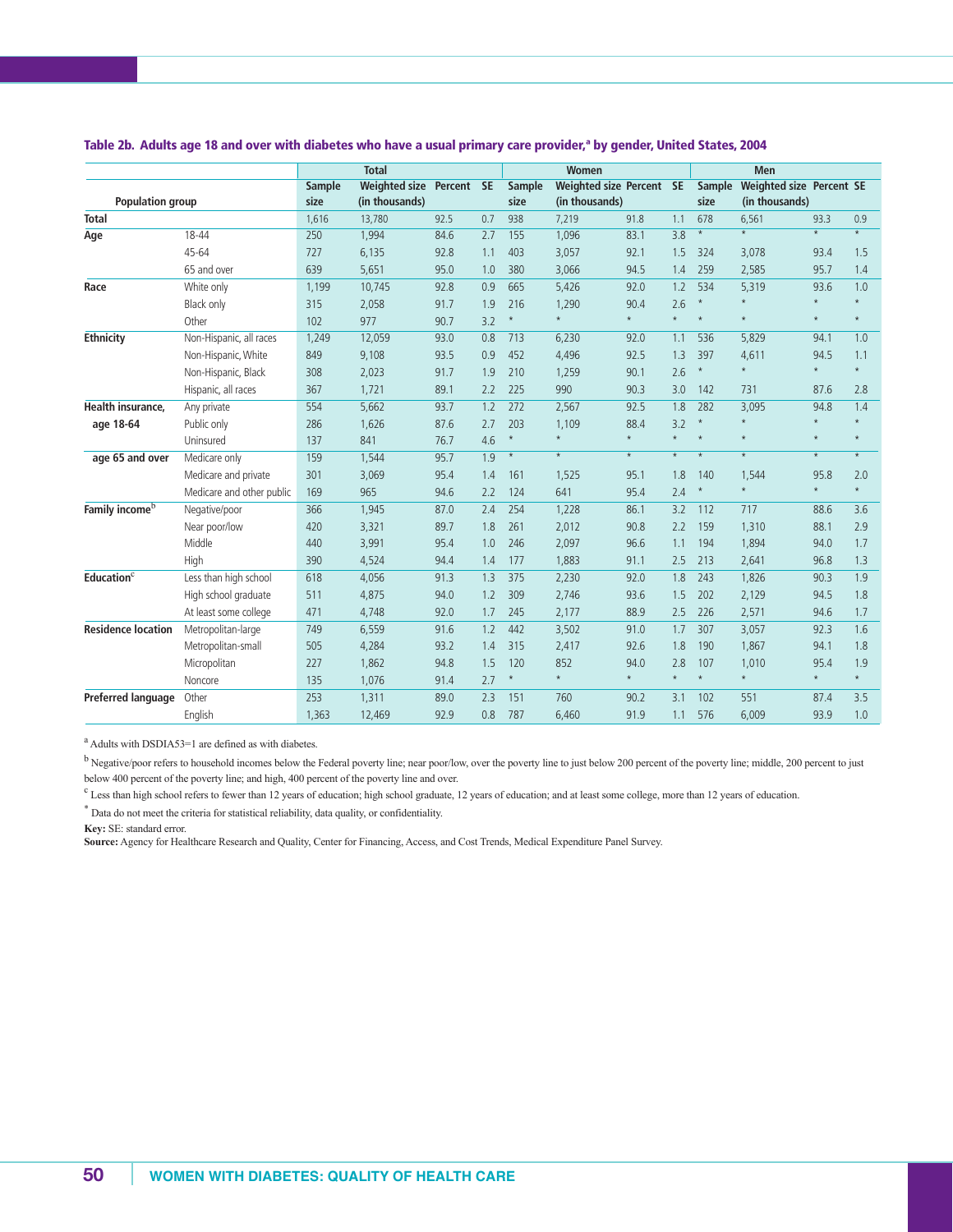|                            |                         | <b>Total</b> |                      |            | <b>With diabetes</b> |         |                              |         | <b>Without diabetes</b> |               |                                 |      |     |
|----------------------------|-------------------------|--------------|----------------------|------------|----------------------|---------|------------------------------|---------|-------------------------|---------------|---------------------------------|------|-----|
|                            |                         | Sample       | <b>Weighted size</b> | Percent SE |                      | Sample  | <b>Weighted size Percent</b> |         | <b>SE</b>               | <b>Sample</b> | <b>Weighted size Percent SE</b> |      |     |
| <b>Population group</b>    |                         | size         | (in thousands)       |            |                      | size    | (in thousands)               |         |                         | size          | (in thousands)                  |      |     |
| <b>Total</b>               |                         | 19,181       | 183,361              | 83.3       | 0.5                  | 971     | 8,088                        | 89.6    | 1.1                     | 18,210        | 175,273                         | 83.0 | 0.5 |
| Age                        | $18 - 44$               | 11,901       | 111,437              | 80.5       | 0.6                  | 241     | 1,940                        | 82.0    | 2.9                     | 11,660        | 109,497                         | 80.5 | 0.6 |
|                            | 45-64                   | 7,280        | 71,924               | 87.5       | 0.5                  | 730     | 6,147                        | 92.0    | 1.1                     | 6,550         | 65,776                          | 87.0 | 0.6 |
| Gender                     | Male                    | 8,917        | 90,530               | 80.3       | 0.6                  | 414     | 3,938                        | 90.8    | 1.4                     | 8,503         | 86,591                          | 79.8 | 0.6 |
|                            | Female                  | 10,264       | 92,831               | 86.2       | 0.5                  | 557     | 4,150                        | 88.5    | 1.5                     | 9,707         | 88,682                          | 86.1 | 0.5 |
| Race                       | White only              | 14,898       | 147,755              | 83.7       | 0.5                  | 698     | 6,158                        | 89.5    | 1.3                     | 14,200        | 141,597                         | 83.5 | 0.5 |
|                            | Black only              | 2,850        | 22,229               | 79.9       | 1.2                  | 204     | 1,285                        | 89.0    | 2.9                     | 2.646         | 20,944                          | 79.4 | 1.2 |
|                            | Other                   | 1.433        | 13,376               | 83.3       | 1.5                  | $\star$ | $^\star$                     | $\star$ | $^\star$                | 1.364         | 12,732                          | 82.9 | 1.5 |
| <b>Ethnicity</b>           | Non-Hispanic, all races | 14,181       | 157,802              | 86.6       | 0.5                  | 730     | 6,971                        | 91.6    | 1.1                     | 13,451        | 150,831                         | 86.4 | 0.5 |
|                            | Non-Hispanic, White     | 10.097       | 123,476              | 88.0       | 0.5                  | 471     | 5,108                        | 92.3    | 1.3                     | 9,626         | 118,368                         | 87.8 | 0.5 |
|                            | Non-Hispanic, Black     | 2,761        | 21,581               | 80.3       | 1.2                  | 199     | 1,263                        | 88.8    | 3.0                     | 2,562         | 20,318                          | 79.8 | 1.2 |
|                            | Hispanic, all races     | 5,000        | 25,559               | 62.4       | 1.2                  | 241     | 1,117                        | 77.4    | 3.6                     | 4,759         | 24,442                          | 61.8 | 1.3 |
| Family income <sup>b</sup> | Negative/poor           | 3,395        | 20,380               | 63.2       | 1.2                  | 231     | 1,280                        | 80.9    | 3.8                     | 3,164         | 19,100                          | 62.0 | 1.3 |
|                            | Near poor/low           | 4,099        | 28,442               | 68.3       | 1.1                  | 227     | 1,540                        | 79.8    | 3.2                     | 3,872         | 26,902                          | 67.6 | 1.2 |
|                            | Middle                  | 5,577        | 58,432               | 84.0       | 0.7                  | 255     | 2,251                        | 91.5    | 1.9                     | 5,322         | 56,181                          | 83.6 | 0.7 |
|                            | High                    | 6,110        | 76,107               | 93.7       | 0.4                  | 258     | 3,018                        | 96.9    | 0.9                     | 5,852         | 73,090                          | 93.5 | 0.4 |
| Education <sup>c</sup>     | Less than high school   | 5,072        | 32,617               | 68.2       | 1.0                  | 340     | 2,034                        | 82.2    | 2.4                     | 4,732         | 30,583                          | 67.2 | 1.0 |
|                            | High school graduate    | 6.012        | 57,784               | 81.7       | 0.7                  | 317     | 3,023                        | 90.1    | 2.0                     | 5,695         | 54,761                          | 81.3 | 0.7 |
|                            | At least some college   | 7.939        | 91,922               | 89.8       | 0.5                  | 306     | 2,990                        | 94.2    | 1.1                     | 7,633         | 88,932                          | 89.6 | 0.5 |
| <b>Residence location</b>  | Metropolitan-large      | 10,636       | 102,358              | 83.0       | 0.6                  | 450     | 3,808                        | 90.8    | 1.4                     | 10,186        | 98,550                          | 82.7 | 0.7 |
|                            | Metropolitan-small      | 5,163        | 50,908               | 85.2       | 0.9                  | 288     | 2,461                        | 91.6    | 1.9                     | 4,875         | 48,447                          | 84.9 | 0.9 |
|                            | Micropolitan            | 2,095        | 19,001               | 81.8       | 1.6                  | 132     | 1.037                        | 84.3    | 3.5                     | 1,963         | 17,964                          | 81.7 | 1.7 |
|                            | Noncore                 | 1,287        | 11,094               | 79.2       | 1.6                  | 101     | 782                          | 84.4    | 3.6                     | 1,186         | 10,312                          | 78.8 | 1.7 |
| Preferred language         | Other                   | 3,911        | 21,279               | 60.5       | 1.5                  | 160     | 782                          | 75.0    | 4.3                     | 3,751         | 20,497                          | 60.0 | 1.5 |
|                            | English                 | 15,148       | 160,896              | 86.5       | 0.5                  | 811     | 7,306                        | 91.2    | 1.1                     | 14.337        | 153,590                         | 86.3 | 0.5 |

#### **Table 3a. Adults age 18-64 with any type of insurance during the year,ª by diagnosed diabetes status, United States, 2004**

<sup>a</sup> Adults with DSDIA53=1 are defined as with diabetes, DSDIA53=-1 as without diabetes.

<sup>b</sup> Negative/poor refers to household incomes below the Federal poverty line; near poor/low, over the poverty line to just below 200 percent of the poverty line; middle,

200 percent to just below 400 percent of the poverty line; and high, 400 percent of the poverty line and over.

<sup>c</sup> Less than high school refers to fewer than 12 years of education; high school graduate, 12 years of education; and at least some college, more than 12 years of education.

\* Data do not meet the criteria for statistical reliability, data quality, or confidentiality.

**Key:** SE: standard error.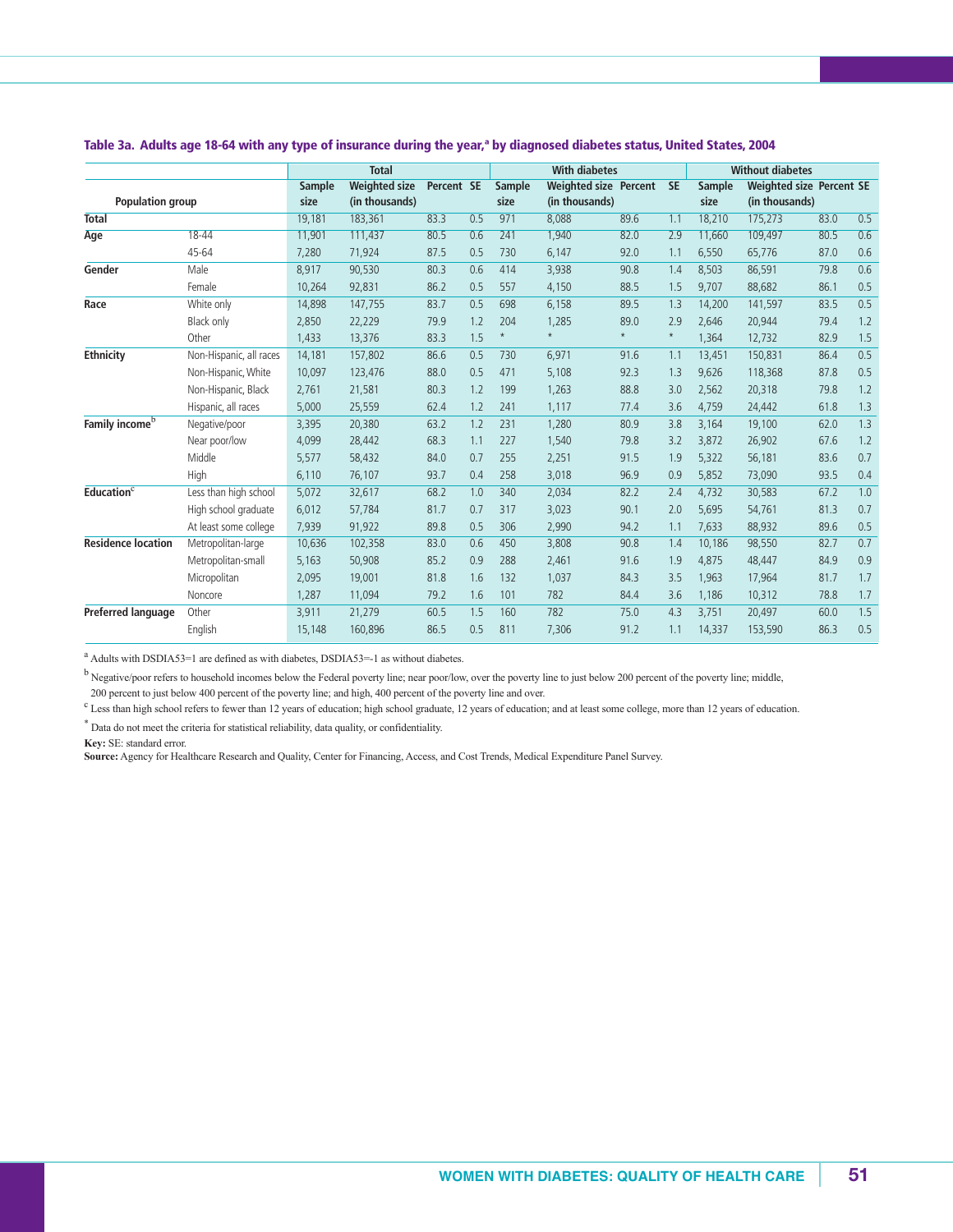|                            |                         | <b>Total</b> |                      |            |          |         | Women                           |         |         |         | <b>Men</b>                      |         |         |
|----------------------------|-------------------------|--------------|----------------------|------------|----------|---------|---------------------------------|---------|---------|---------|---------------------------------|---------|---------|
|                            |                         | Sample       | <b>Weighted size</b> | Percent SE |          | Sample  | <b>Weighted size Percent SE</b> |         |         | Sample  | <b>Weighted size Percent SE</b> |         |         |
|                            | <b>Population group</b> | size         | (in thousands)       |            |          | size    | (in thousands)                  |         |         | size    | (in thousands)                  |         |         |
| <b>Total</b>               |                         | 971          | 8,088                | 89.6       | 1.1      | 557     | 4,150                           | 88.5    | 1.5     | 414     | 3,938                           | 90.8    | 1.4     |
| Age                        | 18-44                   | 241          | 1,940                | 82.0       | 2.9      | 148     | 1,055                           | 83.4    | 3.5     | $\star$ | $\star$                         | $\star$ | $\star$ |
|                            | 45-64                   | 730          | 6,147                | 92.0       | 1.1      | 409     | 3,095                           | 90.2    | 1.7     | 321     | 3,053                           | 93.8    | 1.3     |
| Race                       | White only              | 698          | 6,158                | 89.5       | 1.3      | 378     | 3,007                           | 87.2    | 1.9     | 320     | 3,152                           | 91.7    | 1.6     |
|                            | Black only              | 204          | 1,285                | 89.0       | 2.9      | 142     | 841                             | 91.8    | 2.6     | $\star$ |                                 | $\star$ | $\star$ |
|                            | Other                   | $\star$      | $\star$              | $\star$    | $^\star$ | $\star$ | $\star$                         | $\star$ | $\star$ | $\star$ | $\star$                         | $\star$ | $\star$ |
| <b>Ethnicity</b>           | Non-Hispanic, all races | 730          | 6,971                | 91.6       | 1.1      | 418     | 3,528                           | 90.2    | 1.6     | 312     | 3,443                           | 92.9    | 1.4     |
|                            | Non-Hispanic, White     | 471          | 5,108                | 92.3       | 1.3      | 248     | 2,428                           | 89.7    | 2.1     | 223     | 2,679                           | 94.7    | 1.5     |
|                            | Non-Hispanic, Black     | 199          | 1,263                | 88.8       | 3.0      | 138     | 822                             | 91.6    | 2.7     |         | $\star$                         | $\star$ | $\star$ |
|                            | Hispanic, all races     | 241          | 1.117                | 77.4       | 3.6      | 139     | 622                             | 78.7    | 4.7     | 102     | 495                             | 75.8    | 5.4     |
| Family income <sup>b</sup> | Negative/poor           | 231          | 1,280                | 80.9       | 3.8      | 155     | 761                             | 85.9    | 3.7     | $\star$ | $\star$                         | $\star$ | $\star$ |
|                            | Near poor/low           | 227          | 1,540                | 79.8       | 3.2      | 137     | 884                             | 80.6    | 4.2     | $\star$ | $\star$                         | $\star$ | $\star$ |
|                            | Middle                  | 255          | 2,251                | 91.5       | 1.9      | 147     | 1,228                           | 90.1    | 2.8     | 108     | 1,023                           | 93.2    | 2.3     |
|                            | High                    | 258          | 3,018                | 96.9       | 0.9      | 118     | 1,276                           | 93.9    | 2.0     | 140     | 1,742                           | 99.0    | 0.5     |
| Education <sup>c</sup>     | Less than high school   | 340          | 2,034                | 82.2       | 2.4      | 192     | 999                             | 81.9    | 3.7     | 148     | 1,035                           | 82.4    | 3.0     |
|                            | High school graduate    | 317          | 3,023                | 90.1       | 2.0      | 191     | 1,686                           | 90.6    | 2.6     | 126     | 1,337                           | 89.4    | 3.0     |
|                            | At least some college   | 306          | 2,990                | 94.2       | 1.1      | 169     | 1,437                           | 90.4    | 2.1     | 137     | 1,554                           | 97.7    | 1.0     |
| <b>Residence location</b>  | Metropolitan-large      | 450          | 3,808                | 90.8       | 1.4      | 258     | 1,975                           | 89.0    | 2.0     | 192     | 1.833                           | 92.8    | 1.8     |
|                            | Metropolitan-small      | 288          | 2,461                | 91.6       | 1.9      | 182     | 1,382                           | 90.6    | 2.5     | 106     | 1,078                           | 92.9    | 2.3     |
|                            | Micropolitan            | 132          | 1,037                | 84.3       | 3.5      | $\star$ | $\star$                         | $\star$ | $\star$ | $\star$ | $\star$                         | $\star$ | $\star$ |
|                            | Noncore                 | 101          | 782                  | 84.4       | 3.6      | $\star$ | $\star$                         | $\star$ | $\star$ | $\star$ | $\star$                         | $\star$ | $\star$ |
| <b>Preferred language</b>  | Other                   | 160          | 782                  | 75.0       | 4.3      | $\star$ | $\star$                         | $\star$ | $\star$ | $\star$ | $\star$                         | $\star$ | $\star$ |
|                            | English                 | 811          | 7,306                | 91.2       | 1.1      | 465     | 3,727                           | 89.6    | 1.5     | 346     | 3,579                           | 92.8    | 1.4     |

#### **Table 3b. Adults age 18-64 with diabetes with any type of insurance during the year,ª by gender, United States, 2004**

<sup>a</sup> Adults with DSDIA53=1 are defined as with diabetes.

<sup>b</sup> Negative/poor refers to household incomes below the Federal poverty line; near poor/low, over the poverty line to just below 200 percent of the poverty line; middle, 200 percent to just below 400 percent of the poverty line; and high, 400 percent of the poverty line and over.

<sup>c</sup> Less than high school refers to fewer than 12 years of education; high school graduate, 12 years of education; and at least some college, more than 12 years of education.

 $^\ast$  Data do not meet the criteria for statistical reliability, data quality, or confidentiality.

**Key:** SE: standard error.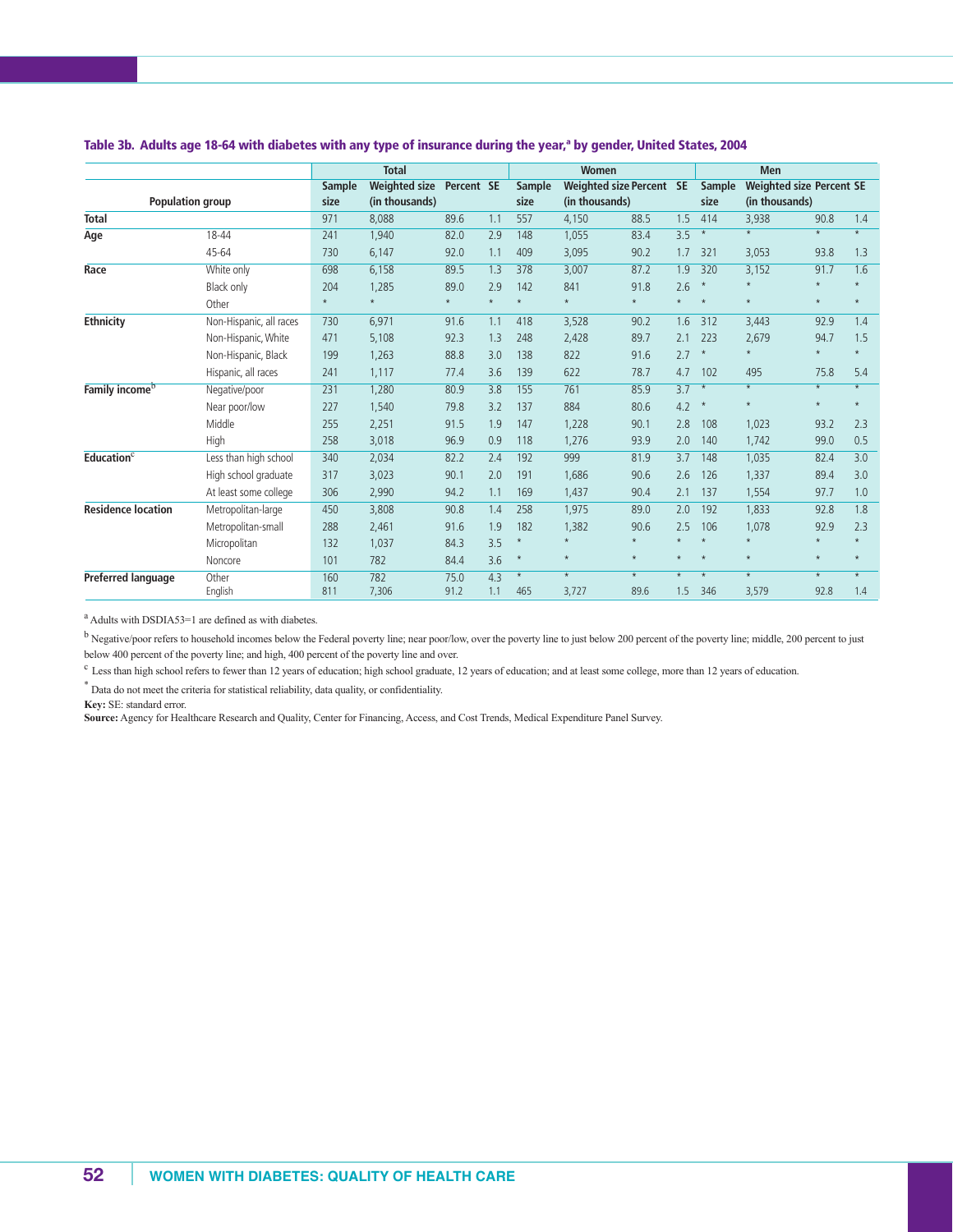|                            |                         | <b>Total</b> |                      |            |     | <b>With diabetes</b> |                      |                   |          |        | <b>Without diabetes</b>  |      |     |  |  |
|----------------------------|-------------------------|--------------|----------------------|------------|-----|----------------------|----------------------|-------------------|----------|--------|--------------------------|------|-----|--|--|
|                            |                         | Sample       | <b>Weighted size</b> | Percent SE |     | Sample               | <b>Weighted size</b> | Percent SE Sample |          |        | Weighted size Percent SE |      |     |  |  |
| <b>Population group</b>    |                         | size         | (in thousands)       |            |     | size                 | (in thousands)       |                   |          | size   | (in thousands)           |      |     |  |  |
| <b>Total</b>               |                         | 19,181       | 183,361              | 74.3       | 0.6 | 971                  | 8,088                | 69.6              | 1.8      | 18,210 | 175,273                  | 74.5 | 0.6 |  |  |
| Age                        | 18-44                   | 11,901       | 111,437              | 71.2       | 0.8 | 241                  | 1,940                | 63.1              | 3.8      | 11,660 | 109,497                  | 71.4 | 0.8 |  |  |
|                            | 45-64                   | 7,280        | 71,924               | 78.9       | 0.7 | 730                  | 6,147                | 71.6              | 2.1      | 6,550  | 65,776                   | 79.6 | 0.7 |  |  |
| Gender                     | Male                    | 8,917        | 90,530               | 73.4       | 0.7 | 414                  | 3,938                | 77.7              | 2.1      | 8,503  | 86,591                   | 73.2 | 0.7 |  |  |
|                            | Female                  | 10,264       | 92,831               | 75.1       | 0.7 | 557                  | 4,150                | 61.9              | 2.5      | 9,707  | 88,682                   | 75.7 | 0.7 |  |  |
| Race                       | White only              | 14,898       | 147,755              | 76.1       | 0.7 | 698                  | 6,158                | 72.7              | 2.0      | 14,200 | 141,597                  | 76.3 | 0.7 |  |  |
|                            | Black only              | 2.850        | 22,229               | 62.6       | 1.6 | 204                  | 1,285                | 56.2              | 5.2      | 2.646  | 20,944                   | 62.9 | 1.6 |  |  |
|                            | Other                   | 1,433        | 13,376               | 72.9       | 1.9 | $\star$              | $\star$              | $\star$           | $^\star$ | 1,364  | 12,732                   | 73.3 | 1.9 |  |  |
| <b>Ethnicity</b>           | Non-Hispanic, all races | 14.181       | 157,802              | 78.4       | 0.6 | 730                  | 6,971                | 73.3              | 1.9      | 13,451 | 150,831                  | 78.6 | 0.6 |  |  |
|                            | Non-Hispanic, White     | 10.097       | 123,476              | 81.5       | 0.6 | 471                  | 5,108                | 78.4              | 2.0      | 9,626  | 118,368                  | 81.7 | 0.6 |  |  |
|                            | Non-Hispanic, Black     | 2,761        | 21,581               | 63.0       | 1.6 | 199                  | 1,263                | 55.6              | 5.3      | 2,562  | 20,318                   | 63.5 | 1.6 |  |  |
|                            | Hispanic, all races     | 5,000        | 25,559               | 48.8       | 1.4 | 241                  | 1,117                | 46.4              | 4.0      | 4,759  | 24,442                   | 48.9 | 1.4 |  |  |
| Family income <sup>b</sup> | Negative/poor           | 3,395        | 20,380               | 24.1       | 1.1 | 231                  | 1,280                | 18.9              | 4.5      | 3,164  | 19,100                   | 24.5 | 1.1 |  |  |
|                            | Near poor/low           | 4,099        | 28,442               | 51.0       | 1.3 | 227                  | 1,540                | 45.1              | 3.7      | 3,872  | 26,902                   | 51.4 | 1.3 |  |  |
|                            | Middle                  | 5,577        | 58,432               | 78.7       | 0.8 | 255                  | 2,251                | 81.3              | 2.5      | 5,322  | 56,181                   | 78.6 | 0.9 |  |  |
|                            | High                    | 6,110        | 76,107               | 92.9       | 0.4 | 258                  | 3,018                | 94.8              | 1.3      | 5,852  | 73,090                   | 92.8 | 0.5 |  |  |
| Education <sup>c</sup>     | Less than high school   | 5,072        | 32,617               | 46.5       | 1.1 | 340                  | 2,034                | 42.1              | 3.7      | 4,732  | 30,583                   | 46.8 | 1.2 |  |  |
|                            | High school graduate    | 6,012        | 57,784               | 71.3       | 0.9 | 317                  | 3,023                | 73.8              | 2.7      | 5,695  | 54,761                   | 71.1 | 0.9 |  |  |
|                            | At least some college   | 7,939        | 91,922               | 86.2       | 0.5 | 306                  | 2,990                | 84.3              | 2.0      | 7,633  | 88,932                   | 86.2 | 0.5 |  |  |
| <b>Residence location</b>  | Metropolitan-large      | 10,636       | 102,358              | 74.4       | 0.8 | 450                  | 3,808                | 70.2              | 2.7      | 10,186 | 98,550                   | 74.6 | 0.8 |  |  |
|                            | Metropolitan-small      | 5,163        | 50,908               | 76.6       | 1.2 | 288                  | 2,461                | 72.7              | 3.0      | 4,875  | 48,447                   | 76.8 | 1.2 |  |  |
|                            | Micropolitan            | 2,095        | 19,001               | 71.5       | 2.2 | 132                  | 1,037                | 65.2              | 5.1      | 1,963  | 17,964                   | 71.9 | 2.2 |  |  |
|                            | Noncore                 | 1,287        | 11,094               | 66.9       | 2.3 | 101                  | 782                  | 62.7              | 5.0      | 1,186  | 10,312                   | 67.2 | 2.3 |  |  |
| <b>Preferred language</b>  | Other                   | 3,911        | 21,279               | 47.1       | 1.6 | 160                  | 782                  | 49.4              | 4.9      | 3,751  | 20,497                   | 47.0 | 1.6 |  |  |
|                            | English                 | 15,148       | 160.896              | 78.2       | 0.6 | 811                  | 7,306                | 71.7              | 1.9      | 14.337 | 153,590                  | 78.5 | 0.6 |  |  |

#### **Table 4a. Adults age 18-64 with private insurance during the year,ª by diagnosed diabetes status, United States, 2004**

 $a$  Adults with DSDIA53=1 are defined as with diabetes, DSDIA53=-1 as without diabetes.

<sup>b</sup> Negative/poor refers to household incomes below the Federal poverty line; near poor/low, over the poverty line to just below 200 percent of the poverty line; middle,

200 percent to just below 400 percent of the poverty line; and high, 400 percent of the poverty line and over.

<sup>c</sup> Less than high school refers to fewer than 12 years of education; high school graduate, 12 years of education; and at least some college, more than 12 years of education.

\* Data do not meet the criteria for statistical reliability, data quality, or confidentiality.

**Key:** SE: standard error.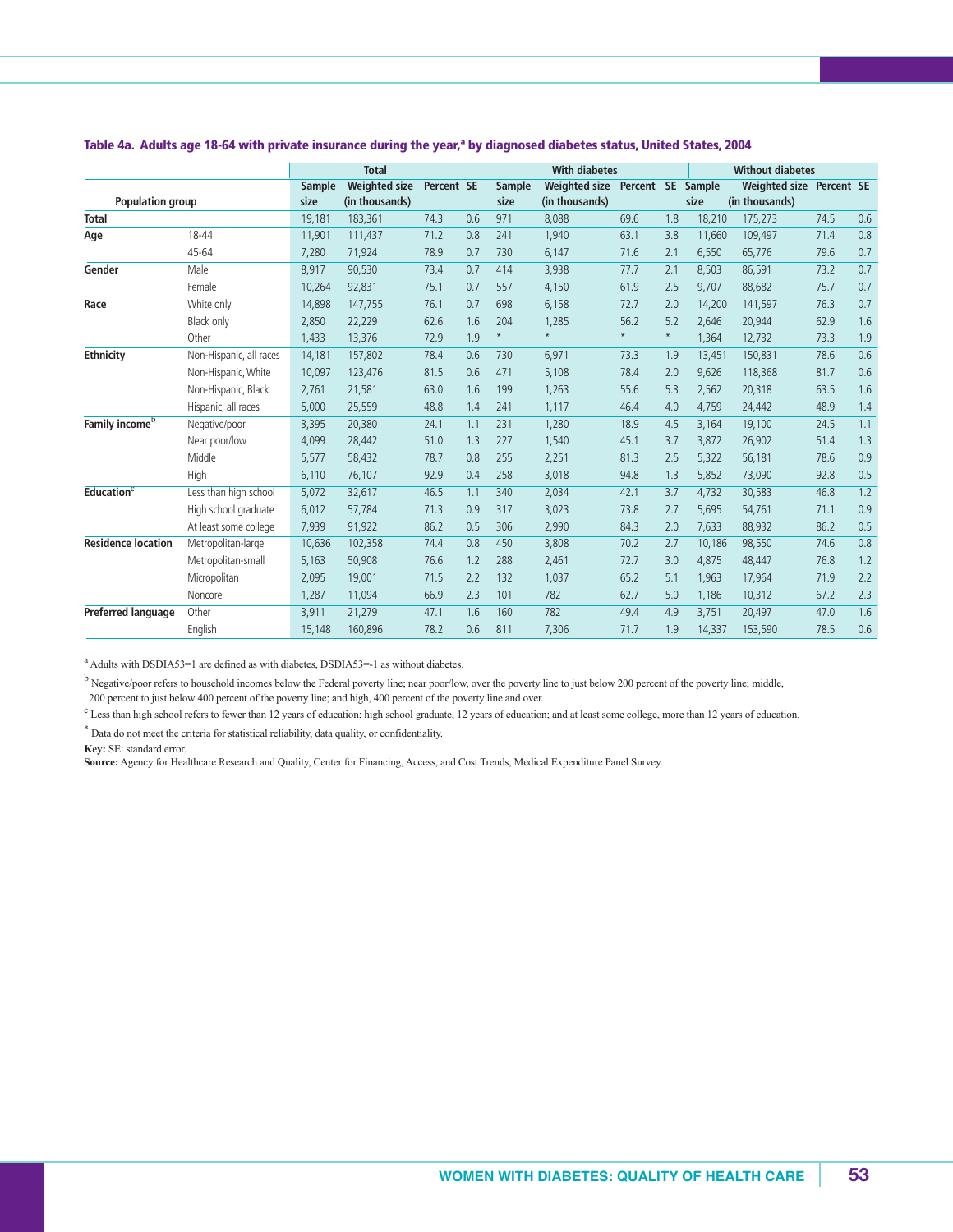|                            |                         | <b>Total</b>   |                                        |            |         |                | Women                                  |            | <b>Men</b> |                         |                                                   |         |                   |
|----------------------------|-------------------------|----------------|----------------------------------------|------------|---------|----------------|----------------------------------------|------------|------------|-------------------------|---------------------------------------------------|---------|-------------------|
| <b>Population group</b>    |                         | Sample<br>size | <b>Weighted size</b><br>(in thousands) | Percent SE |         | Sample<br>size | <b>Weighted size</b><br>(in thousands) | Percent SE |            | Sample<br>size          | <b>Weighted size Percent SE</b><br>(in thousands) |         |                   |
| <b>Total</b>               |                         | 971            | 8,088                                  | 69.6       | 1.8     | 557            | 4,150                                  | 61.9       | 2.5        | 414                     | 3,938                                             | 77.7    | 2.1               |
| Age                        | 18-44                   | 241            | 1.940                                  | 63.1       | 3.8     | 148            | 1,055                                  | 60.0       | 4.8        | $\star$                 | $\star$                                           | $\star$ | $\star$           |
|                            | 45-64                   | 730            | 6,147                                  | 71.6       | 2.1     | 409            | 3,095                                  | 62.5       | 2.8        | 321                     | 3,053                                             | 80.8    | 2.3               |
| Race                       | White only              | 698            | 6,158                                  | 72.7       | 2.0     | 378            | 3,007                                  | 65.4       | 3.0        | 320                     | 3,152                                             | 79.6    | 2.3               |
|                            | <b>Black only</b>       | 204            | 1.285                                  | 56.2       | 5.2     | 142            | 841                                    | 50.8       | 6.2        | $\star$                 |                                                   | $\star$ | $\star$           |
|                            | Other                   | $\star$        | $\star$                                | $^\star$   | $\star$ | $\star$        | $^\star$                               | $^\star$   | $^\star$   | $\star$                 | $\star$                                           | $\star$ | $^\star$          |
| <b>Ethnicity</b>           | Non-Hispanic, all races | 730            | 6,971                                  | 73.3       | 1.9     | 418            | 3,528                                  | 64.8       |            | 2.7 312                 | 3,443                                             | 82.0    | 2.1               |
|                            | Non-Hispanic, White     | 471            | 5,108                                  | 78.4       | 2.0     | 248            | 2,428                                  | 70.7       | 3.2        | 223                     | 2,679                                             | 85.5    | 2.2               |
|                            | Non-Hispanic, Black     | 199            | 1,263                                  | 55.6       | 5.3     | 138            | 822                                    | 50.0       | 6.3        | $\star$                 | $\star$                                           | $\star$ | $\star$           |
|                            | Hispanic, all races     | 241            | 1,117                                  | 46.4       | 4.0     | 139            | 622                                    | 45.4       | 5.9        | 102                     | 495                                               | 47.8    | 5.8               |
| Family income <sup>b</sup> | Negative/poor           | 231            | 1.280                                  | 18.9       | 4.5     | $\star$        | $\star$                                | $\star$    | $\star$    | $\overline{\mathbf{x}}$ | $\star$                                           | $\star$ | $\overline{\ast}$ |
|                            | Near poor/low           | 227            | 1.540                                  | 45.1       | 3.7     | 137            | 884                                    | 40.3       | 4.9        | $\star$                 | $\star$                                           | $\star$ | $\star$           |
|                            | Middle                  | 255            | 2,251                                  | 81.3       | 2.5     | 147            | 1,228                                  | 76.1       | 3.6        | 108                     | 1,023                                             | 87.6    | 3.1               |
|                            | High                    | 258            | 3,018                                  | 94.8       | 1.3     | 118            | 1,276                                  | 91.8       | 2.4        | 140                     | 1,742                                             | 97.0    | 1.3               |
| Education <sup>c</sup>     | Less than high school   | 340            | 2,034                                  | 42.1       | 3.7     | 192            | 999                                    | 32.1       | 4.8        | 148                     | 1.035                                             | 51.6    | 4.7               |
|                            | High school graduate    | 317            | 3,023                                  | 73.8       | 2.7     | 191            | 1,686                                  | 69.5       | 3.8        | 126                     | 1,337                                             | 79.3    | 3.6               |
|                            | At least some college   | 306            | 2,990                                  | 84.3       | 2.0     | 169            | 1,437                                  | 73.9       | 3.6        | 137                     | 1,554                                             | 93.8    | 1.7               |
| <b>Residence location</b>  | Metropolitan-large      | 450            | 3,808                                  | 70.2       | 2.7     | 258            | 1.975                                  | 60.0       | 3.8        | 192                     | 1.833                                             | 81.1    | 2.8               |
|                            | Metropolitan-small      | 288            | 2,461                                  | 72.7       | 3.0     | 182            | 1,382                                  | 67.0       | 4.3        | 106                     | 1,078                                             | 80.0    | 3.2               |
|                            | Micropolitan            | 132            | 1,037                                  | 65.2       | 5.1     | $\star$        | $\star$                                | $\star$    | $\star$    | $\star$                 | $\star$                                           | $\star$ | $^\star$          |
|                            | Noncore                 | 101            | 782                                    | 62.7       | 5.0     | $\star$        | $\star$                                | $^\star$   | $\star$    | $\star$                 | $\star$                                           | $\star$ | $\star$           |
| <b>Preferred language</b>  | Other                   | 160            | 782                                    | 49.4       | 4.9     | $\star$        | $\star$                                | $\star$    | $\star$    | $\star$                 | $\star$                                           | $\star$ | $\star$           |
|                            | English                 | 811            | 7,306                                  | 71.7       | 1.9     | 465            | 3,727                                  | 63.0       | 2.7        | 346                     | 3,579                                             | 80.8    | 2.1               |

#### **Table 4b. Adults age 18-64 with diabetes with private insurance during the year,ª by gender, United States, 2004**

a Adults with DSDIA53=1 are defined as with diabetes.

b Negative/poor refers to household incomes below the Federal poverty line; near poor/low, over the poverty line to just below 200 percent of the poverty line; middle, 200 percent to just below 400 percent of the poverty line; and high, 400 percent of the poverty line and over.

c Less than high school refers to fewer than 12 years of education; high school graduate, 12 years of education; and at least some college, more than 12 years of education.

\* Data do not meet the criteria for statistical reliability, data quality, or confidentiality.

**Key:** SE: standard error.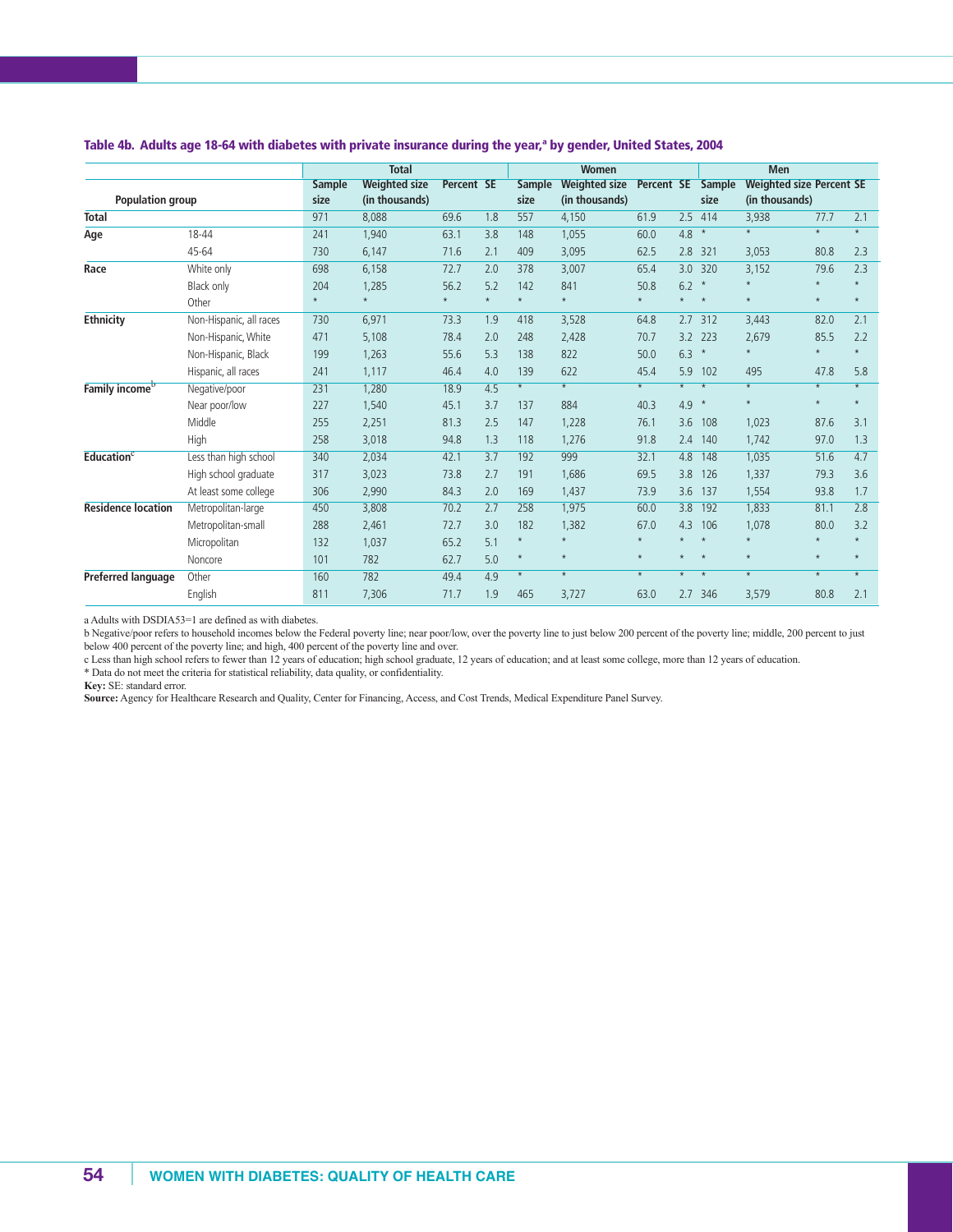|                            |                         | <b>Total</b>  |                      |            |     |            | <b>With diabetes</b> |            | <b>Without diabetes</b> |               |                          |      |     |
|----------------------------|-------------------------|---------------|----------------------|------------|-----|------------|----------------------|------------|-------------------------|---------------|--------------------------|------|-----|
|                            |                         | <b>Sample</b> | <b>Weighted size</b> | Percent SE |     | Sample     | <b>Weighted size</b> | Percent SE |                         | <b>Sample</b> | Weighted size Percent SE |      |     |
| <b>Population group</b>    |                         | size          | (in thousands)       |            |     | size       | (in thousands)       |            |                         | size          | (in thousands)           |      |     |
| <b>Total</b>               |                         | 19,181        | 183,361              | 9.0        | 0.3 | 971        | 8,088                | 20.0       | 1.6                     | 18,210        | 175,273                  | 8.5  | 0.3 |
| Age                        | 18-44                   | 11,901        | 111,437              | 9.3        | 0.4 | 241        | 1,940                | 18.9       | 3.2                     | 11,660        | 109,497                  | 9.1  | 0.4 |
|                            | 45-64                   | 7,280         | 71,924               | 8.5        | 0.4 | 730        | 6,147                | 20.4       | 1.8                     | 6,550         | 65,776                   | 7.4  | 0.4 |
| Gender                     | Male                    | 8,917         | 90,530               | 6.8        | 0.3 | 414        | 3,938                | 13.1       | 1.7                     | 8,503         | 86,591                   | 6.6  | 0.3 |
|                            | Female                  | 10,264        | 92,831               | 11.1       | 0.4 | 557        | 4,150                | 26.6       | 2.3                     | 9,707         | 88,682                   | 10.4 | 0.4 |
| Race                       | White only              | 14.898        | 147,755              | 7.6        | 0.3 | 698        | 6,158                | 16.8       | 1.6                     | 14,200        | 141,597                  | 7.2  | 0.3 |
|                            | Black only              | 2.850         | 22,229               | 17.4       | 1.1 | 204        | 1,285                | 32.8       | 4.7                     | 2.646         | 20,944                   | 16.5 | 1.1 |
|                            | Other                   | 1,433         | 13,376               | 10.4       | 1.2 | $\star$    | $\star$              | $\star$    | $^\star$                | 1,364         | 12,732                   | 9.7  | 1.2 |
| <b>Ethnicity</b>           | Non-Hispanic, all races | 14,181        | 157,802              | 8.3        | 0.3 | 730        | 6,971                | 18.3       | 1.7                     | 13,451        | 150,831                  | 7.8  | 0.3 |
|                            | Non-Hispanic, White     | 10.097        | 123,476              | 6.5        | 0.3 | 471        | 5,108                | 13.8       | 1.6                     | 9,626         | 118,368                  | 6.2  | 0.3 |
|                            | Non-Hispanic, Black     | 2,761         | 21,581               | 17.3       | 1.2 | 199        | 1,263                | 33.2       | 4.8                     | 2,562         | 20,318                   | 16.3 | 1.2 |
|                            | Hispanic, all races     | 5,000         | 25,559               | 13.6       | 0.8 | 241        | 1,117                | 31.0       | 4.0                     | 4,759         | 24,442                   | 12.8 | 0.7 |
| Family income <sup>b</sup> | Negative/poor           | 3,395         | 20,380               | 39.1       | 1.2 | 231        | 1,280                | 62.0       | 4.8                     | 3,164         | 19,100                   | 37.6 | 1.2 |
|                            | Near poor/low           | 4,099         | 28,442               | 17.3       | 0.8 | 227        | 1,540                | 34.7       | 3.6                     | 3,872         | 26,902                   | 16.3 | 0.8 |
|                            | Middle                  | 5,577         | 58,432               | 5.2        | 0.4 | 255        | 2,251                | 10.2       | 1.8                     | 5,322         | 56,181                   | 5.0  | 0.4 |
|                            | High                    | 6,110         | 76,107               | 0.8        | 0.1 | $^{\star}$ | $\star$              | $\star$    | $\star$                 | 5,852         | 73,090                   | 0.7  | 0.1 |
| Education <sup>c</sup>     | Less than high school   | 5,072         | 32,617               | 21.7       | 0.9 | 340        | 2,034                | 40.1       | 3.7                     | 4,732         | 30,583                   | 20.4 | 0.8 |
|                            | High school graduate    | 6.012         | 57,784               | 10.4       | 0.5 | 317        | 3,023                | 16.2       | 2.1                     | 5,695         | 54,761                   | 10.1 | 0.5 |
|                            | At least some college   | 7.939         | 91,922               | 3.6        | 0.2 | 306        | 2,990                | 9.9        | 1.7                     | 7,633         | 88,932                   | 3.4  | 0.2 |
| <b>Residence location</b>  | Metropolitan-large      | 10,636        | 102,358              | 8.6        | 0.4 | 450        | 3,808                | 20.7       | 2.4                     | 10,186        | 98,550                   | 8.1  | 0.4 |
|                            | Metropolitan-small      | 5,163         | 50,908               | 8.7        | 0.6 | 288        | 2,461                | 18.9       | 2.7                     | 4,875         | 48,447                   | 8.1  | 0.6 |
|                            | Micropolitan            | 2.095         | 19,001               | 10.3       | 1.1 | 132        | 1,037                | 19.0       | 3.7                     | 1,963         | 17,964                   | 9.8  | 1.1 |
|                            | Noncore                 | 1,287         | 11,094               | 12.3       | 1.4 | 101        | 782                  | 21.7       | 5.3                     | 1,186         | 10,312                   | 11.6 | 1.2 |
| Preferred language         | Other                   | 3,911         | 21,279               | 13.5       | 0.9 | 160        | 782                  | 25.7       | 4.0                     | 3,751         | 20,497                   | 13.0 | 0.9 |
|                            | English                 | 15,148        | 160,896              | 8.3        | 0.3 | 811        | 7,306                | 19.4       | 1.7                     | 14.337        | 153.590                  | 7.8  | 0.3 |

#### **Table 5a. Adults age 18-64 with public insurance (no private insurance) during the year,ª by diagnosed diabetes status, United States, 2004**

<sup>a</sup> Adults with DSDIA53=1 are defined as with diabetes, DSDIA53=-1 as without diabetes.

<sup>b</sup> Negative/poor refers to household incomes below the Federal poverty line; near poor/low, over the poverty line to just below 200 percent of the poverty line; middle,

200 percent to just below 400 percent of the poverty line; and high, 400 percent of the poverty line and over.

<sup>c</sup> Less than high school refers to fewer than 12 years of education; high school graduate, 12 years of education; and at least some college, more than 12 years of education.

\* Data do not meet the criteria for statistical reliability, data quality, or confidentiality.

**Key:** SE: standard error.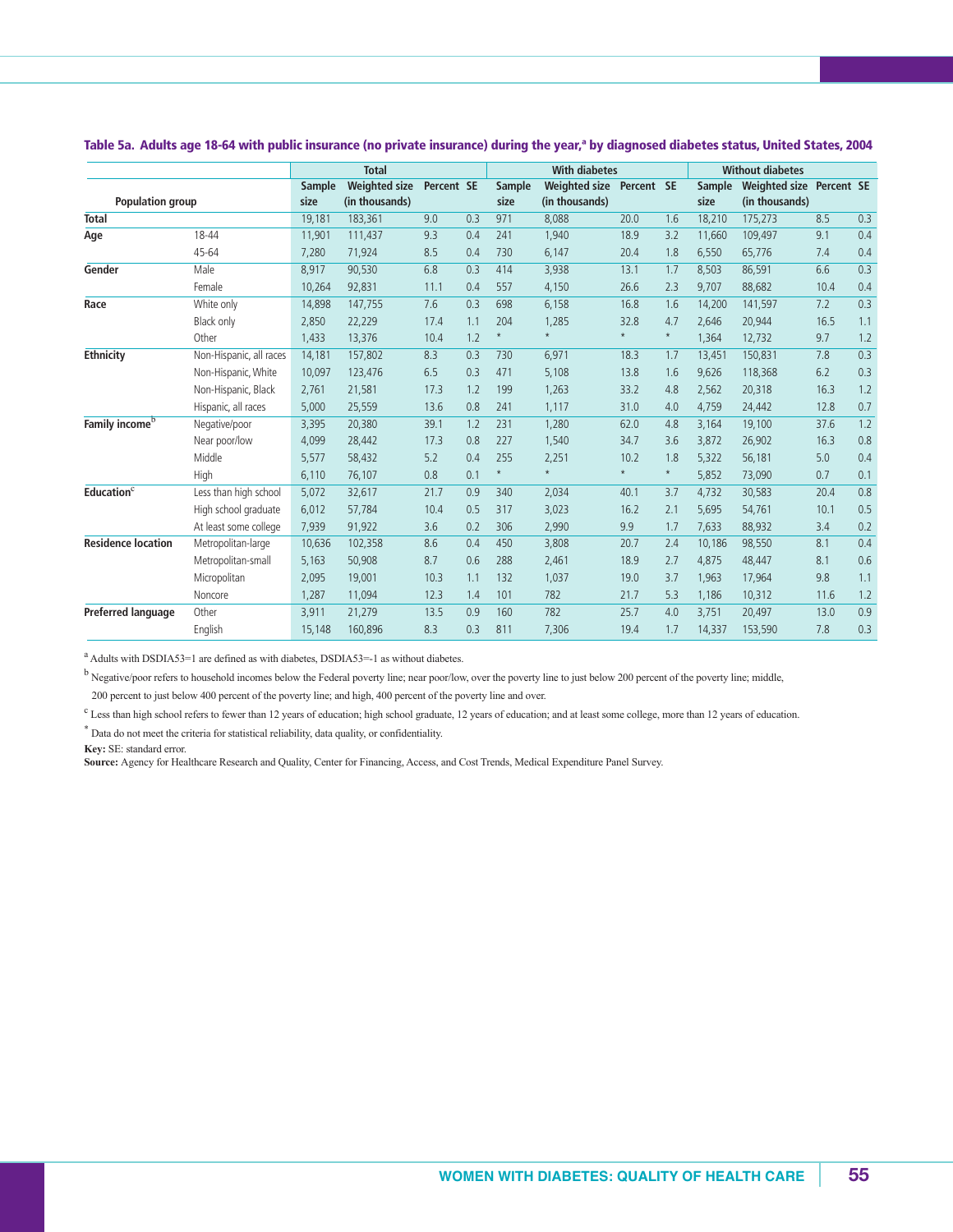|                            |                         | <b>Total</b>   |                                        |            | <b>Women</b> |                |                                        |                   | <b>Men</b> |                |                                        |            |          |
|----------------------------|-------------------------|----------------|----------------------------------------|------------|--------------|----------------|----------------------------------------|-------------------|------------|----------------|----------------------------------------|------------|----------|
| Population group           |                         | Sample<br>size | <b>Weighted size</b><br>(in thousands) | Percent SE |              | Sample<br>size | <b>Weighted size</b><br>(in thousands) | <b>Percent SE</b> |            | Sample<br>size | <b>Weighted size</b><br>(in thousands) | Percent SE |          |
| <b>Total</b>               |                         | 971            | 8,088                                  | 20.0       | 1.6          | 557            | 4,150                                  | 26.6              | 2.3        | 414            | 3,938                                  | 13.1       | 1.7      |
| Age                        | 18-44                   | 241            | 1,940                                  | 18.9       | 3.2          | 148            | 1,055                                  | 23.5              | 4.0        | $\star$        | $\star$                                | $\star$    | $\star$  |
|                            | 45-64                   | 730            | 6,147                                  | 20.4       | 1.8          | 409            | 3,095                                  | 27.7              | 2.6        | 321            | 3,053                                  | 12.9       | 1.8      |
| Race                       | White only              | 698            | 6.158                                  | 16.8       | 1.6          | 378            | 3,007                                  | 21.8              | 2.4        | 320            | 3,152                                  | 12.1       | 1.7      |
|                            | Black only              | 204            | 1,285                                  | 32.8       | 4.7          | 142            | 841                                    | 41.0              | 5.8        |                | $\star$                                | $\star$    | $\star$  |
|                            | Other                   | $\star$        | $\star$                                | $\star$    | $\star$      | $\star$        | $^\star$                               | $\star$           | $\star$    | $\star$        | $\star$                                | $\star$    | $\star$  |
| Ethnicity                  | Non-Hispanic, all races | 730            | 6,971                                  | 18.3       | 1.7          | 418            | 3,528                                  | 25.5              | 2.5        | 312            | 3,443                                  | 10.9       | 1.7      |
|                            | Non-Hispanic, White     | 471            | 5,108                                  | 13.8       | 1.6          | 248            | 2,428                                  | 19.0              | 2.6        | 223            | 2,679                                  | 9.2        | 1.7      |
|                            | Non-Hispanic, Black     | 199            | 1,263                                  | 33.2       | 4.8          | 138            | 822                                    | 41.6              | 5.9        | $^\star$       | $\star$                                | $^\star$   | $\star$  |
|                            | Hispanic, all races     | 241            | 1,117                                  | 31.0       | 4.0          | 139            | 622                                    | 33.3              | 5.2        | 102            | 495                                    | 28.0       | 6.3      |
| Family income <sup>b</sup> | Negative/poor           | 231            | 1,280                                  | 62.0       | 4.8          | 155            | 761                                    | 72.2              | 5.1        | $\star$        | $\star$                                | $\star$    | $^\star$ |
|                            | Near poor/low           | 227            | 1,540                                  | 34.7       | 3.6          | 137            | 884                                    | 40.3              | 5.1        | $\star$        | $\star$                                | $\star$    | $\star$  |
|                            | Middle                  | 255            | 2,251                                  | 10.2       | 1.8          | 147            | 1,228                                  | 14.0              | 2.9        | $\star$        | $\star$                                | $\star$    | $\star$  |
|                            | High                    | $\star$        | $\star$                                | $\star$    | $\star$      | $\star$        | $\star$                                | $\star$           | $\star$    | $\star$        | $\star$                                | $\star$    | $\star$  |
| Education <sup>c</sup>     | Less than high school   | 340            | 2,034                                  | 40.1       | 3.7          | 192            | 999                                    | 49.8              | 5.1        | 148            | 1,035                                  | 30.8       | 4.7      |
|                            | High school graduate    | 317            | 3.023                                  | 16.2       | 2.1          | 191            | 1.686                                  | 21.1              | 3.1        | 126            | 1,337                                  | 10.1       | 2.4      |
|                            | At least some college   | 306            | 2,990                                  | 9.9        | 1.7          | 169            | 1,437                                  | 16.5              | 3.1        | $\star$        | $^\star$                               | $\star$    | $\star$  |
| <b>Residence location</b>  | Metropolitan-large      | 450            | 3,808                                  | 20.7       | 2.4          | 258            | 1.975                                  | 29.0              | 3.5        | 192            | 1,833                                  | 11.7       | 2.4      |
|                            | Metropolitan-small      | 288            | 2.461                                  | 18.9       | 2.7          | 182            | 1,382                                  | 23.6              | 3.8        | 106            | 1,078                                  | 12.9       | 3.1      |
|                            | Micropolitan            | 132            | 1,037                                  | 19.0       | 3.7          | $\star$        |                                        | $\star$           | ÷          | $\star$        |                                        | $\star$    | $\star$  |
|                            | Noncore                 | 101            | 782                                    | 21.7       | 5.3          | $\star$        | $\star$                                | $\star$           | $\star$    | $\star$        | $\star$                                | $\star$    | $\star$  |
| Preferred language         | Other                   | 160            | 782                                    | 25.7       | 4.0          | $\star$        | $\star$                                | $\star$           | $\star$    | $\star$        | $\star$                                | $\star$    | $\star$  |
|                            | English                 | 811            | 7,306                                  | 19.4       | 1.7          | 465            | 3,727                                  | 26.6              | 2.5        | 346            | 3,579                                  | 12.0       | 1.7      |

#### **Table 5b. Adults age 18-64 with diabetes with public insurance (no private insurance) during the year,ª by gender, United States, 2004**

<sup>a</sup> Adults with DSDIA53=1 are defined as with diabetes.

<sup>b</sup> Negative/poor refers to household incomes below the Federal poverty line; near poor/low, over the poverty line to just below 200 percent of the poverty line; middle, 200 percent to just below 400 percent of the poverty line; and high, 400 percent of the poverty line and over.

 $c$  Less than high school refers to fewer than 12 years of education; high school graduate, 12 years of education; and at least some college, more than 12 years of education.

\* Data do not meet the criteria for statistical reliability, data quality, or confidentiality.

**Key:** SE: standard error.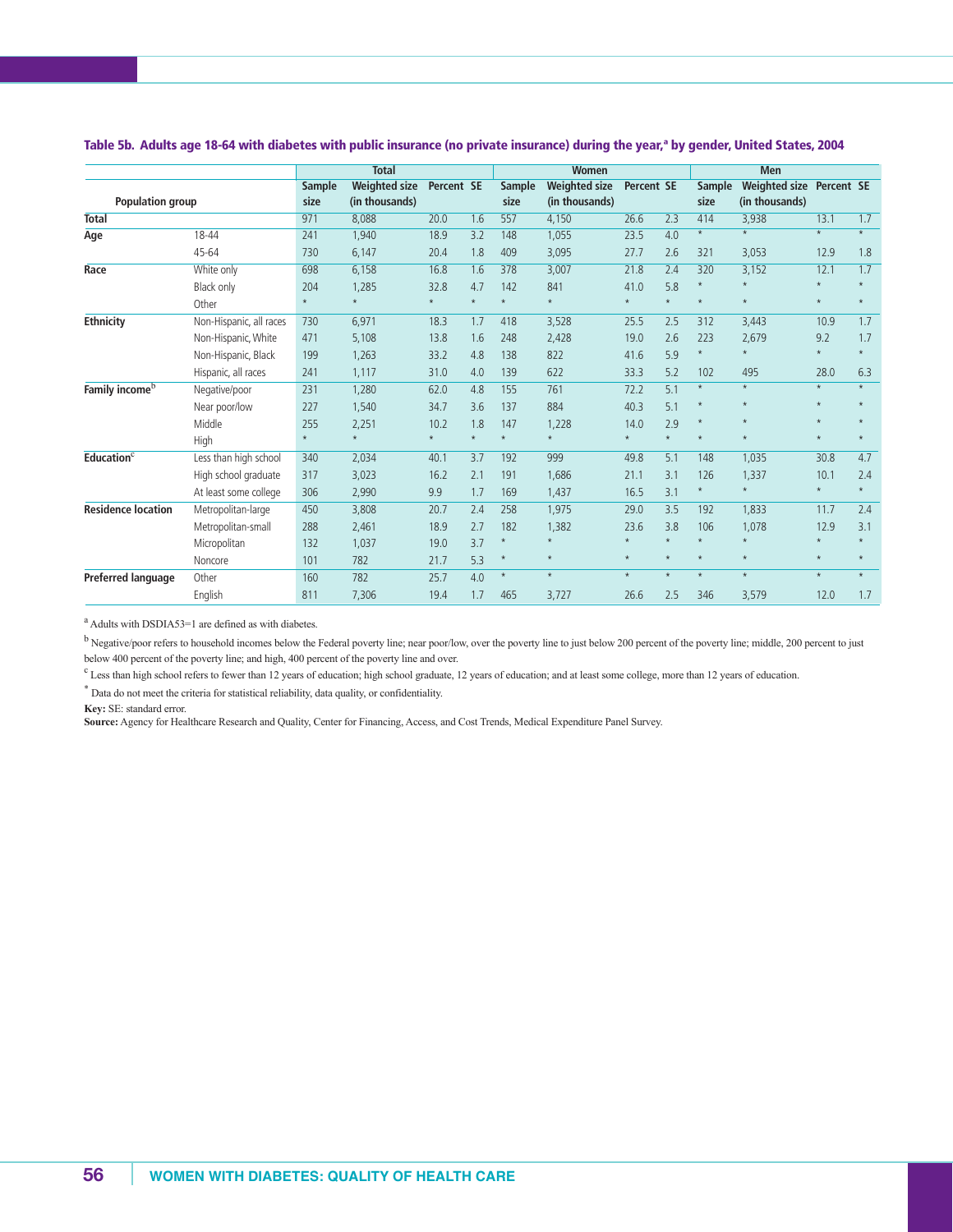|                            |                         | <b>Total</b>  |                      |            |     |            | <b>With diabetes</b> |            |          |        | <b>Without diabetes</b>  |      |     |
|----------------------------|-------------------------|---------------|----------------------|------------|-----|------------|----------------------|------------|----------|--------|--------------------------|------|-----|
|                            |                         | <b>Sample</b> | <b>Weighted size</b> | Percent SE |     | Sample     | <b>Weighted size</b> | Percent SE |          | Sample | Weighted size Percent SE |      |     |
| <b>Population group</b>    |                         | size          | (in thousands)       |            |     | size       | (in thousands)       |            |          | size   | (in thousands)           |      |     |
| <b>Total</b>               |                         | 19.181        | 183,361              | 11.4       | 0.4 | 971        | 8,088                | 24.8       | 1.8      | 18,210 | 175,273                  | 10.8 | 0.4 |
| Age                        | 18-44                   | 11,901        | 111,437              | 11.7       | 0.5 | 241        | 1,940                | 25.0       | 3.6      | 11,660 | 109,497                  | 11.5 | 0.5 |
|                            | 45-64                   | 7,280         | 71,924               | 11.0       | 0.5 | 730        | 6,147                | 24.8       | 1.9      | 6,550  | 65,776                   | 9.7  | 0.4 |
| Gender                     | Male                    | 8.917         | 90,530               | 8.7        | 0.4 | 414        | 3,938                | 18.0       | 2.1      | 8,503  | 86,591                   | 8.2  | 0.4 |
|                            | Female                  | 10,264        | 92,831               | 14.1       | 0.5 | 557        | 4,150                | 31.3       | 2.4      | 9,707  | 88,682                   | 13.3 | 0.5 |
| Race                       | White only              | 14,898        | 147,755              | 9.7        | 0.4 | 698        | 6,158                | 21.1       | 1.9      | 14,200 | 141,597                  | 9.2  | 0.4 |
|                            | Black only              | 2,850         | 22,229               | 21.0       | 1.2 | 204        | 1,285                | 40.1       | 4.9      | 2,646  | 20,944                   | 19.9 | 1.1 |
|                            | Other                   | 1,433         | 13,376               | 13.8       | 1.4 | $\star$    | $\star$              | $\star$    | $^\star$ | 1,364  | 12,732                   | 13.0 | 1.3 |
| <b>Ethnicity</b>           | Non-Hispanic, all races | 14,181        | 157,802              | 10.8       | 0.4 | 730        | 6,971                | 23.4       | 1.9      | 13,451 | 150,831                  | 10.2 | 0.4 |
|                            | Non-Hispanic, White     | 10,097        | 123,476              | 8.7        | 0.4 | 471        | 5,108                | 18.5       | 1.9      | 9,626  | 118,368                  | 8.3  | 0.4 |
|                            | Non-Hispanic, Black     | 2,761         | 21,581               | 20.9       | 1.2 | 199        | 1,263                | 40.2       | 5.0      | 2,562  | 20,318                   | 19.7 | 1.2 |
|                            | Hispanic, all races     | 5,000         | 25,559               | 15.4       | 0.8 | 241        | 1,117                | 33.6       | 4.3      | 4,759  | 24,442                   | 14.6 | 0.8 |
| Family income <sup>b</sup> | Negative/poor           | 3,395         | 20,380               | 43.7       | 1.3 | 231        | 1,280                | 66.8       | 4.6      | 3,164  | 19,100                   | 42.2 | 1.3 |
|                            | Near poor/low           | 4,099         | 28,442               | 22.0       | 0.9 | 227        | 1,540                | 45.1       | 3.9      | 3,872  | 26,902                   | 20.6 | 0.9 |
|                            | Middle                  | 5,577         | 58,432               | 7.5        | 0.5 | 255        | 2,251                | 17.1       | 2.5      | 5,322  | 56,181                   | 7.1  | 0.5 |
|                            | High                    | 6,110         | 76,107               | 1.9        | 0.2 | $^{\star}$ | $\star$              | $\star$    | $^\star$ | 5,852  | 73,090                   | 1.8  | 0.2 |
| Education <sup>c</sup>     | Less than high school   | 5,072         | 32,617               | 25.0       | 0.9 | 340        | 2,034                | 44.0       | 3.7      | 4,732  | 30,583                   | 23.7 | 0.9 |
|                            | High school graduate    | 6,012         | 57,784               | 13.4       | 0.6 | 317        | 3,023                | 20.9       | 2.6      | 5,695  | 54,761                   | 13.0 | 0.6 |
|                            | At least some college   | 7,939         | 91,922               | 5.3        | 0.3 | 306        | 2,990                | 15.5       | 2.2      | 7,633  | 88,932                   | 5.0  | 0.3 |
| <b>Residence location</b>  | Metropolitan-large      | 10.636        | 102,358              | 10.6       | 0.5 | 450        | 3,808                | 24.6       | 2.5      | 10,186 | 98,550                   | 10.1 | 0.5 |
|                            | Metropolitan-small      | 5,163         | 50,908               | 11.2       | 0.8 | 288        | 2,461                | 25.4       | 3.5      | 4,875  | 48,447                   | 10.5 | 0.7 |
|                            | Micropolitan            | 2,095         | 19,001               | 13.5       | 1.1 | 132        | 1,037                | 20.8       | 3.9      | 1,963  | 17,964                   | 13.1 | 1.1 |
|                            | Noncore                 | 1,287         | 11,094               | 16.0       | 1.5 | 101        | 782                  | 29.3       | 5.7      | 1,186  | 10,312                   | 15.0 | 1.5 |
| <b>Preferred language</b>  | Other                   | 3,911         | 21,279               | 15.5       | 1.0 | 160        | 782                  | 28.5       | 4.5      | 3,751  | 20,497                   | 15.0 | 0.9 |
|                            | English                 | 15,148        | 160.896              | 10.8       | 0.4 | 811        | 7,306                | 24.4       | 2.0      | 14.337 | 153,590                  | 10.1 | 0.3 |

#### **Table 6a. Adults age 18-64 with any period of public insurance during the year,ª by diagnosed diabetes status, United States, 2004**

 $a$  Adults with DSDIA53=1 are defined as with diabetes, DSDIA53=-1 as without diabetes.

<sup>b</sup> Negative/poor refers to household incomes below the Federal poverty line; near poor/low, over the poverty line to just below 200 percent of the poverty line; middle, 200 percent to just below 400 percent of the poverty line; and high, 400 percent of the poverty line and over.

<sup>c</sup> Less than high school refers to fewer than 12 years of education; high school graduate, 12 years of education; and at least some college, more than 12 years of education.

\* Data do not meet the criteria for statistical reliability, data quality, or confidentiality.

**Key:** SE: standard error.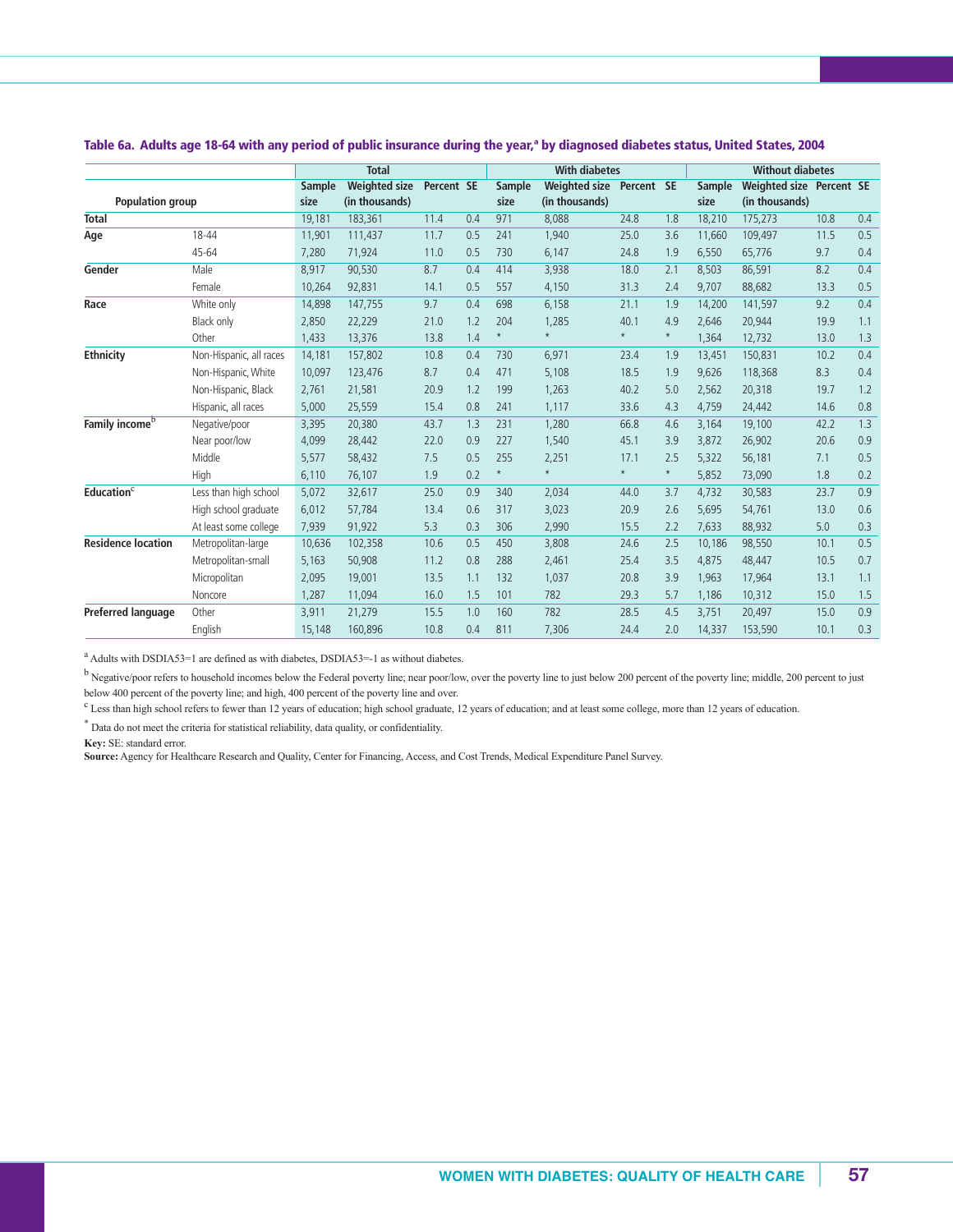|                            |                         | <b>Total</b>   |                                        |            |         |                       | <b>Women</b>                           |         |         |                       | <b>Men</b>                                        |          |                   |
|----------------------------|-------------------------|----------------|----------------------------------------|------------|---------|-----------------------|----------------------------------------|---------|---------|-----------------------|---------------------------------------------------|----------|-------------------|
| <b>Population group</b>    |                         | Sample<br>size | <b>Weighted size</b><br>(in thousands) | Percent SE |         | <b>Sample</b><br>size | <b>Weighted size</b><br>(in thousands) | Percent | SE      | <b>Sample</b><br>size | <b>Weighted size Percent SE</b><br>(in thousands) |          |                   |
| <b>Total</b>               |                         | 971            | 8,088                                  | 24.8       | 1.8     | 557                   | 4,150                                  | 31.3    | 2.4     | 414                   | 3,938                                             | 18.0     | 2.1               |
| Age                        | 18-44                   | 241            | 1,940                                  | 25.0       | 3.6     | 148                   | 1,055                                  | 29.7    | 4.3     | $\star$               | $\star$                                           | $\star$  | $\overline{\ast}$ |
|                            | 45-64                   | 730            | 6,147                                  | 24.8       | 1.9     | 409                   | 3,095                                  | 31.8    | 2.7     | 321                   | 3,053                                             | 17.6     | 2.2               |
| Race                       | White only              | 698            | 6,158                                  | 21.1       | 1.9     | 378                   | 3,007                                  | 25.5    | 2.5     | 320                   | 3,152                                             | 17.0     | 2.4               |
|                            | Black only              | 204            | 1.285                                  | 40.1       | 4.9     | 142                   | 841                                    | 47.9    | 6.0     | $\star$               | $\star$                                           | $\star$  | $\star$           |
|                            | Other                   | $^\star$       | $\star$                                | $\star$    | $\star$ | $\star$               | $\star$                                | $\star$ | $\star$ | $\star$               | $\star$                                           | $\star$  | $^\star$          |
| <b>Ethnicity</b>           | Non-Hispanic, all races | 730            | 6,971                                  | 23.4       | 1.9     | 418                   | 3,528                                  | 30.2    | 2.6     | 312                   | 3,443                                             | 16.4     | 2.1               |
|                            | Non-Hispanic, White     | 471            | 5,108                                  | 18.5       | 1.9     | 248                   | 2,428                                  | 22.7    | 2.8     | 223                   | 2,679                                             | 14.7     | 2.3               |
|                            | Non-Hispanic, Black     | 199            | 1,263                                  | 40.2       | 5.0     | 138                   | 822                                    | 48.2    | 6.1     | $\star$               | $\star$                                           | $\star$  | $\star$           |
|                            | Hispanic, all races     | 241            | 1.117                                  | 33.6       | 4.3     | 139                   | 622                                    | 37.1    | 5.4     | 102                   | 495                                               | 29.3     | 6.4               |
| Family income <sup>b</sup> | Negative/poor           | 231            | 1,280                                  | 66.8       | 4.6     | 155                   | 761                                    | 76.3    | 5.0     | $\star$               | $\overline{\ast}$                                 | $\star$  | $\star$           |
|                            | Near poor/low           | 227            | 1.540                                  | 45.1       | 3.9     | 137                   | 884                                    | 49.0    | 5.4     | $\star$               | $\star$                                           | $^\star$ | $\star$           |
|                            | Middle                  | 255            | 2.251                                  | 17.1       | 2.5     | 147                   | 1.228                                  | 19.9    | 3.6     | 108                   | 1.023                                             | 13.7     | 3.6               |
|                            | High                    | $^\star$       | $\star$                                | $\star$    | $\star$ | $\star$               | $\star$                                | $\star$ | $\star$ | $^\star$              | $\star$                                           | $\star$  | $\star$           |
| Education <sup>c</sup>     | Less than high school   | 340            | 2,034                                  | 44.0       | 3.7     | 192                   | 999                                    | 53.7    | 5.1     | 148                   | 1,035                                             | 34.7     | 4.9               |
|                            | High school graduate    | 317            | 3,023                                  | 20.9       | 2.6     | 191                   | 1,686                                  | 25.4    | 3.4     | 126                   | 1,337                                             | 15.3     | 3.3               |
|                            | At least some college   | 306            | 2,990                                  | 15.5       | 2.2     | 169                   | 1,437                                  | 22.0    | 3.6     | 137                   | 1,554                                             | 9.4      | 2.3               |
| <b>Residence location</b>  | Metropolitan-large      | 450            | 3,808                                  | 24.6       | 2.5     | 258                   | 1,975                                  | 32.7    | 3.6     | 192                   | 1.833                                             | 16.0     | 2.8               |
|                            | Metropolitan-small      | 288            | 2,461                                  | 25.4       | 3.5     | 182                   | 1,382                                  | 31.1    | 4.5     | 106                   | 1,078                                             | 18.1     | 4.6               |
|                            | Micropolitan            | 132            | 1.037                                  | 20.8       | 3.9     |                       | $\star$                                |         | $\star$ | $\star$               |                                                   |          | $\star$           |
|                            | Noncore                 | 101            | 782                                    | 29.3       | 5.7     | $\star$               | $\star$                                | $\star$ | $\star$ | $\star$               | $\star$                                           | $\star$  | $\star$           |
| <b>Preferred language</b>  | Other                   | 160            | 782                                    | 28.5       | 4.5     | $\star$               | $\star$                                | $\star$ | $\star$ | $\star$               | $\star$                                           | $\star$  | $\star$           |
|                            | English                 | 811            | 7,306                                  | 24.4       | 2.0     | 465                   | 3,727                                  | 31.4    | 2.6     | 346                   | 3,579                                             | 17.2     | 2.3               |

#### **Table 6b. Adults age 18-64 with diabetes with any period of public insurance during the year,ª by gender, United States, 2004**

<sup>a</sup> Adults with DSDIA53=1 are defined as with diabetes.

<sup>b</sup> Negative/poor refers to household incomes below the Federal poverty line; near poor/low, over the poverty line to just below 200 percent of the poverty line; middle, 200 percent to just below 400 percent of the poverty line; and high, 400 percent of the poverty line and over.

<sup>c</sup> Less than high school refers to fewer than 12 years of education; high school graduate, 12 years of education; and at least some college, more than 12 years of education.

\* Data do not meet the criteria for statistical reliability, data quality, or confidentiality.

**Key:** SE: standard error.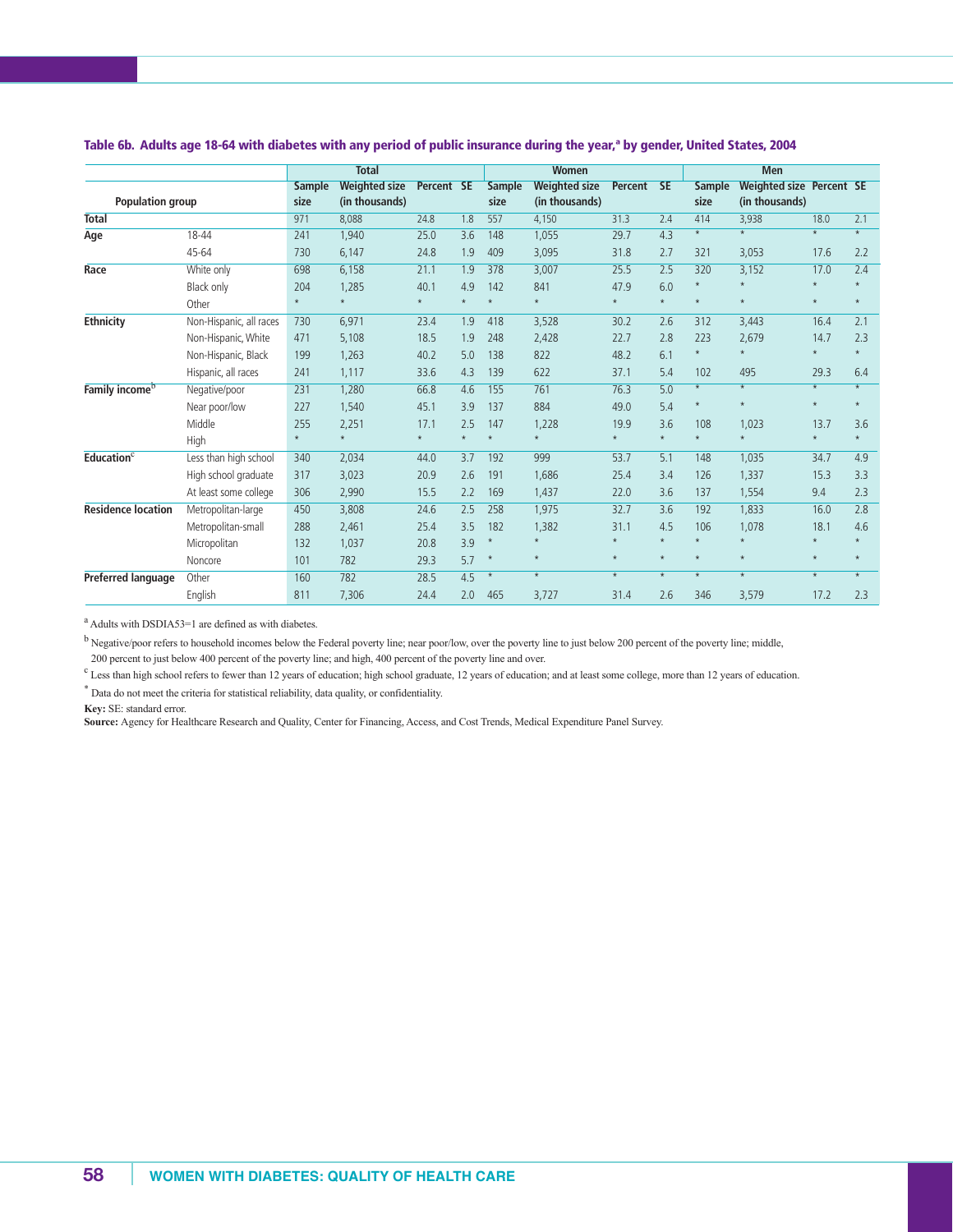|                            |                         | <b>Total</b> |                      |            |     |         | <b>With diabetes</b>     |          |          |               | <b>Without diabetes</b>  |      |     |
|----------------------------|-------------------------|--------------|----------------------|------------|-----|---------|--------------------------|----------|----------|---------------|--------------------------|------|-----|
|                            |                         | Sample       | <b>Weighted size</b> | Percent SE |     | Sample  | Weighted size Percent SE |          |          | <b>Sample</b> | Weighted size Percent SE |      |     |
| Population group           |                         | size         | (in thousands)       |            |     | size    | (in thousands)           |          |          | size          | (in thousands)           |      |     |
| <b>Total</b>               |                         | 19,181       | 183,361              | 16.7       | 0.5 | 971     | 8,088                    | 10.4     | 1.1      | 18,210        | 175,273                  | 17.0 | 0.5 |
| Age                        | 18-44                   | 11,901       | 111,437              | 19.5       | 0.6 | 241     | 1,940                    | 18.0     | 2.9      | 11,660        | 109,497                  | 19.5 | 0.6 |
|                            | 45-64                   | 7,280        | 71,924               | 12.5       | 0.5 | 730     | 6,147                    | 8.0      | 1.1      | 6,550         | 65,776                   | 13.0 | 0.6 |
| Gender                     | Male                    | 8,917        | 90,530               | 19.7       | 0.6 | 414     | 3,938                    | 9.2      | 1.4      | 8,503         | 86,591                   | 20.2 | 0.6 |
|                            | Female                  | 10,264       | 92,831               | 13.8       | 0.5 | 557     | 4,150                    | 11.5     | 1.5      | 9,707         | 88,682                   | 13.9 | 0.5 |
| Race                       | White only              | 14,898       | 147,755              | 16.3       | 0.5 | 698     | 6,158                    | 10.5     | 1.3      | 14,200        | 141,597                  | 16.5 | 0.5 |
|                            | Black only              | 2.850        | 22,229               | 20.1       | 1.2 | 204     | 1,285                    | 11.0     | 2.9      | 2,646         | 20,944                   | 20.6 | 1.2 |
|                            | Other                   | 1,433        | 13,376               | 16.7       | 1.5 | $\star$ | $^\star$                 | $^\star$ | $^\star$ | 1,364         | 12,732                   | 17.1 | 1.5 |
| <b>Ethnicity</b>           | Non-Hispanic, all races | 14,181       | 157,802              | 13.4       | 0.5 | 730     | 6,971                    | 8.4      | 1.1      | 13,451        | 150,831                  | 13.6 | 0.5 |
|                            | Non-Hispanic, White     | 10,097       | 123,476              | 12.0       | 0.5 | 471     | 5,108                    | 7.7      | 1.3      | 9,626         | 118,368                  | 12.2 | 0.5 |
|                            | Non-Hispanic, Black     | 2.761        | 21,581               | 19.7       | 1.2 | 199     | 1,263                    | 11.2     | 3.0      | 2,562         | 20,318                   | 20.2 | 1.2 |
|                            | Hispanic, all races     | 5,000        | 25,559               | 37.6       | 1.2 | 241     | 1,117                    | 22.6     | 3.6      | 4,759         | 24,442                   | 38.2 | 1.3 |
| Family income <sup>b</sup> | Negative/poor           | 3,395        | 20,380               | 36.8       | 1.2 | 231     | 1,280                    | 19.1     | 3.8      | 3,164         | 19,100                   | 38.0 | 1.3 |
|                            | Near poor/low           | 4,099        | 28,442               | 31.7       | 1.1 | 227     | 1,540                    | 20.2     | 3.2      | 3,872         | 26,902                   | 32.4 | 1.2 |
|                            | Middle                  | 5,577        | 58,432               | 16.0       | 0.7 | 255     | 2,251                    | 8.5      | 1.9      | 5,322         | 56,181                   | 16.4 | 0.7 |
|                            | High                    | 6,110        | 76.107               | 6.3        | 0.4 | 258     | 3,018                    | 3.1      | 0.9      | 5,852         | 73,090                   | 6.5  | 0.4 |
| Education <sup>c</sup>     | Less than high school   | 5,072        | 32,617               | 31.8       | 1.0 | 340     | 2,034                    | 17.8     | 2.4      | 4,732         | 30,583                   | 32.8 | 1.0 |
|                            | High school graduate    | 6,012        | 57,784               | 18.3       | 0.7 | 317     | 3,023                    | 9.9      | 2.0      | 5,695         | 54,761                   | 18.7 | 0.7 |
|                            | At least some college   | 7,939        | 91,922               | 10.2       | 0.5 | 306     | 2,990                    | 5.8      | 1.1      | 7,633         | 88,932                   | 10.4 | 0.5 |
| <b>Residence location</b>  | Metropolitan-large      | 10.636       | 102,358              | 17.0       | 0.6 | 450     | 3,808                    | 9.2      | 1.4      | 10,186        | 98,550                   | 17.3 | 0.7 |
|                            | Metropolitan-small      | 5,163        | 50,908               | 14.8       | 0.9 | 288     | 2,461                    | 8.4      | 1.9      | 4,875         | 48,447                   | 15.1 | 0.9 |
|                            | Micropolitan            | 2,095        | 19,001               | 18.2       | 1.6 | 132     | 1,037                    | 15.7     | 3.5      | 1,963         | 17,964                   | 18.3 | 1.7 |
|                            | Noncore                 | 1,287        | 11,094               | 20.8       | 1.6 | 101     | 782                      | 15.6     | 3.6      | 1,186         | 10,312                   | 21.2 | 1.7 |
| Preferred language         | Other                   | 3,911        | 21,279               | 39.5       | 1.5 | 160     | 782                      | 25.0     | 4.3      | 3,751         | 20,497                   | 40.0 | 1.5 |
|                            | English                 | 15,148       | 160.896              | 13.5       | 0.5 | 811     | 7.306                    | 8.8      | 1.1      | 14,337        | 153,590                  | 13.7 | 0.5 |

#### **Table 7a. Adults age 18-64 uninsured all year,ª by diagnosed diabetes status, United States, 2004**

 $a$  Adults with DSDIA53=1 are defined as with diabetes, DSDIA53=-1 as without diabetes.

<sup>b</sup> Negative/poor refers to household incomes below the Federal poverty line; near poor/low, over the poverty line to just below 200 percent of the poverty line; middle,

200 percent to just below 400 percent of the poverty line; and high, 400 percent of the poverty line and over.

<sup>c</sup> Less than high school refers to fewer than 12 years of education; high school graduate, 12 years of education; and at least some college, more than 12 years of education.

\* Data do not meet the criteria for statistical reliability, data quality, or confidentiality.

**Key:** SE: standard error.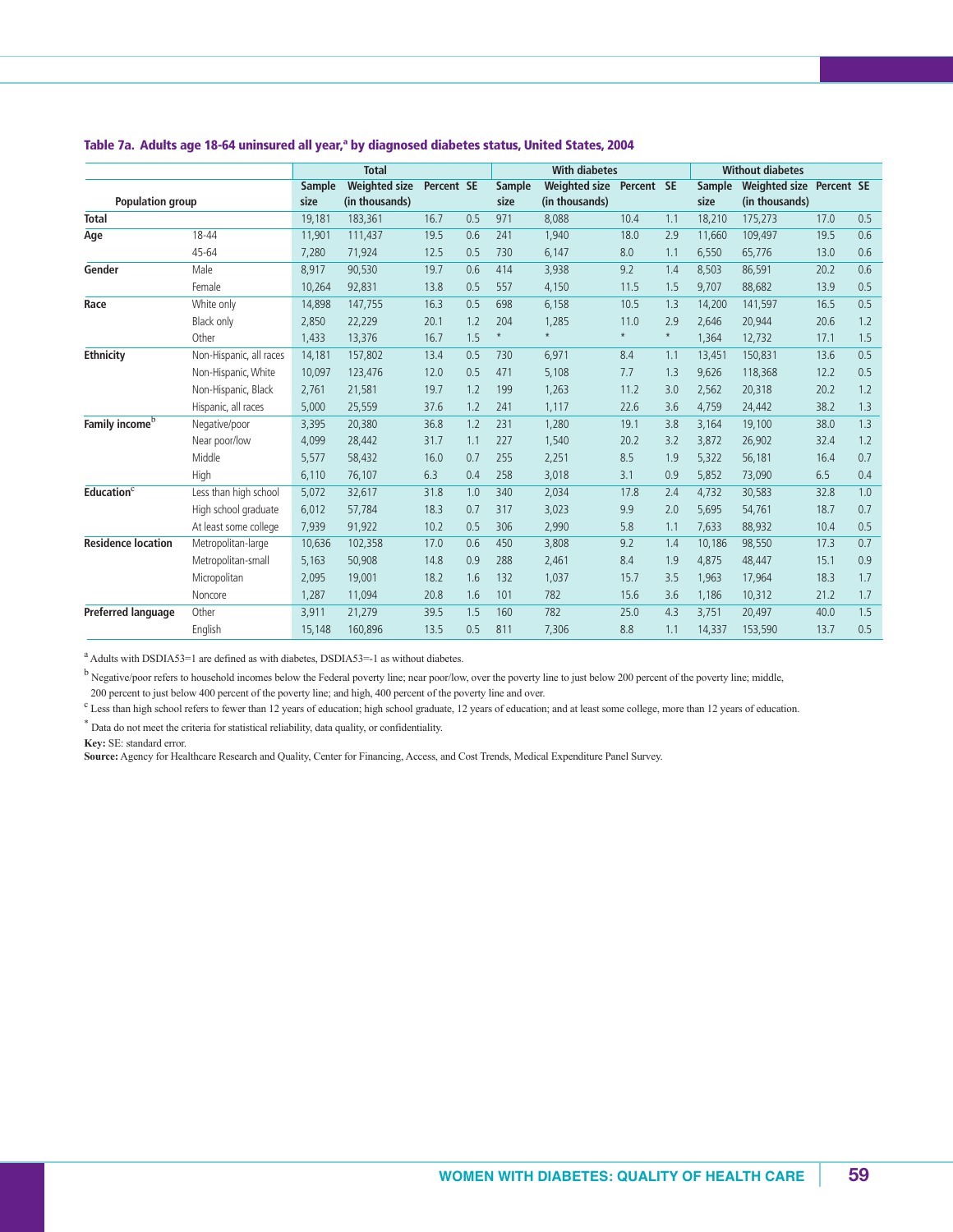|                            |                         | <b>Total</b> |                                        |            |         |                | Women                                  |            |         |                | Men                                        |         |          |
|----------------------------|-------------------------|--------------|----------------------------------------|------------|---------|----------------|----------------------------------------|------------|---------|----------------|--------------------------------------------|---------|----------|
| Population group           |                         | size         | Sample Weighted size<br>(in thousands) | Percent SE |         | Sample<br>size | <b>Weighted size</b><br>(in thousands) | Percent SE |         | Sample<br>size | Weighted size Percent SE<br>(in thousands) |         |          |
| <b>Total</b>               |                         | 971          | 8,088                                  | 10.4       | 1.1     | 557            | 4,150                                  | 11.5       | 1.5     | 414            | 3,938                                      | 9.2     | 1.4      |
| Age                        | 18-44                   | 241          | 1,940                                  | 18.0       | 2.9     | 148            | 1,055                                  | 16.6       | 3.5     | $\star$        | $\star$                                    | $\star$ | $\star$  |
|                            | 45-64                   | 730          | 6,147                                  | 8.0        | 1.1     | 409            | 3,095                                  | 9.8        | 1.7     | 321            | 3,053                                      | 6.2     | 1.3      |
| Race                       | White only              | 698          | 6,158                                  | 10.5       | 1.3     | 378            | 3,007                                  | 12.8       | 1.9     | 320            | 3,152                                      | 8.3     | 1.6      |
|                            | Black only              | 204          | 1,285                                  | 11.0       | 2.9     | $\star$        | $\star$                                | $\star$    | $\star$ | $\star$        |                                            | $\star$ | $\star$  |
|                            | Other                   | $^\star$     | $\star$                                | $\star$    | $\star$ | $\star$        | $\star$                                | $\star$    | $\star$ | $\star$        | $\star$                                    | $\star$ | $\star$  |
| Ethnicity                  | Non-Hispanic, all races | 730          | 6,971                                  | 8.4        | 1.1     | 418            | 3,528                                  | 9.8        | 1.6     | 312            | 3,443                                      | 7.1     | 1.4      |
|                            | Non-Hispanic, White     | 471          | 5,108                                  | 7.7        | 1.3     | 248            | 2,428                                  | 10.3       | 2.1     | 223            | 2,679                                      | 5.3     | 1.5      |
|                            | Non-Hispanic, Black     | 199          | 1,263                                  | 11.2       | 3.0     | $\star$        | $\star$                                | $\star$    | $\star$ | $\star$        | $\star$                                    | $\star$ | $\star$  |
|                            | Hispanic, all races     | 241          | 1,117                                  | 22.6       | 3.6     | 139            | 622                                    | 21.3       | 4.7     | 102            | 495                                        | 24.2    | 5.4      |
| Family income <sup>b</sup> | Negative/poor           | 231          | 1,280                                  | 19.1       | 3.8     | 155            | 761                                    | 14.1       | 3.7     | $\star$        | $\star$                                    | $\star$ | $\star$  |
|                            | Near poor/low           | 227          | 1,540                                  | 20.2       | 3.2     | 137            | 884                                    | 19.4       | 4.2     | $\star$        | $\star$                                    | $\star$ | $\star$  |
|                            | Middle                  | 255          | 2,251                                  | 8.5        | 1.9     | 147            | 1,228                                  | 9.9        | 2.8     | $\star$        | $\star$                                    | $\star$ | $\star$  |
|                            | High                    | 258          | 3,018                                  | 3.1        | 0.9     | $\star$        | $\star$                                | $^\star$   | $\star$ | $\star$        | $\star$                                    | $\star$ | $\star$  |
| Education <sup>c</sup>     | Less than high school   | 340          | 2,034                                  | 17.8       | 2.4     | 192            | 999                                    | 18.1       | 3.7     | 148            | 1,035                                      | 17.6    | 3.0      |
|                            | High school graduate    | 317          | 3,023                                  | 9.9        | 2.0     | 191            | 1.686                                  | 9.4        | 2.6     | 126            | 1,337                                      | 10.6    | 3.0      |
|                            | At least some college   | 306          | 2,990                                  | 5.8        | 1.1     | 169            | 1,437                                  | 9.6        | 2.1     | $^\star$       | $\star$                                    | $\star$ | $\star$  |
| <b>Residence location</b>  | Metropolitan-large      | 450          | 3,808                                  | 9.2        | 1.4     | 258            | 1,975                                  | 11.0       | 2.0     | 192            | 1,833                                      | 7.2     | 1.8      |
|                            | Metropolitan-small      | 288          | 2,461                                  | 8.4        | 1.9     | 182            | 1,382                                  | 9.4        | 2.5     | $\star$        | $\star$                                    | $\star$ | $^\star$ |
|                            | Micropolitan            | 132          | 1,037                                  | 15.7       | 3.5     |                | $\star$                                | $\star$    | $\star$ | $\star$        | $\star$                                    | $\star$ | $\star$  |
|                            | Noncore                 | 101          | 782                                    | 15.6       | 3.6     | $\star$        | $\star$                                | $\star$    | $\star$ | $\star$        | $\star$                                    | $\star$ | $\star$  |
| <b>Preferred language</b>  | Other                   | 160          | 782                                    | 25.0       | 4.3     | $\star$        | $\star$                                | $\star$    | $\star$ | $\star$        | $\star$                                    | $\star$ | $\star$  |
|                            | English                 | 811          | 7,306                                  | 8.8        | 1.1     | 465            | 3,727                                  | 10.4       | 1.5     | 346            | 3,579                                      | 7.2     | 1.4      |

#### **Table 7b. Adults age 18-64 with diabetes uninsured all year,ª by gender, United States, 2004**

<sup>a</sup> Adults with DSDIA53=1 are defined as with diabetes.

<sup>b</sup> Negative/poor refers to household incomes below the Federal poverty line; near poor/low, over the poverty line to just below 200 percent of the poverty line; middle, 200 percent to just below 400 percent of the poverty line; and high, 400 percent of the poverty line and over.

<sup>c</sup> Less than high school refers to fewer than 12 years of education; high school graduate, 12 years of education; and at least some college, more than 12 years of education.

\* Data do not meet the criteria for statistical reliability, data quality, or confidentiality.

**Key:** SE: standard error.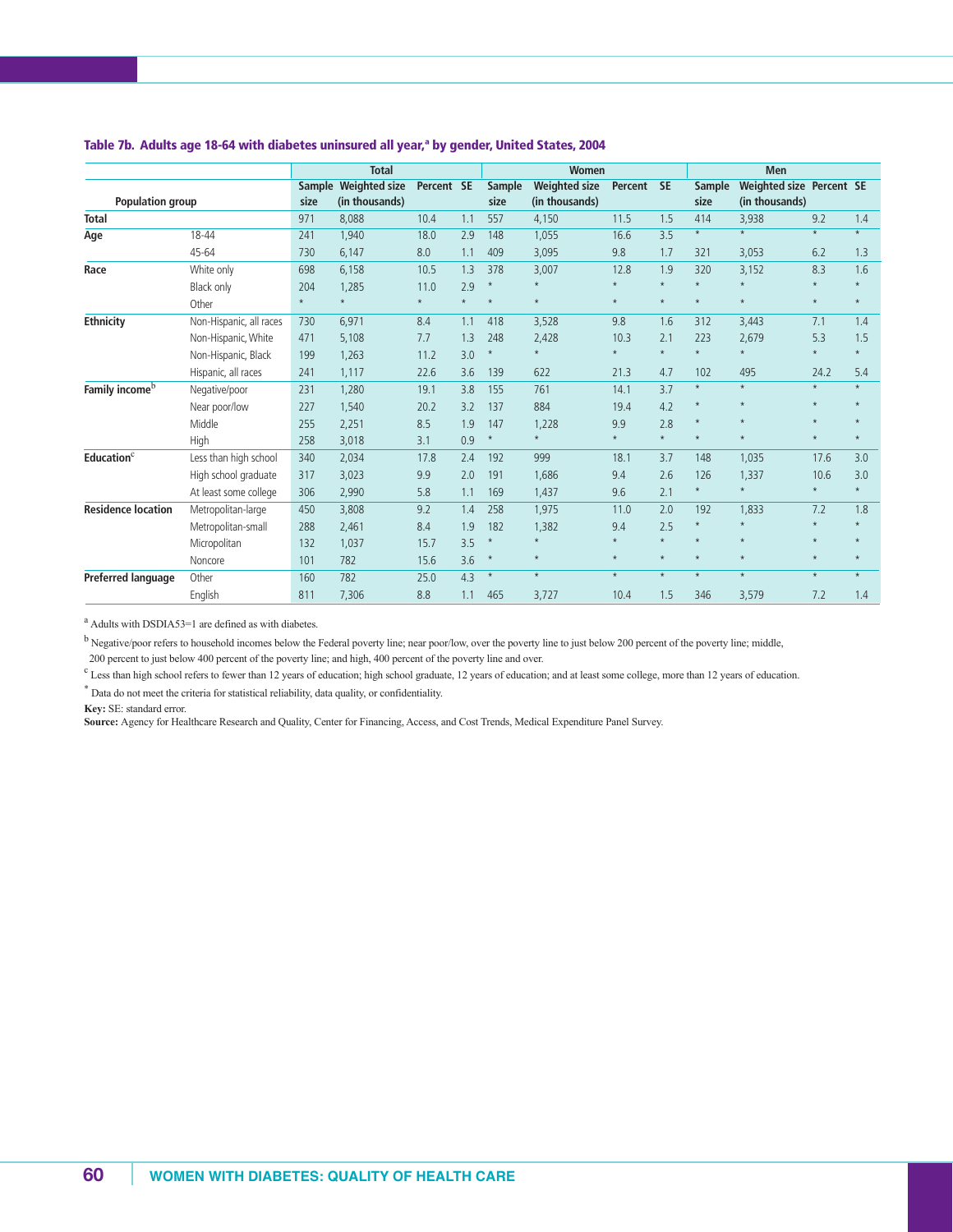|                            |                         | <b>Total</b> |                      |            |     | <b>With diabetes</b> |                      |            |          | <b>Without diabetes</b> |                      |            |     |
|----------------------------|-------------------------|--------------|----------------------|------------|-----|----------------------|----------------------|------------|----------|-------------------------|----------------------|------------|-----|
|                            |                         | Sample       | <b>Weighted size</b> | Percent SE |     | Sample               | <b>Weighted size</b> | Percent SE |          | Sample                  | <b>Weighted size</b> | Percent SE |     |
| Population group           |                         | size         | (in thousands)       |            |     | size                 | (in thousands)       |            |          | size                    | (in thousands)       |            |     |
| <b>Total</b>               |                         | 19,181       | 183,361              | 28.8       | 0.6 | 971                  | 8,088                | 19.1       | 1.4      | 18,210                  | 175,273              | 29.2       | 0.6 |
| Age                        | 18-44                   | 11,901       | 111,437              | 34.4       | 0.7 | 241                  | 1,940                | 31.6       | 3.9      | 11,660                  | 109,497              | 34.4       | 0.7 |
|                            | 45-64                   | 7,280        | 71,924               | 20.1       | 0.7 | 730                  | 6,147                | 15.1       | 1.5      | 6,550                   | 65,776               | 20.6       | 0.7 |
| Gender                     | Male                    | 8,917        | 90,530               | 31.5       | 0.7 | 414                  | 3,938                | 18.0       | 2.2      | 8,503                   | 86,591               | 32.2       | 0.7 |
|                            | Female                  | 10.264       | 92,831               | 26.1       | 0.6 | 557                  | 4,150                | 20.1       | 1.8      | 9,707                   | 88,682               | 26.4       | 0.6 |
| Race                       | White only              | 14,898       | 147,755              | 27.7       | 0.6 | 698                  | 6,158                | 19.1       | 1.7      | 14,200                  | 141,597              | 28.1       | 0.6 |
|                            | Black only              | 2,850        | 22,229               | 35.6       | 1.4 | 204                  | 1,285                | 20.6       | 3.8      | 2,646                   | 20,944               | 36.6       | 1.5 |
|                            | Other                   | 1,433        | 13,376               | 28.8       | 1.8 | $\star$              | $\star$              | $^\star$   | $^\star$ | 1,364                   | 12,732               | 29.4       | 1.9 |
| <b>Ethnicity</b>           | Non-Hispanic, all races | 14.181       | 157,802              | 25.1       | 0.6 | 730                  | 6,971                | 16.3       | 1.6      | 13,451                  | 150,831              | 25.5       | 0.6 |
|                            | Non-Hispanic, White     | 10.097       | 123,476              | 23.1       | 0.6 | 471                  | 5,108                | 15.5       | 1.8      | 9,626                   | 118,368              | 23.4       | 0.6 |
|                            | Non-Hispanic, Black     | 2,761        | 21,581               | 35.1       | 1.4 | 199                  | 1,263                | 20.3       | 3.8      | 2,562                   | 20,318               | 36.0       | 1.5 |
|                            | Hispanic, all races     | 5,000        | 25,559               | 51.4       | 1.4 | 241                  | 1,117                | 36.3       | 3.8      | 4,759                   | 24,442               | 52.1       | 1.4 |
| Family income <sup>b</sup> | Negative/poor           | 3,395        | 20,380               | 55.9       | 1.3 | 231                  | 1.280                | 33.4       | 4.5      | 3,164                   | 19,100               | 57.4       | 1.4 |
|                            | Near poor/low           | 4,099        | 28,442               | 50.2       | 1.1 | 227                  | 1,540                | 33.6       | 4.0      | 3,872                   | 26,902               | 51.1       | 1.2 |
|                            | Middle                  | 5,577        | 58,432               | 29.6       | 0.9 | 255                  | 2,251                | 17.9       | 2.7      | 5,322                   | 56,181               | 30.1       | 0.9 |
|                            | High                    | 6,110        | 76,107               | 12.9       | 0.6 | 258                  | 3,018                | 6.5        | 1.5      | 5,852                   | 73,090               | 13.1       | 0.6 |
| Education <sup>c</sup>     | Less than high school   | 5,072        | 32,617               | 48.2       | 1.0 | 340                  | 2,034                | 30.2       | 2.8      | 4,732                   | 30,583               | 49.4       | 1.0 |
|                            | High school graduate    | 6,012        | 57,784               | 31.5       | 0.9 | 317                  | 3,023                | 18.8       | 2.7      | 5,695                   | 54,761               | 32.1       | 0.9 |
|                            | At least some college   | 7.939        | 91,922               | 20.0       | 0.6 | 306                  | 2,990                | 11.7       | 1.7      | 7,633                   | 88,932               | 20.3       | 0.6 |
| <b>Residence location</b>  | Metropolitan-large      | 10.636       | 102,358              | 29.0       | 0.7 | 450                  | 3,808                | 18.5       | 2.2      | 10,186                  | 98,550               | 29.4       | 0.7 |
|                            | Metropolitan-small      | 5,163        | 50,908               | 27.2       | 1.1 | 288                  | 2,461                | 17.5       | 2.7      | 4,875                   | 48,447               | 27.7       | 1.1 |
|                            | Micropolitan            | 2,095        | 19,001               | 29.8       | 1.9 | 132                  | 1,037                | 22.5       | 3.8      | 1,963                   | 17,964               | 30.2       | 2.0 |
|                            | Noncore                 | 1,287        | 11,094               | 32.0       | 2.2 | 101                  | 782                  | 22.4       | 3.5      | 1,186                   | 10,312               | 32.7       | 2.3 |
| Preferred language         | Other                   | 3,911        | 21,279               | 53.8       | 1.5 | 160                  | 782                  | 36.0       | 4.7      | 3,751                   | 20,497               | 54.5       | 1.5 |
|                            | English                 | 15,148       | 160.896              | 25.3       | 0.6 | 811                  | 7.306                | 17.3       | 1.5      | 14,337                  | 153,590              | 25.7       | 0.6 |

#### **Table 8a. Adults age 18-64 with any period of uninsurance during the year,ª by diagnosed diabetes status, United States, 2004**

<sup>a</sup> Adults with DSDIA53=1 are defined as with diabetes, DSDIA53=-1 as without diabetes.

<sup>b</sup> Negative/poor refers to household incomes below the Federal poverty line; near poor/low, over the poverty line to just below 200 percent of the poverty line; middle,

200 percent to just below 400 percent of the poverty line; and high, 400 percent of the poverty line and over.

<sup>c</sup> Less than high school refers to fewer than 12 years of education; high school graduate, 12 years of education; and at least some college, more than 12 years of education.

\* Data do not meet the criteria for statistical reliability, data quality, or confidentiality.

**Key:** SE: standard error.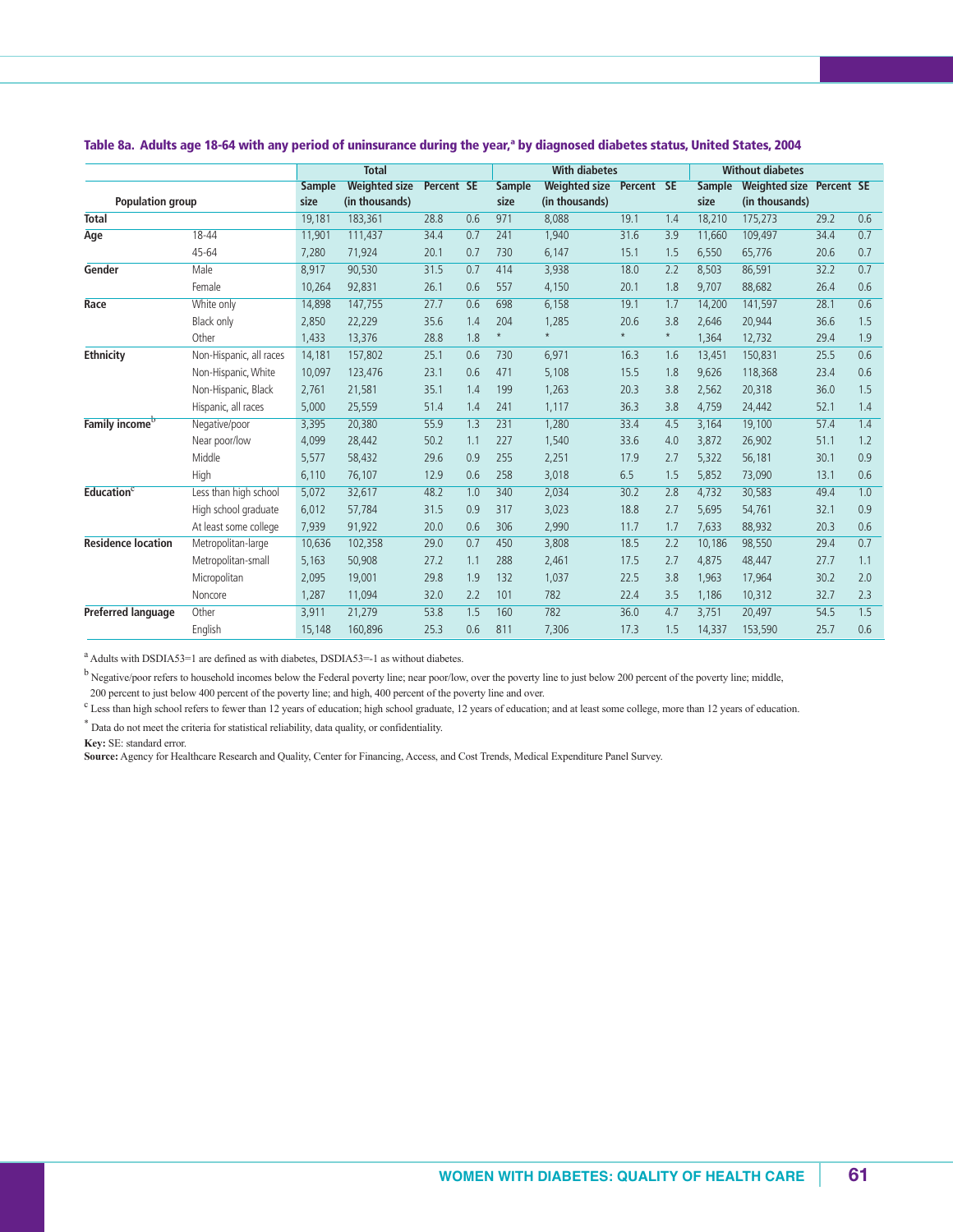|                            |                         | <b>Total</b>          |                                        |            |         | Women          |                                        |            |         | <b>Men</b>     |                                                   |          |         |
|----------------------------|-------------------------|-----------------------|----------------------------------------|------------|---------|----------------|----------------------------------------|------------|---------|----------------|---------------------------------------------------|----------|---------|
| <b>Population group</b>    |                         | <b>Sample</b><br>size | <b>Weighted size</b><br>(in thousands) | Percent SE |         | Sample<br>size | <b>Weighted size</b><br>(in thousands) | Percent SE |         | Sample<br>size | <b>Weighted size Percent SE</b><br>(in thousands) |          |         |
| <b>Total</b>               |                         | 971                   | 8,088                                  | 19.1       | 1.4     | 557            | 4,150                                  | 20.1       | 1.8     | 414            | 3,938                                             | 18.0     | 2.2     |
| Age                        | 18-44                   | 241                   | 1,940                                  | 31.6       | 3.9     | 148            | 1,055                                  | 30.2       | 4.5     | $\star$        | $\star$                                           | $\star$  | $\star$ |
|                            | 45-64                   | 730                   | 6,147                                  | 15.1       | 1.5     | 409            | 3,095                                  | 16.6       | 2.1     | 321            | 3,053                                             | 13.6     | 2.0     |
| Race                       | White only              | 698                   | 6,158                                  | 19.1       | 1.7     | 378            | 3,007                                  | 22.2       | 2.3     | 320            | 3.152                                             | 16.2     | 2.5     |
|                            | Black only              | 204                   | 1,285                                  | 20.6       | 3.8     | 142            | 841                                    | 16.9       | 3.4     |                | $\star$                                           | $\star$  | $\star$ |
|                            | Other                   | $\star$               | $\star$                                | $\star$    | $\star$ | $\star$        | $\star$                                | $\star$    | $\star$ | $^\star$       | $\star$                                           | $^\star$ | $\star$ |
| <b>Ethnicity</b>           | Non-Hispanic, all races | 730                   | 6.971                                  | 16.3       | 1.6     | 418            | 3,528                                  | 17.0       | 2.0     | 312            | 3.443                                             | 15.6     | 2.3     |
|                            | Non-Hispanic, White     | 471                   | 5,108                                  | 15.5       | 1.8     | 248            | 2,428                                  | 18.1       | 2.7     | 223            | 2,679                                             | 13.2     | 2.6     |
|                            | Non-Hispanic, Black     | 199                   | 1.263                                  | 20.3       | 3.8     | 138            | 822                                    | 16.8       | 3.5     | $\star$        | $\star$                                           | $\star$  | $\star$ |
|                            | Hispanic, all races     | 241                   | 1.117                                  | 36.3       | 3.8     | 139            | 622                                    | 37.4       | 5.3     | 102            | 495                                               | 35.0     | 5.7     |
| Family income <sup>b</sup> | Negative/poor           | 231                   | 1,280                                  | 33.4       | 4.5     | 155            | 761                                    | 24.9       | 4.4     | $^\star$       | $\star$                                           | $\star$  | $\star$ |
|                            | Near poor/low           | 227                   | 1,540                                  | 33.6       | 4.0     | 137            | 884                                    | 35.1       | 5.1     | $\star$        | $\star$                                           | $^\star$ | $\star$ |
|                            | Middle                  | 255                   | 2,251                                  | 17.9       | 2.7     | 147            | 1,228                                  | 18.9       | 3.6     | 108            | 1,023                                             | 16.7     | 4.0     |
|                            | High                    | 258                   | 3,018                                  | 6.5        | 1.5     | 118            | 1,276                                  | 7.9        | 2.3     | $\star$        | $\star$                                           | $\star$  | $\star$ |
| Education <sup>c</sup>     | Less than high school   | 340                   | 2,034                                  | 30.2       | 2.8     | 192            | 999                                    | 30.2       | 3.9     | 148            | 1,035                                             | 30.1     | 4.0     |
|                            | High school graduate    | 317                   | 3,023                                  | 18.8       | 2.7     | 191            | 1,686                                  | 17.9       | 3.2     | 126            | 1,337                                             | 20.0     | 4.4     |
|                            | At least some college   | 306                   | 2,990                                  | 11.7       | 1.7     | 169            | 1,437                                  | 15.6       | 2.7     | 137            | 1,554                                             | 8.1      | 2.2     |
| <b>Residence location</b>  | Metropolitan-large      | 450                   | 3,808                                  | 18.5       | 2.2     | 258            | 1,975                                  | 20.4       | 2.6     | 192            | 1.833                                             | 16.5     | 3.3     |
|                            | Metropolitan-small      | 288                   | 2,461                                  | 17.5       | 2.7     | 182            | 1,382                                  | 17.6       | 3.1     | 106            | 1,078                                             | 17.3     | 4.5     |
|                            | Micropolitan            | 132                   | 1.037                                  | 22.5       | 3.8     |                | $\star$                                | $\star$    | $\star$ | $\star$        | ÷                                                 | ÷        | $\star$ |
|                            | Noncore                 | 101                   | 782                                    | 22.4       | 3.5     | $\star$        | $\star$                                | $\star$    | $\star$ | $\star$        | $\star$                                           | $^\star$ | $\star$ |
| Preferred language         | Other                   | 160                   | 782                                    | 36.0       | 4.7     | $\star$        | $\star$                                | $\star$    | $\star$ | $\star$        | $\star$                                           | $^\star$ | $\star$ |
|                            | English                 | 811                   | 7,306                                  | 17.3       | 1.5     | 465            | 3,727                                  | 19.4       | 1.9     | 346            | 3,579                                             | 15.1     | 2.1     |

#### **Table 8b. Adults age 18-64 with diabetes with any period of uninsurance during the year,ª by gender, United States, 2004**

<sup>a</sup> Adults with DSDIA53=1 are defined as with diabetes.

<sup>b</sup> Negative/poor refers to household incomes below the Federal poverty line; near poor/low, over the poverty line to just below 200 percent of the poverty line; middle, 200 percent to just below 400 percent of the poverty line; and high, 400 percent of the poverty line and over.

 $c$  Less than high school refers to fewer than 12 years of education; high school graduate, 12 years of education; and at least some college, more than 12 years of education.

\* Data do not meet the criteria for statistical reliability, data quality, or confidentiality.

**Key:** SE: standard error.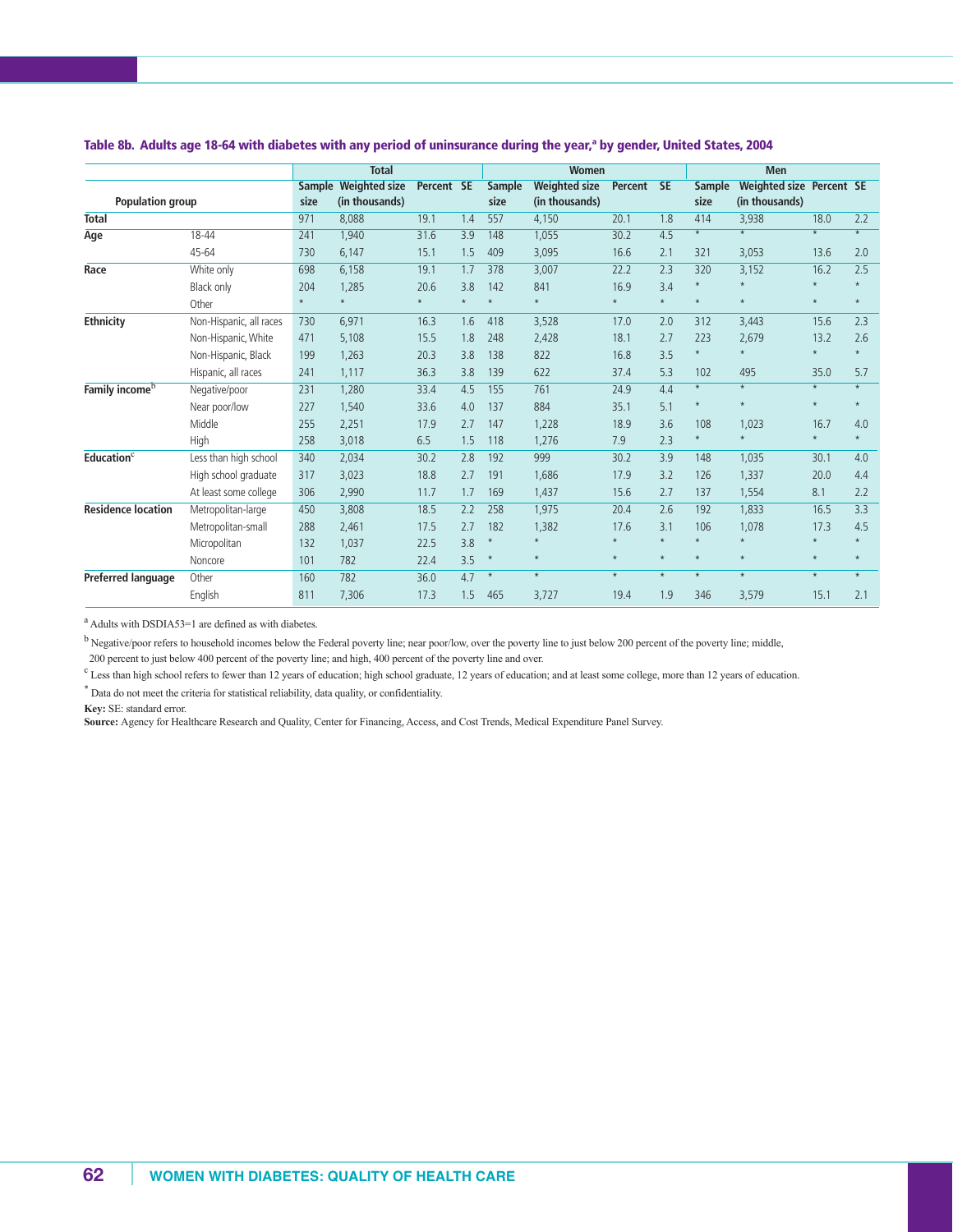|                            |                           | <b>Total</b>   |                                        |            |     | <b>With diabetes</b> |                                            |      |     | <b>Without diabetes</b> |                                            |      |     |
|----------------------------|---------------------------|----------------|----------------------------------------|------------|-----|----------------------|--------------------------------------------|------|-----|-------------------------|--------------------------------------------|------|-----|
| Population group           |                           | Sample<br>size | <b>Weighted size</b><br>(in thousands) | Percent SE |     | Sample<br>size       | Weighted size Percent SE<br>(in thousands) |      |     | <b>Sample</b><br>size   | Weighted size Percent SE<br>(in thousands) |      |     |
| <b>Total</b>               |                           | 22.928         | 220,403                                | 14.5       | 0.3 | 1,620                | 13,810                                     | 23.0 | 1.3 | 21,308                  | 206,593                                    | 13.9 | 0.3 |
| Age                        | 18-44                     | 11,901         | 111,437                                | 13.5       | 0.4 | 241                  | 1,940                                      | 26.5 | 3.7 | 11,660                  | 109,497                                    | 13.3 | 0.4 |
|                            | 45-64                     | 7,280          | 71,924                                 | 12.5       | 0.5 | 730                  | 6,147                                      | 21.1 | 1.8 | 6,550                   | 65,776                                     | 11.6 | 0.5 |
|                            | 65 and over               | 3.747          | 37,042                                 | 21.4       | 0.8 | 649                  | 5,722                                      | 23.9 | 2.0 | 3.098                   | 31,320                                     | 21.0 | 0.9 |
| Gender                     | Male                      | 10,441         | 106,571                                | 13.2       | 0.5 | 680                  | 6,575                                      | 22.1 | 2.1 | 9,761                   | 99,996                                     | 12.6 | 0.4 |
|                            | Female                    | 12,487         | 113,832                                | 15.7       | 0.4 | 940                  | 7,235                                      | 23.9 | 1.6 | 11,547                  | 106,596                                    | 15.2 | 0.4 |
| Race                       | White only                | 18,010         | 179,963                                | 14.3       | 0.4 | 1,203                | 10,775                                     | 22.9 | 1.5 | 16,807                  | 169,188                                    | 13.7 | 0.4 |
|                            | Black only                | 3,310          | 25,367                                 | 18.3       | 0.7 | 315                  | 2,058                                      | 26.4 | 3.2 | 2,995                   | 23,309                                     | 17.6 | 0.7 |
|                            | Other                     | 1,608          | 15,073                                 | 10.8       | 0.9 | 102                  | 977                                        | 17.2 | 4.1 | 1,506                   | 14,096                                     | 10.3 | 0.9 |
| Ethnicity                  | Non-Hispanic, all races   | 17,433         | 192,562                                | 14.9       | 0.3 | 1,252                | 12,087                                     | 23.0 | 1.4 | 16,181                  | 180,475                                    | 14.3 | 0.3 |
|                            | Non-Hispanic, White       | 12,726         | 153,477                                | 14.8       | 0.4 | 852                  | 9,135                                      | 23.1 | 1.7 | 11,874                  | 144,342                                    | 14.2 | 0.4 |
|                            | Non-Hispanic, Black       | 3,213          | 24,664                                 | 18.2       | 0.7 | 308                  | 2,023                                      | 25.4 | 3.2 | 2,905                   | 22,641                                     | 17.6 | 0.7 |
|                            | Hispanic, all races       | 5,495          | 27,841                                 | 11.9       | 0.6 | 368                  | 1,723                                      | 23.6 | 3.3 | 5,127                   | 26,118                                     | 11.1 | 0.6 |
| <b>Health insurance,</b>   |                           |                |                                        |            |     |                      |                                            |      |     |                         |                                            |      |     |
| age 18-64                  | Any private               | 12,193         | 136,146                                | 11.9       | 0.4 | 551                  | 5,627                                      | 17.7 | 1.9 | 11,642                  | 130,519                                    | 11.7 | 0.4 |
|                            | Public only               | 2,683          | 16,513                                 | 27.1       | 1.0 | 283                  | 1,620                                      | 38.8 | 3.5 | 2,400                   | 14,894                                     | 25.8 | 1.1 |
|                            | Uninsured                 | 4,305          | 30,702                                 | 10.6       | 0.7 | 137                  | 841                                        | 22.1 | 4.8 | 4,168                   | 29,860                                     | 10.3 | 0.7 |
| age 65 and over            | Medicare only             | 1,092          | 10,713                                 | 22.9       | 1.6 | 162                  | 1,555                                      | 22.8 | 3.7 | 930                     | 9,157                                      | 23.0 | 1.7 |
|                            | Medicare and private      | 1,933          | 21,587                                 | 20.1       | 1.0 | 305                  | 3,104                                      | 24.2 | 2.9 | 1,628                   | 18,482                                     | 19.4 | 1.0 |
|                            | Medicare and other public | 673            | 4,354                                  | 25.6       | 2.4 | 171                  | 977                                        | 26.9 | 4.1 | 502                     | 3,376                                      | 25.2 | 2.8 |
| Family income <sup>b</sup> | Negative/poor             | 4,053          | 24,184                                 | 22.3       | 0.9 | 367                  | 1,951                                      | 36.6 | 3.4 | 3,686                   | 22,232                                     | 21.0 | 0.9 |
|                            | Near poor/low             | 5,071          | 38,398                                 | 18.9       | 0.7 | 420                  | 3,321                                      | 26.1 | 2.7 | 4,651                   | 35,077                                     | 18.2 | 0.7 |
|                            | Middle                    | 6,673          | 69,769                                 | 14.2       | 0.6 | 441                  | 3,993                                      | 21.8 | 2.2 | 6,232                   | 65,776                                     | 13.7 | 0.6 |
|                            | High                      | 7,131          | 88,052                                 | 10.7       | 0.4 | 392                  | 4,545                                      | 16.1 | 2.1 | 6,739                   | 83,508                                     | 10.4 | 0.5 |
| Education <sup>c</sup>     | Less than high school     | 6,397          | 42,639                                 | 19.1       | 0.7 | 620                  | 4,068                                      | 28.1 | 2.4 | 5,777                   | 38,571                                     | 18.2 | 0.7 |
|                            | High school graduate      | 7,207          | 70,613                                 | 15.5       | 0.6 | 512                  | 4,881                                      | 22.4 | 2.1 | 6,695                   | 65,732                                     | 14.9 | 0.6 |
|                            | At least some college     | 9,118          | 105,725                                | 12.0       | 0.4 | 472                  | 4,760                                      | 19.3 | 2.2 | 8,646                   | 100,966                                    | 11.6 | 0.4 |
| <b>Residence location</b>  | Metropolitan-large        | 12,370         | 119,875                                | 13.2       | 0.4 | 751                  | 6,571                                      | 22.4 | 1.9 | 11,619                  | 113,303                                    | 12.7 | 0.4 |
|                            | Metropolitan-small        | 6,307          | 62,470                                 | 15.0       | 0.5 | 506                  | 4,295                                      | 23.5 | 2.6 | 5,801                   | 58,175                                     | 14.4 | 0.5 |
|                            | Micropolitan              | 2,659          | 24,301                                 | 16.8       | 1.0 | 228                  | 1,868                                      | 23.8 | 2.9 | 2,431                   | 22,433                                     | 16.3 | 1.1 |
|                            | Noncore                   | 1,592          | 13,757                                 | 19.4       | 1.3 | 135                  | 1,076                                      | 24.0 | 4.3 | 1,457                   | 12,681                                     | 19.0 | 1.2 |
| <b>Preferred language</b>  | Other                     | 4,356          | 23,856                                 | 9.2        | 0.6 | 254                  | 1,314                                      | 14.3 | 2.5 | 4,102                   | 22,542                                     | 8.9  | 0.6 |
|                            | English                   | 18,321         | 194,097                                | 14.9       | 0.3 | 1.366                | 12,496                                     | 24.0 | 1.4 | 16.955                  | 181,601                                    | 14.3 | 0.3 |

#### **Table 9a. Adults age 18 and over who reported an emergency room visit in the past year,ª by diagnosed diabetes status, United States, 2004**

 $a$  Adults with DSDIA53=1 are defined as with diabetes, DSDIA53=-1 as without diabetes.

<sup>b</sup> Negative/poor refers to household incomes below the Federal poverty line; near poor/low, over the poverty line to just below 200 percent of the poverty line; middle,

200 percent to just below 400 percent of the poverty line; and high, 400 percent of the poverty line and over.

<sup>c</sup> Less than high school refers to fewer than 12 years of education; high school graduate, 12 years of education; and at least some college, more than 12 years of education.

\* Data do not meet the criteria for statistical reliability, data quality, or confidentiality.

**Key:** SE: standard error.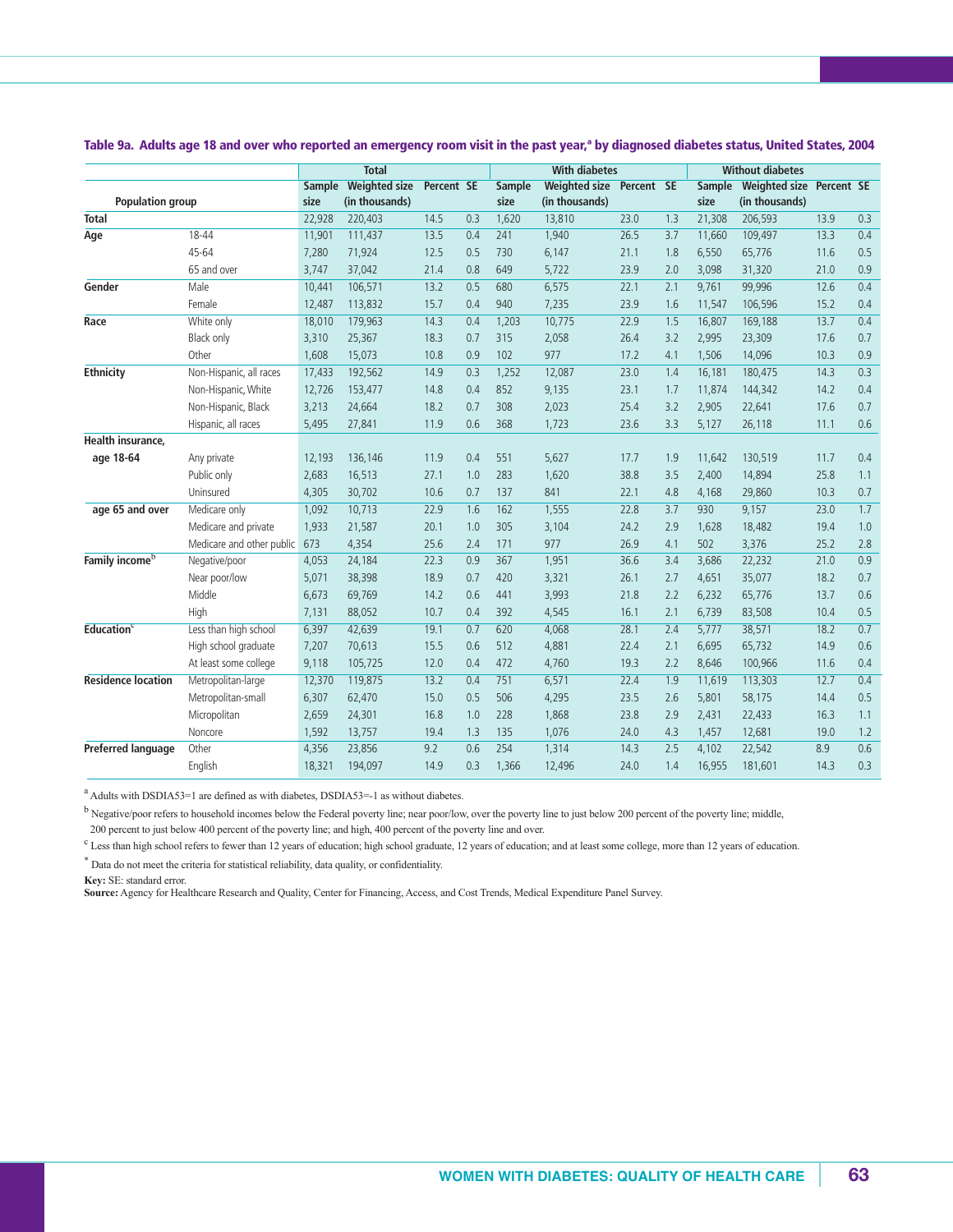|                                       |                           | <b>Total</b><br>Women |                                        |            |     |                |                                        | Men        |          |                |                                            |         |          |
|---------------------------------------|---------------------------|-----------------------|----------------------------------------|------------|-----|----------------|----------------------------------------|------------|----------|----------------|--------------------------------------------|---------|----------|
| Population group                      |                           | size                  | Sample Weighted size<br>(in thousands) | Percent SE |     | Sample<br>size | <b>Weighted size</b><br>(in thousands) | Percent SE |          | Sample<br>size | Weighted size Percent SE<br>(in thousands) |         |          |
| <b>Total</b>                          |                           | 1,620                 | 13,810                                 | 23.0       | 1.3 | 940            | 7,235                                  | 23.9       | 1.6      | 680            | 6,575                                      | 22.1    | 2.1      |
| Age                                   | $18 - 44$                 | 241                   | 1,940                                  | 26.5       | 3.7 | 148            | 1,055                                  | 23.1       | 3.9      | $^\star$       | $\star$                                    | $\star$ | $\star$  |
|                                       | 45-64                     | 730                   | 6,147                                  | 21.1       | 1.8 | 409            | 3,095                                  | 25.6       | 2.5      | 321            | 3,053                                      | 16.6    | 2.4      |
|                                       | 65 and over               | 649                   | 5.722                                  | 23.9       | 2.0 | 383            | 3,085                                  | 22.4       | 2.4      | 266            | 2.637                                      | 25.7    | 3.2      |
| Race                                  | White only                | 1,203                 | 10,775                                 | 22.9       | 1.5 | 667            | 5,441                                  | 22.9       | 1.9      | 536            | 5,333                                      | 23.0    | 2.4      |
|                                       | Black only                | 315                   | 2,058                                  | 26.4       | 3.2 | 216            | 1,290                                  | 31.0       | 4.0      | $\star$        | $\star$                                    | $\star$ | $^\star$ |
|                                       | Other                     | 102                   | 977                                    | 17.2       | 4.1 | $\star$        | $\star$                                | $\star$    | $\star$  | $^\star$       | $\star$                                    | $\star$ | $\star$  |
| Ethnicity                             | Non-Hispanic, all races   | 1,252                 | 12,087                                 | 23.0       | 1.4 | 715            | 6,246                                  | 23.7       | 1.8      | 537            | 5,841                                      | 22.1    | 2.1      |
|                                       | Non-Hispanic, White       | 852                   | 9,135                                  | 23.1       | 1.7 | 454            | 4,512                                  | 22.9       | 2.2      | 398            | 4,623                                      | 23.3    | 2.4      |
|                                       | Non-Hispanic, Black       | 308                   | 2,023                                  | 25.4       | 3.2 | 210            | 1,259                                  | 29.4       | 4.2      | $\star$        | $\star$                                    | $\star$ | $\star$  |
|                                       | Hispanic, all races       | 368                   | 1,723                                  | 23.6       | 3.3 | 225            | 990                                    | 24.7       | 4.0      | 143            | 734                                        | 22.0    | 6.0      |
| <b>Health insurance,</b>              |                           |                       |                                        |            |     |                |                                        |            |          |                |                                            |         |          |
| age 18-64                             | Any private               | 551                   | 5,627                                  | 17.7       | 1.9 | 272            | 2,567                                  | 20.0       | 2.6      | 279            | 3,060                                      | 15.8    | 2.7      |
|                                       | Public only               | 283                   | 1,620                                  | 38.8       | 3.5 | 202            | 1,106                                  | 40.0       | 4.1      | $\star$        | ÷                                          | ÷       | $\star$  |
|                                       | Uninsured                 | 137                   | 841                                    | 22.1       | 4.8 | $\star$        | $\star$                                | $\star$    | $\star$  | $\star$        | $\Phi$                                     | $\star$ | $\star$  |
| age 65 and over                       | Medicare only             | 162                   | 1,555                                  | 22.8       | 3.7 | $\star$        | $\star$                                | $\star$    | $\star$  | $\star$        | $\star$                                    | $\star$ | $\star$  |
|                                       | Medicare and private      | 305                   | 3,104                                  | 24.2       | 2.9 | 162            | 1,534                                  | 20.5       | 3.3      | 143            | 1,570                                      | 27.8    | 4.6      |
|                                       | Medicare and other public | 171                   | 977                                    | 26.9       | 4.1 | 124            | 641                                    | 32.2       | 5.3      | $^\star$       | $\star$                                    | $\star$ | $\star$  |
| Family income <sup>b</sup>            | Negative/poor             | 367                   | 1,951                                  | 36.6       | 3.4 | 255            | 1,234                                  | 36.2       | 3.5      | 112            | 717                                        | 37.4    | 7.1      |
|                                       | Near poor/low             | 420                   | 3,321                                  | 26.1       | 2.7 | 261            | 2,012                                  | 25.8       | 3.2      | 159            | 1,310                                      | 26.6    | 4.4      |
|                                       | Middle                    | 441                   | 3,993                                  | 21.8       | 2.2 | 246            | 2,097                                  | 23.0       | 3.0      | 195            | 1,896                                      | 20.4    | 3.4      |
|                                       | High                      | 392                   | 4,545                                  | 16.1       | 2.1 | 178            | 1,893                                  | 14.8       | 2.9      | 214            | 2,652                                      | 17.0    | 2.7      |
| Education <sup>c</sup>                | Less than high school     | 620                   | 4,068                                  | 28.1       | 2.4 | 376            | 2,239                                  | 27.3       | 2.8      | 244            | 1,829                                      | 29.1    | 3.9      |
|                                       | High school graduate      | 512                   | 4,881                                  | 22.4       | 2.1 | 310            | 2,752                                  | 22.0       | 2.5      | 202            | 2,129                                      | 23.0    | 3.5      |
|                                       | At least some college     | 472                   | 4,760                                  | 19.3       | 2.2 | 245            | 2,177                                  | 22.4       | 3.0      | 227            | 2,582                                      | 16.8    | 2.8      |
| Residence location Metropolitan-large |                           | 751                   | 6,571                                  | 22.4       | 1.9 | 443            | 3,512                                  | 23.6       | 2.4      | 308            | 3,059                                      | 21.0    | 2.3      |
|                                       | Metropolitan-small        | 506                   | 4,295                                  | 23.5       | 2.6 | 315            | 2,417                                  | 24.8       | 2.8      | 191            | 1,878                                      | 21.8    | 5.4      |
|                                       | Micropolitan              | 228                   | 1,868                                  | 23.8       | 2.9 | 121            | 858                                    | 23.9       | 4.3      | 107            | 1,010                                      | 23.6    | 4.2      |
|                                       | Noncore                   | 135                   | 1,076                                  | 24.0       | 4.3 | $\star$        | $\star$                                | $^\star$   | $^\star$ | $\star$        | $^\star$                                   | $\star$ | $\star$  |
| Preferred language Other              |                           | 254                   | 1,314                                  | 14.3       | 2.5 | 151            | 760                                    | 13.9       | 3.0      | 103            | 554                                        | 15.0    | 4.3      |
|                                       | English                   | 1,366                 | 12,496                                 | 24.0       | 1.4 | 789            | 6.475                                  | 25.1       | 1.7      | 577            | 6,021                                      | 22.8    | 2.3      |

#### **Table 9b. Adults age 18 and over with diabetes who reported an emergency room visit in the past year,ª by gender, United States, 2004**

<sup>a</sup> Adults with DSDIA53=1 are defined as with diabetes.

<sup>b</sup> Negative/poor refers to household incomes below the Federal poverty line; near poor/low, over the poverty line to just below 200 percent of the poverty line; middle,

200 percent to just below 400 percent of the poverty line; and high, 400 percent of the poverty line and over.

 $c$  Less than high school refers to fewer than 12 years of education; high school graduate, 12 years of education; and at least some college, more than 12 years of education.

\* Data do not meet the criteria for statistical reliability, data quality, or confidentiality.

**Key:** SE: standard error.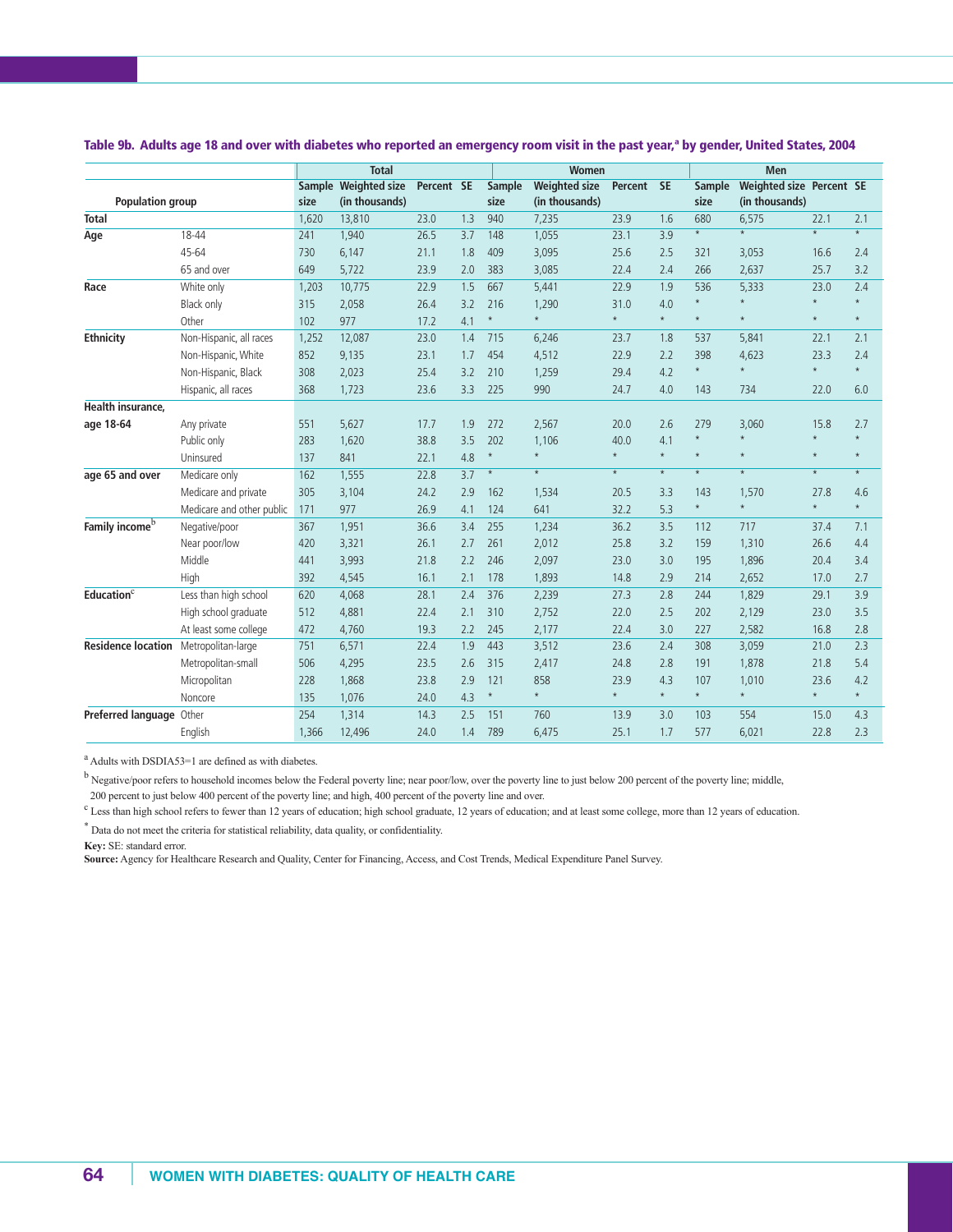|                            |                           | <b>Total</b>   |                                        |            | <b>With diabetes</b> |                |                                            |          | <b>Without diabetes</b> |                |                                            |         |          |
|----------------------------|---------------------------|----------------|----------------------------------------|------------|----------------------|----------------|--------------------------------------------|----------|-------------------------|----------------|--------------------------------------------|---------|----------|
| <b>Population group</b>    |                           | Sample<br>size | <b>Weighted size</b><br>(in thousands) | Percent SE |                      | Sample<br>size | Weighted size Percent SE<br>(in thousands) |          |                         | Sample<br>size | Weighted size Percent SE<br>(in thousands) |         |          |
| Total                      |                           | 16,630         | 165,267                                | 3.0        | 0.2                  | 1,531          | 13,189                                     | 4.7      | 0.7                     | 15,099         | 152,078                                    | 2.9     | 0.2      |
| Age                        | 18-44                     | 7,532          | 74,224                                 | 2.9        | 0.2                  | $^\star$       | $\star$                                    | $\star$  | $^\star$                | 7,315          | 72,432                                     | 2.9     | 0.2      |
|                            | 45-64                     | 5,800          | 58,382                                 | 2.8        | 0.3                  | 691            | 5,865                                      | 4.4      | 0.8                     | 5,109          | 52,517                                     | 2.7     | 0.3      |
|                            | 65 and over               | 3,298          | 32,661                                 | 3.7        | 0.4                  | 623            | 5,533                                      | 5.0      | 1.0                     | 2,675          | 27,129                                     | 3.4     | 0.4      |
| Gender                     | Male                      | 6,838          | 73,167                                 | 2.3        | 0.2                  | 636            | 6,263                                      | 3.4      | 0.8                     | 6,202          | 66,904                                     | 2.2     | 0.3      |
|                            | Female                    | 9,792          | 92,100                                 | 3.6        | 0.3                  | 895            | 6,925                                      | 5.8      | 1.0                     | 8,897          | 85,175                                     | 3.4     | 0.2      |
| Race                       | White only                | 13,111         | 136,601                                | 1.9        | 0.2                  | 1,139          | 10,329                                     | 2.4      | 0.4                     | 11,972         | 126,272                                    | 1.9     | 0.2      |
|                            | Black only                | 2,320          | 17,422                                 | 10.3       | 0.9                  | 297            | 1,954                                      | 12.3     | 2.8                     | 2,023          | 15,467                                     | 10.0    | 0.9      |
|                            | Other                     | 1,199          | 11,245                                 | 5.6        | 1.0                  | $^\star$       | $\star$                                    | $^\star$ | $^\star$                | 1,104          | 10,339                                     | 4.9     | 1.1      |
| <b>Ethnicity</b>           | Non-Hispanic, all races   | 13,518         | 149,344                                | 2.6        | 0.2                  | 1,197          | 11,598                                     | 4.4      | 0.8                     | 12,321         | 137,745                                    | 2.4     | 0.2      |
|                            | Non-Hispanic, White       | 10,140         | 121,609                                | 1.3        | 0.1                  | 821            | 8,819                                      | 1.8      | 0.5                     | 9,319          | 112,790                                    | 1.3     | 0.2      |
|                            | Non-Hispanic, Black       | 2,258          | 16,972                                 | 9.9        | 0.9                  | 291            | 1,922                                      | 12.4     | 2.9                     | 1,967          | 15,050                                     | 9.6     | 0.9      |
|                            | Hispanic, all races       | 3,112          | 15,923                                 | 7.3        | 0.7                  | 334            | 1,590                                      | 6.9      | 1.4                     | 2,778          | 14,333                                     | 7.4     | 0.7      |
| <b>Health insurance.</b>   |                           |                |                                        |            |                      |                |                                            |          |                         |                |                                            |         |          |
| age 18-64                  | Any private               | 9,514          | 106,835                                | 1.4        | 0.2                  |                |                                            |          | $\star$                 | 8,983          | 101,377                                    | 1.5     | 0.2      |
|                            | Public only               | 2,047          | 12,748                                 | 12.6       | 1.1                  | 266            | 1,508                                      | 15.3     | 2.9                     | 1,781          | 11,239                                     | 12.2    | 1.1      |
|                            | Uninsured                 | 1,771          | 13,023                                 | 5.1        | 0.7                  | $\star$        | $\star$                                    | $\star$  | $^\star$                | 1,660          | 12,332                                     | 5.0     | 0.7      |
| age 65 and over            | Medicare only             | 934            | 9,128                                  | 4.3        | 0.6                  | $\star$        | $\star$                                    | $\star$  | $\star$                 | 777            | 7,595                                      | 3.7     | 0.6      |
|                            | Medicare and private      | 1,753          | 19,568                                 | 1.6        | 0.4                  | $\star$        | $\star$                                    |          | $^\star$                | 1,458          | 16,553                                     | 1.9     | 0.4      |
|                            | Medicare and other public | 592            | 3,811                                  | 12.6       | 1.8                  | 164            | 933                                        | 17.2     | 4.6                     | 428            | 2,878                                      | 11.2    | 1.9      |
| Family income <sup>b</sup> | Negative/poor             | 2,611          | 15,747                                 | 11.3       | 1.0                  | 337            | 1,786                                      | 14.1     | 2.7                     | 2,274          | 13,961                                     | 10.9    | 1.1      |
|                            | Near poor/low             | 3,402          | 26,983                                 | 4.7        | 0.5                  | 390            | 3,127                                      | 7.1      | 1.6                     | 3,012          | 23,856                                     | 4.3     | 0.4      |
|                            | Middle                    | 4,833          | 51,560                                 | 2.2        | 0.3                  | $\star$        | $\star$                                    | $\star$  | $^\star$                | 4,411          | 47,714                                     | 2.2     | 0.3      |
|                            | High                      | 5,784          | 70,977                                 | 1.2        | 0.2                  | $\star$        | $\star$                                    | $\star$  | $\star$                 | 5,402          | 66,546                                     | 1.2     | 0.2      |
| Education <sup>c</sup>     | Less than high school     | 4,138          | 28,734                                 | 6.4        | 0.5                  | 580            | 3,846                                      | 7.6      | 1.6                     | 3,558          | 24,887                                     | 6.2     | 0.5      |
|                            | High school graduate      | 5,213          | 52,696                                 | 2.6        | 0.3                  | 487            | 4,684                                      | 4.4      | 0.9                     | 4,726          | 48,012                                     | 2.4     | 0.3      |
|                            | At least some college     | 7,160          | 83,041                                 | 2.1        | 0.2                  | $^\star$       | $\star$                                    | $\star$  | $^\star$                | 6,711          | 78,481                                     | 2.1     | 0.3      |
| <b>Residence location</b>  | Metropolitan-large        | 8,580          | 86,565                                 | 4.8        | 0.4                  | 697            | 6,219                                      | 7.5      | 1.3                     | 7,883          | 80,346                                     | 4.6     | 0.4      |
|                            | Metropolitan-small        | 4,761          | 48,591                                 | 1.3        | 0.2                  | $\star$        | $\star$                                    | $\star$  | $\star$                 | 4,276          | 44,472                                     | 1.2     | 0.2      |
|                            | Micropolitan              | 2,037          | 19,107                                 | 1.0        | 0.3                  | $\ast$         |                                            |          | $\star$                 | $\star$        |                                            | $\star$ | $^\star$ |
|                            | Noncore                   | $^\star$       | $^\star$                               | $^\star$   | $^\star$             | 128            | 1,021                                      | $\star$  | $^\star$                | $\star$        | $\star$                                    | $\star$ | $^\star$ |
| Preferred language         | Other                     | 2,434          | 13,793                                 | 7.9        | 0.8                  | 227            | 1,189                                      | 12.0     | 3.5                     | 2,207          | 12,603                                     | 7.5     | 0.8      |
|                            | English                   | 14.196         | 151,474                                | 2.6        | 0.2                  | 1,304          | 11,999                                     | 4.0      | 0.7                     | 12,892         | 139,475                                    | 2.5     | 0.2      |

#### **Table 10a. Adults age 18 and over who usually use public transportation to get to provider,ª by diagnosed diabetes status, United States, 2004**

 $a$  Adults with DSDIA53=1 are defined as with diabetes, DSDIA53=-1 as without diabetes.

<sup>b</sup> Negative/poor refers to household incomes below the Federal poverty line; near poor/low, over the poverty line to just below 200 percent of the poverty line; middle,

200 percent to just below 400 percent of the poverty line; and high, 400 percent of the poverty line and over.

 $c$  Less than high school refers to fewer than 12 years of education; high school graduate, 12 years of education; and at least some college, more than 12 years of education.

\* Data do not meet the criteria for statistical reliability, data quality, or confidentiality.

**Key:** SE: standard error.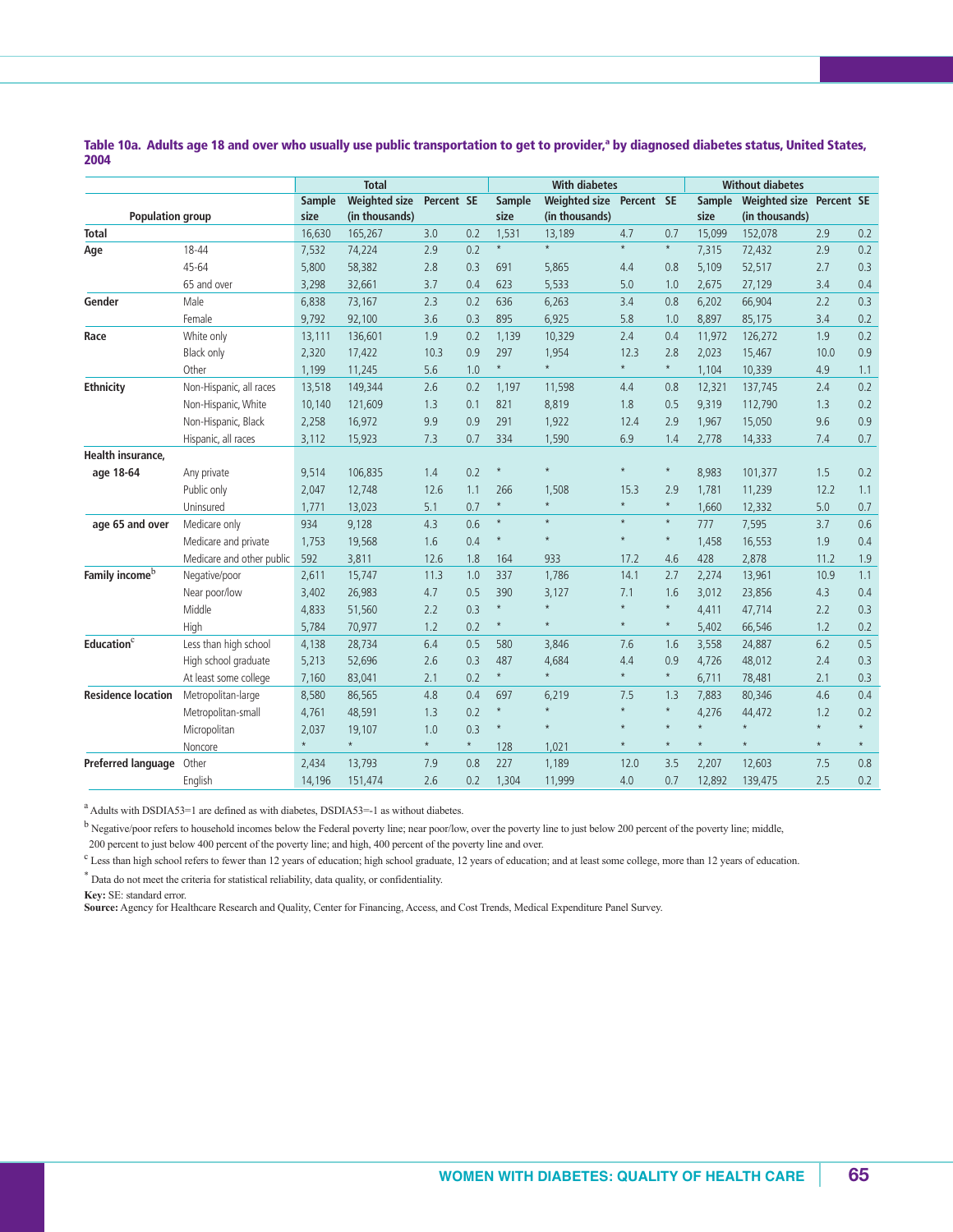|                                              |                           |          | <b>Total</b>                           |            | <b>Women</b>        |                       |                                        |            |           |                   | <b>Men</b>                                 |                         |                         |
|----------------------------------------------|---------------------------|----------|----------------------------------------|------------|---------------------|-----------------------|----------------------------------------|------------|-----------|-------------------|--------------------------------------------|-------------------------|-------------------------|
| <b>Population group</b>                      |                           | size     | Sample Weighted size<br>(in thousands) | Percent SE |                     | <b>Sample</b><br>size | <b>Weighted size</b><br>(in thousands) | Percent SE |           | Sample<br>size    | Weighted size Percent SE<br>(in thousands) |                         |                         |
| <b>Total</b>                                 |                           | 1,531    | 13,189                                 | 4.7        | 0.7                 | 895                   | 6,925                                  | 5.8        | 1.0       | 636               | 6,263                                      | 3.4                     | 0.8                     |
| Age                                          | 18-44                     | $^\star$ | $\star$                                | $\star$    | $\star$             | $\star$               | $\star$                                | $\star$    | $\star$   | $\star$           | $\star$                                    | $\star$                 | $\star$                 |
|                                              | 45-64                     | 691      | 5,865                                  | 4.4        | 0.8                 | 387                   | 2,933                                  | 5.5        | 1.2       | 304               | 2,931                                      | 3.3                     | 1.0                     |
|                                              | 65 and over               | 623      | 5,533                                  | 5.0        | 1.0                 | 371                   | 3,008                                  | 6.2        | 1.6       | $^\star$          | $\star$                                    | $\star$                 | $\star$                 |
| Race                                         | White only                | 1,139    | 10,329                                 | 2.4        | 0.4                 | 638                   | 5,229                                  | 3.0        | 0.7       | $\overline{\ast}$ | $\overline{\ast}$                          | $\overline{\mathbf{x}}$ | $\overline{\mathbf{x}}$ |
|                                              | Black only                | 297      | 1,954                                  | 12.3       | 2.8                 | 203                   | 1,218                                  | 11.7       | 2.9       | $\star$           |                                            |                         | $\star$                 |
|                                              | Other                     | $\star$  | $\star$                                | $^\star$   | $\star$             | $\star$               | $\star$                                | $\star$    | $\star$   | $\star$           | $\star$                                    | $\star$                 | $\star$                 |
| Ethnicity                                    | Non-Hispanic, all races   | 1,197    | 11,598                                 | 4.4        | 0.8                 | 684                   | 5,995                                  | 5.3        | 1.1       | 513               | 5.603                                      | 3.4                     | 0.8                     |
|                                              | Non-Hispanic, White       | 821      | 8,819                                  | 1.8        | 0.5                 |                       | $\star$                                | $\star$    | $\star$   | $\star$           | $\star$                                    | $\star$                 |                         |
|                                              | Non-Hispanic, Black       | 291      | 1,922                                  | 12.4       | 2.9                 | 197                   | 1,186                                  | 11.9       | 3.0       | $\star$           |                                            |                         |                         |
|                                              | Hispanic, all races       | 334      | 1,590                                  | 6.9        | 1.4                 | 211                   | 930                                    | 9.0        | 2.0       |                   |                                            |                         |                         |
| Health insurance,                            |                           |          |                                        |            |                     |                       |                                        |            |           |                   |                                            |                         |                         |
| age 18-64                                    | Any private               | $\star$  | $\star$                                | $\star$    | $\star$             |                       | $\star$                                | $\star$    |           |                   |                                            |                         |                         |
|                                              | Public only               | 266      | 1,508                                  | 15.3       | 2.9                 | 190                   | 1,031                                  | 16.6       | 3.3       |                   |                                            |                         |                         |
|                                              | Uninsured                 | $\star$  | $\star$                                | $\star$    | $\star$             | $\star$               | $\star$                                | $\star$    | $\star$   | $\star$           | $\star$                                    |                         |                         |
| age 65 and over                              | Medicare only             | $\star$  | $\star$                                | $\star$    |                     | $\star$               | $\star$                                | $\star$    | $\star$   | $\star$           | $\star$                                    | $\star$                 | $\overline{\mathbf{x}}$ |
|                                              | Medicare and private      |          | $\star$                                |            |                     |                       | 4                                      | $\star$    | $\star$   | 137               | 1.511                                      |                         |                         |
|                                              | Medicare and other public | 164      | 933                                    | 17.2       | 4.6                 | $\ast$                |                                        | $\star$    | $\star$   | $\star$           | $\star$                                    | ÷                       |                         |
| Family income <sup>b</sup>                   | Negative/poor             | 337      | 1,786                                  | 14.1       | 2.7                 | 237                   | 1,139                                  | 15.7       | 3.0       | $\star$           | $\star$                                    | $\ddot{\textbf{x}}$     | ÷                       |
|                                              | Near poor/low             | 390      | 3,127                                  | 7.1        | 1.6                 | 246                   | 1,914                                  | 7.6        | 2.2       | $\star$           | $\star$                                    |                         |                         |
|                                              | Middle                    |          | $\star$                                | $\star$    | $\ddot{\textbf{r}}$ | $\star$               | $\star$                                | $\star$    | $\star$   | $\star$           |                                            |                         |                         |
|                                              | High                      | $\star$  | $\star$                                | $^\star$   | $\star$             | $\star$               | $\star$                                | $\star$    | $\star$   | $\star$           | $\star$                                    | $\star$                 | ÷                       |
| Education <sup>c</sup>                       | Less than high school     | 580      | 3,846                                  | 7.6        | 1.6                 | 360                   | 2,146                                  | 8.4        | 2.0       | $\star$           | $\star$                                    | $\star$                 | $\overline{\mathbf{r}}$ |
|                                              | High school graduate      | 487      | 4,684                                  | 4.4        | 0.9                 | 294                   | 2,639                                  | 5.0        | 1.4       | $\star$           |                                            |                         |                         |
|                                              | At least some college     | $\star$  | $\star$                                | $^\star$   | $\star$             | $\star$               | $\star$                                | $\star$    | $^\star$  | $^\star$          | $\star$                                    | $\star$                 | $\star$                 |
| <b>Residence location</b> Metropolitan-large |                           | 697      | 6,219                                  | 7.5        | 1.3                 | 414                   | 3,322                                  | 9.0        | 1.8       | 283               | 2,896                                      | 5.8                     | 1.4                     |
|                                              | Metropolitan-small        | $\star$  | $\star$                                | $\star$    |                     |                       | $\star$                                | $\star$    | $\star$   | $\star$           | $\ddot{\star}$                             | ÷                       |                         |
|                                              | Micropolitan              | $\star$  |                                        |            |                     |                       |                                        |            | $\bullet$ |                   |                                            |                         |                         |
|                                              | Noncore                   | 128      | 1,021                                  | $\star$    |                     |                       |                                        | $\star$    | $\star$   | $\star$           | $\star$                                    | $\star$                 |                         |
| Preferred language Other                     |                           | 227      | 1,189                                  | 12.0       | 3.5                 | $\star$               | $\star$                                | $\star$    | $\star$   | $\overline{\ast}$ | $\overline{\ast}$                          | $\star$                 |                         |
|                                              | English                   | 1,304    | 11,999                                 | 4.0        | 0.7                 | 756                   | 6,223                                  | 4.6        | 0.9       | 548               | 5,776                                      | 3.3                     | 0.8                     |

#### **Table 10b. Adults age 18 and over with diabetes who usually use public transportation to get to provider,ª by gender, United States, 2004**

<sup>a</sup> Adults with DSDIA53=1 are defined as with diabetes.

<sup>b</sup> Negative/poor refers to household incomes below the Federal poverty line; near poor/low, over the poverty line to just below 200 percent of the poverty line; middle,

200 percent to just below 400 percent of the poverty line; and high, 400 percent of the poverty line and over.

 $c$  Less than high school refers to fewer than 12 years of education; high school graduate, 12 years of education; and at least some college, more than 12 years of education.

\* Data do not meet the criteria for statistical reliability, data quality, or confidentiality.

**Key:** SE: standard error.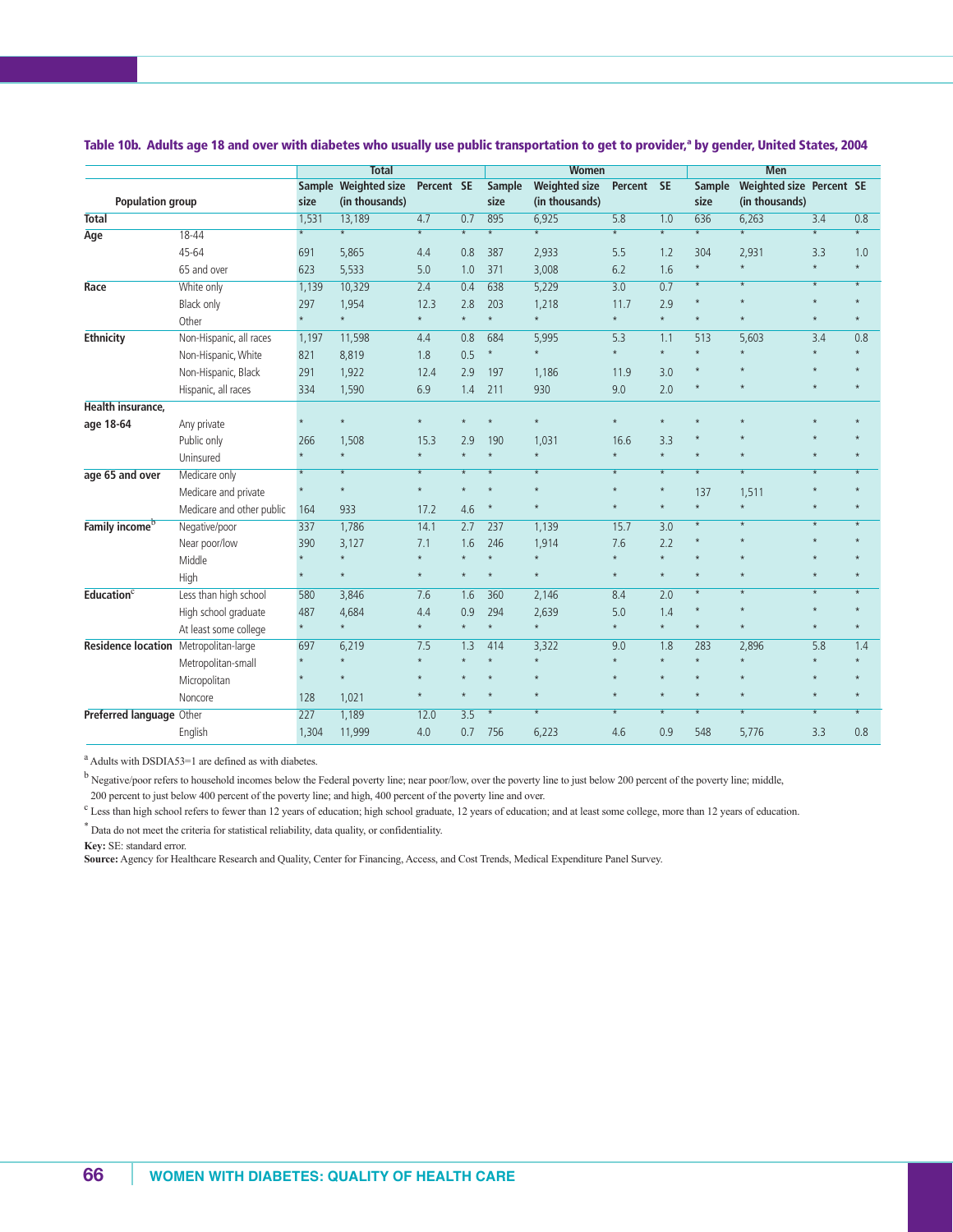|                               |                           | <b>Total</b>   |                                            |      |     |                | <b>With diabetes</b>                       |      |     |                | <b>Without diabetes</b>                    |      |         |
|-------------------------------|---------------------------|----------------|--------------------------------------------|------|-----|----------------|--------------------------------------------|------|-----|----------------|--------------------------------------------|------|---------|
| <b>Population group</b>       |                           | Sample<br>size | Weighted size Percent SE<br>(in thousands) |      |     | Sample<br>size | Weighted size Percent SE<br>(in thousands) |      |     | Sample<br>size | Weighted size Percent SE<br>(in thousands) |      |         |
| <b>Total</b>                  |                           | 22,875         | 219,945                                    | 13.2 | 0.4 | 1,620          | 13,810                                     | 38.0 | 1.6 | 21,255         | 206,135                                    | 11.5 | 0.3     |
| Age                           | 18-44                     | 11,899         | 111,409                                    | 5.6  | 0.3 | 241            | 1,940                                      | 21.5 | 3.5 | 11,658         | 109,468                                    | 5.3  | 0.3     |
|                               | 45-64                     | 7,265          | 71,800                                     | 15.2 | 0.6 | 730            | 6,147                                      | 35.6 | 2.2 | 6,535          | 65,652                                     | 13.3 | 0.5     |
|                               | 65 and over               | 3,711          | 36,737                                     | 32.2 | 0.9 | 649            | 5,722                                      | 46.1 | 2.1 | 3,062          | 31,015                                     | 29.7 | 0.9     |
| Gender                        | Male                      | 10,413         | 106,289                                    | 11.3 | 0.4 | 680            | 6,575                                      | 32.7 | 2.1 | 9,733          | 99,714                                     | 9.9  | 0.4     |
|                               | Female                    | 12,462         | 113,656                                    | 15.0 | 0.4 | 940            | 7,235                                      | 42.8 | 2.2 | 11,522         | 106,421                                    | 13.1 | 0.4     |
| Race                          | White only                | 17,973         | 179,643                                    | 12.9 | 0.4 | 1,203          | 10,775                                     | 36.6 | 1.8 | 16,770         | 168,868                                    | 11.4 | 0.3     |
|                               | Black only                | 3,295          | 25,236                                     | 15.4 | 1.0 | 315            | 2,058                                      | 43.5 | 3.9 | 2,980          | 23,178                                     | 12.9 | 0.9     |
|                               | Other                     | 1,607          | 15,066                                     | 12.8 | 1.1 | 102            | 977                                        | 41.0 | 5.9 | 1,505          | 14,089                                     | 10.8 | 1.0     |
| <b>Ethnicity</b>              | Non-Hispanic, all races   | 17,384         | 192,120                                    | 13.9 | 0.4 | 1,252          | 12,087                                     | 38.8 | 1.7 | 16,132         | 180,034                                    | 12.3 | 0.4     |
|                               | Non-Hispanic, White       | 12,693         | 153,173                                    | 13.8 | 0.4 | 852            | 9,135                                      | 37.5 | 2.0 | 11,841         | 144,038                                    | 12.2 | 0.4     |
|                               | Non-Hispanic, Black       | 3,198          | 24,533                                     | 15.5 | 1.0 | 308            | 2,023                                      | 43.1 | 3.9 | 2,890          | 22,510                                     | 13.1 | 1.0     |
|                               | Hispanic, all races       | 5,491          | 27,825                                     | 8.1  | 0.6 | 368            | 1,723                                      | 32.3 | 4.1 | 5,123          | 26,101                                     | 6.5  | 0.5     |
| <b>Health insurance,</b>      |                           |                |                                            |      |     |                |                                            |      |     |                |                                            |      |         |
| age 18-64                     | Any private               | 12,189         | 136,096                                    | 6.0  | 0.3 | 551            | 5,627                                      | 20.9 | 2.0 | 11,638         | 130,469                                    | 5.3  | 0.3     |
|                               | Public only               | 2,676          | 16,461                                     | 40.1 | 1.7 | 283            | 1,620                                      | 73.1 | 4.0 | 2,393          | 14,841                                     | 36.5 | 1.7     |
|                               | Uninsured                 | 4,299          | 30,652                                     | 8.0  | 0.5 | 137            | 841                                        | 28.9 | 4.7 | 4,162          | 29,810                                     | 7.4  | 0.5     |
| age 65 and over               | Medicare only             | 1,078          | 10,589                                     | 33.3 | 1.9 | 162            | 1,555                                      | 41.7 | 4.4 | 916            | 9,034                                      | 31.9 | 1.9     |
|                               | Medicare and private      | 1,921          | 21,478                                     | 27.4 | 1.1 | 305            | 3,104                                      | 42.5 | 2.9 | 1,616          | 18,373                                     | 24.9 | 1.2     |
|                               | Medicare and other public | 668            | 4,327                                      | 53.8 | 2.6 | 171            | 977                                        | 65.2 | 5.1 | 497            | 3,349                                      | 50.5 | 2.9     |
| Family income <sup>b</sup>    | Negative/poor             | 4,027          | 23,982                                     | 28.7 | 1.1 | 367            | 1,951                                      | 62.7 | 3.5 | 3,660          | 22,031                                     | 25.6 | 1.1     |
|                               | Near poor/low             | 5,057          | 38,276                                     | 21.0 | 0.8 | 420            | 3,321                                      | 47.5 | 3.1 | 4,637          | 34,955                                     | 18.5 | 0.8     |
|                               | Middle                    | 6,665          | 69,698                                     | 11.6 | 0.5 | 441            | 3,993                                      | 35.8 | 2.8 | 6,224          | 65,705                                     | 10.1 | 0.5     |
|                               | High                      | 7,126          | 87,989                                     | 6.9  | 0.3 | 392            | 4,545                                      | 22.3 | 2.3 | 6,734          | 83,445                                     | 6.1  | 0.3     |
| <b>Education</b> <sup>c</sup> | Less than high school     | 6,376          | 42,486                                     | 21.0 | 0.8 | 620            | 4,068                                      | 47.8 | 2.6 | 5,756          | 38,418                                     | 18.1 | 0.8     |
|                               | High school graduate      | 7,184          | 70,391                                     | 14.8 | 0.6 | 512            | 4,881                                      | 37.4 | 2.7 | 6,672          | 65,510                                     | 13.2 | $0.6\,$ |
|                               | At least some college     | 9,114          | 105,693                                    | 8.9  | 0.3 | 472            | 4,760                                      | 29.8 | 2.3 | 8,642          | 100,934                                    | 7.9  | 0.3     |
| <b>Residence location</b>     | Metropolitan-large        | 12,344         | 119,659                                    | 11.4 | 0.5 | 751            | 6,571                                      | 37.2 | 2.2 | 11,593         | 113,088                                    | 9.9  | 0.5     |
|                               | Metropolitan-small        | 6,291          | 62,303                                     | 14.1 | 0.6 | 506            | 4,295                                      | 39.9 | 3.0 | 5,785          | 58,007                                     | 12.2 | 0.6     |
|                               | Micropolitan              | 2,652          | 24,252                                     | 16.8 | 1.0 | 228            | 1,868                                      | 37.8 | 3.7 | 2,424          | 22,384                                     | 15.0 | 1.1     |
|                               | Noncore                   | 1,588          | 13,731                                     | 18.4 | 1.1 | 135            | 1,076                                      | 35.2 | 5.6 | 1,453          | 12,656                                     | 16.9 | 1.0     |
| <b>Preferred language</b>     | Other                     | 4,356          | 23,856                                     | 7.9  | 0.7 | 254            | 1,314                                      | 35.9 | 4.4 | 4,102          | 22,542                                     | 6.3  | 0.6     |
|                               | English                   | 18,321         | 194,097                                    | 13.5 | 0.4 | 1,366          | 12,496                                     | 38.2 | 1.6 | 16,955         | 181,601                                    | 11.7 | 0.4     |

#### **Table 11a. Adults age 18 and over with activity limitation in the past year,ª by diagnosed diabetes status, United States, 2004**

 $a$  Adults with DSDIA53=1 are defined as with diabetes, DSDIA53=-1 as without diabetes.

<sup>b</sup> Negative/poor refers to household incomes below the Federal poverty line; near poor/low, over the poverty line to just below 200 percent of the poverty line; middle,

200 percent to just below 400 percent of the poverty line; and high, 400 percent of the poverty line and over.

<sup>c</sup> Less than high school refers to fewer than 12 years of education; high school graduate, 12 years of education; and at least some college, more than 12 years of education.

\* Data do not meet the criteria for statistical reliability, data quality, or confidentiality.

**Key:** SE: standard error.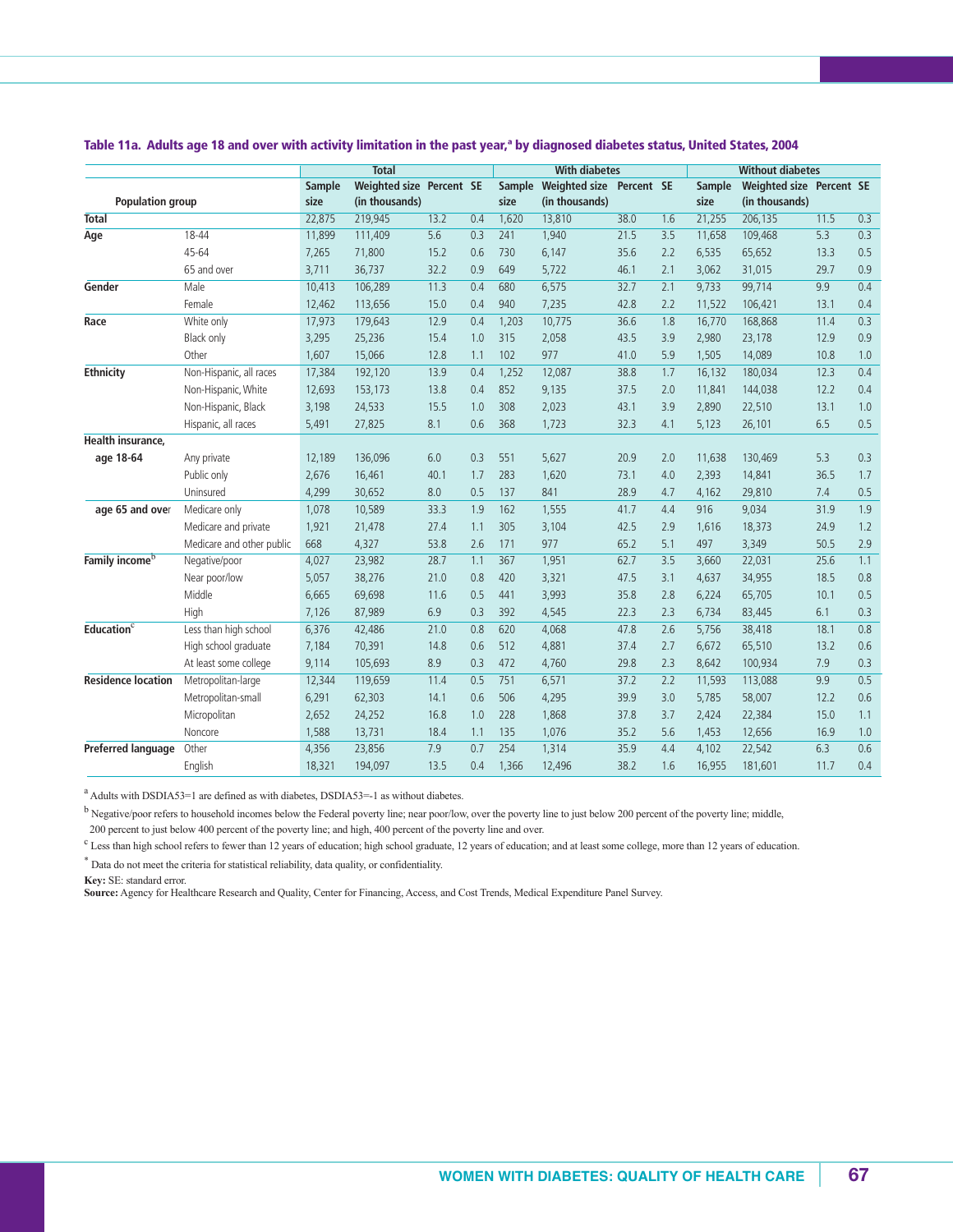|                                       |                           |       | <b>Total</b>                           |            |     |                | Women                                  |            |          |                | Men                                        |          |          |
|---------------------------------------|---------------------------|-------|----------------------------------------|------------|-----|----------------|----------------------------------------|------------|----------|----------------|--------------------------------------------|----------|----------|
| <b>Population group</b>               |                           | size  | Sample Weighted size<br>(in thousands) | Percent SE |     | Sample<br>size | <b>Weighted size</b><br>(in thousands) | Percent SE |          | Sample<br>size | Weighted size Percent SE<br>(in thousands) |          |          |
| <b>Total</b>                          |                           | 1,620 | 13,810                                 | 38.0       | 1.6 | 940            | 7,235                                  | 42.8       | 2.2      | 680            | 6,575                                      | 32.7     | 2.1      |
| Age                                   | 18-44                     | 241   | 1,940                                  | 21.5       | 3.5 | 148            | 1,055                                  | 22.2       | 4.1      | *              | $\star$                                    | $^\star$ | $\star$  |
|                                       | 45-64                     | 730   | 6,147                                  | 35.6       | 2.2 | 409            | 3,095                                  | 41.4       | 2.9      | 321            | 3,053                                      | 29.7     | 3.1      |
|                                       | 65 and over               | 649   | 5,722                                  | 46.1       | 2.1 | 383            | 3,085                                  | 51.2       | 3.1      | 266            | 2,637                                      | 40.3     | 3.3      |
| Race                                  | White only                | 1,203 | 10,775                                 | 36.6       | 1.8 | 667            | 5,441                                  | 41.2       | 2.6      | 536            | 5,333                                      | 32.0     | 2.4      |
|                                       | Black only                | 315   | 2,058                                  | 43.5       | 3.9 | 216            | 1,290                                  | 47.3       | 4.2      | $\star$        | $\star$                                    | $^\star$ | $^\star$ |
|                                       | Other                     | 102   | 977                                    | 41.0       | 5.9 | $^{\star}$     | $^\star$                               | $\star$    | $^\star$ | $\star$        | $\star$                                    | $^\star$ | $\star$  |
| <b>Ethnicity</b>                      | Non-Hispanic, all races   | 1,252 | 12,087                                 | 38.8       | 1.7 | 715            | 6,246                                  | 43.7       | 2.3      | 537            | 5,841                                      | 33.6     | 2.3      |
|                                       | Non-Hispanic, White       | 852   | 9,135                                  | 37.5       | 2.0 | 454            | 4,512                                  | 42.1       | 2.8      | 398            | 4,623                                      | 33.0     | 2.6      |
|                                       | Non-Hispanic, Black       | 308   | 2,023                                  | 43.1       | 3.9 | 210            | 1,259                                  | 46.5       | 4.3      | $\star$        | $^\star$                                   | $^\star$ | $\star$  |
|                                       | Hispanic, all races       | 368   | 1,723                                  | 32.3       | 4.1 | 225            | 990                                    | 37.2       | 5.4      | 143            | 734                                        | 25.8     | 4.6      |
| <b>Health insurance,</b>              |                           |       |                                        |            |     |                |                                        |            |          |                |                                            |          |          |
| age 18-64                             | Any private               | 551   | 5,627                                  | 20.9       | 2.0 | 272            | 2,567                                  | 22.1       | 2.9      | 279            | 3,060                                      | 19.9     | 2.7      |
|                                       | Public only               | 283   | 1,620                                  | 73.1       | 4.0 | 202            | 1,106                                  | 75.3       | 4.0      | $\star$        | $\star$                                    | $\star$  | $^\star$ |
|                                       | Uninsured                 | 137   | 841                                    | 28.9       | 4.7 | $\star$        | $\star$                                | $\star$    | $\star$  | $\star$        | $\star$                                    | $\star$  | $\star$  |
| age 65 and over                       | Medicare only             | 162   | 1,555                                  | 41.7       | 4.4 | $\star$        | $\star$                                | $\star$    | $\star$  | $\star$        | $\star$                                    | $\star$  | $^\star$ |
|                                       | Medicare and private      | 305   | 3,104                                  | 42.5       | 2.9 | 162            | 1,534                                  | 45.1       | 4.2      | 143            | 1,570                                      | 40.0     | 4.2      |
|                                       | Medicare and other public | 171   | 977                                    | 65.2       | 5.1 | 124            | 641                                    | 66.9       | 5.0      | $\star$        | $\star$                                    | $\star$  | $^\star$ |
| Family income <sup>b</sup>            | Negative/poor             | 367   | 1,951                                  | 62.7       | 3.5 | 255            | 1,234                                  | 66.5       | 3.4      | 112            | 717                                        | 56.3     | 5.9      |
|                                       | Near poor/low             | 420   | 3,321                                  | 47.5       | 3.1 | 261            | 2,012                                  | 49.8       | 4.1      | 159            | 1,310                                      | 44.1     | 4.8      |
|                                       | Middle                    | 441   | 3,993                                  | 35.8       | 2.8 | 246            | 2.097                                  | 40.0       | 4.1      | 195            | 1.896                                      | 31.2     | 3.8      |
|                                       | High                      | 392   | 4,545                                  | 22.3       | 2.3 | 178            | 1,893                                  | 23.0       | 3.6      | 214            | 2,652                                      | 21.8     | 2.7      |
| Education <sup>c</sup>                | Less than high school     | 620   | 4,068                                  | 47.8       | 2.6 | 376            | 2,239                                  | 50.8       | 3.3      | 244            | 1,829                                      | 44.2     | 3.8      |
|                                       | High school graduate      | 512   | 4,881                                  | 37.4       | 2.7 | 310            | 2,752                                  | 40.7       | 3.5      | 202            | 2,129                                      | 33.1     | 3.8      |
|                                       | At least some college     | 472   | 4,760                                  | 29.8       | 2.3 | 245            | 2,177                                  | 36.6       | 3.8      | 227            | 2,582                                      | 24.2     | 2.8      |
| Residence location Metropolitan-large |                           | 751   | 6,571                                  | 37.2       | 2.2 | 443            | 3,512                                  | 44.7       | 2.8      | 308            | 3,059                                      | 28.6     | 2.8      |
|                                       | Metropolitan-small        | 506   | 4,295                                  | 39.9       | 3.0 | 315            | 2,417                                  | 43.1       | 4.1      | 191            | 1,878                                      | 35.8     | 4.7      |
|                                       | Micropolitan              | 228   | 1,868                                  | 37.8       | 3.7 | 121            | 858                                    | 41.5       | 5.4      | 107            | 1,010                                      | 34.6     | 4.7      |
|                                       | Noncore                   | 135   | 1,076                                  | 35.2       | 5.6 | $\star$        | $\star$                                | $\star$    | $^\star$ | $^\star$       | $\star$                                    | $^\star$ | $^\star$ |
| Preferred language Other              |                           | 254   | 1,314                                  | 35.9       | 4.4 | 151            | 760                                    | 43.3       | 6.0      | 103            | 554                                        | 25.8     | 5.0      |
|                                       | English                   | 1,366 | 12,496                                 | 38.2       | 1.6 | 789            | 6.475                                  | 42.7       | 2.2      | 577            | 6,021                                      | 33.3     | 2.2      |

## **Table 11b. Adults age 18 and over with diabetes with activity limitation in the past year,ª by gender, United States, 2004**

<sup>a</sup> Adults with DSDIA53=1 are defined as with diabetes.

<sup>b</sup> Negative/poor refers to household incomes below the Federal poverty line; near poor/low, over the poverty line to just below 200 percent of the poverty line; middle,

200 percent to just below 400 percent of the poverty line; and high, 400 percent of the poverty line and over.

<sup>c</sup> Less than high school refers to fewer than 12 years of education; high school graduate, 12 years of education; and at least some college, more than 12 years of education.

\* Data do not meet the criteria for statistical reliability, data quality, or confidentiality.

**Key:** SE: standard error.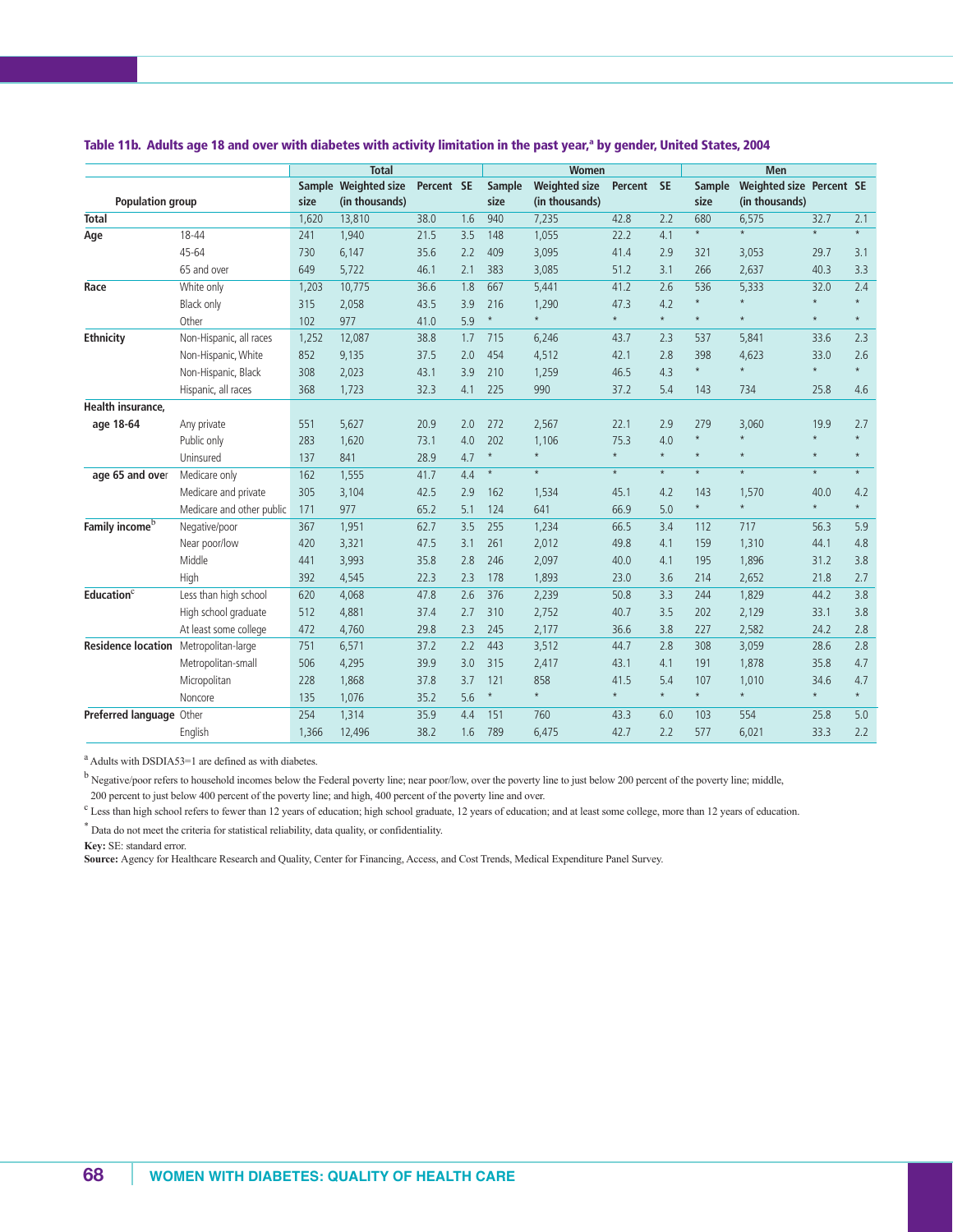|                               |                       |       | <b>Total</b>         |            |     |               | <b>Women</b>         |            |     |               | <b>Men</b>               |      |     |
|-------------------------------|-----------------------|-------|----------------------|------------|-----|---------------|----------------------|------------|-----|---------------|--------------------------|------|-----|
|                               |                       |       | Sample Weighted size | Percent SE |     | <b>Sample</b> | <b>Weighted size</b> | Percent SE |     | <b>Sample</b> | Weighted size Percent SE |      |     |
| Population group <sup>a</sup> |                       | size  | (in thousands)       |            |     | size          | (in thousands)       |            |     | size          | (in thousands)           |      |     |
| Total                         |                       | 1,342 | 13,425               | 48.9       | 2.3 | 667           | 6,814                | 50.9       | 2.7 | 675           | 6,611                    | 46.9 | 2.8 |
| Age                           | 18-44                 | 156   | 2,164                | 41.4       | 5.6 | 84            | 963                  | 37.3       | 7.1 | 72            | 1,201                    | 44.8 | 7.6 |
|                               | 45-64                 | 516   | 5,985                | 45.7       | 3.2 | 255           | 2,921                | 48.8       | 3.8 | 261           | 3,064                    | 42.8 | 4.3 |
|                               | 65 and over           | 670   | 5,275                | 55.7       | 2.6 | 328           | 2,929                | 57.5       | 3.2 | 342           | 2,346                    | 53.3 | 4.2 |
| Race/ethnicity                | Non-Hispanic, White   | 530   | 8,806                | 54.7       | 2.9 | 241           | 4,231                | 57.7       | 3.9 | 289           | 4,575                    | 51.8 | 3.5 |
|                               | Non-Hispanic, Black   | 317   | 1,991                | 39.3       | 2.7 | 170           | 1,203                | 40.1       | 3.7 | 147           | 788                      | 38.0 | 3.5 |
|                               | Mexican American      | 390   | 965                  | 35.3       | 2.4 | 200           | 514                  | 35.1       | 3.7 | 190           | 452                      | 35.6 | 3.5 |
| Family income <sup>b</sup>    | Negative/poor         | 293   | 2,146                | 42.3       | 4.1 | 173           | 1,332                | 48.8       | 4.9 | 120           | 814                      | 31.7 | 6.1 |
|                               | Near poor             | 404   | 3,350                | 50.7       | 4.1 | 201           | 1,813                | 53.4       | 4.5 | 203           | 1,537                    | 47.4 | 5.8 |
|                               | Middle                | 315   | 3,694                | 51.0       | 3.3 | 151           | 1,890                | 52.9       | 5.1 | 164           | 1,804                    | 48.9 | 4.9 |
|                               | High                  | 204   | 2,891                | 50.5       | 4.6 | 73            | 1,015                | 50.5       | 7.0 | 131           | 1,876                    | 50.5 | 6.1 |
| <b>Education</b>              | Less than high school | 656   | 4,560                | 41.4       | 2.9 | 341           | 2,497                | 44.7       | 3.0 | 315           | 2,064                    | 37.4 | 4.1 |
|                               | High school graduate  | 271   | 3,328                | 52.7       | 3.2 | 145           | 1,848                | 56.3       | 5.2 | 126           | 1,480                    | 48.2 | 5.0 |
|                               | At least some college | 414   | 5,530                | 52.9       | 3.2 | 180           | 2,463                | 53.2       | 5.2 | 234           | 3,067                    | 52.7 | 3.3 |

# **Table 12. Adults age 18 and over with diabetes whose hemoglobin A1c level was less than 7.0%, by gender, United States, 1999-2004**

<sup>a</sup> Adults with DIQ010=1 are defined as with diabetes.

<sup>b</sup> Negative/poor refers to household incomes below the Federal poverty line; near poor/low, over the poverty line to just below 200 percent of the poverty line; middle,

200 percent to just below 400 percent of the poverty line; and high, 400 percent of the poverty line and over.

\* Data do not meet the criteria for statistical reliability, data quality, or confidentiality.

**Key:** SE: standard error.

**Source:** Centers for Disease Control and Prevention, National Center for Health Statistics, National Health and Nutrition Examination Survey.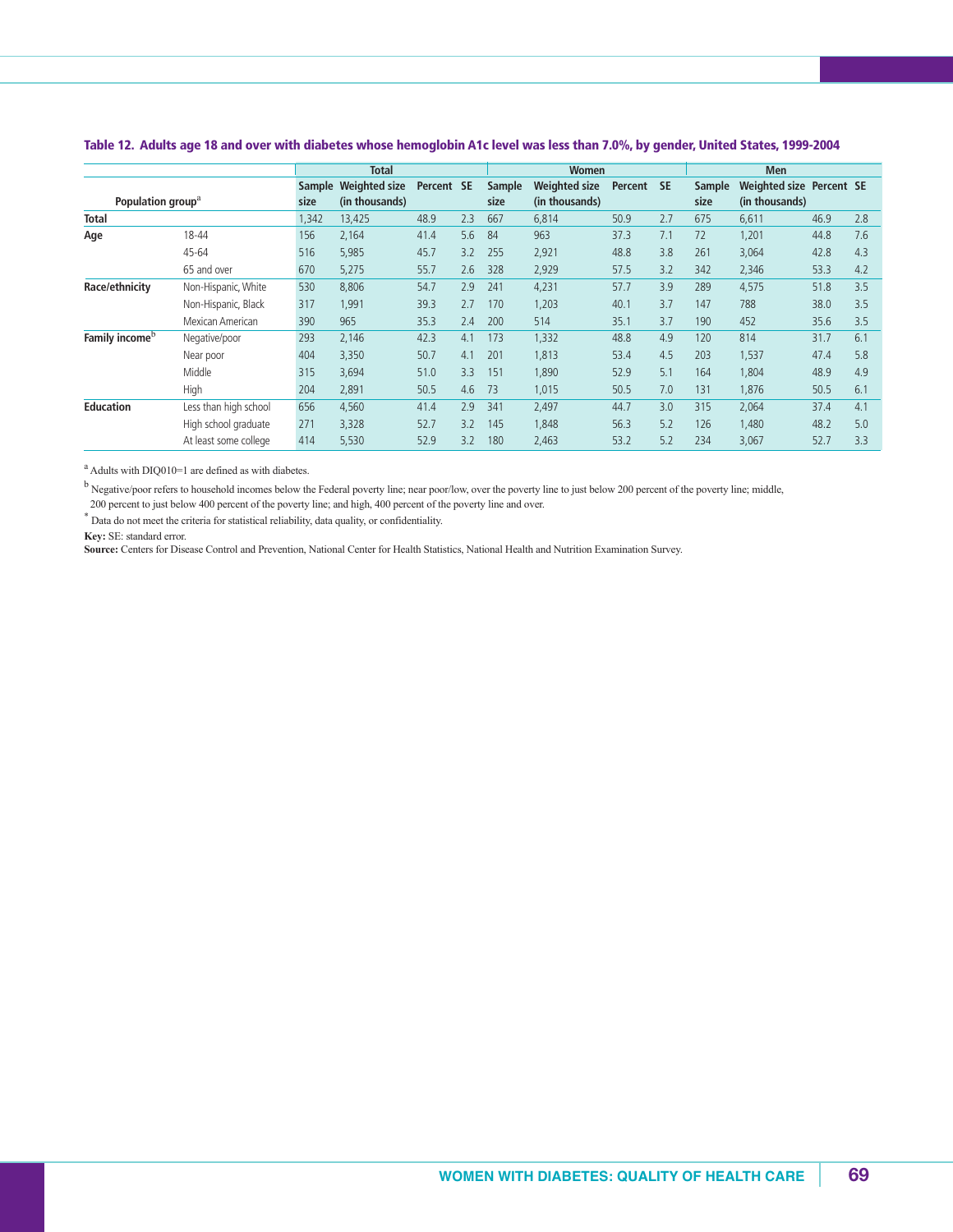|                               |                       |               | <b>Total</b>         |            |     |               | <b>Women</b>         |            |         |        | <b>Men</b>               |      |     |
|-------------------------------|-----------------------|---------------|----------------------|------------|-----|---------------|----------------------|------------|---------|--------|--------------------------|------|-----|
|                               |                       | <b>Sample</b> | <b>Weighted size</b> | Percent SE |     | <b>Sample</b> | <b>Weighted size</b> | Percent SE |         | Sample | Weighted size Percent SE |      |     |
| Population group <sup>a</sup> |                       | size          | (in thousands)       |            |     | size          | (in thousands)       |            |         | size   | (in thousands)           |      |     |
| <b>Total</b>                  |                       | 1,342         | 13,425               | 16.0       | 1.6 | 667           | 6,814                | 14.0       | 1.5     | 675    | 6,611                    | 18.0 | 2.5 |
| Age                           | 18-44                 | 156           | 2,164                | 26.4       | 5.2 | 84            | 963                  | $\star$    | $\star$ | 72     | 1,201                    | 34.4 | 6.5 |
|                               | 45-64                 | 516           | 5,985                | 19.3       | 2.2 | 255           | 2,921                | 19.1       | 2.7     | 261    | 3,064                    | 19.5 | 3.7 |
|                               | 65 and over           | 670           | 5,275                | 7.9        | 1.4 | 328           | 2,929                | 8.1        | 2.0     | 342    | 2,346                    | 7.6  | 1.9 |
| Race/ethnicity                | Non-Hispanic, White   | 530           | 8.806                | 11.4       | 1.7 | 241           | 4,231                | 9.3        | 1.8     | 289    | 4.575                    | 13.4 | 2.9 |
|                               | Non-Hispanic, Black   | 317           | 1,991                | 23.1       | 2.3 | 170           | 1,203                | 20.4       | 3.8     | 147    | 788                      | 27.2 | 3.5 |
|                               | Mexican American      | 390           | 965                  | 24.9       | 2.7 | 200           | 514                  | 25.6       | 3.8     | 190    | 452                      | 24.1 | 3.9 |
| Family income <sup>b</sup>    | Negative/poor         | 293           | 2,146                | 21.9       | 2.7 | 173           | 1,332                | 19.1       | 3.9     | 120    | 814                      | 26.5 | 5.4 |
|                               | Near poor             | 404           | 3,350                | 12.5       | 2.8 | 201           | 1,813                | 9.9        | 2.8     | 203    | 1,537                    | 15.6 | 3.4 |
|                               | Middle                | 315           | 3.694                | 14.9       | 2.3 | 151           | 1,890                | 11.4       | 2.7     | 164    | 1.804                    | 18.5 | 4.2 |
|                               | High                  | 204           | 2,891                | 14.6       | 2.9 | 73            | 1,015                | $\star$    | $\star$ | 131    | 1,876                    | 14.0 | 3.9 |
| <b>Education</b>              | Less than high school | 656           | 4,560                | 19.4       | 2.6 | 341           | 2,497                | 17.3       | 2.6     | 315    | 2,064                    | 21.8 | 4.0 |
|                               | High school graduate  | 271           | 3,328                | 14.2       | 2.8 | 145           | 1,848                | 9.8        | 2.5     | 126    | 1,480                    | 19.7 | 4.7 |
|                               | At least some college | 414           | 5,530                | 14.3       | 2.3 | 180           | 2.463                | 13.9       | 3.2     | 234    | 3.067                    | 14.6 | 2.8 |

# **Table 13. Adults age 18 and over with diabetes whose hemoglobin A1c level was higher than 9.0%, by gender, United States, 1999-2004**

 $a$  Adults with DIQ010=1 are defined as with diabetes.

<sup>b</sup> Negative/poor refers to household incomes below the Federal poverty line; near poor/low, over the poverty line to just below 200 percent of the poverty line; middle,

200 percent to just below 400 percent of the poverty line; and high, 400 percent of the poverty line and over.

\* Data do not meet the criteria for statistical reliability, data quality, or confidentiality.

**Key:** SE: standard error.

**Source:** Centers for Disease Control and Prevention, National Center for Health Statistics, National Health and Nutrition Examination Survey.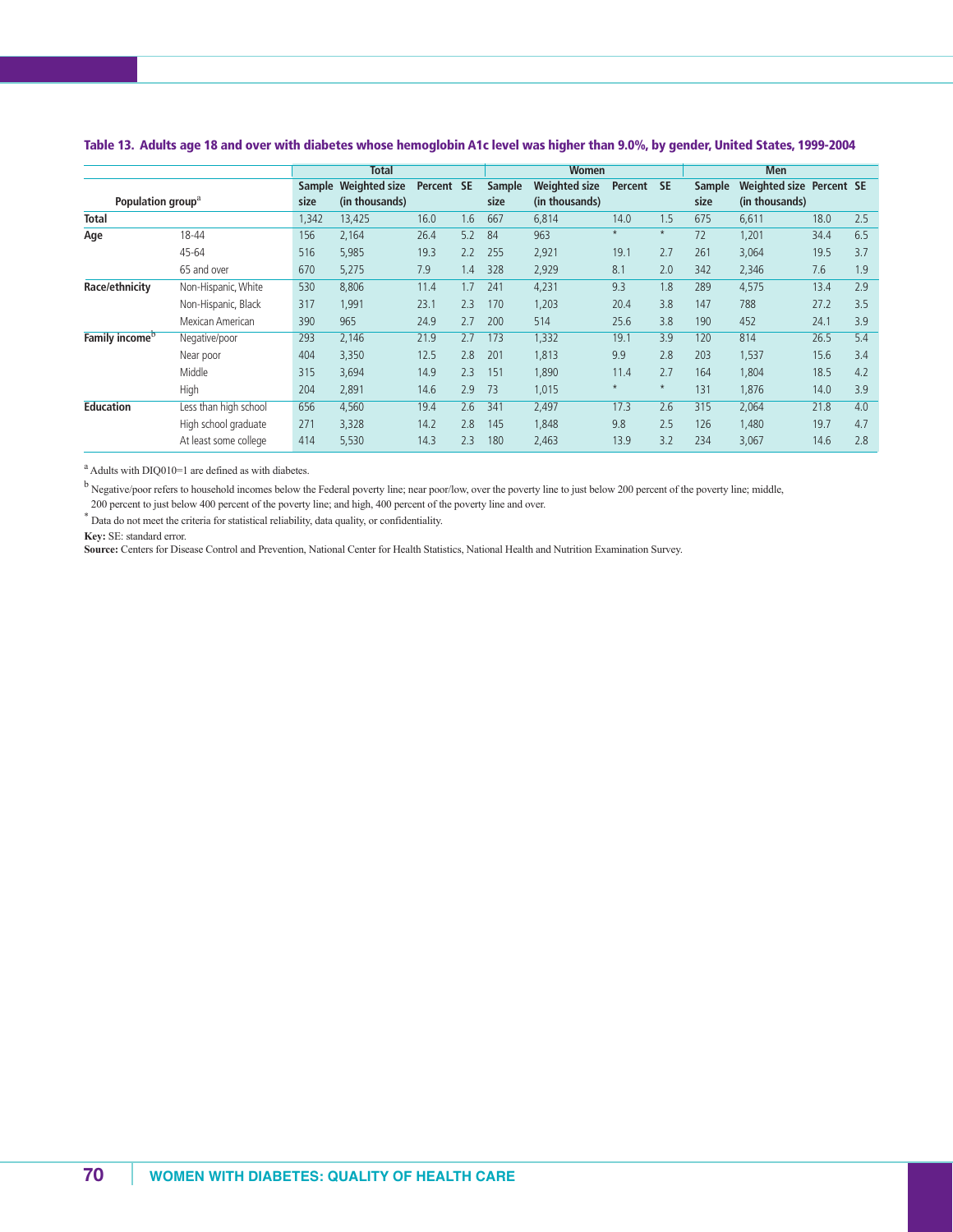|                                       |                           |         | <b>Total</b>                           |            |         |                | <b>Women</b>                           |            |          |                | <b>Men</b>                                        |          |          |
|---------------------------------------|---------------------------|---------|----------------------------------------|------------|---------|----------------|----------------------------------------|------------|----------|----------------|---------------------------------------------------|----------|----------|
| <b>Population group</b>               |                           | size    | Sample Weighted size<br>(in thousands) | Percent SE |         | Sample<br>size | <b>Weighted size</b><br>(in thousands) | Percent SE |          | Sample<br>size | <b>Weighted size Percent SE</b><br>(in thousands) |          |          |
| <b>Total</b>                          |                           | 1,276   | 12,720                                 | 91.5       | 0.9     | 740            | 6,756                                  | 91.8       | 1.1      | 536            | 5,964                                             | 91.2     | 1.4      |
| Age                                   | 18-44                     | 198     | 1,819                                  | 85.7       | 2.9     | 127            | 1,045                                  | 83.9       | 4.2      | $^\star$       | $^\star$                                          | $^\star$ | $\star$  |
|                                       | 45-64                     | 588     | 6,076                                  | 92.1       | 1.2     | 326            | 3,090                                  | 91.3       | 1.8      | 262            | 2,986                                             | 92.9     | 1.6      |
|                                       | 65 and over               | 490     | 4,825                                  | 93.0       | 1.2     | 287            | 2,621                                  | 95.5       | 1.2      | 203            | 2,205                                             | 90.0     | 2.2      |
| Race                                  | White only                | 972     | 10,059                                 | 91.9       | 0.9     | 547            | 5,265                                  | 91.5       | 1.3      | 425            | 4,794                                             | 92.4     | 1.4      |
|                                       | Black only                | 226     | 1,793                                  | 87.6       | 2.7     | 150            | 1,057                                  | 91.9       | 2.4      | $\star$        | $\star$                                           | $\star$  | $\star$  |
|                                       | Other                     | $\star$ | $\star$                                | $^\star$   | $\star$ | $\star$        | $\star$                                | $\star$    | $^\star$ | $^\star$       | $\star$                                           | $^\star$ | $^\star$ |
| <b>Ethnicity</b>                      | Non-Hispanic, all races   | 976     | 10,992                                 | 92.5       | 1.0     | 557            | 5,808                                  | 92.5       | 1.2      | 419            | 5,184                                             | 92.5     | 1.4      |
|                                       | Non-Hispanic, White       | 686     | 8,415                                  | 93.3       | 1.0     | 374            | 4,374                                  | 92.4       | 1.5      | 312            | 4,041                                             | 94.3     | 1.3      |
|                                       | Non-Hispanic, Black       | 220     | 1,754                                  | 87.4       | 2.8     | 145            | 1,023                                  | 91.9       | 2.4      | $^\star$       | $^\star$                                          | $^\star$ | $\star$  |
|                                       | Hispanic, all races       | 300     | 1,728                                  | 85.5       | 2.4     | 183            | 948                                    | 87.7       | 2.7      | 117            | 780                                               | 82.9     | 4.4      |
| Health insurance,                     |                           |         |                                        |            |         |                |                                        |            |          |                |                                                   |          |          |
| age 18-64                             | Any private               | 472     | 5,686                                  | 92.3       | 1.2     | 236            | 2,705                                  | 91.5       | 1.9      | 236            | 2,981                                             | 93.0     | 1.8      |
|                                       | Public only               | 198     | 1,331                                  | 91.6       | 2.0     | 143            | 932                                    | 92.1       | 2.0      | $^\star$       | $\star$                                           |          | $\star$  |
|                                       | Uninsured                 | 116     | 877                                    | 78.1       | 4.4     | $\star$        | $\star$                                | $\star$    | $\star$  | $^\star$       | $\star$                                           |          | $\star$  |
| age 65 and over                       | Medicare only             | 123     | 1,363                                  | 92.7       | 2.2     | $\star$        | $\star$                                | $\star$    | $\star$  | $\star$        | $\star$                                           | $\star$  | $\star$  |
|                                       | Medicare and private      | 238     | 2,684                                  | 92.4       | 1.8     | 128            | 1,354                                  | 95.4       | 1.7      | 110            | 1.330                                             | 89.3     | 3.2      |
|                                       | Medicare and other public | 121     | 708                                    | 96.5       | 1.4     |                | $\star$                                | $\star$    | $^\star$ | $^\star$       | $\star$                                           | $\star$  | $\star$  |
| Family income <sup>b</sup>            | Negative/poor             | 266     | 1,599                                  | 87.1       | 2.7     | 182            | 1,003                                  | 88.1       | 3.1      | $^\star$       | $^\star$                                          | $\star$  | $\star$  |
|                                       | Near poor/low             | 312     | 2,856                                  | 90.6       | 1.7     | 194            | 1,732                                  | 92.2       | 1.9      | 118            | 1,125                                             | 88.3     | 3.1      |
|                                       | Middle                    | 362     | 3,739                                  | 91.9       | 1.6     | 206            | 2,042                                  | 90.9       | 2.1      | 156            | 1,697                                             | 93.1     | 2.2      |
|                                       | High                      | 336     | 4,525                                  | 93.3       | 1.5     | 158            | 1,980                                  | 94.2       | 2.2      | 178            | 2,546                                             | 92.6     | 2.1      |
| Education <sup>c</sup>                | Less than high school     | 456     | 3,469                                  | 87.8       | 1.7     | 273            | 1,859                                  | 86.9       | 2.5      | 183            | 1,610                                             | 88.9     | 2.5      |
|                                       | High school graduate      | 404     | 4,515                                  | 92.4       | 1.6     | 251            | 2,637                                  | 93.2       | 1.9      | 153            | 1,877                                             | 91.3     | 2.7      |
|                                       | At least some college     | 405     | 4,653                                  | 93.4       | 1.4     | 212            | 2,217                                  | 94.0       | 1.8      | 193            | 2,436                                             | 92.8     | 1.9      |
| Residence location Metropolitan-large |                           | 583     | 6,107                                  | 91.6       | 1.1     | 342            | 3,193                                  | 90.5       | 1.7      | 241            | 2,914                                             | 92.8     | 1.7      |
|                                       | Metropolitan-small        | 407     | 3,994                                  | 90.1       | 1.7     | 249            | 2,291                                  | 93.1       | 1.7      | 158            | 1,703                                             | 86.2     | 3.2      |
|                                       | Micropolitan              | 173     | 1,602                                  | 93.1       | 2.3     | $\star$        | $\star$                                | $\star$    | $^\star$ | $\star$        | $\star$                                           | $\star$  | $\star$  |
|                                       | Noncore                   | 113     | 1,016                                  | 93.9       | 2.2     | $\star$        | $\star$                                | $\star$    | $^\star$ | $^\star$       | $\star$                                           | $\star$  | $\star$  |
| Preferred language Other              |                           | 207     | 1,212                                  | 92.0       | 2.2     | 127            | 696                                    | 92.1       | 2.8      | $\star$        | $\star$                                           | $\star$  | $\star$  |
|                                       | English                   | 1,069   | 11,508                                 | 91.5       | 0.9     | 613            | 6,060                                  | 91.7       | 1.2      | 456            | 5,448                                             | 91.1     | 1.5      |

## **Table 14. Adults age 18 and over with diabetes who had a hemoglobin A1c measurement in the past year,ª by gender, United States, 2004**

<sup>a</sup> Adults with DSDIA53=1 are defined as with diabetes.

<sup>b</sup> Negative/poor refers to household incomes below the Federal poverty line; near poor/low, over the poverty line to just below 200 percent of the poverty line; middle,

200 percent to just below 400 percent of the poverty line; and high, 400 percent of the poverty line and over.

<sup>c</sup> Less than high school refers to fewer than 12 years of education; high school graduate, 12 years of education; and at least some college, more than 12 years of education.

\* Data do not meet the criteria for statistical reliability, data quality, or confidentiality.

**Key:** SE: standard error.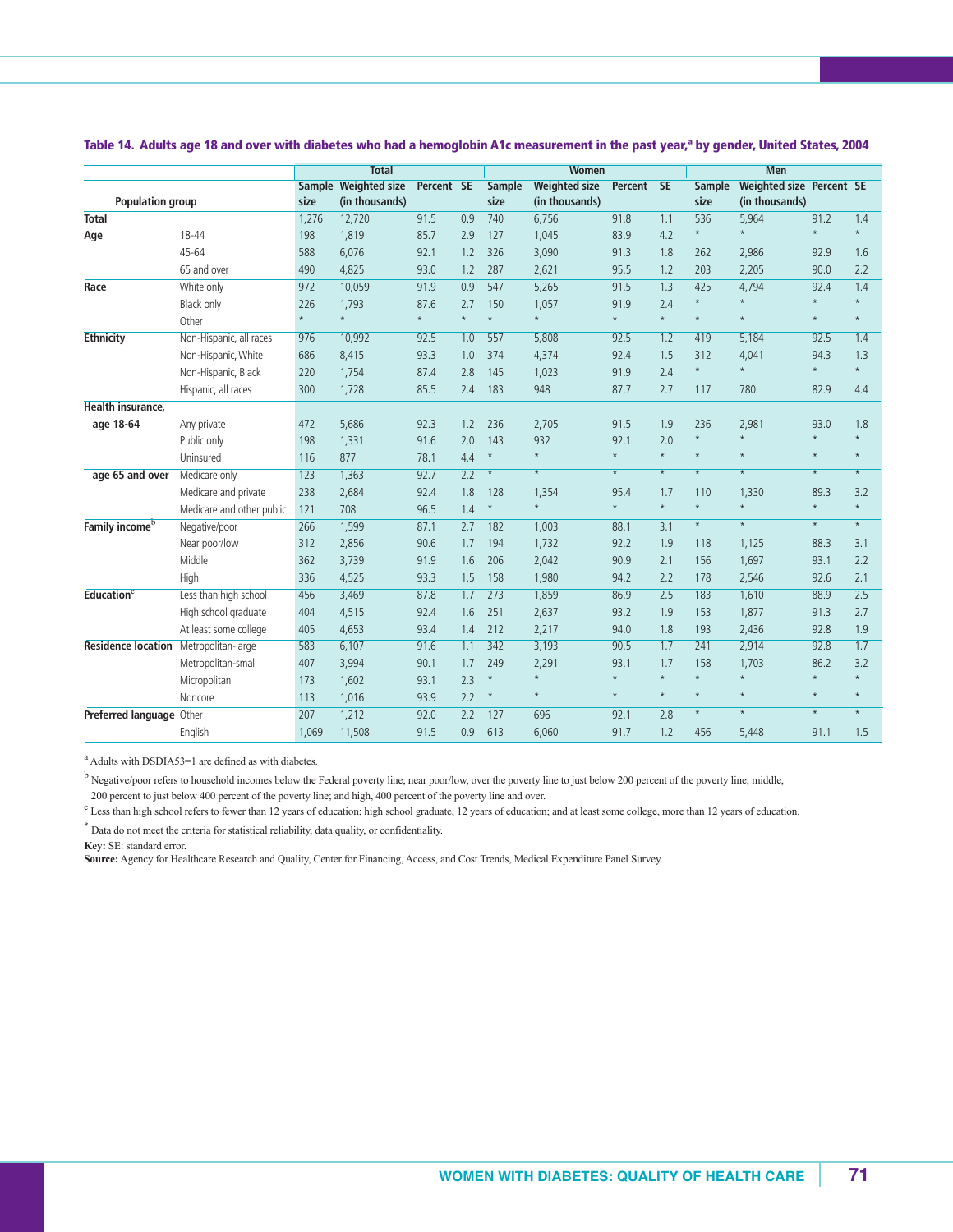|                                              |                           |       | <b>Total</b>                           |            |     |                       | <b>Women</b>                           |            |                   |                       | <b>Men</b>                                        |                   |                   |
|----------------------------------------------|---------------------------|-------|----------------------------------------|------------|-----|-----------------------|----------------------------------------|------------|-------------------|-----------------------|---------------------------------------------------|-------------------|-------------------|
| <b>Population group</b>                      |                           | size  | Sample Weighted size<br>(in thousands) | Percent SE |     | <b>Sample</b><br>size | <b>Weighted size</b><br>(in thousands) | Percent SE |                   | <b>Sample</b><br>size | <b>Weighted size Percent SE</b><br>(in thousands) |                   |                   |
| <b>Total</b>                                 |                           | 1,595 | 15,568                                 | 67.4       | 1.5 | 925                   | 8.155                                  | 67.0       | 1.9               | 670                   | 7.414                                             | 67.9              | 2.2               |
| Age                                          | 18-44                     | 237   | 2,185                                  | 46.9       | 4.0 | 144                   | 1,188                                  | 47.4       | 5.1               | $\star$               | $\star$                                           | $\star$           | $\star$           |
|                                              | 45-64                     | 720   | 7,166                                  | 66.3       | 2.2 | 404                   | 3,577                                  | 66.2       | 3.0               | 316                   | 3,589                                             | 66.3              | 3.0               |
|                                              | 65 and over               | 638   | 6,217                                  | 76.0       | 1.8 | 377                   | 3,390                                  | 74.6       | 2.6               | 261                   | 2,827                                             | 77.6              | 3.1               |
| Race                                         | White only                | 1,187 | 12,123                                 | 67.8       | 1.7 | 658                   | 6,147                                  | 66.4       | 2.4               | 529                   | 5,976                                             | 69.2              | 2.3               |
|                                              | Black only                | 308   | 2,358                                  | 67.1       | 3.3 | 210                   | 1,422                                  | 69.4       | 3.4               | $\star$               | $\star$                                           | $\star$           | $\star$           |
|                                              | Other                     | 100   | 1,087                                  | 64.4       | 4.9 | $\star$               | $\star$                                | $\star$    | $\star$           | $\star$               | $\star$                                           | $\star$           | $\star$           |
| <b>Ethnicity</b>                             | Non-Hispanic, all races   | 1,230 | 13,474                                 | 68.4       | 1.6 | 702                   | 6,999                                  | 67.8       | 2.1               | 528                   | 6,475                                             | 69.2              | 2.3               |
|                                              | Non-Hispanic, White       | 839   | 10,131                                 | 69.1       | 1.9 | 447                   | 5,060                                  | 67.6       | 2.8               | 392                   | 5,070                                             | 70.6              | 2.4               |
|                                              | Non-Hispanic, Black       | 301   | 2,314                                  | 67.0       | 3.4 | 204                   | 1,383                                  | 69.0       | 3.4               | $\star$               | $\star$                                           | $^\star$          | $\star$           |
|                                              | Hispanic, all races       | 365   | 2,094                                  | 60.9       | 3.3 | 223                   | 1,155                                  | 62.1       | 4.0               | 142                   | 939                                               | 59.3              | 5.1               |
| <b>Health insurance.</b>                     |                           |       |                                        |            |     |                       |                                        |            |                   |                       |                                                   |                   |                   |
| age 18-64                                    | Any private               | 546   | 6,519                                  | 65.5       | 2.3 | 268                   | 2,967                                  | 63.6       | 3.4               | 278                   | 3,553                                             | 67.1              | 3.0               |
|                                              | Public only               | 276   | 1,833                                  | 61.2       | 3.5 | 198                   | 1,254                                  | 65.1       | 4.1               | $\star$               | ÷                                                 | ÷                 | $\star$           |
|                                              | Uninsured                 | 135   | 999                                    | 38.3       | 5.0 | $\star$               | $\star$                                | $\star$    | $\star$           | $\star$               | $\star$                                           | $\star$           | $\star$           |
| age 65 and over                              | Medicare only             | 158   | 1.687                                  | 77.3       | 3.3 | $\ast$                | $\star$                                | $\star$    | $\overline{\ast}$ | $\overline{\ast}$     | $\overline{\ast}$                                 | $\overline{\ast}$ | $\overline{\ast}$ |
|                                              | Medicare and private      | 300   | 3,366                                  | 76.0       | 2.8 | 160                   | 1,688                                  | 72.9       | 4.0               | 140                   | 1,678                                             | 79.1              | 3.9               |
|                                              | Medicare and other public | 169   | 1,062                                  | 74.1       | 4.1 | 122                   | 707                                    | 71.3       | 4.8               | $\star$               | $\star$                                           | $^\star$          | $\star$           |
| Family income <sup>b</sup>                   | Negative/poor             | 360   | 2,204                                  | 62.3       | 3.3 | 250                   | 1,373                                  | 63.0       | 4.0               | 110                   | 831                                               | 61.3              | 5.2               |
|                                              | Near poor/low             | 413   | 3,679                                  | 60.9       | 3.0 | 257                   | 2,229                                  | 62.5       | 3.6               | 156                   | 1,450                                             | 58.5              | 4.8               |
|                                              | Middle                    | 433   | 4,479                                  | 66.8       | 2.8 | 241                   | 2,355                                  | 67.4       | 3.6               | 192                   | 2,124                                             | 66.1              | 3.9               |
|                                              | High                      | 389   | 5,206                                  | 74.8       | 2.1 | 177                   | 2,197                                  | 73.6       | 3.3               | 212                   | 3,009                                             | 75.6              | 2.9               |
| Education <sup>c</sup>                       | Less than high school     | 612   | 4,579                                  | 62.2       | 2.4 | 372                   | 2,488                                  | 64.4       | 2.9               | 240                   | 2,092                                             | 59.6              | 4.0               |
|                                              | High school graduate      | 505   | 5,554                                  | 68.5       | 2.5 | 304                   | 3,116                                  | 70.0       | 3.2               | 201                   | 2,438                                             | 66.5              | 3.7               |
|                                              | At least some college     | 462   | 5,309                                  | 70.7       | 2.5 | 240                   | 2,466                                  | 65.7       | 3.6               | 222                   | 2,843                                             | 75.1              | 3.3               |
| <b>Residence location</b> Metropolitan-large |                           | 737   | 7,429                                  | 68.6       | 2.1 | 434                   | 3,921                                  | 67.1       | 2.7               | 303                   | 3,508                                             | 70.3              | 3.0               |
|                                              | Metropolitan-small        | 501   | 4,864                                  | 68.4       | 2.8 | 311                   | 2,761                                  | 70.6       | 3.4               | 190                   | 2,103                                             | 65.5              | 4.5               |
|                                              | Micropolitan              | 223   | 2,054                                  | 64.9       | 3.5 | 119                   | 957                                    | 57.2       | 5.4               | 104                   | 1,096                                             | 71.6              | 4.8               |
|                                              | Noncore                   | 134   | 1,222                                  | 60.6       | 5.4 | $\star$               | $\star$                                | $\star$    | $^\star$          | $^\star$              | $^\star$                                          | $^\star$          | $^\star$          |
| Preferred language Other                     |                           | 252   | 1,551                                  | 55.5       | 3.9 | 151                   | 877                                    | 57.5       | 5.1               | 101                   | 674                                               | 52.8              | 5.6               |
|                                              | English                   | 1,343 | 14,018                                 | 68.7       | 1.6 | 774                   | 7,278                                  | 68.1       | 2.0               | 569                   | 6.740                                             | 69.4              | 2.3               |

## **Table 15. Adults age 18 and over with diabetes who had a retinal eye examination in the past year,ª by gender, United States, 2004**

<sup>a</sup> Adults with DSDIA53=1 are defined as with diabetes.

<sup>b</sup> Negative/poor refers to household incomes below the Federal poverty line; near poor/low, over the poverty line to just below 200 percent of the poverty line; middle,

200 percent to just below 400 percent of the poverty line; and high, 400 percent of the poverty line and over.

 $c$  Less than high school refers to fewer than 12 years of education; high school graduate, 12 years of education; and at least some college, more than 12 years of education.

\* Data do not meet the criteria for statistical reliability, data quality, or confidentiality.

**Key:** SE: standard error.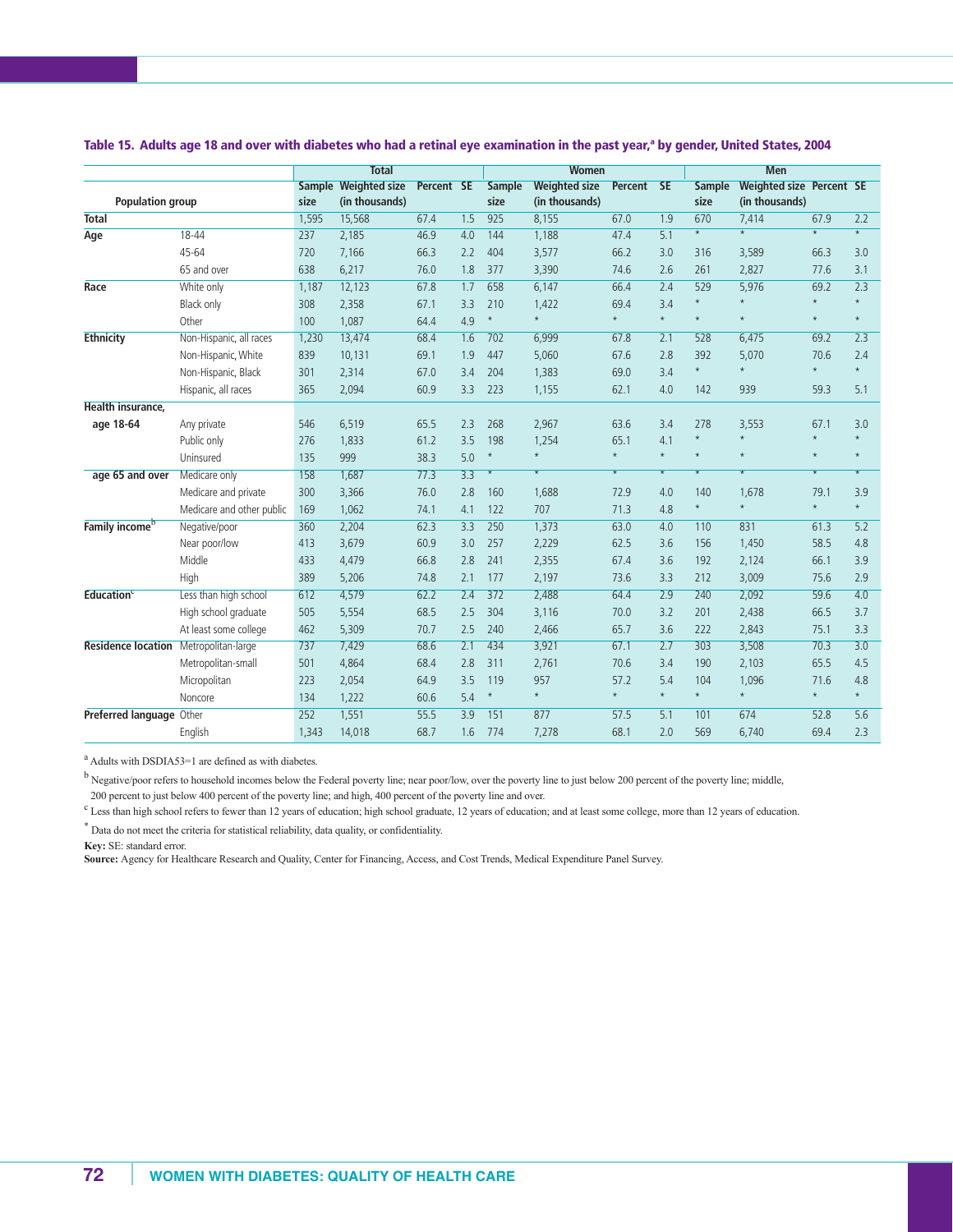|                                              |                           |       | <b>Total</b>                           |            |     |                | <b>Women</b>                           |         |           |                | <b>Men</b>                                        |          |          |
|----------------------------------------------|---------------------------|-------|----------------------------------------|------------|-----|----------------|----------------------------------------|---------|-----------|----------------|---------------------------------------------------|----------|----------|
| <b>Population group</b>                      |                           | size  | Sample Weighted size<br>(in thousands) | Percent SE |     | Sample<br>size | <b>Weighted size</b><br>(in thousands) | Percent | <b>SE</b> | Sample<br>size | <b>Weighted size Percent SE</b><br>(in thousands) |          |          |
| <b>Total</b>                                 |                           | 1,556 | 15,173                                 | 70.6       | 1.4 | 900            | 7,954                                  | 70.1    | 2.0       | 656            | 7,220                                             | 71.2     | 1.9      |
| Age                                          | 18-44                     | 236   | 2,124                                  | 62.6       | 3.8 | 144            | 1,166                                  | 60.7    | 5.1       | $^\star$       | $\star$                                           | $\star$  | $\star$  |
|                                              | 45-64                     | 702   | 7,045                                  | 72.6       | 2.3 | 390            | 3,498                                  | 73.8    | 3.0       | 312            | 3,547                                             | 71.5     | 3.3      |
|                                              | 65 and over               | 618   | 6,005                                  | 71.1       | 2.1 | 366            | 3,290                                  | 69.4    | 2.9       | 252            | 2,715                                             | 73.1     | 2.7      |
| Race                                         | White only                | 1,161 | 11,794                                 | 71.1       | 1.6 | 643            | 6,002                                  | 69.7    | 2.3       | 518            | 5,792                                             | 72.4     | 2.2      |
|                                              | Black only                | 295   | 2,288                                  | 72.8       | 3.1 | 201            | 1,372                                  | 77.4    | 3.9       | $\star$        | $\star$                                           | $\star$  | $^\star$ |
|                                              | Other                     | 100   | 1,092                                  | 61.6       | 6.1 |                | $\star$                                | $\star$ | $^\star$  | $^\star$       | $\star$                                           | $\star$  | $\star$  |
| Ethnicity                                    | Non-Hispanic, all races   | 1,200 | 13,135                                 | 70.9       | 1.5 | 681            | 6,810                                  | 69.8    | 2.2       | 519            | 6,325                                             | 72.1     | 2.1      |
|                                              | Non-Hispanic, White       | 822   | 9,858                                  | 71.4       | 1.8 | 436            | 4,927                                  | 69.1    | 2.7       | 386            | 4,930                                             | 73.8     | 2.5      |
|                                              | Non-Hispanic, Black       | 288   | 2,244                                  | 73.5       | 3.2 | 195            | 1,333                                  | 78.9    | 3.9       | $^\star$       | $^\star$                                          | $\star$  | $\star$  |
|                                              | Hispanic, all races       | 356   | 2,038                                  | 68.9       | 3.4 | 219            | 1,144                                  | 71.6    | 3.7       | 137            | 895                                               | 65.4     | 5.3      |
| Health insurance,                            |                           |       |                                        |            |     |                |                                        |         |           |                |                                                   |          |          |
| age 18-64                                    | Any private               | 537   | 6,383                                  | 71.8       | 2.7 | 264            | 2,910                                  | 73.1    | 3.5       | 273            | 3,472                                             | 70.7     | 3.7      |
|                                              | Public only               | 265   | 1,773                                  | 72.2       | 3.7 | 187            | 1,196                                  | 70.8    | 4.2       | $^\star$       | $\star$                                           |          | $\star$  |
|                                              | Uninsured                 | 136   | 1,013                                  | 58.0       | 4.9 | $\star$        | $\star$                                | $\star$ | $^\star$  | $\star$        | $\star$                                           | $\star$  | $\star$  |
| age 65 and over                              | Medicare only             | 159   | 1.714                                  | 67.2       | 4.0 | $\star$        | $\star$                                | $\star$ | $\star$   | $\star$        | $\star$                                           | $\star$  | $\star$  |
|                                              | Medicare and private      | 287   | 3,183                                  | 73.1       | 2.9 | 153            | 1,597                                  | 73.3    | 4.2       | 134            | 1,586                                             | 73.0     | 3.8      |
|                                              | Medicare and other public | 161   | 1,006                                  | 72.1       | 4.7 | 118            | 687                                    | 66.0    | 5.7       | $^\star$       | $\star$                                           | $^\star$ | $\star$  |
| Family income <sup>b</sup>                   | Negative/poor             | 346   | 2,095                                  | 71.2       | 3.2 | 241            | 1,323                                  | 74.8    | 3.4       | 105            | 772                                               | 65.0     | 6.3      |
|                                              | Near poor/low             | 399   | 3,549                                  | 64.3       | 2.7 | 247            | 2,150                                  | 63.9    | 3.6       | 152            | 1,398                                             | 65.0     | 4.1      |
|                                              | Middle                    | 428   | 4,401                                  | 69.9       | 2.4 | 238            | 2,317                                  | 67.2    | 3.3       | 190            | 2,084                                             | 73.0     | 3.4      |
|                                              | High                      | 383   | 5,129                                  | 75.4       | 2.6 | 174            | 2,163                                  | 76.4    | 4.1       | 209            | 2,966                                             | 74.6     | 3.4      |
| Education <sup>c</sup>                       | Less than high school     | 586   | 4,387                                  | 66.7       | 2.4 | 352            | 2,362                                  | 64.4    | 3.3       | 234            | 2,024                                             | 69.5     | 3.3      |
|                                              | High school graduate      | 492   | 5,360                                  | 69.8       | 2.4 | 298            | 3,032                                  | 72.4    | 3.2       | 194            | 2,328                                             | 66.3     | 3.4      |
|                                              | At least some college     | 464   | 5,306                                  | 74.9       | 2.4 | 242            | 2,477                                  | 72.5    | 3.8       | 222            | 2,829                                             | 76.9     | 3.1      |
| <b>Residence location</b> Metropolitan-large |                           | 724   | 7,313                                  | 73.1       | 1.9 | 427            | 3,874                                  | 71.7    | 2.8       | 297            | 3,439                                             | 74.6     | 2.7      |
|                                              | Metropolitan-small        | 480   | 4,614                                  | 69.5       | 2.3 | 299            | 2,644                                  | 70.6    | 3.3       | 181            | 1,970                                             | 68.2     | 3.5      |
|                                              | Micropolitan              | 220   | 2,037                                  | 68.8       | 3.3 | 115            | 932                                    | 65.6    | 5.1       | 105            | 1,104                                             | 71.5     | 5.1      |
|                                              | Noncore                   | 132   | 1,209                                  | 63.1       | 5.4 | $\star$        | $\star$                                | $\star$ | $^\star$  | $^\star$       | $^\star$                                          | $^\star$ | $\star$  |
| Preferred language Other                     |                           | 246   | 1,522                                  | 65.2       | 4.3 | 148            | 861                                    | 69.2    | 5.3       | $^\star$       | $\star$                                           | $\star$  | $\star$  |
|                                              | English                   | 1,310 | 13,651                                 | 71.2       | 1.5 | 752            | 7.093                                  | 70.2    | 2.1       | 558            | 6,559                                             | 72.4     | 2.1      |

# **Table 16. Adults age 18 and over with diabetes who had a foot examination in the past year,ª by gender, United States, 2004**

<sup>a</sup> Adults with DSDIA53=1 are defined as with diabetes.

<sup>b</sup> Negative/poor refers to household incomes below the Federal poverty line; near poor/low, over the poverty line to just below 200 percent of the poverty line; middle, 200 percent to just below 400 percent of the poverty line; and high, 400 percent of the poverty line and over.

<sup>c</sup> Less than high school refers to fewer than 12 years of education; high school graduate, 12 years of education; and at least some college, more than 12 years of education.

\* Data do not meet the criteria for statistical reliability, data quality, or confidentiality.

**Key:** SE: standard error.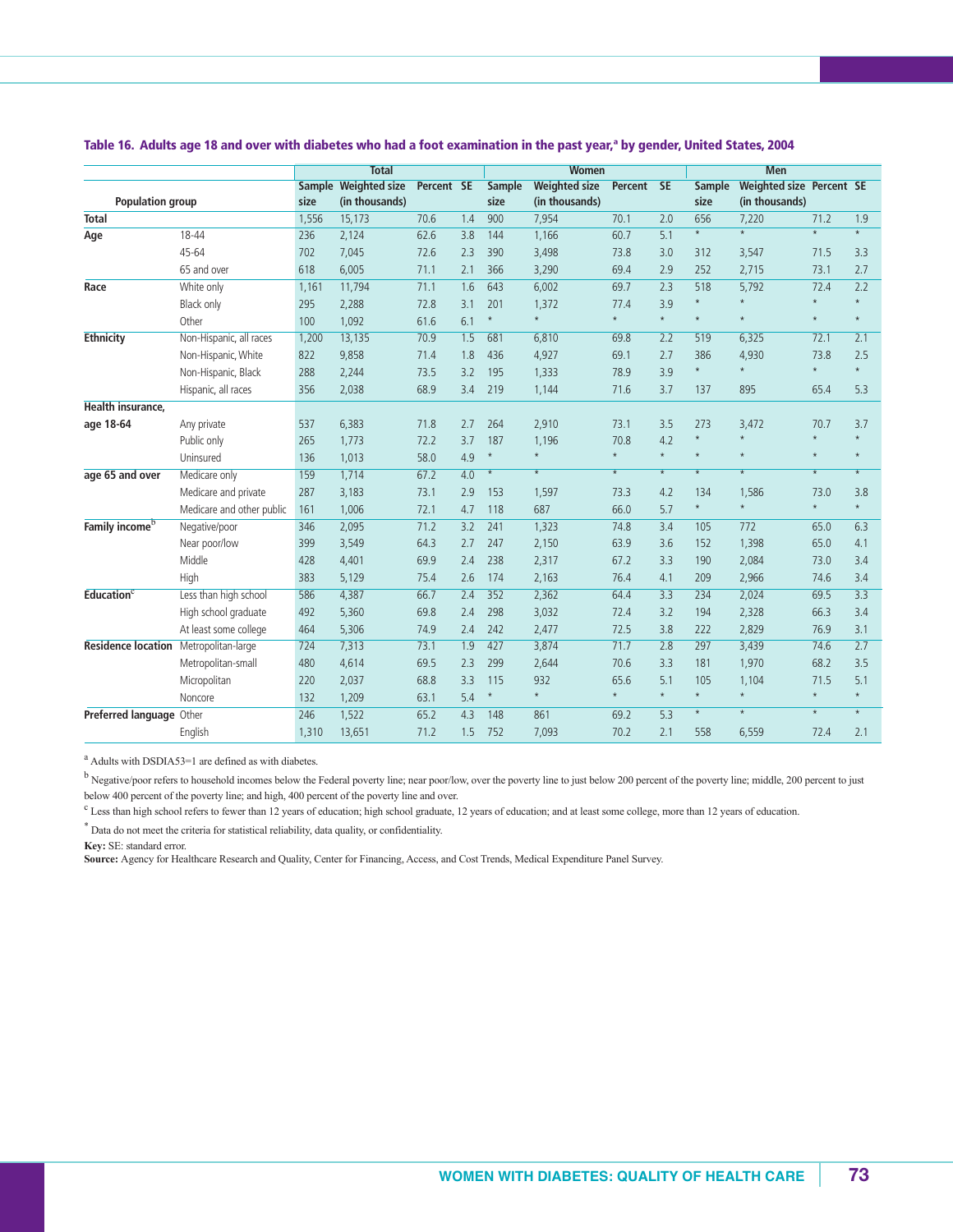#### **Table 17. Adults age 18 and over with diabetes who had a hemoglobin A1c measurement, a retinal eye examination, and a foot examination in the past year,ª by gender, United States, 2004**

|                                       |                           | <b>Total</b><br>Sample Weighted size<br>Percent SE |                |          | <b>Women</b> |                       |                                        |         | <b>Men</b>        |                       |                                                   |                   |                   |
|---------------------------------------|---------------------------|----------------------------------------------------|----------------|----------|--------------|-----------------------|----------------------------------------|---------|-------------------|-----------------------|---------------------------------------------------|-------------------|-------------------|
| <b>Population group</b>               |                           | size                                               | (in thousands) |          |              | <b>Sample</b><br>size | <b>Weighted size</b><br>(in thousands) | Percent | -SE               | <b>Sample</b><br>size | <b>Weighted size Percent SE</b><br>(in thousands) |                   |                   |
| <b>Total</b>                          |                           | 1,430                                              | 14,052         | 45.4     | 1.7          | 830                   | 7,436                                  | 45.2    | 2.1               | 600                   | 6,617                                             | 45.7              | 2.3               |
| Age                                   | 18-44                     | 226                                                | 2,043          | 30.2     | 3.8          | 136                   | 1,115                                  | 30.5    | 4.4               | $\star$               | $^\star$                                          | $^\star$          | $\star$           |
|                                       | 45-64                     | 649                                                | 6,569          | 46.9     | 2.5          | 363                   | 3,320                                  | 48.7    | 3.3               | 286                   | 3,250                                             | 44.9              | 3.3               |
|                                       | 65 and over               | 555                                                | 5,441          | 49.5     | 2.4          | 331                   | 3,001                                  | 46.7    | 3.3               | 224                   | 2,439                                             | 52.9              | 3.6               |
| Race                                  | White only                | 1,081                                              | 11,038         | 46.6     | 1.9          | 605                   | 5,714                                  | 45.4    | 2.5               | 476                   | 5,324                                             | 47.9              | 2.5               |
|                                       | Black only                | 257                                                | 2,000          | 43.4     | 3.8          | 175                   | 1,199                                  | 49.5    | 4.3               | $\star$               | $\star$                                           | $^\star$          | $\star$           |
|                                       | Other                     | $^\star$                                           | $\star$        | $^\star$ | $\star$      |                       | $\star$                                | $\star$ | $\star$           | $^\star$              | $\star$                                           | $^\star$          | $^\star$          |
| Ethnicity                             | Non-Hispanic, all races   | 1,098                                              | 12,152         | 46.4     | 1.9          | 625                   | 6,377                                  | 45.9    | 2.4               | 473                   | 5,776                                             | 46.9              | 2.6               |
|                                       | Non-Hispanic, White       | 764                                                | 9,227          | 47.8     | 2.2          | 410                   | 4,711                                  | 46.1    | 2.9               | 354                   | 4,516                                             | 49.6              | 2.8               |
|                                       | Non-Hispanic, Black       | 251                                                | 1,961          | 44.2     | 3.8          | 170                   | 1,165                                  | 50.9    | 4.2               | $^\star$              | $\star$                                           | $^\star$          | $\star$           |
|                                       | Hispanic, all races       | 332                                                | 1,900          | 39.5     | 3.2          | 205                   | 1,059                                  | 41.0    | 4.2               | 127                   | 841                                               | 37.6              | 3.9               |
| <b>Health insurance.</b>              |                           |                                                    |                |          |              |                       |                                        |         |                   |                       |                                                   |                   |                   |
| age 18-64                             | Any private               | 510                                                | 6,078          | 46.7     | 2.6          | 254                   | 2,845                                  | 48.1    | 3.6               | 256                   | 3,233                                             | 45.5              | 3.6               |
|                                       | Public only               | 232                                                | 1,547          | 38.1     | 4.0          | 165                   | 1,058                                  | 40.7    | 4.7               | $\star$               | $\star$                                           | $\star$           | $\star$           |
|                                       | Uninsured                 | 133                                                | 986            | 26.8     | 4.6          | $\star$               | $\star$                                | $\star$ | $\star$           | $^\star$              | $\star$                                           | $^\star$          | $^\star$          |
| age 65 and over                       | Medicare only             | 142                                                | 1,571          | 47.3     | 4.5          | $\star$               | $\star$                                | $\star$ | $\overline{\ast}$ | $\overline{\ast}$     | $\star$                                           | $\overline{\ast}$ | $\overline{\ast}$ |
|                                       | Medicare and private      | 263                                                | 2,936          | 51.7     | 3.2          | 141                   | 1,481                                  | 49.8    | 4.4               | 122                   | 1,455                                             | 53.7              | 4.5               |
|                                       | Medicare and other public | 140                                                | 845            | 44.9     | 5.4          | 103                   | 580                                    | 36.7    | 5.6               | $\star$               | $\star$                                           | $^\star$          | $^\star$          |
| Family income <sup>b</sup>            | Negative/poor             | 308                                                | 1,852          | 36.8     | 3.7          | 211                   | 1,146                                  | 38.2    | 4.6               | $\star$               | $\star$                                           | $\star$           | $\star$           |
|                                       | Near poor/low             | 363                                                | 3,282          | 37.3     | 3.2          | 223                   | 1,974                                  | 39.0    | 3.8               | 140                   | 1,309                                             | 34.7              | 5.1               |
|                                       | Middle                    | 399                                                | 4,089          | 44.0     | 2.8          | 228                   | 2,220                                  | 43.4    | 3.3               | 171                   | 1,869                                             | 44.8              | 4.1               |
|                                       | High                      | 360                                                | 4,829          | 55.5     | 2.9          | 168                   | 2,096                                  | 56.7    | 4.3               | 192                   | 2,733                                             | 54.5              | 3.7               |
| Education <sup>c</sup>                | Less than high school     | 536                                                | 4,036          | 35.6     | 2.6          | 320                   | 2,154                                  | 32.3    | 3.4               | 216                   | 1,882                                             | 39.4              | $\overline{3.7}$  |
|                                       | High school graduate      | 453                                                | 4,977          | 46.4     | 3.1          | 278                   | 2,866                                  | 50.6    | 4.0               | 175                   | 2.112                                             | 40.6              | 4.1               |
|                                       | At least some college     | 428                                                | 4,933          | 52.5     | 2.8          | 225                   | 2,349                                  | 50.0    | 3.8               | 203                   | 2,584                                             | 54.8              | 4.0               |
| Residence location Metropolitan-large |                           | 654                                                | 6,675          | 47.0     | 2.5          | 385                   | 3,502                                  | 44.2    | 3.4               | 269                   | 3,174                                             | 50.2              | 3.4               |
|                                       | Metropolitan-small        | 449                                                | 4,377          | 46.0     | 2.9          | 280                   | 2,537                                  | 49.4    | 3.3               | 169                   | 1,840                                             | 41.2              | 4.2               |
|                                       | Micropolitan              | 200                                                | 1,845          | 40.6     | 4.8          | 107                   | 893                                    | 38.2    | 4.8               | $\star$               | $\star$                                           | $\star$           | $\star$           |
|                                       | Noncore                   | 127                                                | 1,155          | 41.9     | 5.5          | $\star$               | $\star$                                | $\star$ | $\star$           | $^\star$              | $\star$                                           | $\star$           | $\star$           |
| Preferred language Other              |                           | 231                                                | 1,414          | 34.9     | 3.6          | 140                   | 796                                    | 34.4    | 4.9               | $^\star$              | $\star$                                           | $^\star$          | $\star$           |
|                                       | English                   | 1,199                                              | 12,639         | 46.6     | 1.8          | 690                   | 6,640                                  | 46.5    | 2.2               | 509                   | 5,999                                             | 46.8              | 2.5               |

<sup>a</sup> Adults with DSDIA53=1 are defined as with diabetes.

<sup>b</sup> Negative/poor refers to household incomes below the Federal poverty line; near poor/low, over the poverty line to just below 200 percent of the poverty line; middle,

200 percent to just below 400 percent of the poverty line; and high, 400 percent of the poverty line and over.

<sup>c</sup> Less than high school refers to fewer than 12 years of education; high school graduate, 12 years of education; and at least some college, more than 12 years of education.

\* Data do not meet the criteria for statistical reliability, data quality, or confidentiality.

**Key:** SE: standard error.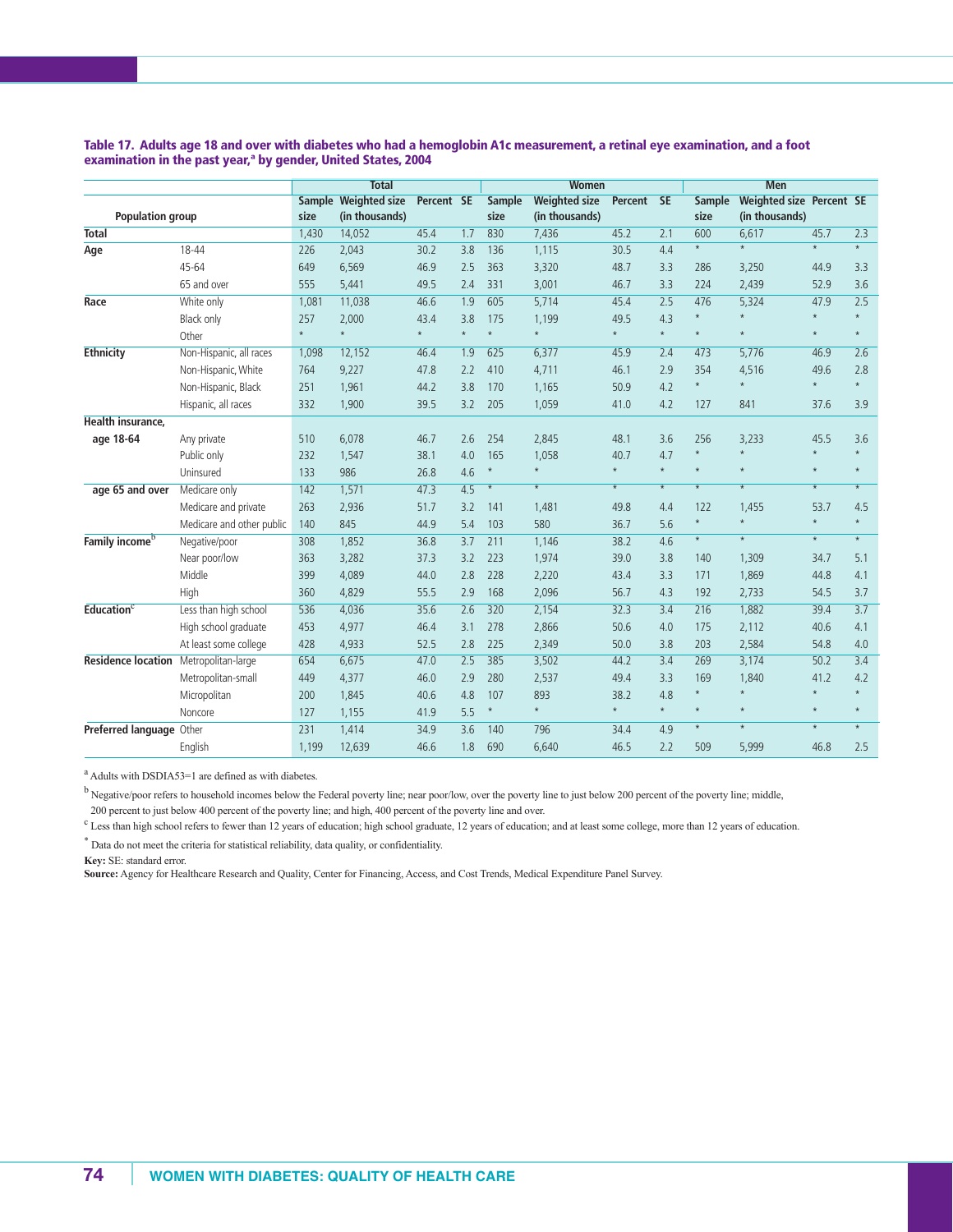|                                       |                           |        | <b>Total</b>                           |            |     |                | <b>With diabetes</b>                   |            |     |                       | <b>Without diabetes</b>                    |      |     |
|---------------------------------------|---------------------------|--------|----------------------------------------|------------|-----|----------------|----------------------------------------|------------|-----|-----------------------|--------------------------------------------|------|-----|
| Population group                      |                           | size   | Sample Weighted size<br>(in thousands) | Percent SE |     | Sample<br>size | <b>Weighted size</b><br>(in thousands) | Percent SE |     | <b>Sample</b><br>size | Weighted size Percent SE<br>(in thousands) |      |     |
| <b>Total</b>                          |                           | 21,201 | 203,723                                | 66.5       | 0.5 | 1,581          | 13,472                                 | 95.3       | 0.6 | 19,620                | 190,251                                    | 64.4 | 0.5 |
| Age                                   | 18-44                     | 10,920 | 102,053                                | 49.2       | 0.8 | 232            | 1,899                                  | 81.8       | 2.9 | 10,688                | 100,154                                    | 48.6 | 0.8 |
|                                       | 45-64                     | 6,876  | 67,949                                 | 80.0       | 0.6 | 719            | 6,044                                  | 96.5       | 0.8 | 6,157                 | 61,904                                     | 78.4 | 0.7 |
|                                       | 65 and over               | 3,405  | 33,722                                 | 91.7       | 0.6 | 630            | 5,529                                  | 98.7       | 0.4 | 2,775                 | 28,193                                     | 90.3 | 0.7 |
| Gender                                | Male                      | 9,564  | 97,692                                 | 61.7       | 0.7 | 662            | 6,374                                  | 94.6       | 1.0 | 8,902                 | 91,319                                     | 59.4 | 0.7 |
|                                       | Female                    | 11,637 | 106,031                                | 71.0       | 0.6 | 919            | 7,098                                  | 96.0       | 0.7 | 10,718                | 98,933                                     | 69.2 | 0.6 |
| Race                                  | White only                | 16,720 | 166,890                                | 66.2       | 0.6 | 1,176          | 10,522                                 | 94.7       | 0.7 | 15,544                | 156,369                                    | 64.3 | 0.6 |
|                                       | Black only                | 3,002  | 22,934                                 | 69.4       | 1.3 | 305            | 2,000                                  | 97.8       | 0.7 | 2,697                 | 20,934                                     | 66.7 | 1.4 |
|                                       | Other                     | 1,479  | 13,898                                 | 65.1       | 1.4 | 100            | 949                                    | 97.3       | 1.4 | 1,379                 | 12,949                                     | 62.7 | 1.5 |
| Ethnicity                             | Non-Hispanic, all races   | 16,091 | 177,898                                | 68.0       | 0.5 | 1,223          | 11,785                                 | 96.3       | 0.6 | 14,868                | 166,113                                    | 66.0 | 0.6 |
|                                       | Non-Hispanic, White       | 11,808 | 142,350                                | 67.9       | 0.6 | 833            | 8,913                                  | 95.8       | 0.7 | 10,975                | 133,436                                    | 66.0 | 0.7 |
|                                       | Non-Hispanic, Black       | 2,911  | 22,260                                 | 69.6       | 1.3 | 300            | 1,971                                  | 97.8       | 0.7 | 2,611                 | 20,289                                     | 66.9 | 1.4 |
|                                       | Hispanic, all races       | 5,110  | 25,825                                 | 56.4       | 1.3 | 358            | 1,686                                  | 88.8       | 2.3 | 4,752                 | 24,138                                     | 54.1 | 1.4 |
| <b>Health insurance,</b>              |                           |        |                                        |            |     |                |                                        |            |     |                       |                                            |      |     |
| age 18-64                             | Any private               | 11,365 | 126,994                                | 66.9       | 0.6 | 539            | 5,542                                  | 95.3       | 0.9 | 10,826                | 121,452                                    | 65.6 | 0.6 |
|                                       | Public only               | 2,497  | 15,122                                 | 60.5       | 1.3 | 279            | 1,575                                  | 93.3       | 1.8 | 2,218                 | 13,546                                     | 56.7 | 1.4 |
|                                       | Uninsured                 | 3,951  | 28,072                                 | 37.6       | 1.1 | 135            | 839                                    | 77.4       | 4.4 | 3,816                 | 27,233                                     | 36.4 | 1.1 |
| age 65 and over                       | Medicare only             | 974    | 9,551                                  | 89.4       | 1.3 | 158            | 1,521                                  | 98.4       | 0.9 | 816                   | 8,030                                      | 87.7 | 1.5 |
|                                       | Medicare and private      | 1,787  | 19,921                                 | 93.3       | 0.7 | 297            | 2,995                                  | 99.2       | 0.6 | 1,490                 | 16,926                                     | 92.2 | 0.8 |
|                                       | Medicare and other public | 588    | 3,763                                  | 91.3       | 1.5 | 162            | 915                                    | 98.0       | 0.9 | 426                   | 2,848                                      | 89.2 | 1.9 |
| Family income <sup>b</sup>            | Negative/poor             | 3,718  | 21,972                                 | 54.4       | 1.3 | 358            | 1,895                                  | 91.5       | 2.0 | 3,360                 | 20,077                                     | 50.9 | 1.3 |
|                                       | Near poor/low             | 4,665  | 35,173                                 | 61.0       | 1.1 | 402            | 3,192                                  | 94.7       | 1.1 | 4,263                 | 31,981                                     | 57.7 | 1.1 |
|                                       | Middle                    | 6,142  | 64,117                                 | 63.1       | 0.8 | 433            | 3,899                                  | 96.3       | 1.1 | 5,709                 | 60,218                                     | 61.0 | 0.8 |
|                                       | High                      | 6,676  | 82,461                                 | 74.6       | 0.7 | 388            | 4,486                                  | 96.6       | 1.0 | 6,288                 | 77,975                                     | 73.4 | 0.7 |
| Education                             | Less than high school     | 5,893  | 38,864                                 | 56.6       | 1.0 | 601            | 3,929                                  | 94.1       | 1.2 | 5,292                 | 34,935                                     | 52.4 | 1.1 |
|                                       | High school graduate      | 6,621  | 64,806                                 | 65.8       | 0.8 | 502            | 4,816                                  | 96.0       | 0.8 | 6,119                 | 59,990                                     | 63.4 | 0.9 |
|                                       | At least some college     | 8,531  | 98,998                                 | 70.9       | 0.6 | 462            | 4,625                                  | 95.7       | 1.1 | 8,069                 | 94,373                                     | 69.7 | 0.6 |
| Residence location Metropolitan-large |                           | 11,394 | 110,318                                | 68.6       | 0.6 | 736            | 6,455                                  | 96.6       | 0.7 | 10,658                | 103,863                                    | 66.8 | 0.7 |
|                                       | Metropolitan-small        | 5,856  | 57,869                                 | 65.3       | 0.9 | 492            | 4,155                                  | 95.1       | 1.1 | 5,364                 | 53,714                                     | 63.0 | 1.0 |
|                                       | Micropolitan              | 2,477  | 22,748                                 | 62.2       | 1.8 | 219            | 1,791                                  | 92.3       | 2.1 | 2,258                 | 20,957                                     | 59.7 | 1.9 |
|                                       | Noncore                   | 1,474  | 12,788                                 | 61.6       | 1.8 | 134            | 1,071                                  | 93.7       | 2.2 | 1,340                 | 11,717                                     | 58.7 | 1.8 |
| Preferred language Other              |                           | 4,033  | 21,944                                 | 55.8       | 1.3 | 248            | 1,276                                  | 92.6       | 2.1 | 3,785                 | 20,668                                     | 53.5 | 1.3 |
|                                       | English                   | 17,128 | 181,462                                | 67.8       | 0.5 | 1,333          | 12,196                                 | 95.6       | 0.6 | 15,795                | 169,266                                    | 65.8 | 0.6 |

## **Table 18a. Adults age 18 and over who had a lipid profile in the past 2 years,ª by diagnosed diabetes status, United States, 2004**

<sup>a</sup> Adults with DSDIA53=1 are defined as with diabetes, DSDIA53=-1 as without diabetes.

<sup>b</sup> Negative/poor refers to household incomes below the Federal poverty line; near poor/low, over the poverty line to just below 200 percent of the poverty line; middle,

200 percent to just below 400 percent of the poverty line; and high, 400 percent of the poverty line and over.

 $\text{c}$  Less than high school refers to fewer than 12 years of education; high school graduate, 12 years of education; and at least some college, more than 12 years of education.

 $^*$  Data do not meet the criteria for statistical reliability, data quality, or confidentiality.

**Key:** SE: standard error.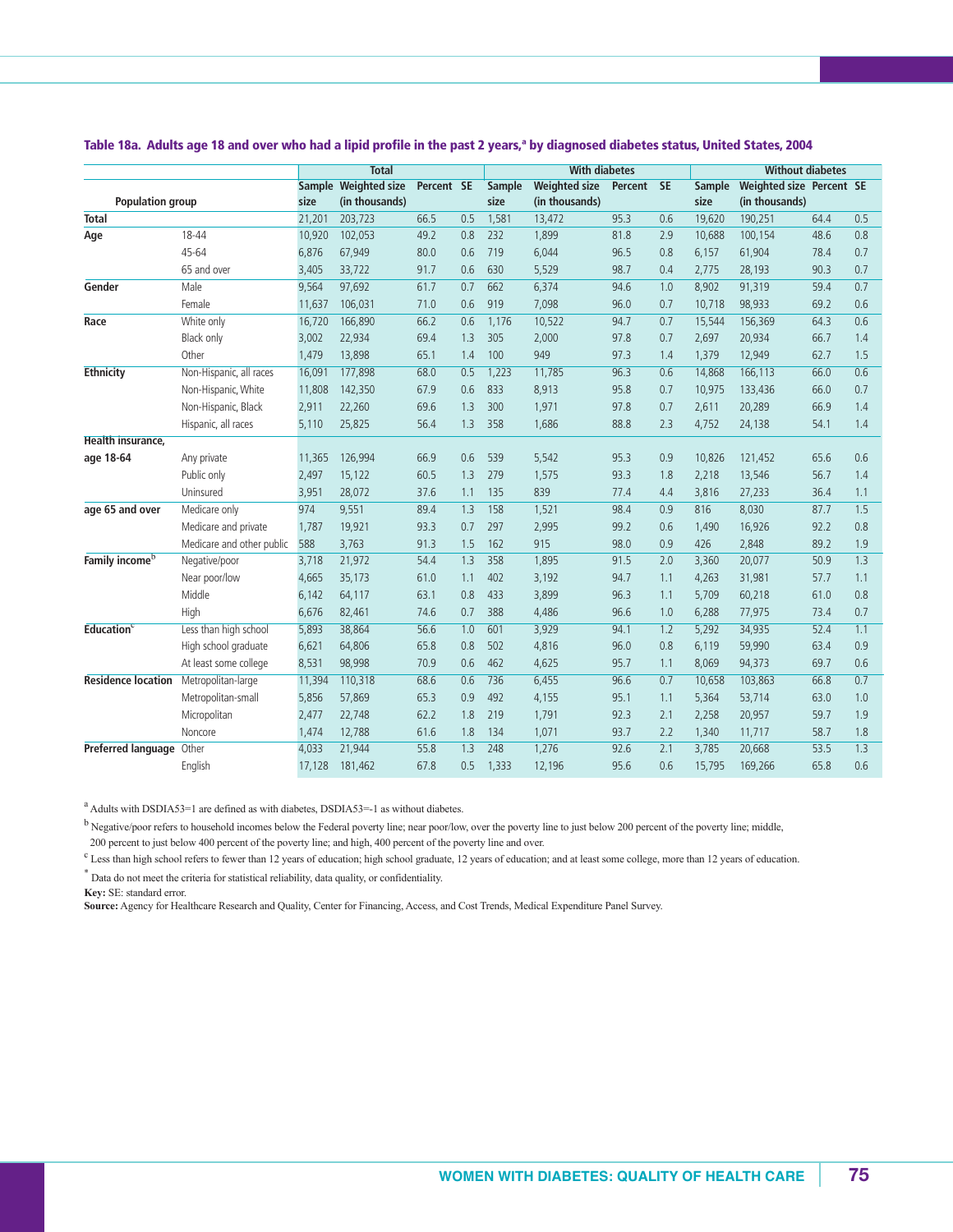|                                              |                           |       | <b>Total</b>                           |            |     |                       | <b>Women</b>                           |            |          |                       | <b>Men</b>                                        |          |          |
|----------------------------------------------|---------------------------|-------|----------------------------------------|------------|-----|-----------------------|----------------------------------------|------------|----------|-----------------------|---------------------------------------------------|----------|----------|
| <b>Population group</b>                      |                           | size  | Sample Weighted size<br>(in thousands) | Percent SE |     | <b>Sample</b><br>size | <b>Weighted size</b><br>(in thousands) | Percent SE |          | <b>Sample</b><br>size | <b>Weighted size Percent SE</b><br>(in thousands) |          |          |
| <b>Total</b>                                 |                           | 1,581 | 13,472                                 | 95.3       | 0.6 | 919                   | 7,098                                  | 96.0       | 0.7      | 662                   | 6,374                                             | 94.6     | 1.0      |
| Age                                          | 18-44                     | 232   | 1,899                                  | 81.8       | 2.9 | 142                   | 1,025                                  | 84.1       | 3.4      | $\star$               | $\star$                                           | $\star$  | $\star$  |
|                                              | 45-64                     | 719   | 6,044                                  | 96.5       | 0.8 | 404                   | 3,079                                  | 97.2       | 1.1      | 315                   | 2,965                                             | 95.9     | 1.2      |
|                                              | 65 and over               | 630   | 5,529                                  | 98.7       | 0.4 | 373                   | 2,994                                  | 98.9       | 0.5      | 257                   | 2,535                                             | 98.3     | 0.8      |
| Race                                         | White only                | 1,176 | 10,522                                 | 94.7       | 0.7 | 650                   | 5,316                                  | 95.4       | 0.9      | 526                   | 5,206                                             | 94.0     | 1.1      |
|                                              | Black only                | 305   | 2,000                                  | 97.8       | 0.7 | 213                   | 1,284                                  | 97.9       | 0.7      | $\star$               | $\star$                                           | $\star$  | $\star$  |
|                                              | Other                     | 100   | 949                                    | 97.3       | 1.4 |                       | $\star$                                | $\star$    | $\star$  | $\star$               | $\star$                                           | $\star$  | $\star$  |
| <b>Ethnicity</b>                             | Non-Hispanic, all races   | 1,223 | 11,785                                 | 96.3       | 0.6 | 700                   | 6,135                                  | 96.5       | 0.8      | 523                   | 5,650                                             | 96.0     | 0.9      |
|                                              | Non-Hispanic, White       | 833   | 8,913                                  | 95.8       | 0.7 | 442                   | 4,411                                  | 95.8       | 1.1      | 391                   | 4,502                                             | 95.7     | 1.1      |
|                                              | Non-Hispanic, Black       | 300   | 1,971                                  | 97.8       | 0.7 | 208                   | 1,255                                  | 97.9       | 0.7      | $\star$               | $^\star$                                          | $^\star$ | $\star$  |
|                                              | Hispanic, all races       | 358   | 1,686                                  | 88.8       | 2.3 | 219                   | 963                                    | 92.8       | 2.3      | 139                   | 723                                               | 83.4     | 4.0      |
| <b>Health insurance,</b>                     |                           |       |                                        |            |     |                       |                                        |            |          |                       |                                                   |          |          |
| age 18-64                                    | Any private               | 539   | 5,542                                  | 95.3       | 0.9 | 267                   | 2,548                                  | 95.6       | 1.2      | 272                   | 2,994                                             | 95.1     | 1.4      |
|                                              | Public only               | 279   | 1,575                                  | 93.3       | 1.8 | 200                   | 1,095                                  | 96.3       | 1.1      | $\star$               | $\star$                                           | $\star$  | $\star$  |
|                                              | Uninsured                 | 135   | 839                                    | 77.4       | 4.4 | $\star$               | $\star$                                | $\star$    | $^\star$ | $\star$               | $\star$                                           | $\star$  | $\star$  |
| age 65 and over                              | Medicare only             | 158   | 1,521                                  | 98.4       | 0.9 | $\star$               | $\star$                                | $\star$    | $\star$  | $\star$               | $\star$                                           | $\star$  | $^\star$ |
|                                              | Medicare and private      | 297   | 2,995                                  | 99.2       | 0.6 | 158                   | 1,493                                  | 100.0      | 0.0      | 139                   | 1.502                                             | 98.4     | 1.2      |
|                                              | Medicare and other public | 162   | 915                                    | 98.0       | 0.9 | 117                   | 583                                    | 98.4       | 1.0      | ×                     | $\star$                                           | $\star$  | $\star$  |
| Family income <sup>b</sup>                   | Negative/poor             | 358   | 1,895                                  | 91.5       | 2.0 | 248                   | 1,186                                  | 95.5       | 1.1      | 110                   | 709                                               | 84.7     | 5.1      |
|                                              | Near poor/low             | 402   | 3,192                                  | 94.7       | 1.1 | 252                   | 1,957                                  | 95.9       | 1.3      | 150                   | 1,235                                             | 92.8     | 1.9      |
|                                              | Middle                    | 433   | 3,899                                  | 96.3       | 1.1 | 242                   | 2,068                                  | 96.3       | 1.4      | 191                   | 1,831                                             | 96.3     | 1.5      |
|                                              | High                      | 388   | 4,486                                  | 96.6       | 1.0 | 177                   | 1,887                                  | 96.2       | 1.7      | 211                   | 2,599                                             | 96.8     | 1.4      |
| Education <sup>c</sup>                       | Less than high school     | 601   | 3,929                                  | 94.1       | 1.2 | 366                   | 2,175                                  | 96.3       | 1.2      | 235                   | 1,755                                             | 91.3     | 2.2      |
|                                              | High school graduate      | 502   | 4,816                                  | 96.0       | 0.8 | 304                   | 2,714                                  | 96.5       | 0.9      | 198                   | 2,102                                             | 95.3     | 1.5      |
|                                              | At least some college     | 462   | 4,625                                  | 95.7       | 1.1 | 240                   | 2,143                                  | 95.2       | 1.7      | 222                   | 2,482                                             | 96.2     | 1.5      |
| <b>Residence location</b> Metropolitan-large |                           | 736   | 6,455                                  | 96.6       | 0.7 | 434                   | 3,460                                  | 96.4       | 1.0      | 302                   | 2,995                                             | 96.9     | 0.9      |
|                                              | Metropolitan-small        | 492   | 4,155                                  | 95.1       | 1.1 | 308                   | 2,360                                  | 96.9       | 1.1      | 184                   | 1,794                                             | 92.7     | 1.9      |
|                                              | Micropolitan              | 219   | 1,791                                  | 92.3       | 2.1 | 117                   | 834                                    | 94.6       | 2.0      | 102                   | 957                                               | 90.3     | 3.4      |
|                                              | Noncore                   | 134   | 1,071                                  | 93.7       | 2.2 | $\star$               | $^\star$                               | $\star$    | $\star$  | $^\star$              | $^\star$                                          | $\star$  | $\star$  |
| Preferred language Other                     |                           | 248   | 1,276                                  | 92.6       | 2.1 | 147                   | 727                                    | 95.9       | 1.9      | 101                   | 549                                               | 88.2     | 3.6      |
|                                              | English                   | 1,333 | 12,196                                 | 95.6       | 0.6 | 772                   | 6,371                                  | 96.0       | 0.8      | 561                   | 5,825                                             | 95.2     | 1.0      |

## **Table 18b. Adults age 18 and over with diabetes who had a lipid profile in the past 2 years,ª by gender, United States, 2004**

<sup>a</sup> Adults with DSDIA53=1 are defined as with diabetes.

<sup>b</sup> Negative/poor refers to household incomes below the Federal poverty line; near poor/low, over the poverty line to just below 200 percent of the poverty line; middle,

200 percent to just below 400 percent of the poverty line; and high, 400 percent of the poverty line and over.

 $c$  Less than high school refers to fewer than 12 years of education; high school graduate, 12 years of education; and at least some college, more than 12 years of education.

\* Data do not meet the criteria for statistical reliability, data quality, or confidentiality.

**Key:** SE: standard error.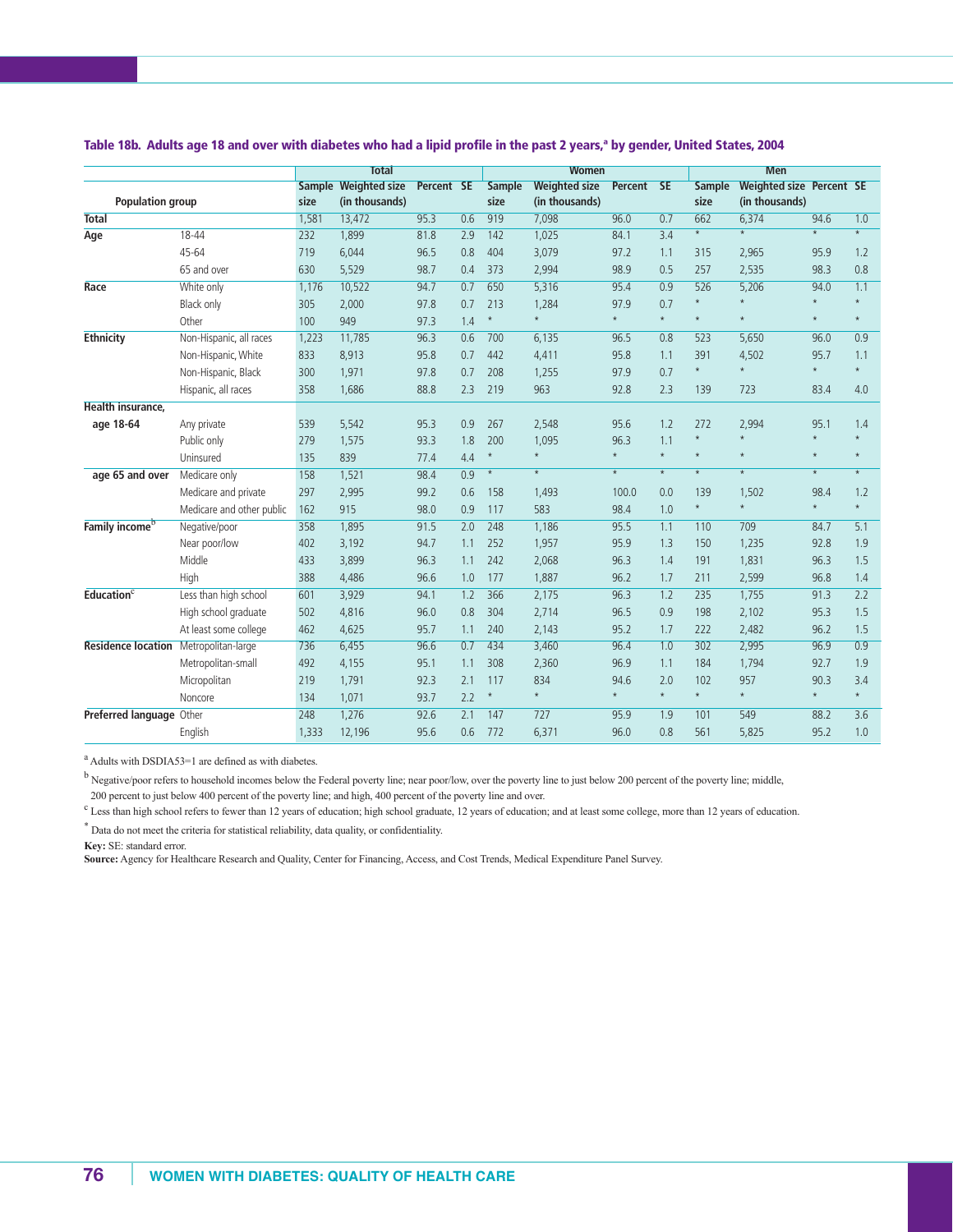|                               |                       |        | <b>Total</b>         |            |     |        | <b>With diabetes</b> |         |           |               | <b>Without diabetes</b>         |      |     |
|-------------------------------|-----------------------|--------|----------------------|------------|-----|--------|----------------------|---------|-----------|---------------|---------------------------------|------|-----|
|                               |                       |        | Sample Weighted size | Percent SE |     | Sample | <b>Weighted size</b> | Percent | <b>SE</b> | <b>Sample</b> | <b>Weighted size Percent SE</b> |      |     |
| Population group <sup>a</sup> |                       | size   | (in thousands)       |            |     | size   | (in thousands)       |         |           | size          | (in thousands)                  |      |     |
| <b>Total</b>                  |                       | 15,037 | 198,895              | 59.9       | 0.8 | 1,328  | 13,158               | 42.4    | 2.3       | 13,709        | 185,738                         | 61.1 | 0.7 |
| Age                           | 18-44                 | 7,568  | 104,551              | 75.0       | 0.8 | 156    | 2,141                | 53.9    | 5.6       | 7,412         | 102,410                         | 75.4 | 0.8 |
|                               | 45-64                 | 3,886  | 62,123               | 48.4       | 1.2 | 508    | 5,764                | 48.1    | 3.4       | 3,378         | 56,359                          | 48.4 | 1.2 |
|                               | 65 and over           | 3,583  | 32,221               | 33.2       | 1.5 | 664    | 5,253                | 31.4    | 2.9       | 2,919         | 26,968                          | 33.6 | 1.4 |
| Gender                        | Male                  | 10,851 | 116,394              | 62.5       | 0.8 | 664    | 6,539                | 44.7    | 2.5       | 6,565         | 89,810                          | 56.5 | 0.9 |
|                               | Female                | 11,414 | 121,749              | 69.0       | 0.8 | 664    | 6,619                | 40.0    | 3.3       | 7,144         | 95,928                          | 65.5 | 0.8 |
| Race/ethnicity                | Non-Hispanic, White   | 9,159  | 167,739              | 64.8       | 0.8 | 515    | 8,529                | 44.5    | 3.2       | 6,759         | 135,060                         | 60.5 | 0.9 |
|                               | Non-Hispanic, Black   | 5,439  | 27,654               | 62.7       |     | 320    | 2,021                | 36.4    | 2.8       | 2,722         | 19,525                          | 55.1 | 1.2 |
|                               | Mexican American      | 6,086  | 19,179               | 77.2       | 1.0 | 387    | 959                  | 47.9    | 3.1       | 3,229         | 13,685                          | 72.8 | 1.3 |
| Family income <sup>b</sup>    | Negative/poor         | 2,804  | 26,353               | 64.2       | 1.4 | 283    | 2,031                | 42.1    | 3.6       | 2,521         | 24,322                          | 66.0 | 1.4 |
|                               | Near poor             | 3,633  | 38,562               | 58.5       | 1.5 | 406    | 3,380                | 37.5    | 3.5       | 3,227         | 35,182                          | 60.5 | 1.5 |
|                               | Middle                | 3,741  | 54,521               | 59.9       | 1.3 | 313    | 3,672                | 39.8    | 4.8       | 3,428         | 50,849                          | 61.4 | 1.2 |
|                               | High                  | 3,513  | 64,199               | 59.6       | 1.0 | 193    | 2,711                | 52.2    | 4.7       | 3,320         | 61,488                          | 59.9 | 1.0 |
| <b>Education</b>              | Less than high school | 12,305 | 81.084               | 75.0       | 0.7 | 650    | 4,482                | 36.7    | 2.7       | 4,483         | 37,636                          | 57.9 | 1.0 |
|                               | High school graduate  | 3,728  | 52,761               | 58.1       | 1.4 | 271    | 3,320                | 42.3    | 3.9       | 3,412         | 49,215                          | 59.0 | 1.5 |
|                               | At least some college | 6,200  | 104,014              | 62.6       | 0.9 | 405    | 5,345                | 47.2    | 3.9       | 5,788         | 98,623                          | 63.5 | 0.9 |

#### **Table 19a. Adults age 18 and over with systolic blood pressure less than 130 mm Hg and diastolic blood pressure less than 80 mm Hg, by diagnosed diabetes status, United States, 1999-2004**

a Adults with DIQ010=1 are defined as with diabetes. Non-diabetes population includes borderline diabetes and records with missing diagnosed diabetes status.

<sup>b</sup> Negative/poor refers to household incomes below the Federal poverty line; near poor/low, over the poverty line to just below 200 percent of the poverty line; middle,

200 percent to just below 400 percent of the poverty line; and high, 400 percent of the poverty line and over.

\* Data do not meet the criteria for statistical reliability, data quality, or confidentiality.

**Key:** SE: standard error.

**Source:** Centers for Disease Control and Prevention, National Center for Health Statistics, National Health and Nutrition Examination Survey.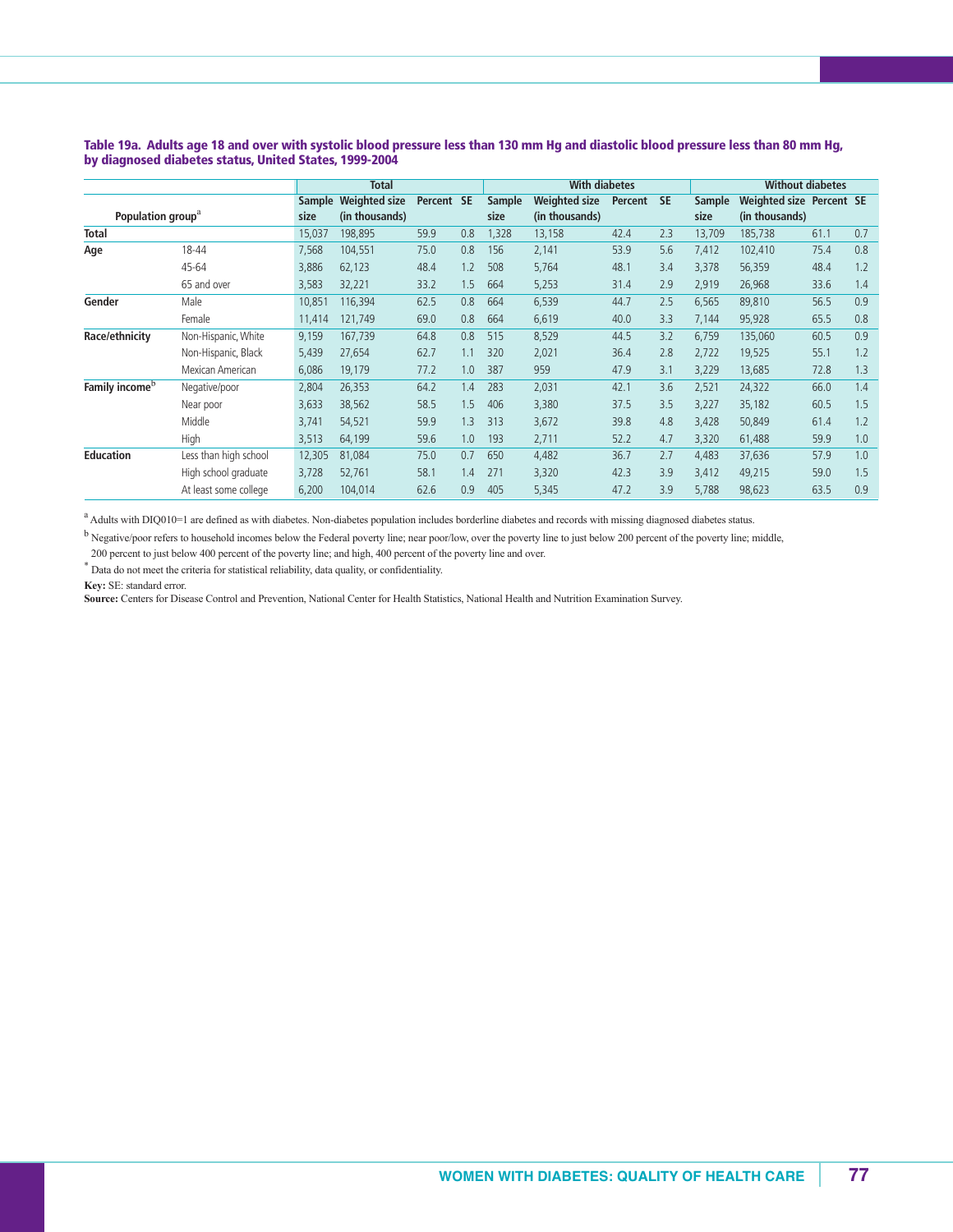#### **Table 19b. Adults age 18 and over with diabetes with systolic blood pressure less than 130 mm Hg and diastolic blood pressure less than 80 mm Hg, by gender, United States, 1999-2004**

|                               |                         |       | <b>Total</b>         |            |         |               | <b>Women</b>         |         |           |               | Men                             |         |         |
|-------------------------------|-------------------------|-------|----------------------|------------|---------|---------------|----------------------|---------|-----------|---------------|---------------------------------|---------|---------|
|                               |                         |       | Sample Weighted size | Percent SE |         | <b>Sample</b> | <b>Weighted size</b> | Percent | <b>SE</b> | <b>Sample</b> | <b>Weighted size Percent SE</b> |         |         |
| Population group <sup>a</sup> |                         | size  | (in thousands)       |            |         | size          | (in thousands)       |         |           | size          | (in thousands)                  |         |         |
| <b>Total</b>                  |                         | 1,328 | 13,158               | 42.4       | 2.3     | 664           | 6,619                | 40.0    | 3.3       | 664           | 6,539                           | 44.7    | 2.5     |
| Age                           | 18-44                   | 156   | 2,141                | 53.9       | 5.6     | 87            | 972                  | 64.4    | 6.5       | 69            | 1,169                           | 45.2    | 7.4     |
|                               | 45-64                   | 508   | 5,764                | 48.1       | 3.4     | 250           | 2,766                | 45.6    | 5.2       | 258           | 2,998                           | 50.4    | 3.8     |
|                               | 65 and over             | 664   | 5,253                | 31.4       | 2.9     | 327           | 2,881                | 26.5    | 4.4       | 337           | 2,372                           | 37.3    | 3.4     |
| Race/ethnicity                | Non-Hispanic, White     | 515   | 8,529                | 44.5       | 3.2     | 230           | 4,007                | 41.9    | 4.9       | 285           | 4,522                           | 46.8    | 3.3     |
|                               | Non-Hispanic, Black     | 320   | 2,021                | 36.4       | 2.8     | 177           | 1,246                | 34.4    | 4.6       | 143           | 775                             | 39.7    | 3.6     |
|                               | Mexican American        | 387   | 959                  | 47.9       | 3.1     | 200           | 516                  | 53.4    | 4.2       | 187           | 443                             | 41.5    | 4.1     |
|                               | Other race/Multi-racial | 41    | 726                  | $\star$    | $\star$ | 22            | 418                  | $\star$ | $\star$   | 19            | 308                             | $\star$ | $\star$ |
|                               | Other Hispanic          | 65    | 923                  | 39.1       | 7.3     | 35            | 432                  | $\star$ | $\star$   | 30            | 491                             | $\star$ | $\star$ |
| Family income <sup>b</sup>    | Negative/poor           | 283   | 2,031                | 42.1       | 3.6     | 167           | 1,251                | 36.7    | 4.4       | 116           | 780                             | 50.7    | 6.8     |
|                               | Near poor               | 406   | 3,380                | 37.5       | 3.5     | 206           | 1,845                | 37.5    | 5.5       | 200           | 1,535                           | 37.5    | 4.1     |
|                               | Middle                  | 313   | 3,672                | 39.8       | 4.8     | 155           | 1,899                | 36.2    | 6.6       | 158           | 1,773                           | 43.7    | 4.9     |
|                               | High                    | 193   | 2,711                | 52.2       | 4.7     | 65            | 863                  | 59.2    | 8.1       | 128           | 1,848                           | 48.9    | 5.1     |
| <b>Education</b>              | Less than high school   | 650   | 4,482                | 36.7       | 2.7     | 338           | 2,440                | 34.3    | 4.1       | 312           | 2,042                           | 39.5    | 3.7     |
|                               | High school graduate    | 271   | 3,320                | 42.3       | 3.9     | 150           | 1,885                | 41.8    | 4.9       | 121           | 1,435                           | 42.9    | 6.4     |
|                               | At least some college   | 405   | 5,345                | 47.2       | 3.9     | 175           | 2,289                | 44.6    | 5.2       | 230           | 3,056                           | 49.1    | 4.6     |

<sup>a</sup> Adults with DIQ010=1 are defined as with diabetes.

<sup>b</sup> Negative/poor refers to household incomes below the Federal poverty line; near poor/low, over the poverty line to just below 200 percent of the poverty line; middle,

200 percent to just below 400 percent of the poverty line; and high, 400 percent of the poverty line and over.

\* Data do not meet the criteria for statistical reliability, data quality, or confidentiality.

**Key:** SE: standard error.

**Source:** Centers for Disease Control and Prevention, National Center for Health Statistics, National Health and Nutrition Examination Survey.

**Note:** The National Health Interview Survey estimates in the NHQR and NHDR are not the same as Health, US estimates due to differences in how missing values are reconciled in the analysis.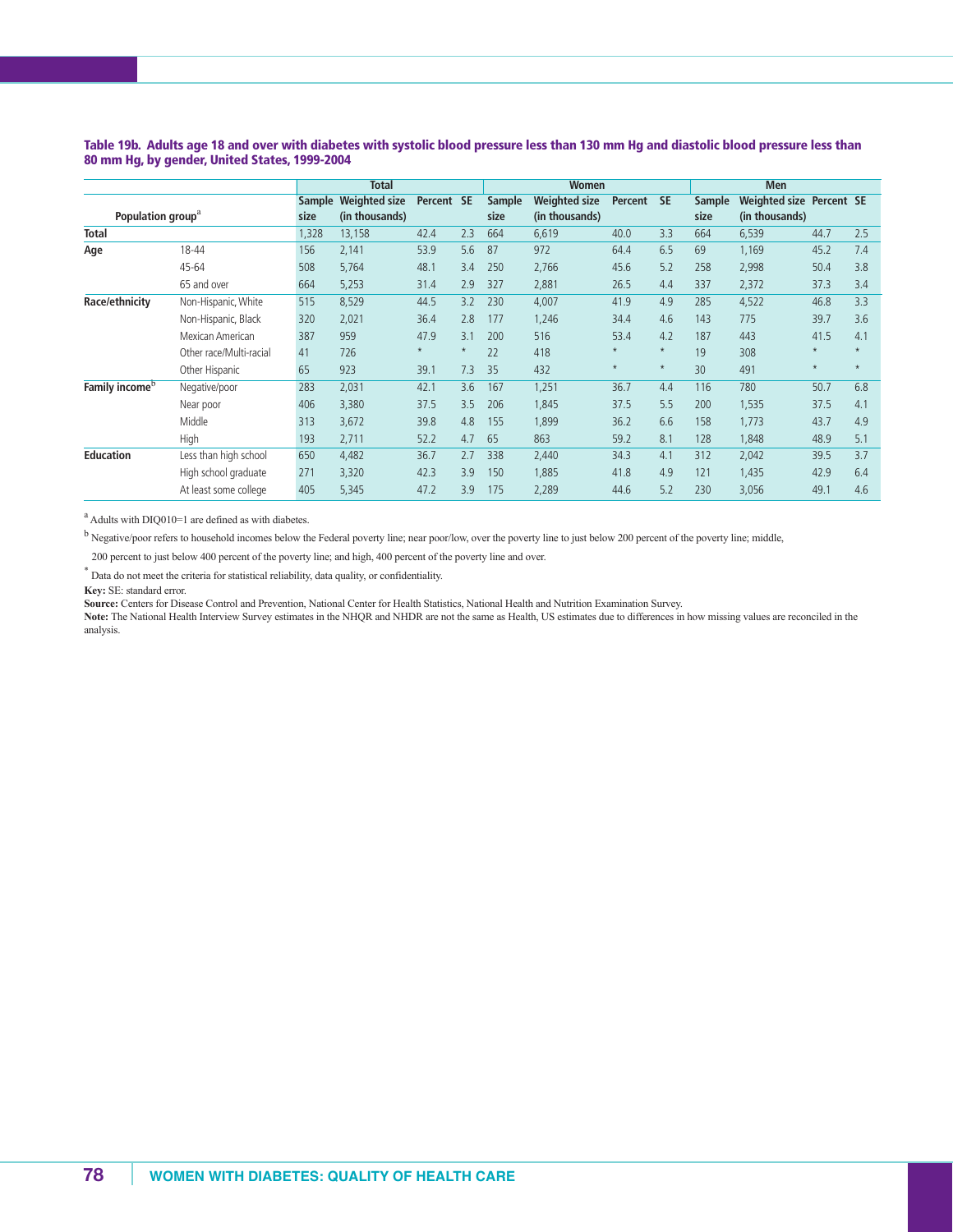#### **Table 20. Adults age 18 and over who smoked and received advice to quit smoking in the last 12 months,ª by diagnosed diabetes status, United States, 2004**

|                                       |                           |               | <b>Total</b>             |            |         |             | <b>With diabetes</b>    |                   |         |                     | <b>Without diabetes</b>  |         |                     |
|---------------------------------------|---------------------------|---------------|--------------------------|------------|---------|-------------|-------------------------|-------------------|---------|---------------------|--------------------------|---------|---------------------|
|                                       |                           |               | Sample Weighted size     | Percent SE |         | Sample      | <b>Weighted size</b>    | Percent SE        |         | Sample              | Weighted size Percent SE |         |                     |
| Population group<br><b>Total</b>      |                           | size<br>1,979 | (in thousands)<br>20,469 | 63.7       | 1.2     | size<br>210 | (in thousands)<br>1,877 | 84.4              | 2.9     | size<br>1,769       | (in thousands)<br>18,592 | 61.6    | 1.3                 |
| Age                                   | 18-44                     | 922           | 9,613                    | 58.5       | 2.0     | $\star$     | $\star$                 | $\star$           | $\star$ | 880                 | 9,244                    | 57.6    | 2.0                 |
|                                       | 45-64                     | 817           | 8,465                    | 68.5       | 1.7     | 125         | 1,099                   | 83.5              | 4.0     | 692                 | 7,366                    | 66.2    | 1.8                 |
|                                       | 65 and over               | 240           | 2,391                    | 67.9       | 3.3     | $\star$     | $\star$                 | $^\star$          | $\star$ | 197                 | 1,982                    | 63.3    | 3.8                 |
| Gender                                | Male                      | 844           | 9,578                    | 60.5       | 2.0     | $\star$     | $\star$                 | $\star$           | $\star$ | 751                 | 8,632                    | 57.9    | 2.2                 |
|                                       | Female                    | 1,135         | 10,891                   | 66.6       | 1.6     | 117         | 931                     | 84.6              | 4.0     | 1,018               | 9,960                    | 64.9    | 1.8                 |
| Race                                  | White only                | 1,490         | 16,412                   | 63.8       | 1.4     | 146         | 1,401                   | 84.4              | 3.5     | 1,344               | 15,012                   | 61.9    | 1.6                 |
|                                       | Black only                | 381           | 3.043                    | 63.5       | 3.0     |             | $\star$                 | $\star$           | $\star$ | 329                 | 2.672                    | 60.6    | 3.2                 |
|                                       | Other                     | 108           | 1.013                    | 63.2       | 5.1     | $\star$     | $\star$                 | $\star$           | $\star$ | $^\star$            | $\star$                  | $\star$ | $\star$             |
| Ethnicity                             | Non-Hispanic, all races   | 1,738         | 19,044                   | 64.4       | 1.3     | 183         | 1,742                   | 83.8              | 3.1     | 1,555               | 17,302                   | 62.4    | 1.4                 |
|                                       | Non-Hispanic, White       | 1,270         | 15,172                   | 64.8       | 1.5     | 121         | 1,281                   | 83.4              | 3.8     | 1,149               | 13,891                   | 63.1    | 1.6                 |
|                                       | Non-Hispanic, Black       | 369           | 2,919                    | 62.5       | 3.1     | $\star$     | $\star$                 | ×                 | $\star$ | 318                 | 2,552                    | 59.2    | 3.2                 |
|                                       | Hispanic, all races       | 241           | 1,425                    | 55.2       | 3.7     | $\star$     |                         | $\star$           | $\star$ | 214                 | 1,290                    | 51.3    | 4.0                 |
| <b>Health insurance,</b>              |                           |               |                          |            |         |             |                         |                   |         |                     |                          |         |                     |
| age 18-64                             | Any private               | 1,029         | 12,463                   | 65.0       | 1.7     | $\star$     |                         | $\star$           | $\star$ | 947                 | 11,528                   | 63.5    | 1.7                 |
|                                       | Public only               | 452           | 3,280                    | 68.5       | 2.9     | $\star$     |                         | ×                 | $\star$ | 390                 | 2,906                    | 66.6    | 3.2                 |
|                                       | Uninsured                 | 258           | 2,335                    | 45.8       | 4.2     | $\star$     | $\star$                 | $\star$           | $\star$ | 235                 | 2,177                    | 43.7    | 4.3                 |
| age 65 and over                       | Medicare only             | $\star$       | $\overline{\ast}$        | $\star$    | $\star$ | $\star$     | $\star$                 | $\star$           | $\star$ | $\pmb{\ast}$        | $\overline{\ast}$        | $\star$ | $\star$             |
|                                       | Medicare and private      | 112           | 1,332                    | 65.7       | 4.3     | $\star$     |                         |                   | $\star$ | $\star$             |                          |         | $\star$             |
|                                       | Medicare and other public | $^{\star}$    | $\star$                  | $\star$    | $\star$ | $\star$     | $\star$                 | ÷                 | ÷       | $\ddot{\textbf{x}}$ | ÷                        | $\star$ | $\ddot{\textbf{x}}$ |
| Family income <sup>b</sup>            | Negative/poor             | 474           | 3,493                    | 62.5       | 2.9     | $\star$     | $\star$                 | $\star$           | $\star$ | 409                 | 3,090                    | 59.0    | 3.0                 |
|                                       | Near poor/low             | 456           | 3,738                    | 65.1       | 2.7     |             | $\star$                 |                   | $\star$ | 408                 | 3,365                    | 63.4    | 2.8                 |
|                                       | Middle                    | 553           | 6,526                    | 60.7       | 2.4     |             |                         | ÷                 | $\star$ | 498                 | 5,953                    | 58.8    | 2.6                 |
|                                       | High                      | 496           | 6,712                    | 66.6       | 2.3     | $\ast$      | $\star$                 | $\star$           | $\star$ | 454                 | 6,185                    | 64.8    | 2.4                 |
| Education <sup>c</sup>                | Less than high school     | 597           | 4,705                    | 64.7       | 2.7     | $\star$     | $\star$                 | $\star$           | $\star$ | 505                 | 4,018                    | 60.9    | 3.0                 |
|                                       | High school graduate      | 737           | 8,069                    | 63.4       | 1.9     | $\star$     | $\star$                 | $\star$           | $\star$ | 670                 | 7,376                    | 62.3    | 2.0                 |
|                                       | At least some college     | 633           | 7,604                    | 63.6       | 2.2     | $\star$     | $\star$                 | $\star$           | $\star$ | 583                 | 7,119                    | 61.5    | 2.3                 |
| Residence location Metropolitan-large |                           | 935           | 10,266                   | 64.1       | 1.7     | 105         | 952                     | 82.1              | 4.8     | 830                 | 9,314                    | 62.2    | 1.9                 |
|                                       | Metropolitan-small        | 605           | 6,233                    | 64.7       | 2.4     |             | $\ddot{\ast}$           | $\star$           | $\star$ | 545                 | 5,700                    | 62.4    | 2.6                 |
|                                       | Micropolitan              | 281           | 2,606                    | 63.5       | 3.0     |             |                         | $\star$           | $\star$ | 258                 | 2,373                    | 61.8    | 3.3                 |
|                                       | Noncore                   | 158           | 1,364                    | 57.4       | 5.4     | $\star$     | $\star$                 | $\star$           | $\star$ | 136                 | 1,205                    | 53.5    | 5.6                 |
| Preferred language Other              |                           | 147           | 938                      | 51.6       | 4.7     | $\star$     | $\overline{\ast}$       | $\overline{\ast}$ | $\star$ | 135                 | 878                      | 48.7    | 4.8                 |
|                                       | English                   | 1,832         | 19,531                   | 64.3       | 1.3     | 198         | 1,818                   | 84.1              | 3.0     | 1,634               | 17,713                   | 62.3    | 1.4                 |

<sup>a</sup> Adults with DSDIA53=1 are defined as with diabetes, DSDIA53=-1 as without diabetes.

<sup>b</sup> Negative/poor refers to household incomes below the Federal poverty line; near poor/low, over the poverty line to just below 200 percent of the poverty line; middle,

200 percent to just below 400 percent of the poverty line; and high, 400 percent of the poverty line and over.

<sup>c</sup> Less than high school refers to fewer than 12 years of education; high school graduate, 12 years of education; and at least some college, more than 12 years of education.

\* Data do not meet the criteria for statistical reliability, data quality, or confidentiality.

**Key:** SE: standard error.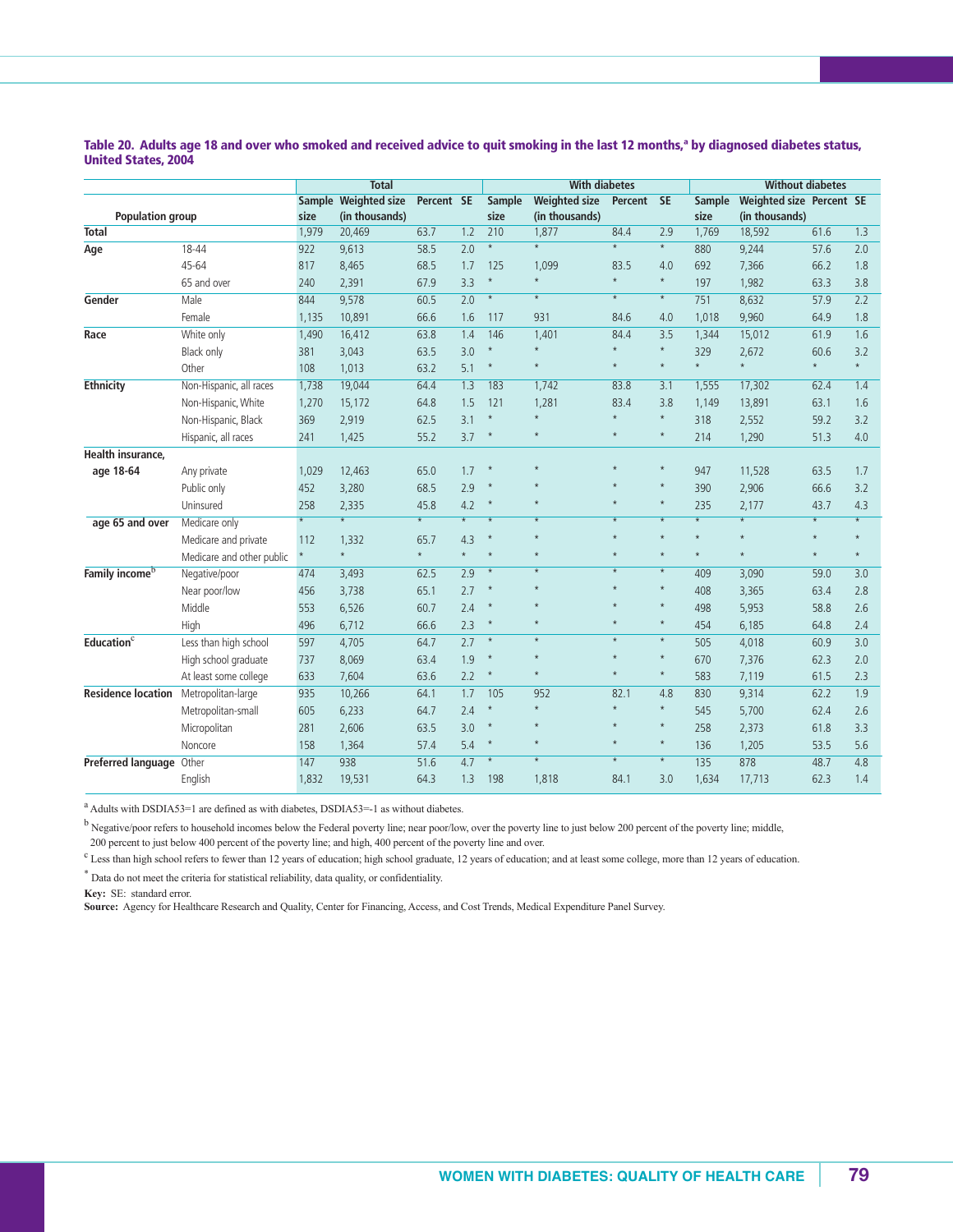#### **Table 21a. Adults age 50 and over who reported they had ever received a colonoscopy, sigmoidoscopy, or proctoscopy, by diagnosed diabetes status, United States, 2005ª**

|                            |                         | <b>Total</b> |                      |            |     |        | <b>With diabetes</b> |            |     |               | <b>Without diabetes</b>  |      |     |
|----------------------------|-------------------------|--------------|----------------------|------------|-----|--------|----------------------|------------|-----|---------------|--------------------------|------|-----|
|                            |                         |              | Sample Weighted size | Percent SE |     | Sample | <b>Weighted size</b> | Percent SE |     | <b>Sample</b> | Weighted size Percent SE |      |     |
| Population group           |                         | size         | (in thousands)       |            |     | size   | (in thousands)       |            |     | size          | (in thousands)           |      |     |
| <b>Total</b>               |                         | 12,325       | 78,263               | 49.1       | 0.6 | 1,852  | 11,107               | 51.3       | 1.3 | 10,473        | 67,155                   | 48.7 | 0.7 |
| Age                        | 50-64                   | 6,821        | 46,456               | 43.4       | 0.7 | 892    | 5,734                | 45.6       | 1.9 | 5,929         | 40,721                   | 43.1 | 0.8 |
|                            | 65-74                   | 2,817        | 16,970               | 58.1       | 1.1 | 544    | 3,165                | 57.8       | 2.5 | 2,273         | 13,805                   | 58.1 | 1.3 |
|                            | 75 and over             | 2,687        | 14,837               | 56.5       | 1.2 | 416    | 2,208                | 56.7       | 2.8 | 2,271         | 12,629                   | 56.4 | 1.3 |
| Gender                     | Male                    | 5,253        | 36,294               | 49.8       | 0.8 | 821    | 5,374                | 54.2       | 2.0 | 4,432         | 30,919                   | 49.1 | 0.9 |
|                            | Female                  | 7,072        | 41,969               | 48.4       | 0.8 | 1,031  | 5,733                | 48.5       | 1.8 | 6,041         | 36,236                   | 48.4 | 0.8 |
| Race                       | White only              | 10,321       | 67,559               | 50.6       | 0.6 | 1,424  | 8,954                | 52.4       | 1.5 | 8,897         | 58,604                   | 50.3 | 0.7 |
|                            | Black only              | 1,523        | 7,346                | 41.6       | 1.6 | 343    | 1,635                | 49.2       | 2.7 | 1,180         | 5,711                    | 39.4 | 1.8 |
|                            | Other                   | 481          | 3,358                | 35.4       | 2.6 | 85     | 518                  | 38.5       | 6.2 | 396           | 2,840                    | 34.9 | 2.8 |
| Ethnicity                  | Hispanic, all races     | 1,306        | 5,765                | 30.8       | 1.6 | 279    | 1,167                | 37.8       | 3.3 | 1,027         | 4,597                    | 29.0 | 1.7 |
|                            | Non-Hispanic, all races | 11,019       | 72,498               | 50.5       | 0.6 | 1,573  | 9,940                | 52.9       | 1.4 | 9,446         | 62,558                   | 50.2 | 0.7 |
|                            | Non-Hispanic, White     | 9,128        | 62,427               | 52.3       | 0.7 | 1,171  | 7,915                | 54.5       | 1.6 | 7,957         | 54,512                   | 52.0 | 0.7 |
|                            | Non-Hispanic, Black     | 1,523        | 7,321                | 41.5       | 1.5 | 344    | 1,631                | 48.9       | 2.7 | 1,179         | 5,690                    | 39.4 | 1.8 |
|                            | Non-Hispanic, other     | 368          | 2,750                | 33.3       | 2.9 | 58     | 394                  | 37.7       | 7.7 | 310           | 2,356                    | 32.6 | 3.0 |
| Health insurance,          |                         |              |                      |            |     |        |                      |            |     |               |                          |      |     |
| ages 50-64                 | Private                 | 4,880        | 35,320               | 47.5       | 0.8 | 534    | 3,718                | 50.2       | 2.4 | 4,346         | 31,602                   | 47.1 | 0.9 |
|                            | Public                  | 947          | 5,276                | 41.9       | 1.7 | 239    | 1,269                | 44.5       | 3.8 | 708           | 4,006                    | 41.0 | 2.0 |
|                            | Uninsured               | 994          | 5,860                | 20.7       | 1.5 | 119    | 747                  | 25.1       | 5.1 | 875           | 5,113                    | 20.0 | 1.7 |
| age 65 and over            | Medicare and private    | 3,143        | 19,115               | 62.7       | 1.0 | 504    | 3,033                | 60.9       | 2.5 | 2,639         | 16,083                   | 63.0 | 1.1 |
|                            | Medicare and public     | 795          | 3,926                | 52.9       | 2.2 | 195    | 930                  | 52.5       | 4.3 | 600           | 2,997                    | 53.1 | 2.4 |
|                            | Medicare only           | 1,566        | 8,765                | 47.6       | 1.6 | 261    | 1,411                | 52.8       | 3.8 | 1,305         | 7,355                    | 46.6 | 1.7 |
| Family income <sup>b</sup> | Negative/poor           | 1,475        | 6,789                | 36.0       | 1.5 | 302    | 1,281                | 44.0       | 3.3 | 1,173         | 5,508                    | 34.1 | 1.7 |
|                            | Near poor/low           | 2,741        | 15,095               | 43.2       | 1.2 | 550    | 2,895                | 46.3       | 2.5 | 2,191         | 12,200                   | 42.4 | 1.3 |
|                            | Middle                  | 3,825        | 24,651               | 48.1       | 1.0 | 571    | 3,671                | 49.8       | 2.5 | 3,254         | 20,980                   | 47.8 | 1.0 |
|                            | High                    | 4,284        | 31,727               | 55.5       | 0.9 | 429    | 3,261                | 60.4       | 2.7 | 3,855         | 28,466                   | 54.9 | 1.0 |
| Education <sup>c</sup>     | Less than high school   | 2,595        | 14,213               | 39.7       | 1.2 | 562    | 2,970                | 41.4       | 2.5 | 2,033         | 11,244                   | 39.2 | 1.4 |
|                            | High school graduate    | 3,763        | 24,674               | 45.9       | 1.1 | 569    | 3,583                | 48.4       | 2.6 | 3,194         | 21,091                   | 45.5 | 1.2 |
|                            | At least some college   | 5,847        | 38,571               | 54.8       | 0.7 | 711    | 4,497                | 60.4       | 2.1 | 5,136         | 34,074                   | 54.1 | 0.8 |

 $^{\rm a}$  Adults with DIBEV=1 are defined as with diabetes. Without diabetes includes all other adults.

<sup>b</sup> Negative/poor refers to household incomes below the Federal poverty line; near poor/low, over the poverty line to just below 200 percent of the poverty line; middle, 200 percent to just below 400 percent of the poverty line; and high, 400 percent of the poverty line and over.

<sup>c</sup> Less than high school refers to fewer than 12 years of education; high school graduate, 12 years of education; and at least some college, more than 12 years of education.

\* Data do not meet the criteria for statistical reliability, data quality, or confidentiality.

**Key:** SE: standard error.

**Source:** Centers for Disease Control and Prevention, National Center for Health Statistics, National Health Interview Survey.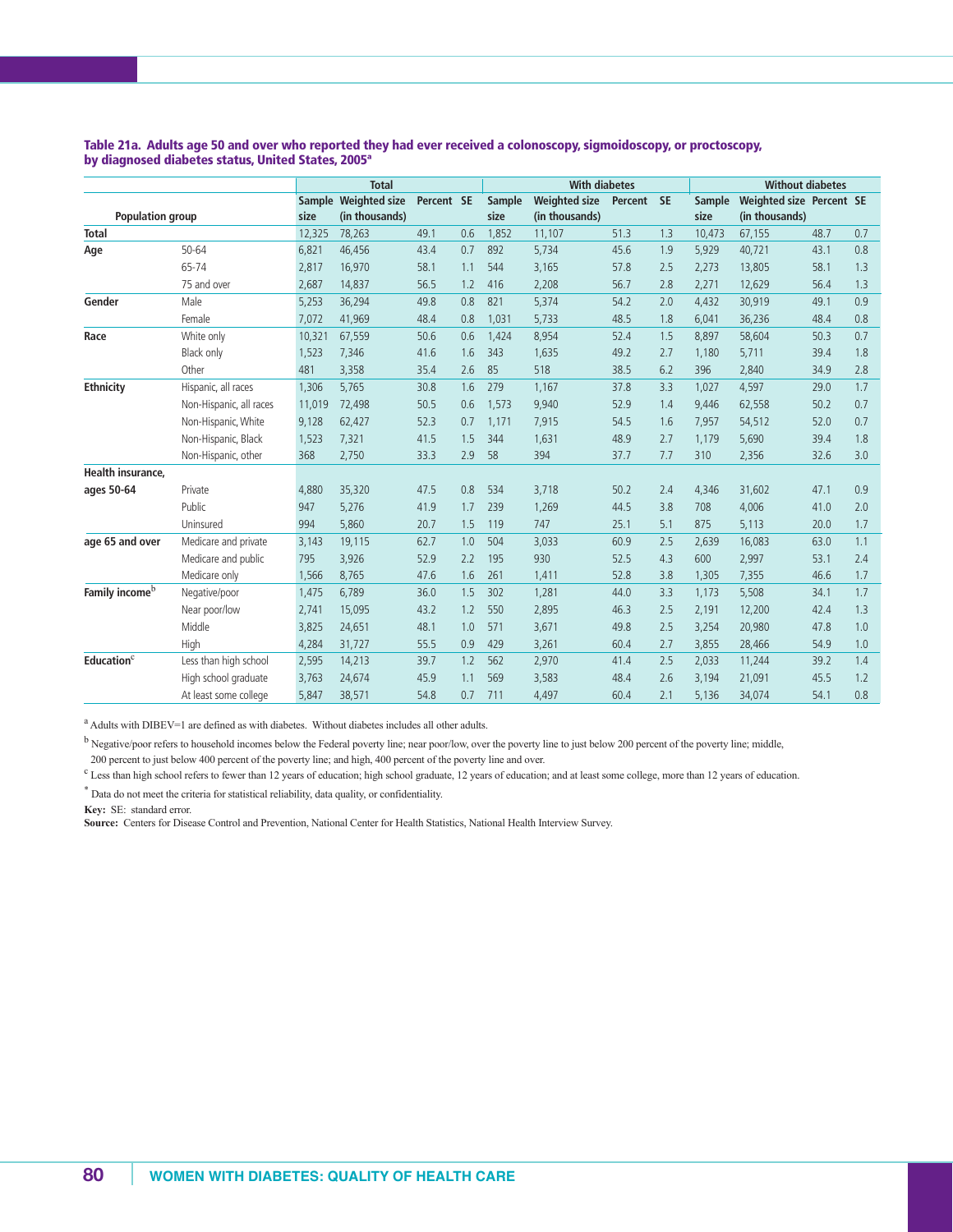|                            |                         | <b>Total</b> |                      |            |     |         | <b>Women</b>         |            |          |         | <b>Men</b>               |          |          |
|----------------------------|-------------------------|--------------|----------------------|------------|-----|---------|----------------------|------------|----------|---------|--------------------------|----------|----------|
|                            |                         |              | Sample Weighted size | Percent SE |     | Sample  | <b>Weighted size</b> | Percent SE |          | Sample  | Weighted size Percent SE |          |          |
| Population group           |                         | size         | (in thousands)       |            |     | size    | (in thousands)       |            |          | size    | (in thousands)           |          |          |
| <b>Total</b>               |                         | 1,852        | 11,107               | 51.3       | 1.3 | 1,031   | 5,733                | 48.5       | 1.8      | 821     | 5,374                    | 54.2     | 2.0      |
| Age                        | $50 - 64$               | 892          | 5,734                | 45.6       | 1.9 | 487     | 2,898                | 45.1       | 2.8      | 405     | 2,837                    | 46.2     | 2.8      |
|                            | 65-74                   | 544          | 3,165                | 57.8       | 2.5 | 292     | 1,597                | 53.8       | 3.5      | 252     | 1,568                    | 61.9     | 3.5      |
|                            | 75 and over             | 416          | 2,208                | 56.7       | 2.8 | 252     | 1,239                | 49.9       | 3.8      | 164     | 970                      | 65.3     | 4.0      |
| Race                       | White only              | 1,424        | 8,954                | 52.4       | 1.5 | 777     | 4,510                | 48.3       | 2.2      | 647     | 4,444                    | 56.6     | 2.2      |
|                            | Black only              | 343          | 1.635                | 49.2       | 2.7 | 210     | 992                  | 50.1       | 3.7      | 133     | 643                      | 47.9     | 5.2      |
|                            | Other                   | 85           | 518                  | 38.5       | 6.2 | $\star$ | $\star$              | $\star$    | $^\star$ | $\star$ | $\star$                  | $\star$  | $\star$  |
| Ethnicity                  | Hispanic, all races     | 279          | 1,167                | 37.8       | 3.3 | 171     | 661                  | 35.6       | 5.4      | 108     | 506                      | 40.7     | 5.7      |
|                            | Non-Hispanic, all races | 1,573        | 9,940                | 52.9       | 1.4 | 860     | 5,072                | 50.2       | 1.9      | 713     | 4.868                    | 55.7     | 2.1      |
|                            | Non-Hispanic, White     | 1,171        | 7,915                | 54.5       | 1.6 | 618     | 3,896                | 50.5       | 2.4      | 553     | 4,019                    | 58.3     | 2.3      |
|                            | Non-Hispanic, Black     | 344          | 1,631                | 48.9       | 2.7 | 212     | 999                  | 50.0       | 3.7      | 132     | 633                      | 47.1     | 5.3      |
|                            | Non-Hispanic, other     | 58           | 394                  | 37.7       | 7.7 | $\star$ | $\star$              | $\star$    | $\star$  | $\star$ | $\star$                  | $^\star$ | $\star$  |
| <b>Health insurance,</b>   |                         |              |                      |            |     |         |                      |            |          |         |                          |          |          |
| ages 50-64                 | Private                 | 534          | 3,718                | 50.2       | 2.4 | 275     | 1,770                | 53.1       | 3.6      | 259     | 1,948                    | 47.5     | 3.5      |
|                            | Public                  | 239          | 1,269                | 44.5       | 3.8 | 137     | 685                  | 39.5       | 4.9      | 102     | 584                      | 50.4     | 5.3      |
|                            | Uninsured               | 119          | 747                  | 25.1       | 5.1 | 75      | 443                  | 21.7       | 5.5      | $\star$ | $\star$                  | $\star$  | $^\star$ |
| age 65 and over            | Medicare and private    | 504          | 3,033                | 60.9       | 2.5 | 268     | 1,476                | 53.1       | 3.5      | 236     | 1,557                    | 68.3     | 3.4      |
|                            | Medicare and public     | 195          | 930                  | 52.5       | 4.3 | 116     | 522                  | 49.4       | 5.6      | 79      | 408                      | 56.4     | 6.7      |
|                            | Medicare only           | 261          | 1.411                | 52.8       | 3.8 | 160     | 838                  | 52.0       | 5.2      | 101     | 573                      | 54.0     | 5.6      |
| Family income <sup>b</sup> | Negative/poor           | 302          | 1,281                | 44.0       | 3.3 | 213     | 870                  | 44.3       | 4.2      | 89      | 410                      | 43.4     | 5.9      |
|                            | Near poor/low           | 550          | 2,895                | 46.3       | 2.5 | 348     | 1,767                | 42.1       | 2.8      | 202     | 1,127                    | 52.8     | 4.0      |
|                            | Middle                  | 571          | 3,671                | 49.8       | 2.5 | 287     | 1,758                | 49.1       | 3.3      | 284     | 1,913                    | 50.4     | 3.4      |
|                            | High                    | 429          | 3,261                | 60.4       | 2.7 | 183     | 1,338                | 59.1       | 4.2      | 246     | 1,923                    | 61.2     | 3.7      |
| Education <sup>c</sup>     | Less than high school   | 562          | 2,970                | 41.4       | 2.5 | 351     | 1,736                | 39.3       | 2.9      | 211     | 1,234                    | 44.3     | 4.2      |
|                            | High school graduate    | 569          | 3,583                | 48.4       | 2.6 | 325     | 1,961                | 45.3       | 3.5      | 244     | 1,622                    | 52.1     | 3.7      |
|                            | At least some college   | 711          | 4.497                | 60.4       | 2.1 | 351     | 2,019                | 60.0       | 3.0      | 360     | 2.477                    | 60.8     | 2.8      |

#### **Table 21b. Adults age 50 and over with diabetes who reported they had ever received a colonoscopy, sigmoidoscopy, or proctoscopy, by gender, United States, 2005ª**

<sup>a</sup> Adults with DIBEV=1 are defined as with diabetes.

<sup>b</sup> Negative/poor refers to household incomes below the Federal poverty line; near poor/low, over the poverty line to just below 200 percent of the poverty line; middle, 200 percent to just below 400 percent of the poverty line; and high, 400 percent of the poverty line and over.

<sup>c</sup> Less than high school refers to fewer than 12 years of education; high school graduate, 12 years of education; and at least some college, more than 12 years of education.

\* Data do not meet the criteria for statistical reliability, data quality, or confidentiality.

**Key:** SE: standard error.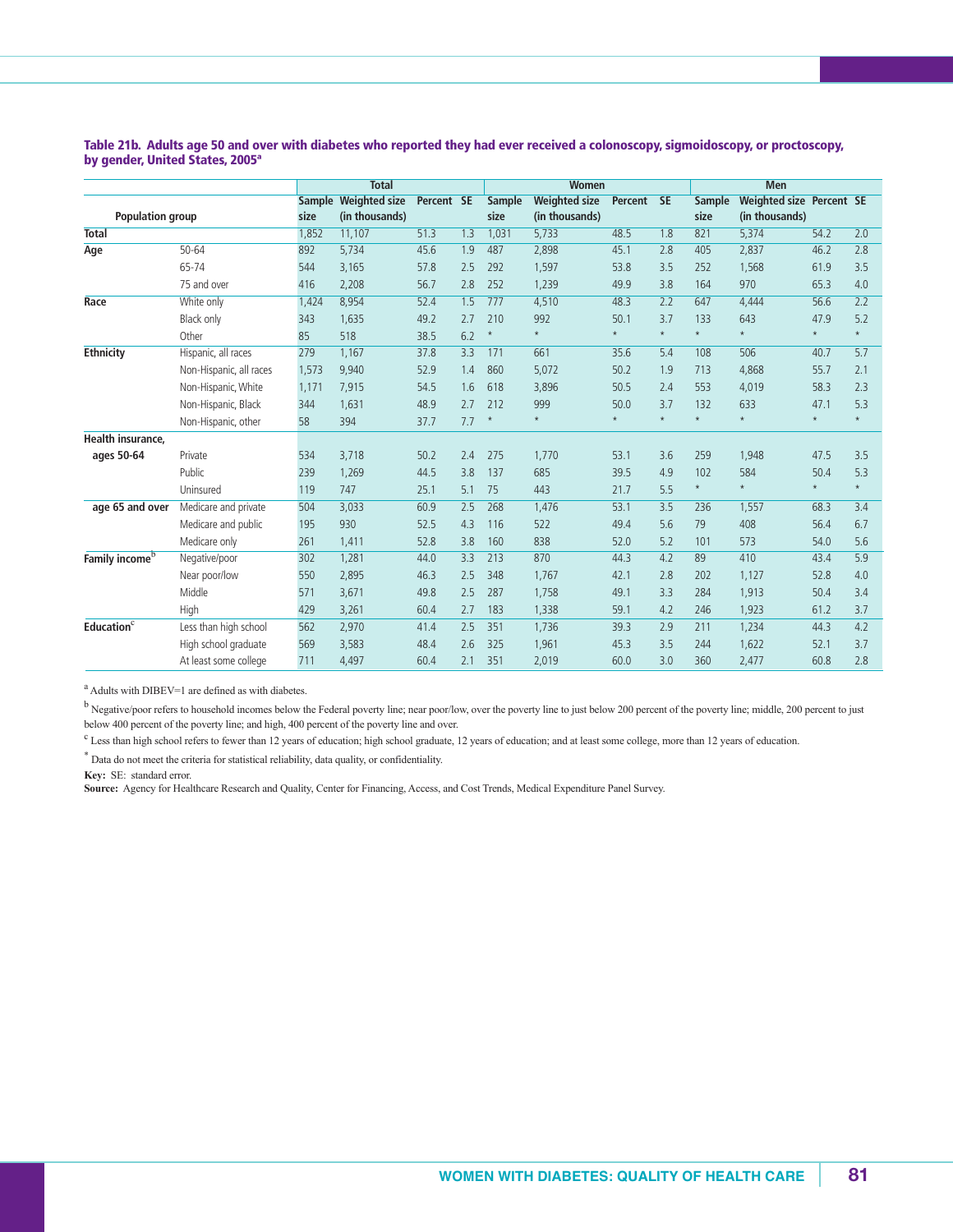|                            |                         | <b>Total</b> |                      |            |     |        | <b>With diabetes</b> |            |         |        | <b>Without diabetes</b>         |      |     |
|----------------------------|-------------------------|--------------|----------------------|------------|-----|--------|----------------------|------------|---------|--------|---------------------------------|------|-----|
|                            |                         |              | Sample Weighted size | Percent SE |     | Sample | <b>Weighted size</b> | Percent SE |         | Sample | <b>Weighted size Percent SE</b> |      |     |
| <b>Population group</b>    |                         | size         | (in thousands)       |            |     | size   | (in thousands)       |            |         | size   | (in thousands)                  |      |     |
| <b>Total</b>               | Total                   | 10,084       | 62,530               | 66.8       | 0.6 | 1,197  | 6,829                | 66.5       | 1.5     | 8,887  | 55,701                          | 66.8 | 0.6 |
| Age                        | 40-64                   | 6,821        | 44,917               | 68.0       | 0.7 | 656    | 4,010                | 68.2       | 2.2     | 6,165  | 40,907                          | 67.9 | 0.7 |
|                            | 65-74                   | 1,582        | 9,017                | 72.5       | 1.3 | 290    | 1,586                | 71.2       | 2.9     | 1,292  | 7,431                           | 72.8 | 1.5 |
|                            | 75 and over             | 1,681        | 8.596                | 54.7       | 1.5 | 251    | 1,233                | 54.6       | 3.7     | 1,430  | 7.363                           | 54.7 | 1.6 |
| Race                       | White only              | 8,275        | 52,954               | 67.5       | 0.7 | 891    | 5,347                | 67.0       | 1.8     | 7,384  | 47,607                          | 67.5 | 0.7 |
|                            | Black only              | 1,392        | 6,793                | 64.9       | 1.6 | 252    | 1,192                | 63.6       | 3.4     | 1,140  | 5,601                           | 65.2 | 1.7 |
|                            | Other                   | 417          | 2.783                | 59.0       | 2.9 | 54     | 290                  | 68.0       | 6.6     | 363    | 2,493                           | 57.9 | 3.0 |
| Ethnicity                  | Hispanic, all races     | 1,267        | 5,438                | 58.8       | 1.9 | 201    | 835                  | 63.1       | 4.4     | 1,066  | 4,603                           | 58.1 | 2.1 |
|                            | Non-Hispanic, all races | 8,817        | 57,092               | 67.6       | 0.6 | 996    | 5,994                | 66.9       | 1.6     | 7,821  | 51,098                          | 67.6 | 0.7 |
|                            | Non-Hispanic, White     | 7,117        | 48,047               | 68.4       | 0.7 | 708    | 4,580                | 67.9       | 1.9     | 6,409  | 43,467                          | 68.4 | 0.7 |
|                            | Non-Hispanic, Black     | 1,390        | 6.795                | 65.2       | 1.6 | 254    | 1,201                | 63.1       | 3.4     | 1.136  | 5,594                           | 65.6 | 1.7 |
|                            | Non-Hispanic, other     | 310          | 2,249                | 57.8       | 3.4 |        | $\star$              | $\star$    | $\star$ | 276    | 2,037                           | 56.6 | 3.5 |
| Health insurance.          |                         |              |                      |            |     |        |                      |            |         |        |                                 |      |     |
| ages 40-64                 | Private                 | 4,833        | 34,021               | 74.6       | 0.7 | 368    | 2,444                | 77.2       | 2.4     | 4,465  | 31,577                          | 74.4 | 0.7 |
|                            | Public                  | 917          | 4,822                | 58.4       | 2.1 | 181    | 907                  | 59.3       | 4.0     | 736    | 3,915                           | 58.2 | 2.3 |
|                            | Uninsured               | 1,071        | 6.074                | 38.5       | 1.8 | 107    | 659                  | 47.3       | 6.3     | 964    | 5,415                           | 37.4 | 1.7 |
| age 65 and over            | Medicare and private    | 1,891        | 10,599               | 67.0       | 1.3 | 265    | 1,448                | 70.1       | 3.0     | 1,626  | 9,151                           | 66.5 | 1.4 |
|                            | Medicare and public     | 436          | 2,012                | 58.9       | 2.8 | 113    | 502                  | 52.3       | 5.2     | 323    | 1,510                           | 61.1 | 3.3 |
|                            | Medicare only           | 936          | 5,003                | 59.2       | 2.1 | 163    | 869                  | 60.4       | 5.0     | 773    | 4,133                           | 58.9 | 2.2 |
| Family income <sup>b</sup> | Negative/poor           | 1,396        | 6,283                | 48.8       | 1.6 | 253    | 1,049                | 56.3       | 3.5     | 1,143  | 5,234                           | 47.3 | 1.8 |
|                            | Near poor/low           | 2,235        | 12,025               | 55.3       | 1.3 | 372    | 1,899                | 60.6       | 2.9     | 1,863  | 10,125                          | 54.3 | 1.4 |
|                            | Middle                  | 3,097        | 19,440               | 67.5       | 1.0 | 342    | 2,145                | 67.8       | 3.1     | 2,755  | 17,295                          | 67.4 | 1.0 |
|                            | High                    | 3,356        | 24,782               | 76.4       | 0.8 | 230    | 1,735                | 77.4       | 2.9     | 3,126  | 23,047                          | 76.4 | 0.8 |
| Education <sup>c</sup>     | Less than high school   | 1,933        | 10,242               | 52.8       | 1.4 | 380    | 1,898                | 55.8       | 3.0     | 1,553  | 8,345                           | 52.1 | 1.6 |
|                            | High school graduate    | 3,088        | 19,713               | 65.0       | 1.0 | 366    | 2,226                | 66.3       | 2.8     | 2,722  | 17,486                          | 64.8 | 1.1 |
|                            | At least some college   | 4,991        | 32,137               | 72.8       | 0.7 | 446    | 2,673                | 74.2       | 2.1     | 4,545  | 29,464                          | 72.6 | 0.8 |

## **Table 22. Women age 40 and over who reported they had a mammogram within the past 2 years, United States, 2005ª**

<sup>a</sup> Adults with DIBEV=1 are defined as with diabetes. Without diabetes includes all other adults.

<sup>b</sup> Negative/poor refers to household incomes below the Federal poverty line; near poor/low, over the poverty line to just below 200 percent of the poverty line; middle, 200 percent to just below 400 percent of the poverty line; and high, 400 percent of the poverty line and over.

<sup>c</sup> Less than high school refers to fewer than 12 years of education; high school graduate, 12 years of education; and at least some college, more than 12 years of education.

\* Data do not meet the criteria for statistical reliability, data quality, or confidentiality.

**Key:** SE: standard error.

**Source:** Centers for Disease Control and Prevention, National Center for Health Statistics, National Health Interview Survey.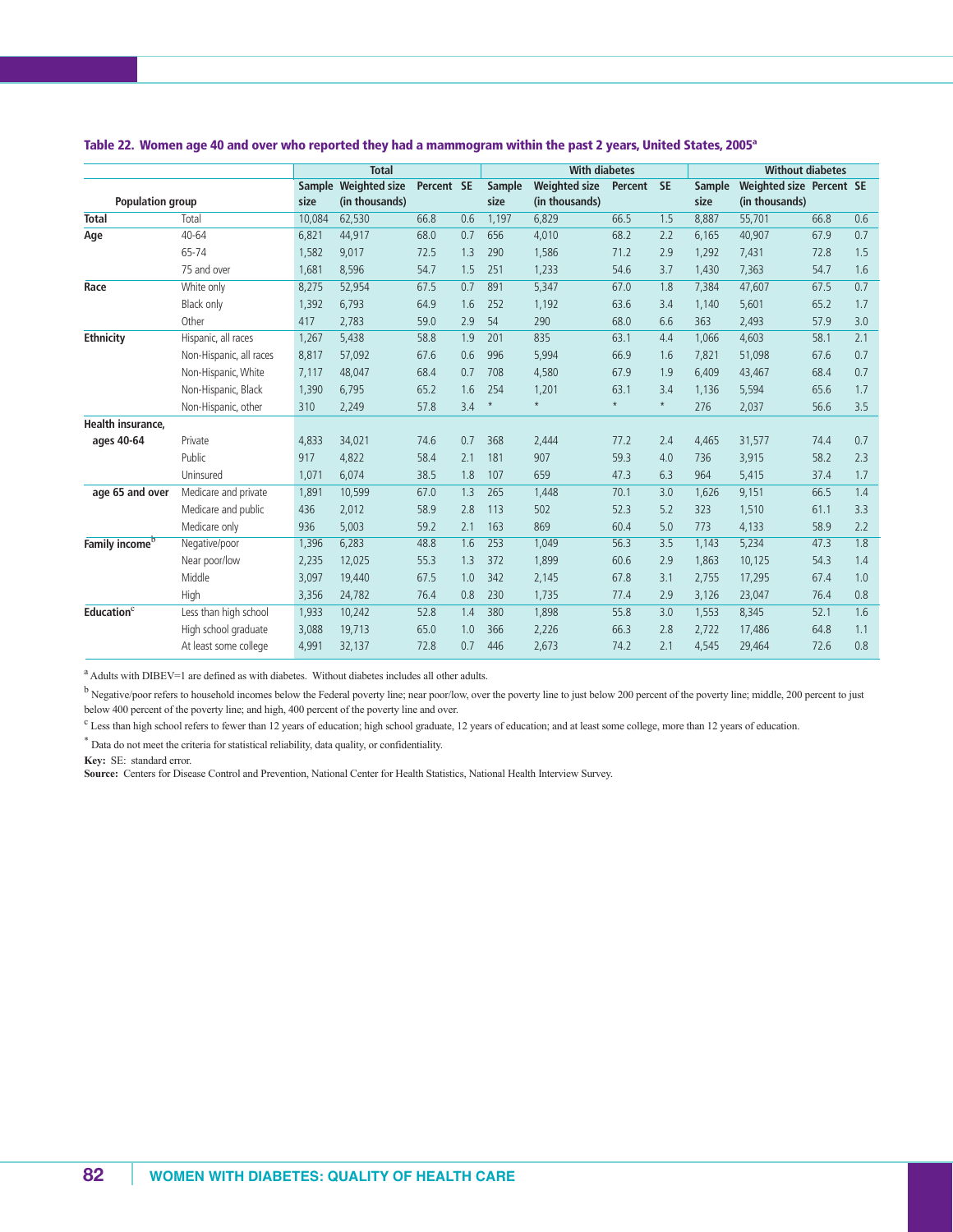|                            |                         | <b>Total</b> |                      |            |     |        | <b>With diabetes</b> |            |         |        | <b>Without diabetes</b>  |      |     |
|----------------------------|-------------------------|--------------|----------------------|------------|-----|--------|----------------------|------------|---------|--------|--------------------------|------|-----|
|                            |                         |              | Sample Weighted size | Percent SE |     | Sample | <b>Weighted size</b> | Percent SE |         | Sample | Weighted size Percent SE |      |     |
| Population group           |                         | size         | (in thousands)       |            |     | size   | (in thousands)       |            |         | size   | (in thousands)           |      |     |
| <b>Total</b>               |                         | 16,303       | 104,266              | 78.2       | 0.4 | 1,336  | 7,732                | 71.0       | 1.5     | 14,967 | 96,534                   | 78.7 | 0.4 |
| Age                        | 18-44                   | 7,656        | 51,700               | 83.5       | 0.6 | 198    | 1,346                | 87.5       | 2.7     | 7,458  | 50,354                   | 83.4 | 0.6 |
|                            | 45-64                   | 5,320        | 34,552               | 81.5       | 0.6 | 587    | 3,506                | 79.0       | 1.8     | 4,733  | 31,046                   | 81.7 | 0.6 |
|                            | 65 and over             | 3,327        | 18,014               | 56.7       | 1.1 | 551    | 2,879                | 53.5       | 2.5     | 2,776  | 15,134                   | 57.3 | 1.2 |
| Race                       | White only              | 13,065       | 86,195               | 78.2       | 0.5 | 983    | 6,000                | 70.4       | 1.7     | 12,082 | 80,195                   | 78.8 | 0.5 |
|                            | Black only              | 2,447        | 12.463               | 81.7       | 1.0 | 288    | 1,364                | 73.0       | 3.3     | 2,159  | 11.098                   | 82.7 | 1.0 |
|                            | Other                   | 791          | 5.608                | 69.8       | 2.0 | 65     | 367                  | 73.7       | 6.3     | 726    | 5,241                    | 69.6 | 2.1 |
| Ethnicity                  | Hispanic, all races     | 2,806        | 12,328               | 76.0       | 1.1 | 228    | 914                  | 76.9       | 3.4     | 2,578  | 11,414                   | 75.9 | 1.1 |
|                            | Non-Hispanic, all races | 13,497       | 91,937               | 78.5       | 0.4 | 1,108  | 6,817                | 70.2       | 1.6     | 12,389 | 85,120                   | 79.1 | 0.5 |
|                            | Non-Hispanic, White     | 10,506       | 75,052               | 78.6       | 0.5 | 781    | 5,193                | 69.5       | 1.9     | 9,725  | 69,859                   | 79.3 | 0.5 |
|                            | Non-Hispanic, Black     | 2,434        | 12.454               | 82.0       | 1.0 | 290    | 1,371                | 72.4       | 3.3     | 2,144  | 11,083                   | 83.1 | 1.0 |
|                            | Non-Hispanic, other     | 557          | 4,430                | 66.0       | 2.4 | ×      | 253                  | $\star$    | $\star$ | 520    | 4,177                    | 65.6 | 2.5 |
| Health insurance,          |                         |              |                      |            |     |        |                      |            |         |        |                          |      |     |
| ages 18-64                 | Private                 | 8,397        | 60,097               | 86.1       | 0.4 | 429    | 2,876                | 85.3       | 1.9     | 7,968  | 57,220                   | 86.1 | 0.5 |
|                            | Public                  | 2,028        | 10,878               | 80.8       | 1.1 | 224    | 1,151                | 77.5       | 3.1     | 1,804  | 9,726                    | 81.2 | 1.2 |
|                            | Uninsured               | 2,551        | 15,277               | 70.4       | 1.2 | 132    | 824                  | 72.9       | 4.7     | 2,419  | 14,453                   | 70.2 | 1.2 |
| age 65 and over            | Medicare and private    | 1,932        | 10,833               | 58.6       | 1.3 | 269    | 1,464                | 54.7       | 3.7     | 1,663  | 9,369                    | 59.3 | 1.5 |
|                            | Medicare and public     | 439          | 2.052                | 58.4       | 2.7 | 114    | 514                  | 55.5       | 5.5     | 325    | 1,538                    | 59.3 | 3.2 |
|                            | Medicare only           | 956          | 5,129                | 51.8       | 1.9 | 168    | 901                  | 50.5       | 4.3     | 788    | 4,227                    | 52.1 | 2.1 |
| Family income <sup>b</sup> | Negative/poor           | 2,847        | 13,501               | 70.5       | 1.1 | 301    | 1,283                | 68.8       | 3.2     | 2,546  | 12,218                   | 70.7 | 1.2 |
|                            | Near poor/low           | 3,660        | 20,676               | 69.5       | 0.9 | 415    | 2,180                | 62.8       | 2.8     | 3,245  | 18,496                   | 70.2 | 1.0 |
|                            | Middle                  | 4,897        | 32,615               | 78.8       | 0.7 | 366    | 2,314                | 72.4       | 2.4     | 4,531  | 30,301                   | 79.3 | 0.7 |
|                            | High                    | 4,899        | 37,474               | 85.2       | 0.6 | 254    | 1,955                | 79.9       | 2.9     | 4,645  | 35,519                   | 85.5 | 0.6 |
| Education <sup>c</sup>     | Less than high school   | 3,009        | 16,318               | 66.4       | 1.1 | 415    | 2,079                | 57.9       | 3.0     | 2,594  | 14,239                   | 67.7 | 1.1 |
|                            | High school graduate    | 4,656        | 30,515               | 74.5       | 0.8 | 411    | 2,547                | 71.0       | 2.8     | 4,245  | 27,968                   | 74.8 | 0.8 |
|                            | At least some college   | 8,512        | 56,609               | 83.8       | 0.5 | 503    | 3,064                | 79.9       | 2.0     | 8,009  | 53,545                   | 84.1 | 0.5 |

#### **Table 23. Women age 18 and over with or without diabetes who reported they had a Pap test within the past 3 years, by diagnosed diabetes status, United States, 2005ª**

<sup>a</sup> Adults with DIBEV=1 are defined as with diabetes. Without diabetes includes all other adults.

<sup>b</sup> Negative/poor refers to household incomes below the Federal poverty line; near poor/low, over the poverty line to just below 200 percent of the poverty line; middle,

200 percent to just below 400 percent of the poverty line; and high, 400 percent of the poverty line and over.

<sup>c</sup> Less than high school refers to fewer than 12 years of education; high school graduate, 12 years of education; and at least some college, more than 12 years of education.

\* Data do not meet the criteria for statistical reliability, data quality, or confidentiality.

**Key:** SE: standard error.

**Source:** Centers for Disease Control and Prevention, National Center for Health Statistics, National Health Interview Survey.

**Note:** The National Health Interview Survey estimates in the NHQR and NHDR are not the same as Health, US estimates due to differences in how missing values are reconciled in the analysis.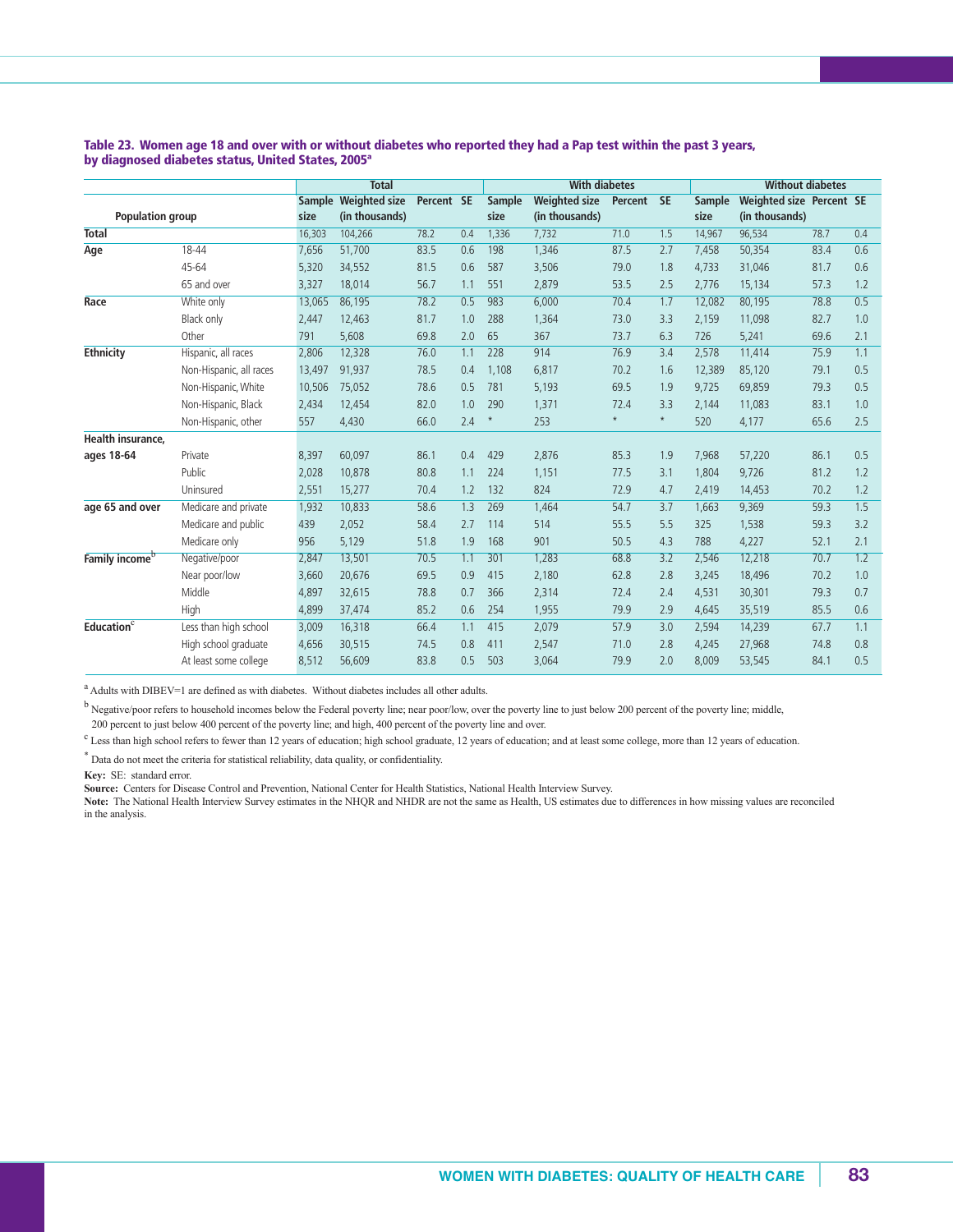#### **Table 24a. Adults age 18 and over who received an influenza vaccination in the past 12 months, by diagnosed diabetes status, United States, 2005ª**

|                            |                         | <b>Total</b> |                      |            |     |        | <b>With diabetes</b> |            |     |        | <b>Without diabetes</b>  |      |     |
|----------------------------|-------------------------|--------------|----------------------|------------|-----|--------|----------------------|------------|-----|--------|--------------------------|------|-----|
|                            |                         |              | Sample Weighted size | Percent SE |     | Sample | <b>Weighted size</b> | Percent SE |     | Sample | Weighted size Percent SE |      |     |
| <b>Population group</b>    |                         | size         | (in thousands)       |            |     | size   | (in thousands)       |            |     | size   | (in thousands)           |      |     |
| <b>Total</b>               |                         | 30,844       | 214,029              | 21.2       | 0.3 | 2,554  | 15,960               | 46.8       | 1.1 | 28,290 | 198,068                  | 19.1 | 0.3 |
| Age                        | 18-44                   | 14,661       | 108.652              | 9.7        | 0.3 | 350    | 2,632                | 29.7       | 3.3 | 14,311 | 106,021                  | 9.3  | 0.3 |
|                            | 45-64                   | 10,243       | 71,125               | 20.0       | 0.5 | 1,157  | 7,492                | 38.0       | 1.6 | 9,086  | 63,633                   | 17.9 | 0.5 |
|                            | 65 and over             | 5,940        | 34,252               | 59.6       | 0.8 | 1,047  | 5,837                | 65.9       | 1.7 | 4,893  | 28,415                   | 58.4 | 0.9 |
| Gender                     | Male                    | 13,499       | 103.023              | 18.1       | 0.4 | 1.128  | 7,782                | 43.8       | 1.6 | 12,371 | 95,241                   | 16.0 | 0.3 |
|                            | Female                  | 17,345       | 111,006              | 24.0       | 0.4 | 1,426  | 8,179                | 49.7       | 1.6 | 15,919 | 102,827                  | 21.9 | 0.4 |
| Race                       | White only              | 24,966       | 177,582              | 22.3       | 0.3 | 1,932  | 12,716               | 49.5       | 1.3 | 23,034 | 164,866                  | 20.2 | 0.3 |
|                            | Black only              | 4,296        | 24,275               | 15.4       | 0.7 | 497    | 2,464                | 33.1       | 2.7 | 3,799  | 21,811                   | 13.4 | 0.7 |
|                            | Other                   | 1,582        | 12,171               | 16.5       | 1.1 | 125    | 780                  | 47.2       | 5.4 | 1,457  | 11,391                   | 14.4 | 1.1 |
| <b>Ethnicity</b>           | Hispanic, all races     | 5,407        | 27,315               | 11.6       | 0.5 | 420    | 1,872                | 34.7       | 2.7 | 4,987  | 25,443                   | 9.9  | 0.5 |
|                            | Non-Hispanic, all races | 25,437       | 186,713              | 22.5       | 0.3 | 2,134  | 14,088               | 48.4       | 1.2 | 23,303 | 172,625                  | 20.4 | 0.3 |
|                            | Non-Hispanic, White     | 20,020       | 152.887              | 24.0       | 0.3 | 1,557  | 11,056               | 51.8       | 1.5 | 18,463 | 141,831                  | 21.8 | 0.3 |
|                            | Non-Hispanic, Black     | 4,260        | 24,097               | 15.4       | 0.7 | 497    | 2,457                | 33.2       | 2.7 | 3,763  | 21,640                   | 13.4 | 0.7 |
|                            | Non-Hispanic, other     | 1,157        | 9,729                | 17.2       | 1.3 | 80     | 575                  | 48.9       | 6.6 | 1,077  | 9,154                    | 15.3 | 1.3 |
| Health insurance,          |                         |              |                      |            |     |        |                      |            |     |        |                          |      |     |
| ages 18-64                 | Private                 | 16,267       | 124,901              | 15.1       | 0.3 | 884    | 6,433                | 37.1       | 2.0 | 15,383 | 118,469                  | 14.0 | 0.3 |
|                            | Public                  | 3,226        | 18,915               | 19.7       | 0.8 | 381    | 2,070                | 42.6       | 2.9 | 2,845  | 16,845                   | 16.9 | 0.8 |
|                            | Uninsured               | 5,411        | 35,961               | 6.1        | 0.4 | 242    | 1,621                | 22.0       | 3.5 | 5,169  | 34,340                   | 5.4  | 0.4 |
| age 65 and over            | Medicare and private    | 3,380        | 20,522               | 63.4       | 1.0 | 544    | 3,274                | 69.6       | 2.2 | 2,836  | 17,249                   | 62.2 | 1.1 |
|                            | Medicare and public     | 870          | 4,306                | 58.2       | 1.9 | 216    | 1,024                | 66.3       | 3.6 | 654    | 3,281                    | 55.7 | 2.2 |
|                            | Medicare only           | 1,690        | 9,423                | 52.2       | 1.4 | 287    | 1,539                | 57.7       | 3.4 | 1,403  | 7,884                    | 51.1 | 1.5 |
| Family income <sup>b</sup> | Negative/poor           | 4,727        | 25,235               | 16.5       | 0.6 | 471    | 2,108                | 39.4       | 2.6 | 4,256  | 23,127                   | 14.4 | 0.6 |
|                            | Near poor/low           | 6,428        | 39,492               | 21.9       | 0.6 | 706    | 3,914                | 47.5       | 2.0 | 5,722  | 35,578                   | 19.1 | 0.6 |
|                            | Middle                  | 9,382        | 66,477               | 22.7       | 0.5 | 757    | 5,054                | 47.9       | 2.0 | 8,625  | 61,423                   | 20.6 | 0.5 |
|                            | High                    | 10,307       | 82,825               | 21.0       | 0.4 | 620    | 4,885                | 48.3       | 2.3 | 9,687  | 77,941                   | 19.3 | 0.4 |
| Education <sup>c</sup>     | Less than high school   | 5,684        | 34,426               | 22.5       | 0.7 | 729    | 3,920                | 47.4       | 2.1 | 4,955  | 30,506                   | 19.3 | 0.7 |
|                            | High school graduate    | 8,767        | 62,744               | 21.0       | 0.5 | 765    | 5,018                | 46.1       | 2.0 | 8,002  | 57,726                   | 18.8 | 0.5 |
|                            | At least some college   | 16,101       | 114,809              | 20.8       | 0.4 | 1.038  | 6,872                | 46.8       | 1.7 | 15,063 | 107,937                  | 19.2 | 0.4 |

<sup>a</sup> Adults with DIBEV=1 are defined as with diabetes. Without diabetes includes all other adults.

<sup>b</sup> Negative/poor refers to household incomes below the Federal poverty line; near poor/low, over the poverty line to just below 200 percent of the poverty line; middle,

200 percent to just below 400 percent of the poverty line; and high, 400 percent of the poverty line and over.

<sup>c</sup> Less than high school refers to fewer than 12 years of education; high school graduate, 12 years of education; and at least some college, more than 12 years of education.

\* Data do not meet the criteria for statistical reliability, data quality, or confidentiality.

**Key:** SE: standard error.

**Source:** Centers for Disease Control and Prevention, National Center for Health Statistics, National Health Interview Survey.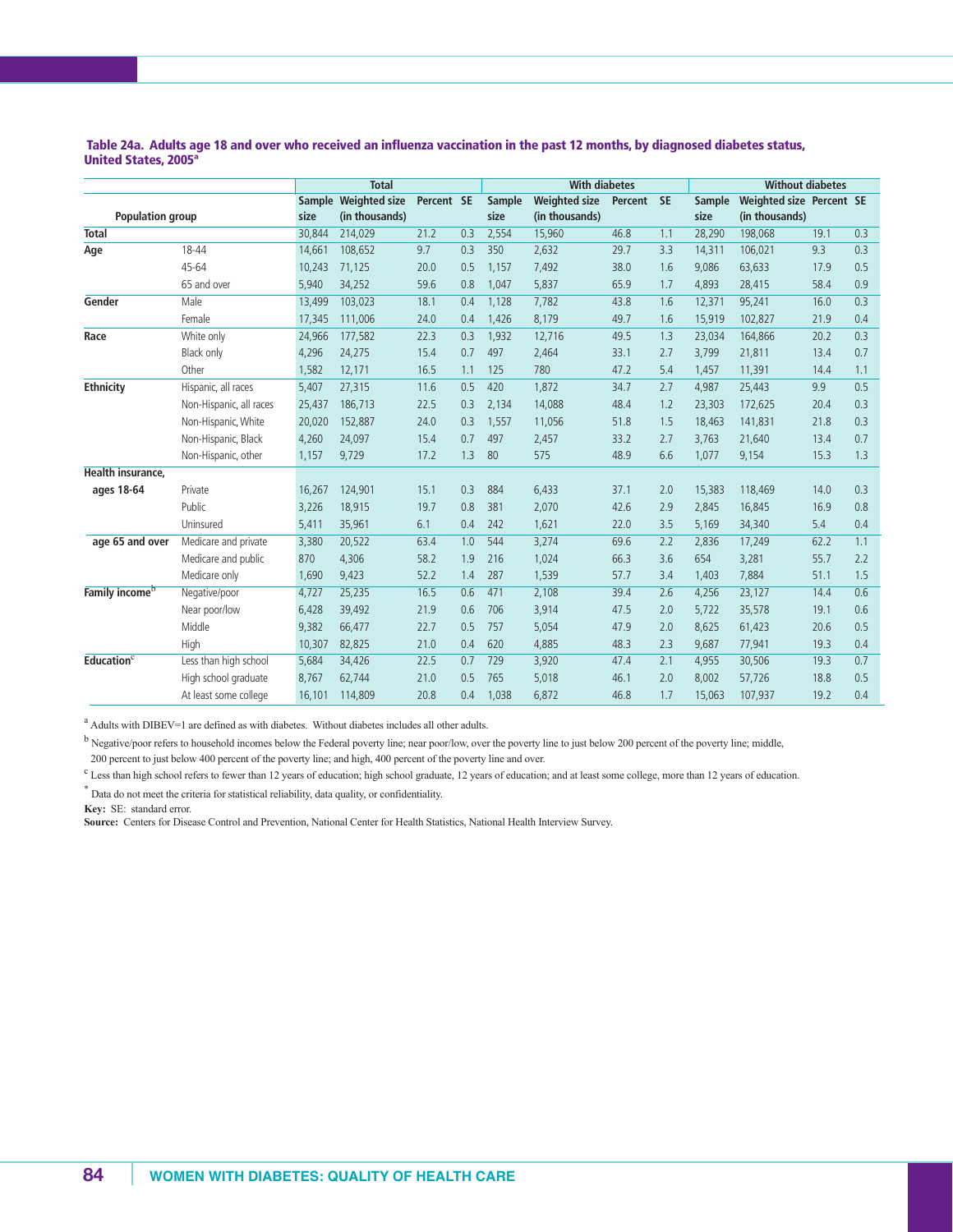|                   |  | Table 24b. Adults age 18 and over with diabetes who received an influenza vaccination in the past 12 months, by gender, United States, |  |  |  |  |
|-------------------|--|----------------------------------------------------------------------------------------------------------------------------------------|--|--|--|--|
| 2005 <sup>a</sup> |  |                                                                                                                                        |  |  |  |  |

|                            |                         | <b>Total</b> |                      |            |     |         | <b>Women</b>         |            |         |         | Men                      |          |          |
|----------------------------|-------------------------|--------------|----------------------|------------|-----|---------|----------------------|------------|---------|---------|--------------------------|----------|----------|
|                            |                         |              | Sample Weighted size | Percent SE |     | Sample  | <b>Weighted size</b> | Percent SE |         | Sample  | Weighted size Percent SE |          |          |
| Population group           |                         | size         | (in thousands)       |            |     | size    | (in thousands)       |            |         | size    | (in thousands)           |          |          |
| <b>Total</b>               |                         | 2,554        | 15,960               | 46.8       | 1.1 | 1,426   | 8,179                | 49.7       | 1.6     | 1,128   | 7,782                    | 43.8     | 1.6      |
| Age                        | 18-44                   | 350          | 2,632                | 29.7       | 3.3 | 205     | 1,381                | 33.3       | 4.2     | 145     | 1,251                    | 25.7     | 4.6      |
|                            | 45-64                   | 1,157        | 7,492                | 38.0       | 1.6 | 618     | 3,645                | 42.8       | 2.5     | 539     | 3,847                    | 33.4     | 2.3      |
|                            | 65 and over             | 1,047        | 5,837                | 65.9       | 1.7 | 603     | 3,153                | 64.8       | 2.3     | 444     | 2,684                    | 67.1     | 2.5      |
| Race                       | White only              | 1,932        | 12,716               | 49.5       | 1.3 | 1,051   | 6,369                | 52.8       | 1.8     | 881     | 6,347                    | 46.0     | 1.8      |
|                            | Black only              | 497          | 2,464                | 33.1       | 2.7 | 302     | 1.398                | 35.9       | 3.8     | 195     | 1.066                    | 29.6     | 3.6      |
|                            | Other                   | 125          | 780                  | 47.2       | 5.4 | 73      | 412                  | 47.8       | 7.2     | 52      | 368                      | 46.4     | 8.2      |
| Ethnicity                  | Hispanic, all races     | 420          | 1.872                | 34.7       | 2.7 | 250     | 1,014                | 38.8       | 3.6     | 170     | 858                      | 29.8     | 4.1      |
|                            | Non-Hispanic, all races | 2,134        | 14,088               | 48.4       | 1.2 | 1,176   | 7,165                | 51.2       | 1.8     | 958     | 6,923                    | 45.5     | 1.8      |
|                            | Non-Hispanic, White     | 1,557        | 11,056               | 51.8       | 1.5 | 827     | 5,462                | 55.3       | 2.0     | 730     | 5,594                    | 48.4     | 2.0      |
|                            | Non-Hispanic, Black     | 497          | 2,457                | 33.2       | 2.7 | 304     | 1,404                | 35.9       | 3.7     | 193     | 1,053                    | 29.7     | 3.6      |
|                            | Non-Hispanic, other     | 80           | 575                  | 48.9       | 6.6 | $\star$ | 298                  | $\star$    | $\star$ | $\star$ | 277                      | $^\star$ | $^\star$ |
| <b>Health insurance,</b>   |                         |              |                      |            |     |         |                      |            |         |         |                          |          |          |
| ages 18-64                 | Private                 | 884          | 6,433                | 37.1       | 2.0 | 447     | 2,977                | 46.5       | 3.1     | 437     | 3,455                    | 29.1     | 2.5      |
|                            | Public                  | 381          | 2,070                | 42.6       | 2.9 | 236     | 1,191                | 37.0       | 3.7     | 145     | 878                      | 50.2     | 4.9      |
|                            | Uninsured               | 242          | 1,621                | 22.0       | 3.5 | 140     | 857                  | 22.8       | 4.3     | 102     | 764                      | 21.2     | 5.4      |
| age 65 and over            | Medicare and private    | 544          | 3,274                | 69.6       | 2.2 | 294     | 1,635                | 68.2       | 3.2     | 250     | 1,638                    | 71.0     | 3.0      |
|                            | Medicare and public     | 216          | 1,024                | 66.3       | 3.6 | 132     | 588                  | 65.1       | 5.0     | 84      | 436                      | 67.9     | 5.5      |
|                            | Medicare only           | 287          | 1,539                | 57.7       | 3.4 | 177     | 930                  | 58.8       | 4.1     | 110     | 609                      | 56.0     | 5.8      |
| Family income <sup>b</sup> | Negative/poor           | 471          | 2,108                | 39.4       | 2.6 | 324     | 1,344                | 41.6       | 3.3     | 147     | 764                      | 35.6     | 4.6      |
|                            | Near poor/low           | 706          | 3,914                | 47.5       | 2.0 | 445     | 2,317                | 48.6       | 2.9     | 261     | 1,597                    | 46.0     | 3.4      |
|                            | Middle                  | 757          | 5,054                | 47.9       | 2.0 | 384     | 2,435                | 50.3       | 2.7     | 373     | 2,619                    | 45.7     | 2.8      |
|                            | High                    | 620          | 4,885                | 48.3       | 2.3 | 273     | 2,084                | 55.4       | 3.5     | 347     | 2,801                    | 43.1     | 3.1      |
| Education <sup>c</sup>     | Less than high school   | 729          | 3,920                | 47.4       | 2.1 | 449     | 2,221                | 49.7       | 2.8     | 280     | 1,698                    | 44.4     | 3.4      |
|                            | High school graduate    | 765          | 5,018                | 46.1       | 2.0 | 434     | 2,666                | 48.5       | 2.6     | 331     | 2,353                    | 43.4     | 3.2      |
|                            | At least some college   | 1,038        | 6,872                | 46.8       | 1.7 | 530     | 3,207                | 50.6       | 2.7     | 508     | 3,665                    | 43.5     | 2.4      |

<sup>a</sup> Adults with DIBEV=1 are defined as with diabetes.

<sup>b</sup> Negative/poor refers to household incomes below the Federal poverty line; near poor/low, over the poverty line to just below 200 percent of the poverty line; middle, 200 percent to just below 400 percent of the poverty line; and high, 400 percent of the poverty line and over.

<sup>c</sup> Less than high school refers to fewer than 12 years of education; high school graduate, 12 years of education; and at least some college, more than 12 years of education.

\* Data do not meet the criteria for statistical reliability, data quality, or confidentiality.

**Key:** SE: standard error.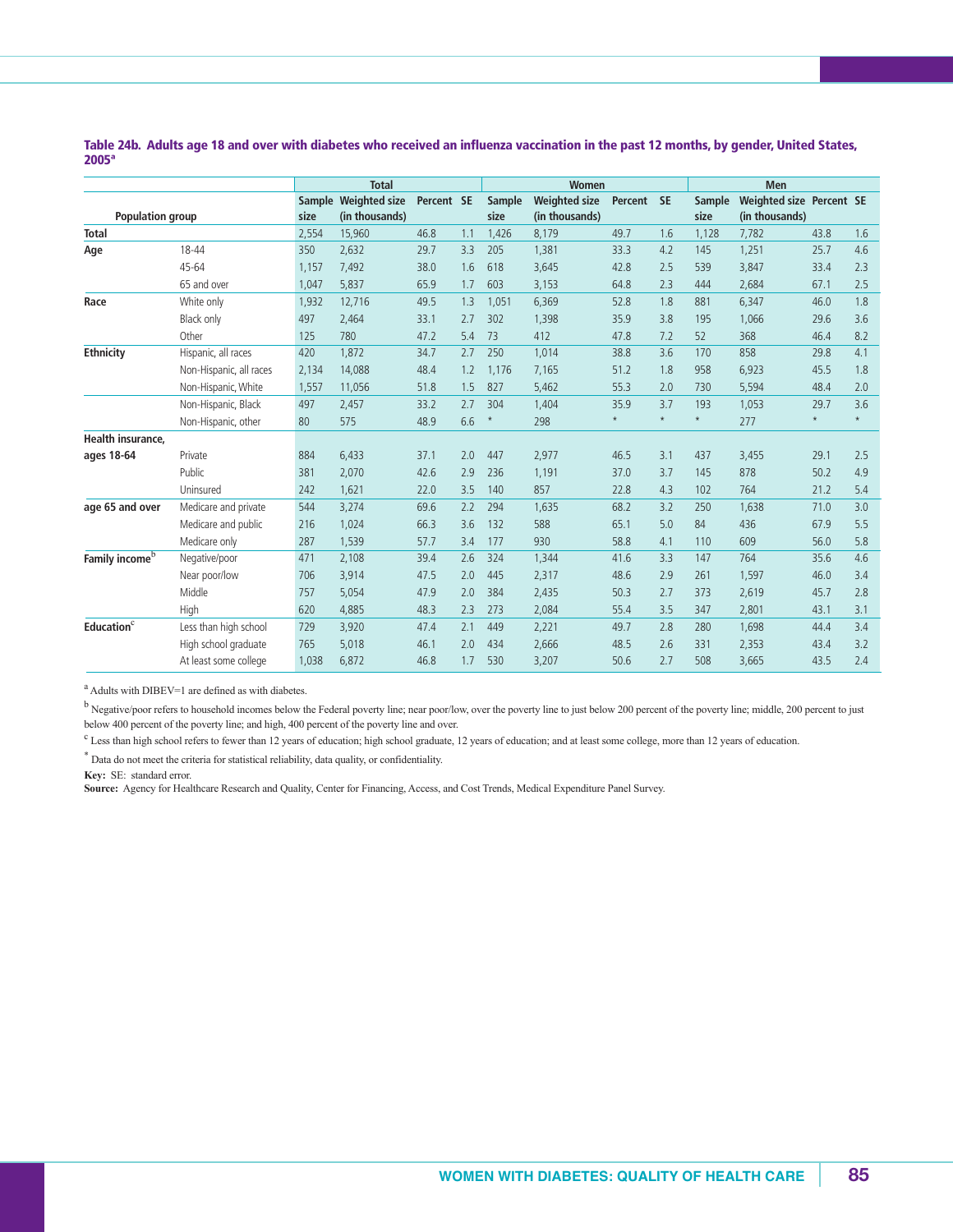|                            |                                      | <b>Total</b> |                      |            |     |        | <b>With diabetes</b> |            |     |               | <b>Without diabetes</b>  |      |     |
|----------------------------|--------------------------------------|--------------|----------------------|------------|-----|--------|----------------------|------------|-----|---------------|--------------------------|------|-----|
|                            |                                      |              | Sample Weighted size | Percent SE |     | Sample | <b>Weighted size</b> | Percent SE |     | <b>Sample</b> | Weighted size Percent SE |      |     |
| <b>Population group</b>    |                                      | size         | (in thousands)       |            |     | size   | (in thousands)       |            |     | size          | (in thousands)           |      |     |
| <b>Total</b>               |                                      | 30,338       | 210,421              | 16.5       | 0.3 | 2,512  | 15,741               | 43.0       | 1.2 | 27,826        | 194,680                  | 14.3 | 0.2 |
| Age                        | 18-44                                | 14,386       | 106,484              | 5.3        | 0.2 | 340    | 2,564                | 23.2       | 2.9 | 14,046        | 103,920                  | 4.9  | 0.2 |
|                            | 45-64                                | 10.108       | 70,235               | 14.3       | 0.4 | 1.140  | 7,410                | 33.9       | 1.7 | 8,968         | 62,825                   | 12.0 | 0.4 |
|                            | 65 and over                          | 5,844        | 33,702               | 56.2       | 0.7 | 1,032  | 5,767                | 63.4       | 1.7 | 4,812         | 27,935                   | 54.7 | 0.8 |
| Gender                     | Male                                 | 13,219       | 100,914              | 14.8       | 0.4 | 1,100  | 7,611                | 39.1       | 1.7 | 12,119        | 93,304                   | 12.8 | 0.3 |
|                            | Female                               | 17,119       | 109,507              | 18.0       | 0.3 | 1,412  | 8,130                | 46.7       | 1.6 | 15,707        | 101,377                  | 15.7 | 0.3 |
| Race                       | White only                           | 24,547       | 174,501              | 17.4       | 0.3 | 1,903  | 12,542               | 45.4       | 1.4 | 22,644        | 161,959                  | 15.2 | 0.3 |
|                            | Black only                           | 4,248        | 24.039               | 12.6       | 0.6 | 488    | 2,444                | 32.6       | 2.7 | 3,760         | 21,595                   | 10.3 | 0.5 |
|                            | Other                                | 1,543        | 11,881               | 10.7       | 1.0 | 121    | 755                  | 36.1       | 4.6 | 1,422         | 11,127                   | 8.9  | 1.0 |
| <b>Ethnicity</b>           | Hispanic, all races                  | 5,340        | 27,004               | 6.5        | 0.4 | 411    | 1,829                | 22.2       | 2.4 | 4,929         | 25,175                   | 5.4  | 0.4 |
|                            | Non-Hispanic, all races              | 24,998       | 183,417              | 17.9       | 0.3 | 2,101  | 13,912               | 45.7       | 1.3 | 22,897        | 169,506                  | 15.6 | 0.3 |
|                            | Non-Hispanic, White                  | 19,659       | 150,069              | 19.3       | 0.3 | 1,536  | 10,922               | 49.2       | 1.6 | 18,123        | 139,147                  | 16.9 | 0.3 |
|                            | Non-Hispanic, Black                  | 4,212        | 23,857               | 12.8       | 0.6 | 488    | 2,437                | 32.7       | 2.8 | 3,724         | 21,420                   | 10.5 | 0.6 |
|                            | Non-Hispanic, other                  | 1,127        | 9,491                | 9.9        | 1.1 | 77     | 552                  | 34.0       | 5.9 | 1,050         | 8,939                    | 8.4  | 1.1 |
| Health insurance,          |                                      |              |                      |            |     |        |                      |            |     |               |                          |      |     |
| ages 18-64                 | Private                              | 16,008       | 122.819              | 8.6        | 0.3 | 869    | 6,327                | 31.8       | 2.1 | 15,139        | 116.492                  | 7.3  | 0.3 |
|                            | Public                               | 3,154        | 18,535               | 16.6       | 0.9 | 372    | 2,032                | 38.3       | 2.9 | 2,782         | 16,503                   | 14.0 | 0.9 |
|                            | Uninsured                            | 5,332        | 35,365               | 5.9        | 0.4 | 239    | 1,615                | 19.5       | 3.4 | 5,093         | 33,750                   | 5.2  | 0.4 |
|                            | age 65 and over Medicare and private | 3,321        | 20,167               | 62.2       | 0.9 | 537    | 3,225                | 71.1       | 2.3 | 2,784         | 16,942                   | 60.6 | 1.0 |
|                            | Medicare and public                  | 854          | 4,230                | 53.0       | 2.1 | 208    | 997                  | 60.1       | 4.0 | 646           | 3,233                    | 50.8 | 2.4 |
|                            | Medicare only                        | 1,669        | 9,305                | 44.7       | 1.4 | 287    | 1,545                | 49.5       | 3.5 | 1,382         | 7,760                    | 43.7 | 1.6 |
| Family income <sup>b</sup> | Negative/poor                        | 4,635        | 24,723               | 14.2       | 0.7 | 462    | 2,096                | 34.2       | 2.6 | 4,173         | 22,627                   | 12.3 | 0.7 |
|                            | Near poor/low                        | 6,313        | 38,693               | 20.2       | 0.6 | 690    | 3,830                | 44.9       | 2.2 | 5,623         | 34,863                   | 17.5 | 0.6 |
|                            | Middle                               | 9,237        | 65,520               | 18.3       | 0.4 | 752    | 5,021                | 45.3       | 2.0 | 8,485         | 60,500                   | 16.1 | 0.4 |
|                            | High                                 | 10,153       | 81,485               | 13.9       | 0.4 | 608    | 4,794                | 42.8       | 2.3 | 9,545         | 76.691                   | 12.1 | 0.4 |
| Education <sup>c</sup>     | Less than high school                | 5,615        | 33,987               | 18.8       | 0.6 | 714    | 3,878                | 41.3       | 2.0 | 4,901         | 30,109                   | 15.9 | 0.6 |
|                            | High school graduate                 | 8,620        | 61,634               | 17.6       | 0.5 | 754    | 4,933                | 42.8       | 2.4 | 7,866         | 56,701                   | 15.4 | 0.5 |
|                            | At least some college                | 15,826       | 112,867              | 15.2       | 0.3 | 1,022  | 6,784                | 44.3       | 1.7 | 14,804        | 106,083                  | 13.3 | 0.3 |

## **Table 25a. Adults age 18 and over who had ever received a pneumococcal vaccination, by diagnosed diabetes status, United States, 2005ª**

<sup>a</sup> Adults with DIBEV=1 are defined as with diabetes. Without diabetes includes all other adults.

<sup>b</sup> Negative/poor refers to household incomes below the Federal poverty line; near poor/low, over the poverty line to just below 200 percent of the poverty line; middle,

200 percent to just below 400 percent of the poverty line; and high, 400 percent of the poverty line and over.

<sup>c</sup> Less than high school refers to fewer than 12 years of education; high school graduate, 12 years of education; and at least some college, more than 12 years of education.

\* Data do not meet the criteria for statistical reliability, data quality, or confidentiality.

**Key:** SE: standard error.

**Source:** Centers for Disease Control and Prevention, National Center for Health Statistics, National Health Interview Survey.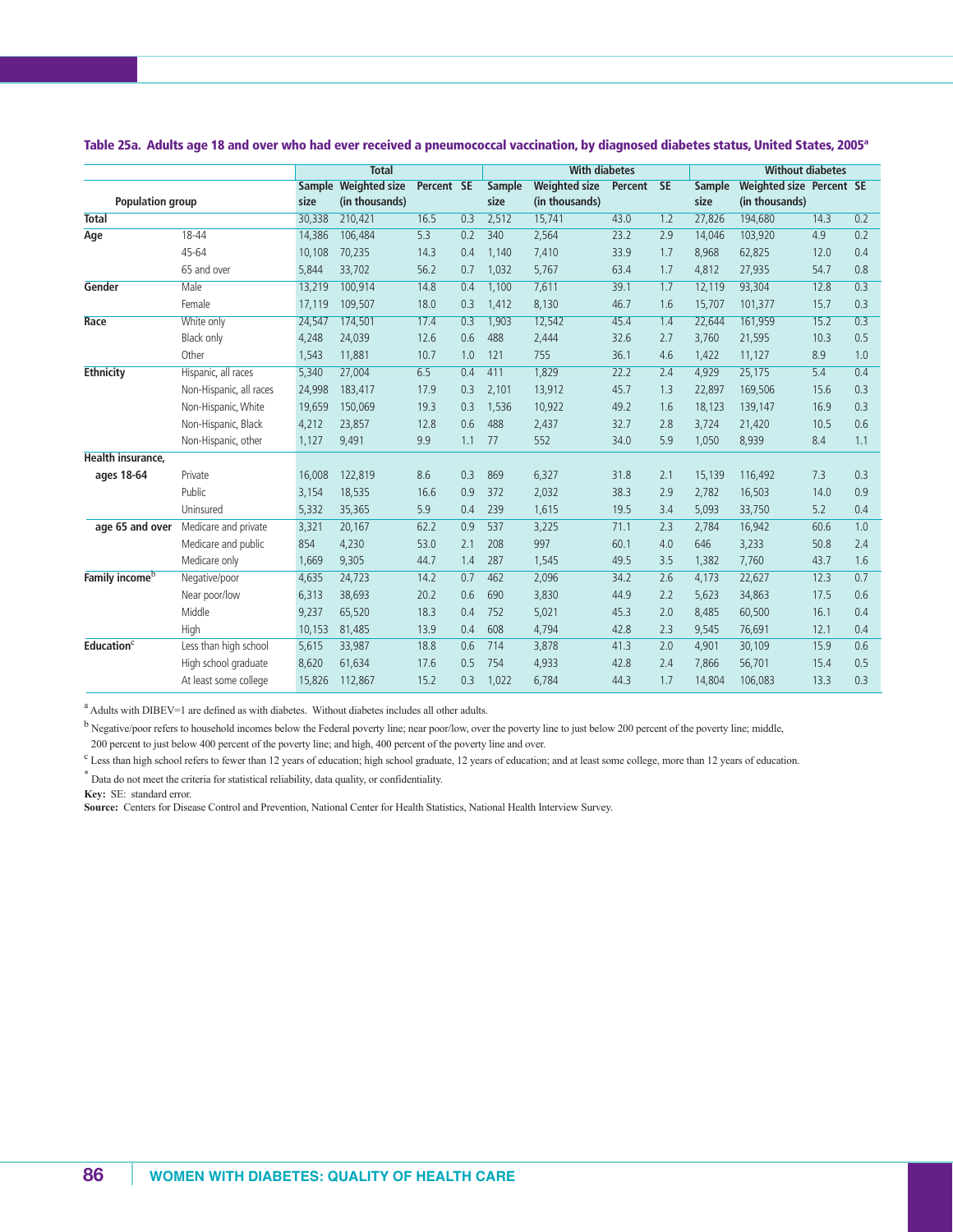|                            |                         | <b>Total</b> |                                        |            |     |                | Women                                  |            |         |                | <b>Men</b>                                 |         |          |
|----------------------------|-------------------------|--------------|----------------------------------------|------------|-----|----------------|----------------------------------------|------------|---------|----------------|--------------------------------------------|---------|----------|
| <b>Population group</b>    |                         | size         | Sample Weighted size<br>(in thousands) | Percent SE |     | Sample<br>size | <b>Weighted size</b><br>(in thousands) | Percent SE |         | Sample<br>size | Weighted size Percent SE<br>(in thousands) |         |          |
| <b>Total</b>               |                         | 2,512        | 15,741                                 | 43.0       | 1.2 | 1,412          | 8,130                                  | 46.7       | 1.6     | 1,100          | 7,611                                      | 39.1    | 1.7      |
| Age                        | 18-44                   | 340          | 2,564                                  | 23.2       | 2.9 | 203            | 1,375                                  | 21.4       | 3.3     | 137            | 1,189                                      | 25.2    | 4.9      |
|                            | 45-64                   | 1,140        | 7,410                                  | 33.9       | 1.7 | 612            | 3,629                                  | 40.3       | 2.4     | 528            | 3,781                                      | 27.8    | 2.1      |
|                            | 65 and over             | 1,032        | 5,767                                  | 63.4       | 1.7 | 597            | 3,126                                  | 65.1       | 2.2     | 435            | 2,641                                      | 61.4    | 2.6      |
| Race                       | White only              | 1,903        | 12,542                                 | 45.4       | 1.4 | 1,041          | 6,321                                  | 49.7       | 1.9     | 862            | 6,221                                      | 41.0    | 1.9      |
|                            | Black only              | 488          | 2,444                                  | 32.6       | 2.7 | 299            | 1,403                                  | 34.7       | 3.2     | 189            | 1,042                                      | 29.9    | 4.3      |
|                            | Other                   | 121          | 755                                    | 36.1       | 4.6 | 72             | 407                                    | 40.5       | 6.5     | $^\star$       | 348                                        | $\star$ | $^\star$ |
| <b>Ethnicity</b>           | Hispanic, all races     | 411          | 1,829                                  | 22.2       | 2.4 | 244            | 996                                    | 26.8       | 3.7     | 167            | 833                                        | 16.8    | 2.9      |
|                            | Non-Hispanic, all races | 2,101        | 13,912                                 | 45.7       | 1.3 | 1,168          | 7,134                                  | 49.4       | 1.7     | 933            | 6,777                                      | 41.8    | 1.9      |
|                            | Non-Hispanic, White     | 1,536        | 10,922                                 | 49.2       | 1.6 | 823            | 5,432                                  | 53.7       | 2.2     | 713            | 5,490                                      | 44.8    | 2.1      |
|                            | Non-Hispanic, Black     | 488          | 2,437                                  | 32.7       | 2.8 | 301            | 1,409                                  | 34.6       | 3.2     | 187            | 1,028                                      | 30.1    | 4.4      |
|                            | Non-Hispanic, other     | 77           | 552                                    | 34.0       | 5.9 | $\star$        | 293                                    | $\star$    | $\star$ | $\star$        | 259                                        | $\star$ | $\star$  |
| Health insurance,          |                         |              |                                        |            |     |                |                                        |            |         |                |                                            |         |          |
| ages 18-64                 | Private                 | 869          | 6,327                                  | 31.8       | 2.1 | 443            | 2,954                                  | 39.0       | 3.0     | 426            | 3,373                                      | 25.6    | 2.5      |
|                            | Public                  | 372          | 2,032                                  | 38.3       | 2.9 | 231            | 1,174                                  | 35.4       | 3.5     | 141            | 858                                        | 42.3    | 5.0      |
|                            | Uninsured               | 239          | 1,615                                  | 19.5       | 3.4 | 141            | 875                                    | 21.7       | 4.1     | $\star$        | 739                                        | $\star$ | $\star$  |
| age 65 and over            | Medicare and private    | 537          | 3,225                                  | 71.1       | 2.3 | 290            | 1,609                                  | 74.1       | 2.8     | 247            | 1,616                                      | 68.2    | 3.3      |
|                            | Medicare and public     | 208          | 997                                    | 60.1       | 4.0 | 128            | 578                                    | 61.9       | 5.0     | 80             | 419                                        | 57.7    | 6.1      |
|                            | Medicare only           | 287          | 1.545                                  | 49.5       | 3.5 | 179            | 939                                    | 51.9       | 4.3     | 108            | 606                                        | 45.9    | 5.8      |
| Family income <sup>b</sup> | Negative/poor           | 462          | 2,096                                  | 34.2       | 2.6 | 321            | 1,353                                  | 38.0       | 3.2     | 141            | 743                                        | 27.5    | 4.2      |
|                            | Near poor/low           | 690          | 3,830                                  | 44.9       | 2.2 | 438            | 2,284                                  | 47.4       | 2.7     | 252            | 1,546                                      | 41.3    | 3.8      |
|                            | Middle                  | 752          | 5,021                                  | 45.3       | 2.0 | 385            | 2,437                                  | 48.5       | 3.0     | 367            | 2,584                                      | 42.3    | 3.0      |
|                            | High                    | 608          | 4,794                                  | 42.8       | 2.3 | 268            | 2,056                                  | 49.4       | 3.4     | 340            | 2,738                                      | 37.9    | 3.1      |
| Education <sup>c</sup>     | Less than high school   | 714          | 3,878                                  | 41.3       | 2.0 | 441            | 2,210                                  | 46.1       | 2.6     | 273            | 1,668                                      | 35.0    | 3.1      |
|                            | High school graduate    | 754          | 4,933                                  | 42.8       | 2.4 | 433            | 2,654                                  | 46.3       | 3.2     | 321            | 2,279                                      | 38.7    | 3.4      |
|                            | At least some college   | 1.022        | 6.784                                  | 44.3       | 1.7 | 525            | 3,186                                  | 48.0       | 2.5     | 497            | 3,598                                      | 41.1    | 2.5      |

## **Table 25b. Adults age 18 and over with diabetes who had ever received a pneumococcal vaccination, by gender, United States, 2005ª**

<sup>a</sup> Adults with DIBEV=1 are defined as with diabetes.

<sup>b</sup> Negative/poor refers to household incomes below the Federal poverty line; near poor/low, over the poverty line to just below 200 percent of the poverty line; middle,

200 percent to just below 400 percent of the poverty line; and high, 400 percent of the poverty line and over.

<sup>c</sup> Less than high school refers to fewer than 12 years of education; high school graduate, 12 years of education; and at least some college, more than 12 years of education.

\* Data do not meet the criteria for statistical reliability, data quality, or confidentiality.

**Key:** SE: standard error.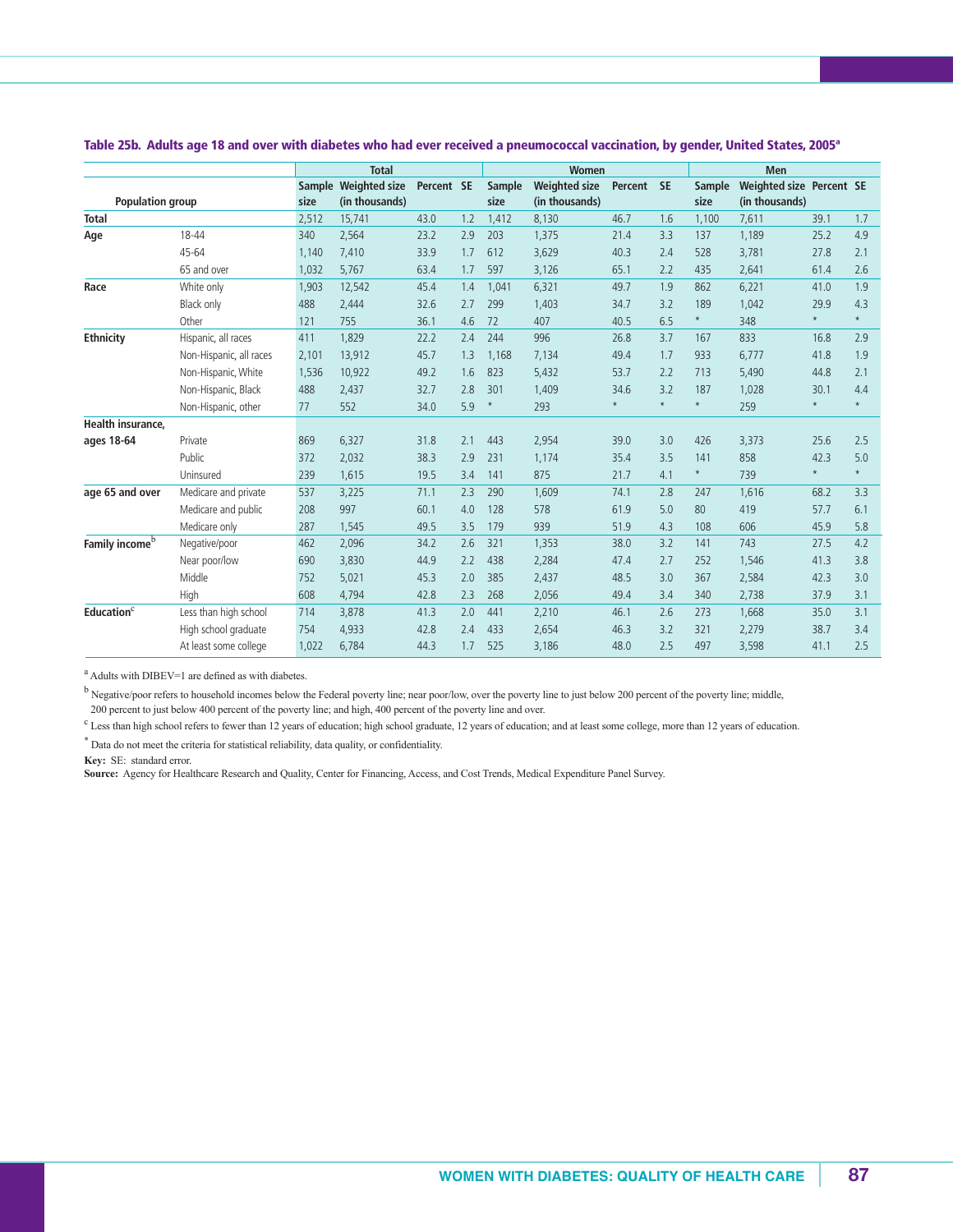|                            |                           | <b>Total</b> |                      |            |     |        | <b>With diabetes</b> |            |     |        | <b>Without diabetes</b>  |      |     |
|----------------------------|---------------------------|--------------|----------------------|------------|-----|--------|----------------------|------------|-----|--------|--------------------------|------|-----|
|                            |                           |              | Sample Weighted size | Percent SE |     | Sample | <b>Weighted size</b> | Percent SE |     | Sample | Weighted size Percent SE |      |     |
| Population group           |                           | size         | (in thousands)       |            |     | size   | (in thousands)       |            |     | size   | (in thousands)           |      |     |
| <b>Total</b>               |                           | 22,928       | 220,403              | 42.7       | 0.6 | 1,620  | 13,810               | 39.7       | 1.5 | 21,308 | 206,593                  | 42.9 | 0.6 |
| Age                        | 18-44                     | 11,901       | 111,437              | 38.7       | 0.7 | 241    | 1,940                | 39.9       | 4.2 | 11,660 | 109,497                  | 38.7 | 0.7 |
|                            | 45-64                     | 7,280        | 71,924               | 48.6       | 0.8 | 730    | 6,147                | 39.3       | 2.4 | 6,550  | 65,776                   | 49.5 | 0.8 |
|                            | 65 and over               | 3,747        | 37,042               | 43.0       | 1.2 | 649    | 5,722                | 40.1       | 2.7 | 3,098  | 31,320                   | 43.5 | 1.2 |
| Gender                     | Male                      | 10,441       | 106,571              | 38.2       | 0.7 | 680    | 6,575                | 41.4       | 2.4 | 9,761  | 99,996                   | 38.0 | 0.7 |
|                            | Female                    | 12,487       | 113,832              | 46.9       | 0.7 | 940    | 7,235                | 38.2       | 2.0 | 11,547 | 106,596                  | 47.5 | 0.7 |
| Race                       | White only                | 18,010       | 179,963              | 45.0       | 0.6 | 1,203  | 10,775               | 42.2       | 1.8 | 16,807 | 169,188                  | 45.2 | 0.6 |
|                            | <b>Black only</b>         | 3,310        | 25,367               | 28.0       | 1.0 | 315    | 2,058                | 27.4       | 2.6 | 2,995  | 23,309                   | 28.1 | 1.1 |
|                            | Other                     | 1.608        | 15,073               | 39.7       | 1.8 | 102    | 977                  | 39.1       | 6.3 | 1,506  | 14,096                   | 39.7 | 1.9 |
| Ethnicity                  | Non-Hispanic, all races   | 17,433       | 192,562              | 45.1       | 0.6 | 1,252  | 12,087               | 41.6       | 1.7 | 16,181 | 180,475                  | 45.3 | 0.6 |
|                            | Non-Hispanic, White       | 12,726       | 153,477              | 48.3       | 0.7 | 852    | 9,135                | 45.0       | 2.1 | 11,874 | 144,342                  | 48.6 | 0.7 |
|                            | Non-Hispanic, Black       | 3,213        | 24,664               | 27.7       | 1.1 | 308    | 2,023                | 27.1       | 2.6 | 2,905  | 22,641                   | 27.8 | 1.1 |
|                            | Hispanic, all races       | 5,495        | 27,841               | 26.2       | 1.1 | 368    | 1,723                | 26.8       | 3.0 | 5,127  | 26,118                   | 26.1 | 1.1 |
| <b>Health insurance,</b>   |                           |              |                      |            |     |        |                      |            |     |        |                          |      |     |
| age 18-64                  | Any private               | 12,193       | 136,146              | 50.3       | 0.7 | 551    | 5,627                | 46.9       | 2.6 | 11,642 | 130,519                  | 50.5 | 0.7 |
|                            | Public only               | 2,683        | 16,513               | 26.1       | 1.2 | 283    | 1,620                | 23.9       | 2.9 | 2,400  | 14,894                   | 26.3 | 1.3 |
|                            | Uninsured                 | 4,305        | 30,702               | 17.5       | 0.8 | 137    | 841                  | 20.1       | 4.3 | 4,168  | 29,860                   | 17.4 | 0.8 |
| age 65 and over            | Medicare only             | 1,092        | 10,713               | 34.4       | 1.8 | 162    | 1,555                | 37.7       | 4.7 | 930    | 9,157                    | 33.9 | 2.0 |
|                            | Medicare and private      | 1,933        | 21,587               | 51.2       | 1.5 | 305    | 3,104                | 46.4       | 3.5 | 1,628  | 18,482                   | 52.0 | 1.5 |
|                            | Medicare and other public | 673          | 4,354                | 25.0       | 3.1 | 171    | 977                  | 26.1       | 5.9 | 502    | 3,376                    | 24.7 | 3.3 |
| Family income <sup>b</sup> | Negative/poor             | 4,053        | 24,184               | 23.4       | 0.9 | 367    | 1,951                | 27.1       | 3.1 | 3,686  | 22,232                   | 23.1 | 1.0 |
|                            | Near poor/low             | 5,071        | 38,398               | 27.8       | 0.9 | 420    | 3,321                | 27.3       | 2.7 | 4,651  | 35,077                   | 27.8 | 1.0 |
|                            | Middle                    | 6,673        | 69,769               | 39.8       | 0.9 | 441    | 3,993                | 40.9       | 2.7 | 6,232  | 65,776                   | 39.8 | 0.9 |
|                            | High                      | 7,131        | 88,052               | 56.7       | 0.8 | 392    | 4,545                | 53.2       | 3.0 | 6,739  | 83,508                   | 56.9 | 0.9 |
| Education <sup>c</sup>     | Less than high school     | 6,397        | 42,639               | 23.8       | 0.8 | 620    | 4,068                | 24.4       | 2.2 | 5,777  | 38,571                   | 23.7 | 0.9 |
|                            | High school graduate      | 7,207        | 70,613               | 37.2       | 0.9 | 512    | 4,881                | 37.1       | 2.6 | 6,695  | 65,732                   | 37.2 | 0.9 |
|                            | At least some college     | 9,118        | 105,725              | 54.4       | 0.7 | 472    | 4,760                | 56.1       | 2.6 | 8,646  | 100,966                  | 54.3 | 0.7 |
| <b>Residence location</b>  | Metropolitan-large        | 12,370       | 119,875              | 42.8       | 0.7 | 751    | 6,571                | 39.3       | 2.3 | 11,619 | 113,303                  | 43.1 | 0.7 |
|                            | Metropolitan-small        | 6,307        | 62,470               | 45.7       | 1.3 | 506    | 4,295                | 41.7       | 2.6 | 5,801  | 58,175                   | 46.0 | 1.3 |
|                            | Micropolitan              | 2,659        | 24,301               | 37.3       | 1.9 | 228    | 1,868                | 37.1       | 4.6 | 2,431  | 22,433                   | 37.3 | 1.9 |
|                            | Noncore                   | 1,592        | 13,757               | 37.2       | 2.5 | 135    | 1,076                | 39.3       | 5.7 | 1,457  | 12,681                   | 37.0 | 2.4 |
| Preferred language Other   |                           | 4,356        | 23,856               | 24.8       | 1.3 | 254    | 1,314                | 26.6       | 3.6 | 4,102  | 22,542                   | 24.6 | 1.3 |
|                            | English                   | 18,321       | 194,097              | 45.3       | 0.6 | 1,366  | 12.496               | 41.1       | 1.7 | 16,955 | 181,601                  | 45.6 | 0.6 |

## **Table 26a. Adults age 18 and over who reported a dental visit in the past year,ª by diagnosed diabetes status, United States, 2004**

 $a$  Adults with DSDIA53=1 are defined as with diabetes, DSDIA53=-1 as without diabetes.

<sup>b</sup> Negative/poor refers to household incomes below the Federal poverty line; near poor/low, over the poverty line to just below 200 percent of the poverty line; middle, 200 percent to just below 400 percent of the poverty line; and high, 400 percent of the poverty line and over.

<sup>c</sup> Less than high school refers to fewer than 12 years of education; high school graduate, 12 years of education; and at least some college, more than 12 years of education.

\* Data do not meet the criteria for statistical reliability, data quality, or confidentiality.

**Key:** SE: standard error.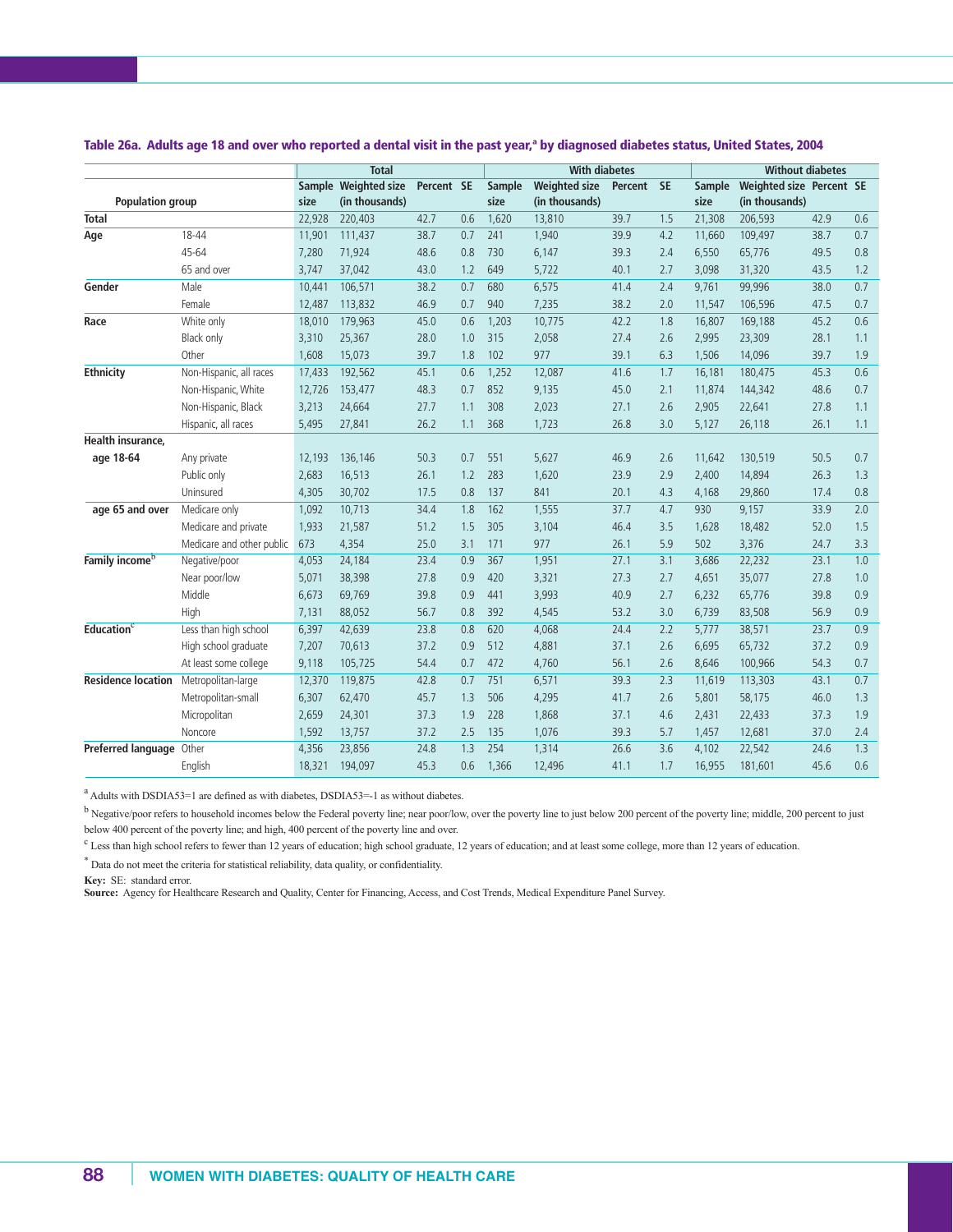|                                       |                           |       | <b>Total</b>                           |            |     |                | <b>Women</b>                           |            |          |                | <b>Men</b>                                 |          |          |
|---------------------------------------|---------------------------|-------|----------------------------------------|------------|-----|----------------|----------------------------------------|------------|----------|----------------|--------------------------------------------|----------|----------|
| <b>Population group</b>               |                           | size  | Sample Weighted size<br>(in thousands) | Percent SE |     | Sample<br>size | <b>Weighted size</b><br>(in thousands) | Percent SE |          | Sample<br>size | Weighted size Percent SE<br>(in thousands) |          |          |
| <b>Total</b>                          |                           | 1,620 | 13,810                                 | 39.7       | 1.5 | 940            | 7,235                                  | 38.2       | 2.0      | 680            | 6,575                                      | 41.4     | 2.4      |
| Age                                   | 18-44                     | 241   | 1,940                                  | 39.9       | 4.2 | 148            | 1,055                                  | 43.0       | 5.5      | $^\star$       | $\star$                                    | $\star$  | $\star$  |
|                                       | 45-64                     | 730   | 6,147                                  | 39.3       | 2.4 | 409            | 3,095                                  | 39.8       | 3.0      | 321            | 3,053                                      | 38.9     | 3.6      |
|                                       | 65 and over               | 649   | 5,722                                  | 40.1       | 2.7 | 383            | 3,085                                  | 35.0       | 3.1      | 266            | 2,637                                      | 46.1     | 3.8      |
| Race                                  | White only                | 1,203 | 10,775                                 | 42.2       | 1.8 | 667            | 5,441                                  | 41.1       | 2.4      | 536            | 5,333                                      | 43.3     | 2.6      |
|                                       | Black only                | 315   | 2,058                                  | 27.4       | 2.6 | 216            | 1,290                                  | 29.5       | 3.7      | $\star$        | $\star$                                    | $\star$  | $\star$  |
|                                       | Other                     | 102   | 977                                    | 39.1       | 6.3 | $\ast$         | $\star$                                | $\star$    | $\star$  | $^\star$       | $\star$                                    | $^\star$ | $^\star$ |
| Ethnicity                             | Non-Hispanic, all races   | 1,252 | 12,087                                 | 41.6       | 1.7 | 715            | 6,246                                  | 40.3       | 2.3      | 537            | 5,841                                      | 43.0     | 2.7      |
|                                       | Non-Hispanic, White       | 852   | 9,135                                  | 45.0       | 2.1 | 454            | 4,512                                  | 44.5       | 2.8      | 398            | 4,623                                      | 45.4     | 3.0      |
|                                       | Non-Hispanic, Black       | 308   | 2,023                                  | 27.1       | 2.6 | 210            | 1,259                                  | 29.4       | 3.8      | $\star$        | $\star$                                    | $\star$  | $\star$  |
|                                       | Hispanic, all races       | 368   | 1,723                                  | 26.8       | 3.0 | 225            | 990                                    | 25.2       | 3.5      | 143            | 734                                        | 28.9     | 5.2      |
| <b>Health insurance,</b>              |                           |       |                                        |            |     |                |                                        |            |          |                |                                            |          |          |
| age 18-64                             | Any private               | 551   | 5,627                                  | 46.9       | 2.6 | 272            | 2,567                                  | 48.1       | 3.4      | 279            | 3,060                                      | 45.9     | 3.6      |
|                                       | Public only               | 283   | 1,620                                  | 23.9       | 2.9 | 202            | 1,106                                  | 27.5       | 3.7      | $\star$        | $\star$                                    | $\star$  | $\star$  |
|                                       | Uninsured                 | 137   | 841                                    | 20.1       | 4.3 | $\star$        | $\star$                                | $\star$    | $^\star$ | $\star$        | $\star$                                    | $\star$  | $\star$  |
| age 65 and over                       | Medicare only             | 162   | 1,555                                  | 37.7       | 4.7 | $\star$        | $\star$                                | $\star$    | $\star$  | $\star$        | $\star$                                    | $\star$  | $\star$  |
|                                       | Medicare and private      | 305   | 3,104                                  | 46.4       | 3.5 | 162            | 1,534                                  | 40.6       | 4.1      | 143            | 1,570                                      | 52.0     | 5.1      |
|                                       | Medicare and other public | 171   | 977                                    | 26.1       | 5.9 | 124            | 641                                    | 18.1       | 4.1      | $^\star$       | $\star$                                    | $^\star$ | $\star$  |
| Family income <sup>b</sup>            | Negative/poor             | 367   | 1,951                                  | 27.1       | 3.1 | 255            | 1,234                                  | 30.1       | 3.6      | 112            | 717                                        | 21.8     | 6.1      |
|                                       | Near poor/low             | 420   | 3,321                                  | 27.3       | 2.7 | 261            | 2,012                                  | 26.4       | 3.4      | 159            | 1.310                                      | 28.7     | 4.3      |
|                                       | Middle                    | 441   | 3,993                                  | 40.9       | 2.7 | 246            | 2,097                                  | 42.3       | 3.5      | 195            | 1,896                                      | 39.4     | 4.2      |
|                                       | High                      | 392   | 4,545                                  | 53.2       | 3.0 | 178            | 1,893                                  | 51.5       | 3.7      | 214            | 2,652                                      | 54.4     | 4.2      |
| Education <sup>c</sup>                | Less than high school     | 620   | 4,068                                  | 24.4       | 2.2 | 376            | 2,239                                  | 24.9       | 3.1      | 244            | 1,829                                      | 23.8     | 3.2      |
|                                       | High school graduate      | 512   | 4,881                                  | 37.1       | 2.6 | 310            | 2,752                                  | 39.2       | 3.5      | 202            | 2,129                                      | 34.3     | 3.8      |
|                                       | At least some college     | 472   | 4,760                                  | 56.1       | 2.6 | 245            | 2,177                                  | 51.5       | 3.1      | 227            | 2,582                                      | 59.9     | 3.9      |
| Residence location Metropolitan-large |                           | 751   | 6,571                                  | 39.3       | 2.3 | 443            | 3,512                                  | 36.5       | 3.0      | 308            | 3,059                                      | 42.5     | 3.8      |
|                                       | Metropolitan-small        | 506   | 4,295                                  | 41.7       | 2.6 | 315            | 2,417                                  | 39.7       | 3.4      | 191            | 1,878                                      | 44.3     | 4.3      |
|                                       | Micropolitan              | 228   | 1,868                                  | 37.1       | 4.6 | 121            | 858                                    | 35.9       | 5.3      | 107            | 1,010                                      | 38.2     | 6.2      |
|                                       | Noncore                   | 135   | 1,076                                  | 39.3       | 5.7 | $\star$        | $\star$                                | $\star$    | $^\star$ | $^\star$       | $^\star$                                   | $\star$  | $\star$  |
| Preferred language Other              |                           | 254   | 1,314                                  | 26.6       | 3.6 | 151            | 760                                    | 27.9       | 4.4      | 103            | 554                                        | 25.0     | 5.2      |
|                                       | English                   | 1,366 | 12,496                                 | 41.1       | 1.7 | 789            | 6,475                                  | 39.4       | 2.2      | 577            | 6,021                                      | 42.9     | 2.6      |

## **Table 26b. Adults age 18 and over with diabetes who reported a dental visit in the past year,ª by gender, United States, 2004**

<sup>a</sup> Adults with DSDIA53=1 are defined as with diabetes.

<sup>b</sup> Negative/poor refers to household incomes below the Federal poverty line; near poor/low, over the poverty line to just below 200 percent of the poverty line; middle, 200 percent to just below 400 percent of the poverty line; and high, 400 percent of the poverty line and over.

<sup>c</sup> Less than high school refers to fewer than 12 years of education; high school graduate, 12 years of education; and at least some college, more than 12 years of education.

\* Data do not meet the criteria for statistical reliability, data quality, or confidentiality.

**Key:** SE: standard error.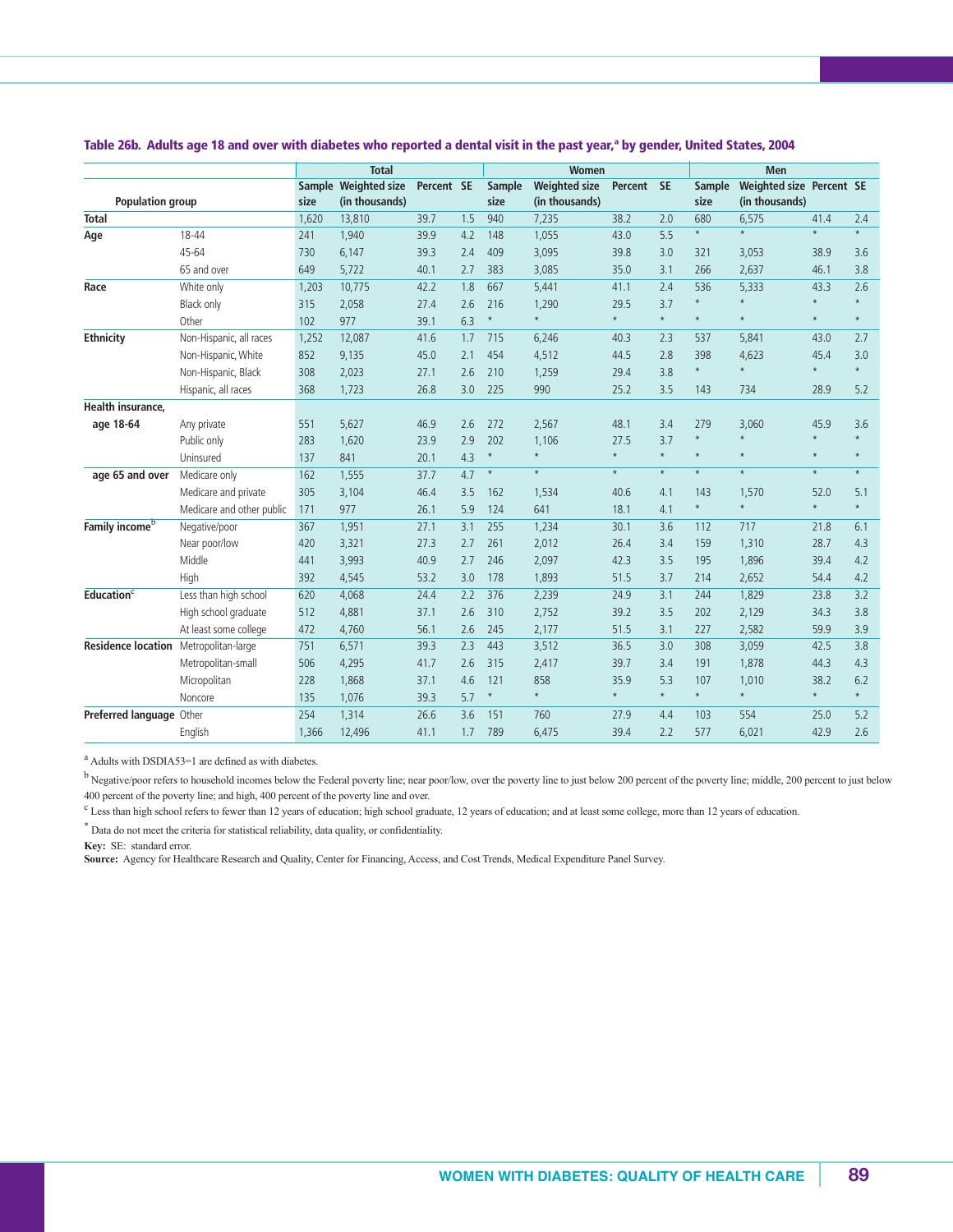**WOMEN WITH DIABETES: QUALITY OF HEALTH CARE**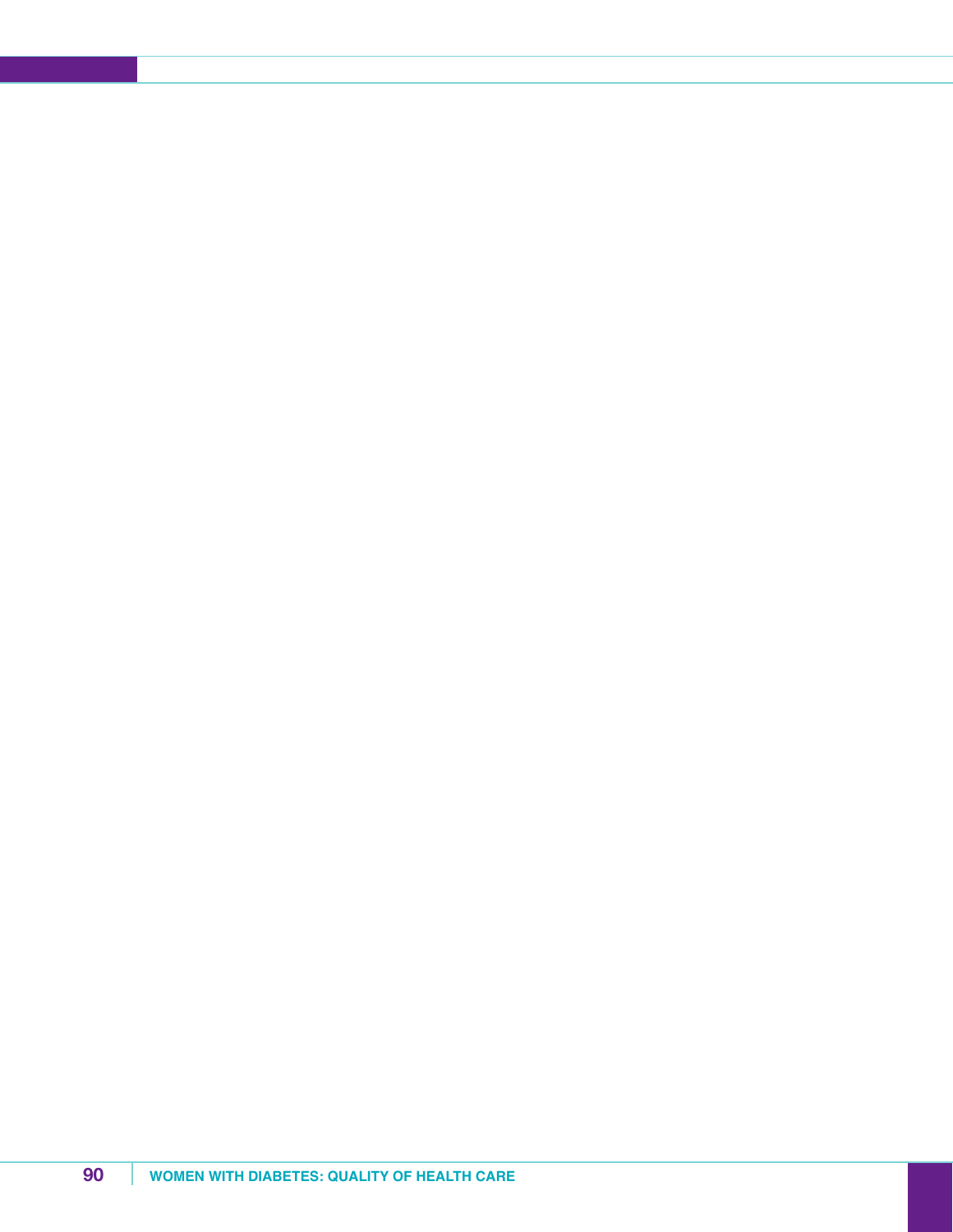# **Appendix C: List of Abbreviations**

| <b>ADA</b>     | American Diabetes Association                                       |
|----------------|---------------------------------------------------------------------|
| <b>AHRO</b>    | Agency for Healthcare Research and Quality                          |
| <b>BRFSS</b>   | Behavioral Risk Factor Surveillance System                          |
| <b>CAPI</b>    | Computer-Assisted Personal Interview                                |
| <b>CDC</b>     | Centers for Disease Control and Prevention                          |
| <b>DHHS</b>    | Department of Health and Human Services                             |
| HC             | Household Component                                                 |
| <b>HDL</b>     | high-density lipoprotein                                            |
| <b>LDL</b>     | low-density lipoprotein                                             |
| <b>MEPS</b>    | Medical Expenditure Panel Survey                                    |
| <b>MEPS-HC</b> | Medical Expenditure Panel Survey - Household Component              |
| <b>NCCDPHP</b> | National Center for Chronic Disease Prevention and Health Promotion |
| <b>NCHS</b>    | National Center for Health Statistics                               |
| <b>NHANES</b>  | National Health and Nutrition Examination Survey                    |
| <b>NHIS</b>    | National Health Interview Survey                                    |
| <b>OMB</b>     | Office of Management and Budget                                     |
| <b>PSUs</b>    | primary sampling units                                              |